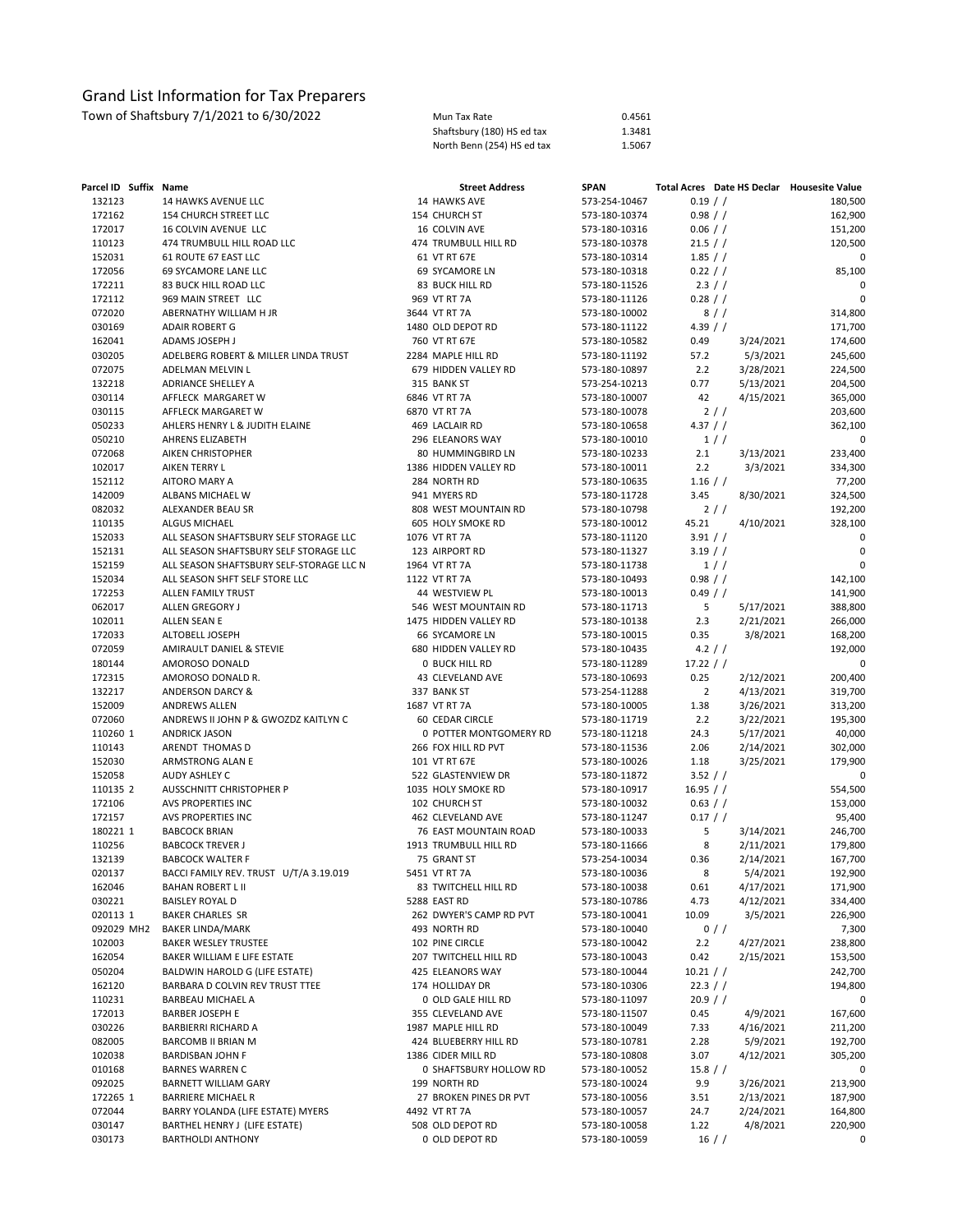| Parcel ID Suffix Name |                                                                  |   | <b>Street Address</b>     | <b>SPAN</b>   |                |           | Total Acres Date HS Declar Housesite Value |
|-----------------------|------------------------------------------------------------------|---|---------------------------|---------------|----------------|-----------|--------------------------------------------|
| 110121                | <b>BARTHOLDI RICK</b>                                            |   | 115 FOX HILL RD PVT       | 573-180-10245 | 1.72           | 5/16/2021 | 235,000                                    |
| 102006                | <b>BARTON BENJAMIN</b>                                           |   | 249 MIDDLE RD             | 573-180-10412 | 2.9            | 5/15/2021 | 229,800                                    |
| 132157 1              | BATTENKILL NORTH HOUSING LTD PARTNERSHIP                         |   | 1930 VT RT 67E            | 573-254-11672 | $1.6$ / /      |           | 249,900                                    |
| 142052                | <b>BEACH DAVID H</b>                                             |   | 561 DANIELS RD            | 573-180-10061 | 16.5           | 4/12/2021 | 269,200                                    |
| 162246                | <b>BEAGLE NICOLETTE R</b>                                        |   | 535 LAKE DR               | 573-254-10218 | 0.58           | 2/15/2021 | 176,100                                    |
| 132166                | <b>BEAUCHAMP MARTHA</b>                                          |   | 117 COREY DR              | 573-254-10964 | 0.46           | 4/1/2021  | 115,900                                    |
| 162001                | BEAUDOIN ZACHARY J                                               |   | 282 TWITCHELL HILL RD     | 573-180-10296 | 0.44           | 3/1/2021  | 156,700                                    |
| 132182                | <b>BECKER BRIAN B</b>                                            |   | 113 HAWKS AVE             | 573-254-10063 | 0.25           | 2/23/2021 | 184,000                                    |
| 172241                | <b>BECKER CHARLES</b>                                            |   | 89 LEDGELY DR             | 573-180-10064 | 0.39           | 3/9/2021  | 156,300                                    |
| 180217 9              | <b>BECKER ERIC A</b>                                             |   | 182 FURNACE BROOK RD      | 573-180-10065 | 1.29           | 2/21/2021 | 208,700                                    |
| 132121                | <b>BECKER PAUL E</b>                                             |   | <b>68 HAWKS AVE</b>       | 573-254-10067 | 0.48           | 4/14/2021 | 147,700                                    |
| 020141                | <b>BECKER SHANE</b>                                              |   | 5085 VT RT 7A             | 573-180-10068 | $\overline{2}$ | 4/7/2021  | 283,900                                    |
| 050157                | <b>BEDARD ROBERT R</b>                                           |   | 668 CROSS HILL RD         | 573-180-10906 | 69             | 4/30/2021 | 390,000                                    |
| 172053                | BEEBE BRIAN S/ALAN R                                             |   | 113 SYCAMORE LN           | 573-180-10070 | $0.26$ / /     |           | 134,300                                    |
| 172138                | <b>BEEBE BRIAN S</b>                                             |   | 364 CLEVELAND AVE         | 573-180-10069 | 0.25           | 4/27/2021 | 126,900                                    |
| 180227                | BEEKMAN NANCY L LIVING TRUST                                     |   | 360 EAST RD               | 573-180-10072 | 43.37 $/$ $/$  |           | 441,400                                    |
| 020138                | <b>BELL III GEORGE E</b>                                         |   | 486 BIRCH HILL RD         | 573-180-10773 | 8.9            | 2/16/2021 | 419,000                                    |
| 030138                | <b>BELSKY LISA</b>                                               |   | 636 DEXTER RD             | 573-180-11687 |                | 50/       | 256,800                                    |
| 162042                | BELVILLE RODNEY A                                                |   | 11 TWITCHELL HILL RD      | 573-180-10472 | 0.83           | 3/16/2021 | 165,100                                    |
| 172147                | <b>BENDIK JOHN S</b>                                             |   | 121 MEADOW LN             | 573-180-10039 | 0.3            | 5/11/2021 | 174,100                                    |
| 030163 1              | BENEDICT ELIZABETH B (LIFE ESTATE)                               |   | 1029 OLD DEPOT RD         | 573-180-10073 | 9.85 / /       |           | 265,700                                    |
| 030172                | BENEDICT HENRY H III                                             |   | 217 SUGAR HOUSE RD        | 573-180-10074 | 95             | 6/11/2021 | 319,100                                    |
| 132221                | BENNETT MELISSA A                                                |   | 163 BANK ST               | 573-254-10075 | 3.84           | 3/4/2021  | 252,900                                    |
| 030162                | <b>BENNETT RICKY</b>                                             |   | 926 OLD DEPOT RD          | 573-180-10817 | 0.7 / /        |           | 206,500                                    |
| 162302                | BENNINGTON COLLEGE CORP                                          |   | 170 MATTISON RD           | 573-254-10076 |                | 60 / /    | 605,900                                    |
| 172322                | BENNINGTON COLLEGE CORPORATION                                   |   | 121 VT RT 7A              | 573-180-11615 | 7.06 / /       |           | 0                                          |
| 180244                | BENNINGTON TOWN OF                                               |   | 0 EAST RD                 | 573-180-10079 | 16.66 / /      |           | 0                                          |
| 030175                | <b>BENSON LIZZIE M</b>                                           |   | 1984 OLD DEPOT RD         | 573-180-11272 | 38.3 / /       |           | 124,500                                    |
| 010161                | BERGMAN ROBERT L                                                 |   | 0 SHAFTSBURY HOLLOW RD    | 573-180-11944 | 22.7 / /       |           | 0                                          |
| 072026                | BERGMAN ROBERT L                                                 |   | 3716 VT RT 7A             | 573-180-10082 | 10             | 4/5/2021  | 285,000                                    |
| 050215                | BERKELEY ELLEN P LIFE ESTATE                                     |   | 596 LACLAIR RD            | 573-180-10083 | 12.5 / /       |           | 373,300                                    |
| 102028                | BERNARD HELEN L.E.                                               |   | 924 HIDDEN VALLEY RD      | 573-180-10438 | 2.1            | 4/12/2021 | 228,200                                    |
| 120103                | <b>BERNARD SCOTT</b>                                             |   | 1001 CROSS HILL RD        | 573-180-10084 | 3.22           | 3/2/2021  | 258,500                                    |
| 142062                | BERNSTEIN-HANLEY ISAAC &                                         |   | 411 TWITCHELL HILL RD     | 573-180-10406 | 9.14           | 2/27/2021 | 428,700                                    |
| 172141                | <b>BERO JAMES R</b>                                              |   | 56 MEADOW LN              | 573-180-10086 | 0.15           | 2/13/2021 | 122,500                                    |
| 162275                | BERSAW MATTHEW D                                                 |   | 55 LAKE DR                | 573-254-10022 | $0.54$ / /     |           | 210,500                                    |
| 030209 1              | <b>BERSTENE VIRGINA H</b>                                        | 0 |                           | 573-180-11895 | 16.07          | 5/6/2021  | 314,300                                    |
| 110202                | BERSTENE VIRGINIA H/ HARRISON DH                                 |   | 0 EAST RD                 | 573-180-10091 | 69.39 $/$ /    |           | 0                                          |
| 110126                | <b>BETIT KEVIN J</b>                                             |   | 55 FARRELL RD PVT         | 573-180-10092 | 10             | 2/22/2021 | 112,800                                    |
| 172264                | <b>BIANCO ANTHONY D</b>                                          |   | 229 TOWN LINE RD W        | 573-180-10094 | 5              | 3/3/2021  | 107,200                                    |
| 132180                | <b>BIANCO NANCY</b>                                              |   | 87 HAWKS AVE              | 573-254-10095 | 0.39           | 3/18/2021 | 209,100                                    |
| 050116 2              | BILL JON AND NANCY TRUSTEES                                      |   | 0 SHAFTSBURY HOLLOW RD    | 573-180-10685 | 5.02 / /       |           | 0                                          |
| 050116                | <b>BILL JON FREDERICK</b>                                        |   | 632 SHAFTSBURY HOLLOW RD  | 573-180-10097 | $6.44$ / /     |           | 173,900                                    |
| 172121                | <b>BILLERT ANNICK B</b>                                          |   | 749 VT RT 7A              | 573-180-11555 | 0.75 / /       |           | 138,700                                    |
| 142056                | BILLOW HENRIETTA C -LIFE ESTATE                                  |   | 514 TWITCHELL HILL RD     | 573-180-10099 | 2.95 / /       |           | 230,500                                    |
| 132181                | <b>BINDMAN NAOMI J</b>                                           |   | 101 HAWKS AVE             | 573-254-10101 | 0.14           | 3/24/2021 | 131,500                                    |
| 010114 2              | <b>BISHOP HOWARD D</b>                                           |   | 0 GRANGER HOLLOW RD       | 573-180-10104 | $39.66$ / /    |           | 0                                          |
| 132009                | BISHOP JAMES M & LINDA J (LIFE ESTATE)                           |   | 484 ELM ST                | 573-254-10105 | $\overline{2}$ | 4/12/2021 | 231,800                                    |
| 180235                | BISHOP JILL A (LIFE ESTATE)                                      |   | 113 SPUR RD PVT           | 573-180-10106 | 1              | 3/8/2021  | 194.300                                    |
| 142077                | <b>BISHOP KEITH</b>                                              |   | 138 BENNETT HILL RD       | 573-180-10107 | 10.16          | 3/5/2021  | 277,500                                    |
| 172267                | <b>BISHOP KEITH</b>                                              |   | 447 TOWN LINE RD W        | 573-180-10273 | 1.32 / /       |           | 160,200                                    |
| 010162                | <b>BISHOP TERRANCE L</b>                                         |   | 1725 SHAFTSBURY HOLLOW RD | 573-180-10468 | 23.1           | 2/15/2021 | 213,000                                    |
| 162233                | <b>BIUSHEE JASON</b>                                             |   | 664 LAKE DR               | 573-254-10028 | 1.97           | 5/6/2021  | 253,800                                    |
| 162301                | <b>BLAIRE MARTIN L</b>                                           |   | 472 MATTISON RD           | 573-254-10110 | 309.54 / /     |           | 445,500                                    |
| 132049                | <b>BLAU SARAH R</b>                                              |   | 319 HEWITT DR             | 573-254-11184 | 0.74           | 4/26/2021 | 194,400                                    |
| 110235                | <b>BLAYER RODNEY</b>                                             |   | 0 EAST RD                 | 573-180-10112 | 30.8 / /       |           | 0                                          |
| 110235 1              | <b>BLAYER RODNEY</b>                                             |   | 0 EAST RD                 | 573-180-11845 | 16.7 / /       |           | 0                                          |
| 162002                | BLUME JOHN M                                                     |   |                           |               | 0.28           |           | 194,800                                    |
|                       | LIFE ESTATE                                                      |   | 252 TWITCHELL HILL RD     | 573-180-10114 |                | 4/30/2021 | 167,700                                    |
| 132069                | BLUMENTHAL RACHEL TRUSTEE                                        |   | 37 MATTISON RD            | 573-254-10115 | 1.1            | 3/4/2021  |                                            |
| 172210                | <b>BODENSTAB ORIN</b>                                            |   | 43 BUCK HILL RD           | 573-180-10116 | 0.86           | 8/27/2021 | 138,700                                    |
| 050141                | BODENSTAB-KRYNICKI, PAMELA/MARK<br><b>BODY BLEND STUDIO, LLC</b> |   | 1630 MURPHY HILL RD       | 573-180-11215 | 9.48           | 2/17/2021 | 102,700                                    |
| 172109                |                                                                  |   | <b>46 CHURCH ST</b>       | 573-180-11276 | $1.19$ / /     |           | 149,700                                    |
| 142012                | <b>BOHN KARL ROBERT &amp;</b>                                    |   | 1113 MYERS RD             | 573-180-11758 | 34.1           | 4/4/2021  | 294,900                                    |
| 172235                | <b>BOLLHARDT MARK</b>                                            |   | 844 VT RT 7A              | 573-180-10118 | 0.31           | 3/15/2021 | 168,300                                    |
| 132046                | <b>BONA MARILYN</b>                                              |   | 209 HEWITT DR             | 573-254-10727 |                | 1//       | 265,600                                    |
| 142027                | <b>BONNETT SETH W</b>                                            |   | 395 MOUNTAIN VIEW DR      | 573-180-11409 | 1.05           | 4/12/2021 | 235,600                                    |
| 172101                | <b>BORDEN KEVIN P</b>                                            |   | 197 VT RT 67E             | 573-180-10120 | 0.23           | 5/6/2021  | 132,200                                    |
| 172102                | BORDEN KEVIN P                                                   |   | 187 VT RT 67E             | 573-180-10122 | 0.25           | 2/21/2021 | 59,300                                     |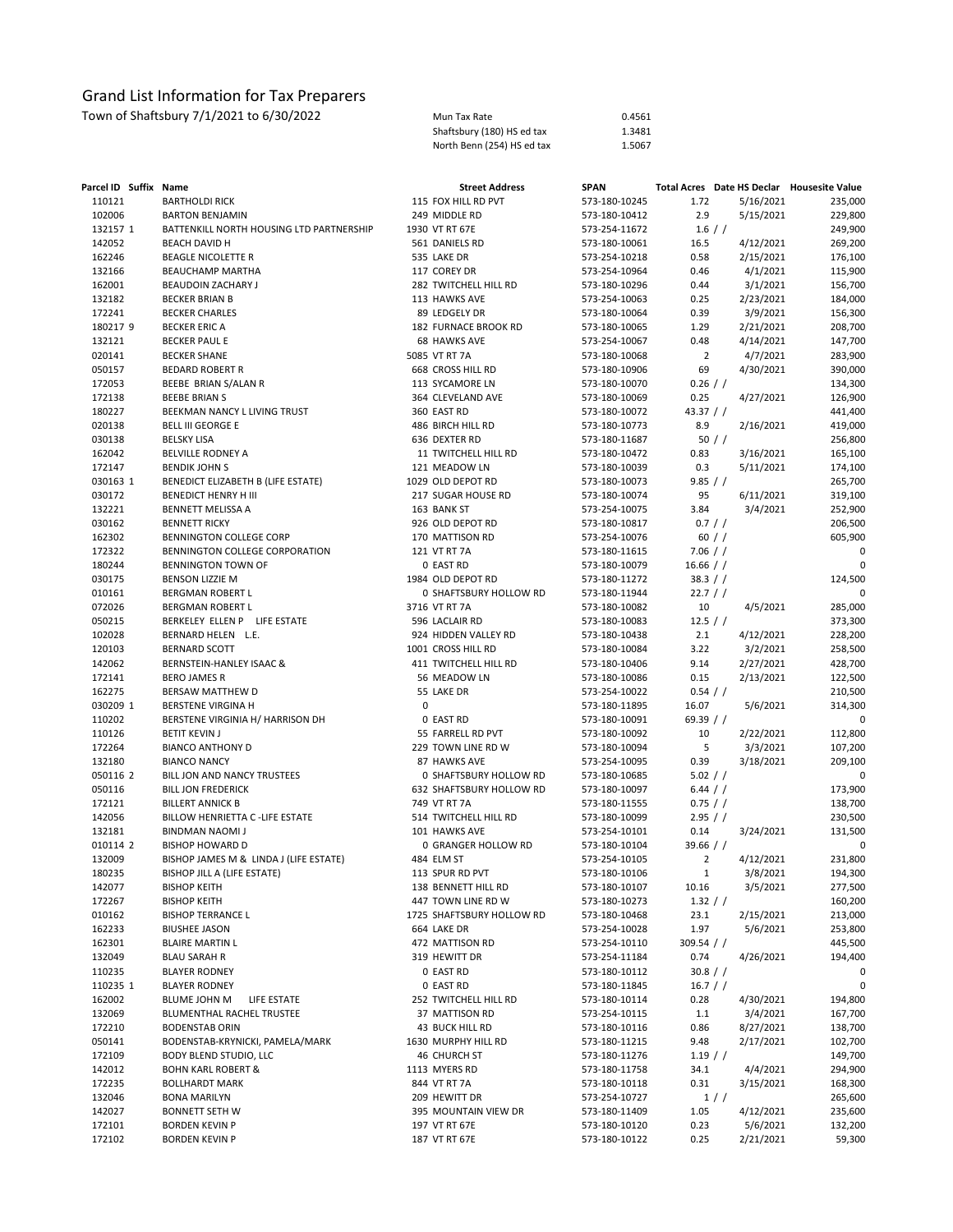| Town of Shaftsbury 7/1/2021 to 6/30/2022 | Mun Tax Rate               | 0.4561 |
|------------------------------------------|----------------------------|--------|
|                                          | Shaftsbury (180) HS ed tax | 1.3481 |
|                                          | North Benn (254) HS ed tax | 1.5067 |

| Parcel ID Suffix Name |                                                 |   | <b>Street Address</b>                    | <b>SPAN</b>                    |                      | Total Acres Date HS Declar Housesite Value |                        |
|-----------------------|-------------------------------------------------|---|------------------------------------------|--------------------------------|----------------------|--------------------------------------------|------------------------|
| 030148                | BORNHOLDT KRISTIN A                             |   | 482 OLD DEPOT RD                         | 573-180-10123                  |                      | 1/                                         | 244,000                |
| 082041                | <b>BOSE JOHN R</b>                              |   | 1279 WEST MOUNTAIN RD                    | 573-180-10125                  | 90.48                | 3/16/2021                                  | 433,400                |
| 010165                | <b>BOSSONG ROSE</b>                             |   | 1987 SHAFTSBURY HOLLOW RD                | 573-180-10126                  | $2.24$ / /           |                                            | 95,500                 |
| 132056                | <b>BOUDREAU BRIAN J</b>                         |   | 62 HEWITT DR                             | 573-254-10016                  | 0.75                 | 5/9/2021                                   | 192,900                |
| 172204                | <b>BOUDREAU MARK</b>                            |   | 986 VT RT 7A                             | 573-180-10385                  | 0.34 / /             |                                            | 169,800                |
| 172234                | <b>BOULGER REBECCA R</b>                        |   | 854 VT RT 7A                             | 573-180-11690                  | 0.22                 | 5/14/2021                                  | 124,500                |
| 180120                | <b>BOUPLON PERRY R</b>                          |   | 1929 EAST RD                             | 573-180-10128                  | 1.58                 | 2/17/2021                                  | 60,100                 |
| 172309                | <b>BOURN JEANNE</b>                             |   | 141 CLEVELAND AVE                        | 573-180-10131                  | 0.55                 | 3/1/2021                                   | 144,700                |
| 132201                | <b>BOURN JOSEPH JERRY</b>                       |   | 1012 VT RT 67W                           | 573-180-10129                  | 11                   | 5/17/2021                                  | 76,000                 |
| 172319                | <b>BOURN ROBERT SN JR</b>                       |   | 429 VT RT 7A                             | 573-180-10130                  | 2.1                  | 3/9/2021                                   | 157,800                |
| 030217                | BOURNE EDWARD A JR                              |   | 467 GLASTENBURY RD                       | 573-180-10133                  | 2.75                 | 3/2/2021                                   | 80,500                 |
| 180232                | <b>BOUTEILLER ALFRED W</b><br><b>BOW ADAM</b>   |   | 109 CHAPEL RD                            | 573-180-10134<br>573-180-10563 | 0.26                 | 3/4/2021                                   | 43,300                 |
| 072085<br>030201      | BOW RODGER F & ALLISON F - LIFE ESTATE          |   | 83 MIDDLE RD<br>2843 MAPLE HILL RD       | 573-180-10135                  | 2.2<br>89.01 / /     | 4/11/2021                                  | 287,800<br>241,000     |
| 010137                | <b>BOWEN DONALD E</b>                           |   | 998 SHAFTSBURY HOLLOW RD                 | 573-180-11400                  | 1.46                 | 3/2/2021                                   | 143,600                |
| 152127                | <b>BOWEN MARK D</b>                             |   | 173 AIRPORT RD                           | 573-180-10137                  | 1                    | 5/10/2021                                  | 163,600                |
| 010124                | <b>BOYER BRYCE</b>                              |   | 263 HOLLOW HIDE-A-WAY RD PVT             | 573-180-11357                  | 69.99                | 10/7/2021                                  | 245,900                |
| 132103                | <b>BOYNTON CHAD M</b>                           |   | 216 BANK ST                              | 573-254-11376                  | 1                    | 2/12/2021                                  | 138,700                |
| 162008                | <b>BRADEN TIMOTHY A</b>                         |   | 96 TWITCHELL HILL RD                     | 573-180-10173                  | $\mathbf{1}$         | 8/26/2021                                  | 243,200                |
| 172139                | <b>BRAMBLEY WILLIAM C</b>                       |   | 38 MEADOW LN                             | 573-180-10477                  | 0.29                 | 4/3/2021                                   | 117,600                |
| 110259 1              | <b>BRAND MICHAEL J</b>                          |   | 0 POTTER MONTGOMERY RD                   | 573-180-11952                  | 11.51 / /            |                                            | 0                      |
| 132183                | <b>BRANT COLIN</b>                              |   | 129 HAWKS AVE                            | 573-254-10140                  | 0.2                  | 4/3/2021                                   | 188,100                |
| 162011 1              | <b>BREESE KEVIN</b>                             |   | 35 BABSY LN PVT                          | 573-180-10305                  | 1.71 / /             |                                            | 217,800                |
| 132184                | <b>BREITHAUPT STEPHEN</b>                       |   | 161 HAWKS AVE                            | 573-254-11007                  | 0.42 / /             |                                            | 217,500                |
| 110122                | <b>BREMNER STEPHEN R</b>                        |   | 61 FOX HILL RD PVT                       | 573-180-10523                  | 9.21                 | 3/29/2021                                  | 301,300                |
| 142001 2              | BRIAN C LENT & LISA G LENT REVOC. TRUST         |   | 1655 MYERS RD                            | 573-180-10985                  | 10.3                 | 4/15/2021                                  | 262,800                |
| 180134 6              | <b>BRIDAGAN JOHN E JR</b>                       |   | 683 EAST RD                              | 573-180-10865                  | 2.44                 | 3/25/2021                                  | 178,600                |
| 162012                | <b>BRIGGS HARRY L JR</b>                        |   | 550 VT RT 67E                            | 573-180-10193                  | 1.34                 | 10/8/2021                                  | 106,000                |
| 162007                | <b>BRILLON GERALD</b>                           |   | 150 TWITCHELL HILL RD                    | 573-180-10144                  | 0.55                 | 2/19/2021                                  | 152,200                |
| 180134 4              | <b>BRIMMER ADAM</b>                             |   | 683 EAST RD                              | 573-180-11884                  | 2.28                 | 2/12/2021                                  | 202,300                |
| 180217 5              | <b>BRIMMER JOSEPH</b>                           |   | 950 EAST RD                              | 573-180-10146                  | 1.3                  | 2/23/2021                                  | 156,600                |
| 102024                | BRINZO JOHN R & LAURIE-ANNE (LIFE ESTATE        |   | 1165 HIDDEN VALLEY RD                    | 573-180-10148                  | $\overline{2}$       | 2/25/2021                                  | 239,000                |
| 180130                | <b>BRITCH BENJAMIN</b>                          |   | 1854 BUCK HILL RD                        | 573-180-10949                  | 2.25 / /             |                                            | 91,800                 |
| 172103                | <b>BROCHU JOHN P</b>                            |   | 4 GRANGE RD                              | 573-180-11005                  | 0.23                 | 2/25/2021                                  | 107,500                |
| 082016                | <b>BRODERSON A PETER</b>                        |   | 350 BLUEBERRY HILL RD                    | 573-180-11795                  | $21.7$ / /           |                                            | 418,200                |
| 110243 4<br>050242    | BRODERSON LYDIA REVOCABLE TRUST                 |   | 1206 TRUMBULL HILL RD                    | 573-180-10149                  | 50.34                | 4/15/2021                                  | 525,100<br>$\mathbf 0$ |
| 132120                | <b>BRODIE DONALD G</b><br><b>BRONDINO DARIN</b> |   | <b>0 BENNETT HILL RD</b><br>80 HAWKS AVE | 573-180-10150<br>573-254-10675 | 39.4 / /<br>0.35 / / |                                            | 218,400                |
| 162017                | <b>BRONSON TIMOTHY</b>                          |   | 468 VT RT 67E                            | 573-180-10894                  | 0.47                 | 5/16/2021                                  | 162,200                |
| 082031                | <b>BROOKS KELLY C &amp; KIMBERLY L</b>          |   | 914 WEST MOUNTAIN RD                     | 573-180-11054                  |                      | 3/                                         | 206,400                |
| 030131                | <b>BROOKS MARY CLARE</b>                        |   | 455 OLD DEPOT RD                         | 573-180-10153                  |                      | 1/                                         | 146,100                |
| 172213                | <b>BROOMHALL NATALIE</b>                        |   | 97 BUCK HILL RD                          | 573-180-10154                  | 4.67                 | 3/11/2021                                  | 148,700                |
| 132212                | BROWE JAMES D & DEBORAH A                       |   | 213 WHITE CREEK RD                       | 573-180-10025                  | 2.7                  | 2/1/2021                                   | 228,300                |
| 020125                | <b>BROWE LAURENCE P JR</b>                      |   | 0 WEST MOUNTAIN RD                       | 573-180-10158                  |                      | 40 $/$ $/$                                 | 0                      |
| 020128                | <b>BROWE LAURENCE P JR</b>                      | 0 |                                          | 573-180-11945                  |                      | 7/                                         | 0                      |
| 050156                | BROWE LAURENCE P JR.                            |   | 515 TINKHAM RD                           | 573-180-10159                  | 78.8                 | 5/7/2021                                   | 149,000                |
| 172266                | <b>BROWE THOMAS</b>                             |   | 205 BROKEN PINES DR PVT                  | 573-180-10160                  | 10.15                | 3/10/2021                                  | 158,100                |
| 050155                | <b>BROWE WILLIAM E</b>                          |   | 517 TINKHAM RD                           | 573-180-10161                  | $\overline{2}$       | 4/20/2021                                  | 242,700                |
| 120106                | <b>BROWE WILLIAM E</b>                          |   | 0 CROSS HILL RD                          | 573-180-10162                  | 83.11 / /            |                                            | 72,600                 |
| 072007 1              | <b>BROWER ROBERT J</b>                          |   | 0 VT RT 7A                               | 573-180-10165                  | $6.86$ / /           |                                            | 0                      |
| 142055                | <b>BROWER ROBERT J</b>                          |   | 568 TWITCHELL HILL RD                    | 573-180-10018                  | 2.91                 | 3/27/2021                                  | 305,600                |
| 162230                | <b>BROWN ARLIN</b>                              |   | 460 LAKE DR                              | 573-254-10323                  | 1.04                 | 6/10/2021                                  | 223,700                |
| 102049 1              | BROWN BEATRICE - LIFE ESTATE                    |   | 2077 CIDER MILL RD                       | 573-180-11873                  | 7.54                 | 2/27/2021                                  | 130,300                |
| 102029                | BROWN FAMILY REALTY LLC                         |   | 0 HICKORY HILL RD                        | 573-180-10169                  | $115$ / /            |                                            | 0                      |
| 172256                | <b>BROWN ROBERT F III</b>                       |   | 710 VT RT 7A                             | 573-180-10170                  | 0.63                 | 4/13/2021                                  | 163,400                |
| 030106                | <b>BROWNELL SHANE M</b>                         |   | 116 TIMBERTRAIL RD                       | 573-180-11645                  | 1.25                 | 4/14/2021                                  | 190,500                |
| 120152                | BROWNELL SR WILLIAM                             |   | 822 WHITE CREEK RD                       | 573-180-10174                  |                      | 1/                                         | 204,400                |
| 120138<br>010107      | BROWNELL WILLIAM SR<br>BROWNELL-WILKINS CINDY J |   | 678 ROLLIN RD<br>1194 GRANGER HOLLOW RD  | 573-180-11149                  | 16                   | 7/13/2021<br>4/12/2021                     | 205,400                |
| 132164                | <b>BRUNDAGE PAUL D</b>                          |   | 83 COREY DR                              | 573-180-10175<br>573-254-10179 | 17.5<br>$0.46$ / /   |                                            | 232,300<br>135,800     |
| 082033                | <b>BRUNEAU GEORGE W</b>                         |   | 760 WEST MOUNTAIN RD                     | 573-180-10180                  | 2.12                 | 3/11/2021                                  | 233,200                |
| 162274                | BUAK LYNN & MARY T LIFE ESTATE                  |   | 27 MCGUIRE ST                            | 573-254-10183                  | 0.39                 | 3/9/2021                                   | 184,600                |
| 172214                | <b>BUBRISKI KEVIN</b>                           |   | 129 BUCK HILL RD                         | 573-180-10184                  | 1.5                  | 5/13/2021                                  | 274,900                |
| 030216                | <b>BUCHKO RAYMOND R</b>                         |   | 619 GLASTENBURY RD                       | 573-180-10185                  | 9.91 / /             |                                            | 180,500                |
| 030221 1              | <b>BUCK FRANCIS</b>                             |   | 236 GLASTENBURY RD                       | 573-180-11445                  | 6.28                 | 2/25/2021                                  | 259,800                |
| 132245                | <b>BUCKLEY AMELIA</b>                           |   | 147 HARRINGTON RD                        | 573-180-10803                  | 9                    | 4/24/2021                                  | 299,900                |
| 010152                | <b>BUELL ARTHUR L JR</b>                        |   | 955 SHAFTSBURY HOLLOW RD                 | 573-180-11568                  | 10.78                | 5/11/2021                                  | 78,100                 |
| 010155                | <b>BUELL RYAN L</b>                             |   | 1081 SHAFTSBURY HOLLOW RD                | 573-180-10686                  |                      | $5.4$ / /                                  | 142,000                |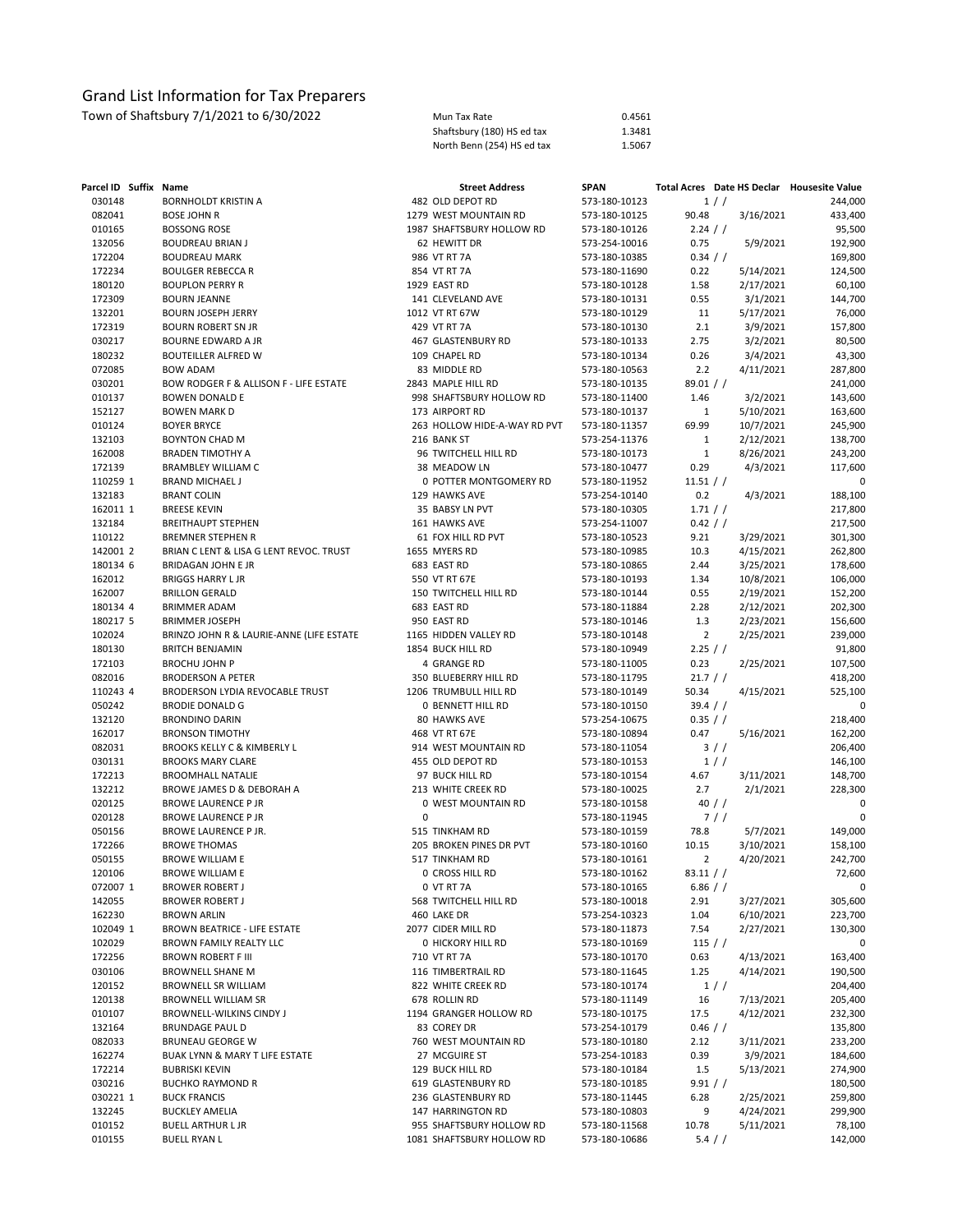| Mun Tax Rate               | 0.4561 |
|----------------------------|--------|
| Shaftsbury (180) HS ed tax | 1.3481 |
| North Benn (254) HS ed tax | 1.5067 |

| Parcel ID Suffix Name |                                        | <b>Street Address</b>    | <b>SPAN</b> |               |                |            | Total Acres Date HS Declar Housesite Value |
|-----------------------|----------------------------------------|--------------------------|-------------|---------------|----------------|------------|--------------------------------------------|
| 152139                | <b>BUELL TERRY</b>                     | 136 GROVE RD             |             | 573-180-11630 | 1.13 / /       |            | 169,400                                    |
| 132128                | <b>BULLOCK JOHN P</b>                  | 85 GRANDVIEW ST          |             | 573-254-10982 | 0.75           | 5/2/2021   | 261,400                                    |
| 172022                | <b>BURDICK DAKOTA</b>                  | 287 CLEVELAND AVE        |             | 573-180-10167 | 0.48           | 2/1/2021   | 234,900                                    |
| 120131                | <b>BURDICK SHELLIE</b>                 | 733 MATTISON RD          |             | 573-254-10019 | 32.31 / /      |            | 487,300                                    |
| 180203                | <b>BURDO TIMOTHY J</b>                 | 2186 EAST RD             |             | 573-180-10655 | $1.15$ / /     |            | 157,800                                    |
| 162025                | <b>BURGESS DANIEL</b>                  | 495 VT RT 67E            |             | 573-180-10197 | 0.53           | 4/21/2021  | 131,500                                    |
| 172105                | <b>BURGESS GARY</b>                    | 116 CHURCH ST            |             | 573-180-10198 | 0.72           | 5/10/2021  | 199,400                                    |
| 172042                | <b>BURGESS NANCY H</b>                 | 224 SYCAMORE LN          |             | 573-180-11370 | 0.37           | 3/3/2021   | 160,400                                    |
| 152019                | BURKE GREGORY G & DEANNA F LIFE ESTATE | 84 GLASTENVIEW DR        |             | 573-180-10201 | 2.98           | 4/12/2021  | 241,900                                    |
| 120158                | <b>BURKE MELODY</b>                    | 1118 VT RT 67W           |             | 573-180-10418 | 0.44           | 5/2/2021   | 105,900                                    |
| 162121                | <b>BURNELL JONATHAN</b>                | 141 HOLLIDAY DR          |             | 573-180-11219 | 0.55           | 3/14/2021  | 151,300                                    |
| 172046                | BURNHAM BARBARA J                      | 261 SYCAMORE LN          |             | 573-180-10202 | 0.35 / /       |            | 130,200                                    |
| 172232                | <b>BURNHAM JASON D</b>                 | 878 VT RT 7A             |             | 573-180-11290 | 0.4            | 2/23/2021  | 188,300                                    |
|                       | <b>BURNS NANCY</b>                     |                          |             |               |                |            |                                            |
| 142069                |                                        | 456 HORTON HILL RD       |             | 573-254-10947 | 3.97           | 5/17/2021  | 316,800                                    |
| 172118                | <b>BUSHEE CHRISTINE</b>                | 835 VT RT 7A             |             | 573-180-10511 | $\mathbf{1}$   | 3/8/2021   | 198,200                                    |
| 172236                | <b>BUSHEE CHRISTINE J</b>              | 830 VT RT 7A             |             | 573-180-10707 |                | 0.5 / /    | 143,800                                    |
| 030124                | <b>BUSHEE DAVID</b>                    | 817 OLD DEPOT RD         |             | 573-180-10826 | 4.41           | 4/5/2021   | 234,500                                    |
| 110107                | <b>BUSHEE ERICJ</b>                    | 100 CIDER MILL RD        |             | 573-180-10098 | 1.59           | 3/6/2021   | 172,200                                    |
| 152135                | <b>BUSHEE KEVIN</b>                    | 1696 VT RT 7A            |             | 573-180-11565 | 4              | 4/12/2021  | 64,700                                     |
| 162021                | <b>BUSHEE TRACY M</b>                  | 264 VT RT 67E            |             | 573-180-10692 | 0.54           | 6/14/2021  | 108,700                                    |
| 162237                | <b>BUSHEY CHARLES</b>                  | 681 LAKE DR              |             | 573-254-10207 | 0.93           | 2/12/2021  | 214,100                                    |
| 050224                | <b>BUSHEY ROBERT W TRUSTEE</b>         | 370 LACLAIR RD           |             | 573-180-10208 | 4.7            | 4/13/2021  | 168,500                                    |
| 030123                | <b>BUTLER BRADFORD T</b>               | 0 OLD DEPOT RD           |             | 573-180-10209 | 6.5 / /        |            | 0                                          |
| 162276                | <b>BUTLER JAMES</b>                    | 121 MCGUIRE ST           |             | 573-254-10504 | $0.46$ / /     |            | 131,100                                    |
| 110144                | <b>BUTTLE TRAVIS R</b>                 | 290 FOX HILL RD PVT      |             | 573-180-10210 | 4.93           | 10/13/2021 | 289,100                                    |
| 162028                | <b>CACCAMO CLINT &amp;</b>             | 581 VT RT 67E            |             | 573-180-10612 | $1.09$ / /     |            | 131,600                                    |
| 132101                | <b>CALE ROBERT L</b>                   | 0 BANK ST                |             | 573-254-10212 | 0.93 / /       |            | 0                                          |
| 172001 1              | <b>CALLANAN NILES E</b>                | 265 SYCAMORE LN          |             | 573-180-10571 | 0.64           | 3/24/2021  | 110,200                                    |
| 152149                | <b>CAMERON GARY</b>                    | 355 GROVE RD             |             | 573-180-10214 | 2.03           | 3/1/2021   | 120,900                                    |
| 132116                | <b>CAMERON RODERICK J</b>              | 164 DUNHAM AVE           |             | 573-254-10215 | 0.35           | 4/12/2021  | 225,200                                    |
| 162052                | <b>CAMERON VALIERIE</b>                | 171 TWITCHELL HILL RD    |             | 573-180-11763 | 0.45 / /       |            | 125,500                                    |
| 050240                | CAMPBELL CHRISTOPHER W                 | 294 TINKHAM RD           |             | 573-180-10206 | 18.1           | 8/28/2021  | 208,600                                    |
| 132138                | CAMPBELL DALE E                        | 65 GRANT ST              |             | 573-254-10216 | 0.36           | 2/17/2021  | 147,700                                    |
| 162256                | <b>CAMPBELL ERIC M</b>                 | 391 LAKE DR              |             | 573-254-10217 | 0.36           | 3/2/2021   | 135,700                                    |
| 120117                | CAMPBELL MARY E                        | 574 COULTER RD           |             | 573-180-11204 | 9.23           | 2/20/2021  | 208,400                                    |
| 102009                | CANAVAN MICHAEL                        | 1363 HIDDEN VALLEY RD    |             | 573-180-10219 | 4.7            | 3/11/2021  | 259,600                                    |
| 072032                | CAPELLE JOSHUA S                       | 160 VALLEY VIEW RD PVT   |             | 573-180-10554 | 27.1 / /       |            | 197,400                                    |
| 050116 1              | <b>CAPEN DAVID</b>                     | 588 SHAFTSBURY HOLLOW RD |             | 573-180-10220 | 4.98           | 3/3/2021   | 174,900                                    |
| 050212                | <b>CAPRIOLA CHARLES E</b>              | 96 ELEANORS WAY          |             | 573-180-10222 | 2.1            |            | 326,100                                    |
|                       |                                        |                          |             |               |                | 4/28/2021  |                                            |
| 180115                | CAPRIOLA IV CHARLES E                  | 2269 EAST RD             |             | 573-180-11694 | 7.18           | 4/7/2021   | 174,600                                    |
| 120142                | <b>CAPRIOLA TAMARA</b>                 | 140 ROLLIN RD            |             | 573-180-10087 |                | 2/1        | 169,000                                    |
| 162043                | <b>CAPRIOLA TAMARA</b>                 | 43 TWITCHELL HILL RD     |             | 573-180-10342 | 0.4 / /        |            | 163,900                                    |
| 120104 4              | <b>CARBIN DEREK C</b>                  | 685 CROSS HILL RD        |             | 573-180-10223 | 43.69          | 2/24/2021  | 537,500                                    |
| 162205                | CARDIFF NOEL C & KATHY L (LIFE ESTATE) | 17 SUNSET DR             |             | 573-254-10225 | 0.5            | 2/12/2021  | 178,400                                    |
| 142046                | <b>CAREY ROBERT L JR</b>               | 18 MOUNTAIN VIEW DR      |             | 573-180-10227 | $\mathbf{1}$   | 2/24/2021  | 241,900                                    |
| 180217 20             | <b>CARLE TONI MARIE</b>                | 84 FURNACE BROOK RD      |             | 573-180-10602 | 1.23           | 3/24/2021  | 203,300                                    |
| 172243                | <b>CARLSEN KENNETH</b>                 | 11 WESTVIEW PL           |             | 573-180-10228 | 0.26           | 4/21/2021  | 192,100                                    |
| 102030 1              | CARLUCCI ARTHUR M                      | 0 HICKORY HILL RD        |             | 573-180-10231 | 46.38 $/ /$    |            | 0                                          |
| 142020                | CARLUCCI ARTHUR M                      | 424 DANIELS RD           |             | 573-180-10232 | 2              | 5/11/2021  | 464.400                                    |
| 172125 1              | CARMACK REAL ESTATE LLC                | 677 VT RT 7A             |             | 573-180-11902 |                | 1//        | 0                                          |
| 142058 1              | <b>CARMAN BRUCE</b>                    | 358 TWITCHELL HILL RD    |             | 573-180-10234 | $1.56$ / /     |            | 225,900                                    |
| 162032                | <b>CARMAN BRUCE</b>                    | 72 GRATZ RD PVT          |             | 573-180-10235 | 0.15 / /       |            | 43,000                                     |
| 180118                | CARMICHAEL JOHN R                      | 2017 EAST RD             |             | 573-180-10236 | 1.49           | 2/21/2021  | 112,400                                    |
| 152018                | CARON DOUGLAS J LIFE ESTATE            | 156 GLASTENVIEW DR       |             | 573-180-10237 | 1.92           | 2/19/2021  | 284,000                                    |
| 162044                | <b>CARPENTER MELISSA R</b>             | 49 TWITCHELL HILL RD     |             | 573-180-10805 | 0.5 / /        |            | 135,600                                    |
| 172035                | CARPENTER PETER JAY                    | 98 SYCAMORE LN           |             | 573-180-10239 | 0.35           | 2/28/2021  | 134,900                                    |
| 180218                | <b>CARPENTER ROBERT</b>                | 803 LOWER EAST RD        |             | 573-180-10240 | 1.66           | 5/17/2021  | 203,600                                    |
| 010173                | CARPENTER ROBERT A JR                  | 0 SHAFTSBURY HOLLOW RD   |             | 573-180-11107 | 15.8 / /       |            | 0                                          |
| 110253 1              | CARRA LORRIE WATSON (LIFE ESTATE)      | 1530 TRUMBULL HILL RD    |             | 573-180-11705 | 13.25          | 3/31/2021  | 202,000                                    |
| 172160                | CARRA, LORRIE WATSON - LIFE ESTATE     | 41 CHURCH ST             |             | 573-180-10241 | 0.45 / /       |            | 182,500                                    |
| 120146                | CARROLL JAMES E                        | 139 COLD SPRING RD       |             | 573-180-10242 | 5.4            | 4/12/2021  | 281,000                                    |
| 030168                | CARVER MICHAEL A                       | 1370 OLD DEPOT RD        |             | 573-180-10246 | 7.9            | 5/1/2021   | 160,800                                    |
| 132240                | CARYN DEAN ETHERINGTON LIVING TRUST    | 535 VT RT 67W            |             | 573-180-10597 | 33.8 / /       |            | 220,500                                    |
|                       |                                        |                          |             |               | 91.6           |            |                                            |
| 142017                | <b>CASE MARSHAL T</b>                  | 408 EHRICH RD            |             | 573-180-10248 |                | 4/2/2021   | 500,500                                    |
| 142074                | CASE TATYANA K                         | 127 EHRICH RD            |             | 573-180-10247 | 4.7            | 4/14/2021  | 317,400                                    |
| 132021                | CASLIN MICHAEL J & ANN M (LIFE ESTATE) | 233 HARVEST HILLS DR     |             | 573-254-10249 | 0.97           | 2/15/2021  | 232,900                                    |
| 152129                | CASLIN, STOSH R                        | 161 AIRPORT RD           |             | 573-180-11035 | 0.92           | 5/12/2021  | 151,200                                    |
| 180273                | CASSANO JOSHUA C                       | 351 RESERVOIR RD         |             | 573-180-10450 | $\overline{2}$ | 3/4/2021   | 194,900                                    |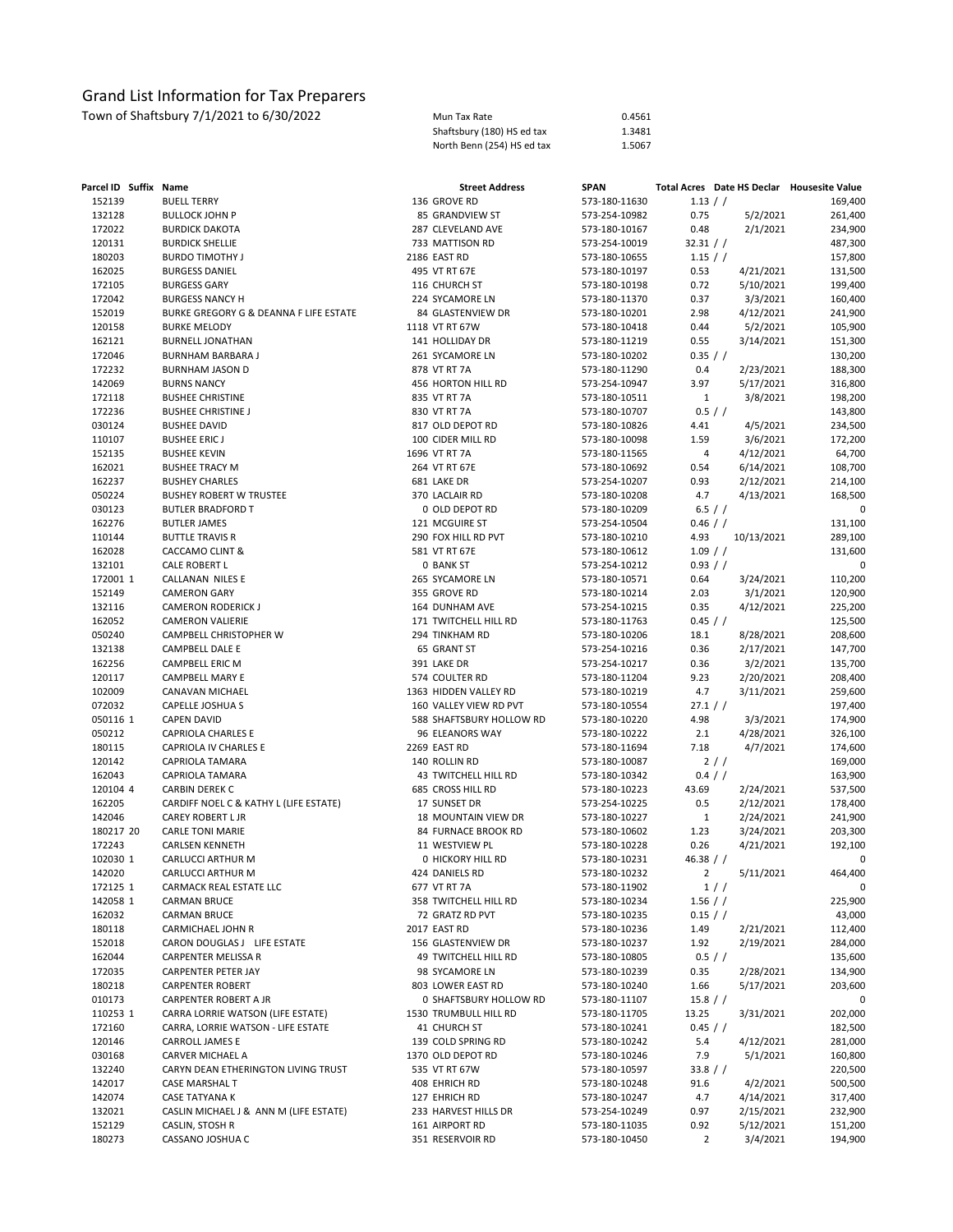| Parcel ID Suffix Name |                                          | <b>Street Address</b>     | <b>SPAN</b>   |                | Total Acres Date HS Declar Housesite Value |         |
|-----------------------|------------------------------------------|---------------------------|---------------|----------------|--------------------------------------------|---------|
| 180217 11             | CASSANO TRACEY L                         | 197 FURNACE BROOK RD      | 573-180-10250 | 1.78           | 2/2/2021                                   | 251,700 |
| 030134                | CASSIDY JAMES W                          | 258 OLD DEPOT RD          | 573-180-10251 | 3.2            | 4/13/2021                                  | 157,000 |
| 172159                | <b>CASSONE MARY LYNN</b>                 | 57 CHURCH ST              | 573-180-10252 | 0.5            | 4/13/2021                                  | 149,000 |
| 132156                | CATAPANO CLAUDE P                        | 1978 VT RT 67E            | 573-254-10103 | 0.36           | 4/12/2021                                  | 213,400 |
| 172114                | <b>CATON ALAN L</b>                      | 909 VT RT 7A              | 573-180-10255 | 0.49 / /       |                                            | 192,300 |
| 132222                | CAVALLUZZI MICHELE                       | 149 BANK ST               | 573-254-11226 | 0.9            | 2/16/2021                                  | 180,300 |
| 110248                | CERRETA JOHN J                           | 4313 EAST RD              | 573-180-10260 | 6.8            | 5/4/2021                                   | 338,200 |
| 162037                | CHALOUX ABIGAIL W                        | 856 VT RT 67E             | 573-180-11621 | 0.68           | 4/13/2021                                  | 150,300 |
| 132127                | CHALOUX PATRICK C & DIANE W (LIFE ESTATE | 69 GRANDVIEW ST           | 573-254-10261 | 0.75           | 5/13/2021                                  | 185,100 |
| 142058                | <b>CHANDLER GEORGE</b>                   | 394 TWITCHELL HILL RD     | 573-180-10262 | 2.78           | 3/8/2021                                   | 203,200 |
| 162241                | <b>CHANEY GLENN</b>                      | 609 LAKE DR               | 573-254-10540 | 0.62           | 5/12/2021                                  | 158,900 |
| 030125                | <b>CHAPMAN FRANK M</b>                   | 0 OLD DEPOT RD            | 573-180-10264 | 6.67 / /       |                                            | 0       |
| 082019                | CHARLES H HALL TRUST THE                 | 1392 WEST MOUNTAIN RD     | 573-180-10665 | 26.7           | 4/2/2021                                   | 384,500 |
| 172020                | CHARPENTIER IDA M                        | 67 COLVIN AVE             | 573-180-10265 | 0.2            | 4/12/2021                                  | 134,900 |
| 010148                | CHASSER RONALD L                         | 773 SHAFTSBURY HOLLOW RD  | 573-180-10720 |                | 4/                                         | 0       |
| 180217 4              | <b>CHATTERTON MOLLY</b>                  | 982 EAST RD               | 573-180-10268 | 1.21 / /       |                                            | 150,900 |
| 030102                | CHAWLA SUNJIT                            | 1779 VT RT 7A             | 573-180-10077 | 0.5 / /        |                                            | 0       |
| 152143                | CHELLIS DANA P                           | 258 GROVE RD              | 573-180-10269 | 1.18           | 4/2/2021                                   | 141,500 |
| 050162                | CHIPELLO CHRIS, PETER                    | 868 MURPHY HILL RD        | 573-180-10271 | 74.2 / /       |                                            | 168,800 |
| 132053                | CHRISTIAN WILLIAM R                      | 19 HEWITT DR              | 573-254-10274 | 0.76           | 4/15/2021                                  | 230,700 |
| 082017                | CHRISTINE B HALL TRUST THE               | 0 WEST MOUNTAIN RD        | 573-180-10816 | 12.65 / /      |                                            | 0       |
| 172318 MH3            | <b>CHRISTMAS KYLE</b>                    | 96 TRAILER PARK RD        | 573-180-10700 | 0              | 5/17/2021                                  | 29,700  |
| 172318 MH2            | CHRISTMAS TINA MARIE H                   | 495 VT RT 7A              | 573-180-10699 |                | 0/                                         | 21,300  |
| 102030                | CHUNG JUNG JUEI                          | 171 HICKORY HILL RD       | 573-180-10230 | 10.1           | 2/16/2021                                  | 436,900 |
| 050234                | <b>CHURCH ALISON B</b>                   | 793 LACLAIR RD            | 573-180-10276 | 2.04 / /       |                                            | 134,600 |
| 050132 5              | <b>CHURCH CARROLL</b>                    | 0 SHAFTSBURY HOLLOW RD    | 573-180-11817 | 3.28 / /       |                                            | 0       |
| 050132 4              | CHURCH CARROLL A                         | 0 BOUPLON HOLLOW RD       | 573-180-10280 | 22.65 / /      |                                            | 0       |
| 050132                | <b>CHURCH HAROLD</b>                     | 362 BOUPLON HOLLOW RD     | 573-180-10281 | 53.5 $/$ /     |                                            | 104,700 |
| 172229                | CHURCH ROBERT LIFE ESTATE                | 914 VT RT 7A              | 573-180-10155 | 0.32 / /       |                                            | 58,300  |
| 180125 4              | CHURCO STEVEN A                          | 1617 EAST RD              | 573-180-11852 | 1.35           | 4/12/2021                                  | 295,500 |
| 010116                | CICALA JR. AUGUSTUS J                    | 0 GRANGER HOLLOW RD       | 573-180-11385 | 14.33 / /      |                                            | 0       |
| 010111                | CICALA CHRISTMAS TREE FARM LLC           | 915 GRANGER HOLLOW RD     | 573-180-11277 | 32.4 / /       |                                            | 168,900 |
| 010112                | CICALA JR AUGUSTUS J                     | 855 GRANGER HOLLOW RD     | 573-180-10767 | $8.5$ / /      |                                            | 198,700 |
| 142014                | CICHANOWSKI, MICHAEL L                   | 458 EHRICH RD             | 573-180-10394 | 9.05           | 4/5/2021                                   | 383,500 |
| 162306                | <b>CICIRELLO JOHN</b>                    | 46 LAMB RD                | 573-254-10284 | 7.5            | 8/26/2021                                  | 358,500 |
| 180125                | <b>CLARK ALISON L</b>                    | 1757 EAST RD              | 573-180-10806 | 2.2            | 5/10/2021                                  | 281,200 |
| 120160                | <b>CLARK III GUY</b>                     | 0 VT RT 67W               | 573-180-10507 |                | 68/                                        | 0       |
| 132213                | <b>CLARK PATRICK</b>                     | 187 WHITE CREEK RD        | 573-180-11236 | 0.75           | 2/16/2021                                  | 129,200 |
| 132227                | <b>CLAYTON JEROLD</b>                    | 69 BANK ST                | 573-254-10287 | 0.66           | 4/8/2021                                   | 151,600 |
| 152049                | <b>CLEVELAND GREGORY S</b>               | 298 SIMEON DEAN RD        | 573-180-11712 | $\overline{2}$ | 3/27/2021                                  | 201,300 |
| 132117                | <b>CLOUD MICHAEL B</b>                   | 66 BANK ST                | 573-254-10290 | 10.54          | 5/16/2021                                  | 322,500 |
| 132136                | <b>CLOUD MICHAEL B</b>                   | 0 ELM ST                  | 573-254-11794 | 3.8 / /        |                                            | 0       |
| 030104                | <b>CLUNE JAMES III</b>                   | 210 TIMBERTRAIL RD        | 573-180-11771 | 11.6           | 3/25/2021                                  | 242,600 |
| 132119                | <b>COLBERT PAULA</b>                     | 110 HAWKS AVE             | 573-254-11220 | 1.84           | 3/10/2021                                  | 193,300 |
| 142030                | <b>COLLETTE CHAD</b>                     | 517 MOUNTAIN VIEW DR      | 573-180-11390 | 0.93           | 3/8/2021                                   | 239,200 |
| 072062                | COLLINGS KEVIN M                         | 202 CEDAR CIRCLE          | 573-180-11399 | 3              | 3/26/2021                                  | 244,700 |
| 162119                | COLVIN EDWIN A                           | 148 HOLLIDAY DR           | 573-180-10315 | 0.32 / /       |                                            | 145,000 |
| 152060                | COLVIN SHELLEY L                         | 632 GLASTENVIEW DR        | 573-180-10308 | 2.95           | 4/5/2021                                   | 294,000 |
| 082009                | <b>COLWELL CRAIG J</b>                   | 235 BLUEBERRY HILL RD     | 573-180-10970 | 8              | 2/5/2021                                   | 254,000 |
| 132104                | <b>COMAR GLENN</b>                       | 198 BANK ST               | 573-254-10319 | 1.33 / /       |                                            | 73,800  |
| 180146                | COMAR GLENN A                            | 1772 BUCK HILL RD         | 573-180-10578 | $10.07$ / /    |                                            | 0       |
| 000015 PP             | <b>COMCAST CORP</b>                      | 0                         | 573-180-10093 |                | $0$ / /                                    | 0       |
| 072043 1              | CONE GREG A & FRANCES C                  | 4446 VT RT 7A             | 573-180-11980 | 2.19           | 3/19/2021                                  | 198,800 |
| 020124                | CONGDON JAIMES A AND LORI A              | 0 WEST MOUNTAIN RD        | 573-180-10321 | 91.6 / /       |                                            | 0       |
| 180114                | <b>CONLEY KEVIN M</b>                    | 2351 EAST RD              | 573-180-10322 | 1.78           | 2/7/2021                                   | 87,600  |
| 132051                | <b>CONNELLY EDWARD</b>                   | 456 HARVEST HILLS DR      | 573-254-11525 | 0.86           | 2/17/2021                                  | 222,700 |
| 050128                | <b>CONROY RONALD P</b>                   | 127 BOUPLON HOLLOW RD     | 573-180-11464 | 1.52           | 8/24/2021                                  | 155,900 |
| 072043                | COOKE PAULINE P (LIFE ESTATE)            | 4392 VT RT 7A             | 573-180-10325 | 3.13           | 3/11/2021                                  | 141,800 |
| 180229                | COOMBS BEVERLY JEAN (LIFE ESTATE)        | 178 EAST RD               | 573-180-10326 | 12.9           | 5/7/2021                                   | 112,600 |
| 162030                | COON JODIE M                             | 60 GRATZ RD PVT           | 573-180-11624 | 0.66           | 4/7/2021                                   | 84,000  |
| 110110 9              | COONRADT JAMES K                         | 303 OAK HILL RD           | 573-180-10327 | 3.66           | 3/10/2021                                  | 220,400 |
| 020145 4              | <b>COONRADT JAY &amp;</b>                | 0 WHITE FARM LN PVT       | 573-180-11822 | $4.3$ / /      |                                            | 0       |
| 172048                | COONRADT JOSEPH E & JUDITH M (LIFE STATE | 227 SYCAMORE LN           | 573-180-10328 | 0.32           | 2/22/2021                                  | 137,400 |
| 172245 1              | COONRADT KENNETH & ELAINE-LIFE ESTATE    | <b>0 BUCK HILL RD</b>     | 573-180-11871 | $1.43$ / /     |                                            | 0       |
| 172246                | COONRADT KENNETH H                       | 63 STEVENS RD             | 573-180-10330 | 1.54           | 3/17/2021                                  | 190,000 |
| 010138                | <b>COONS ARTHUR G</b>                    | 1046 SHAFTSBURY HOLLOW RD | 573-180-10857 | 1.75 / /       |                                            | 128,800 |
| 152016                | COPPINGER JOHN M JR                      | 234 GLASTENVIEW DR        | 573-180-10332 | 4              | 4/12/2021                                  | 279,700 |
| 162304                | <b>CORCORAN STEVEN P</b>                 | 1322 VT RT 67E            | 573-254-11372 | $15.29$ / /    |                                            | 168,600 |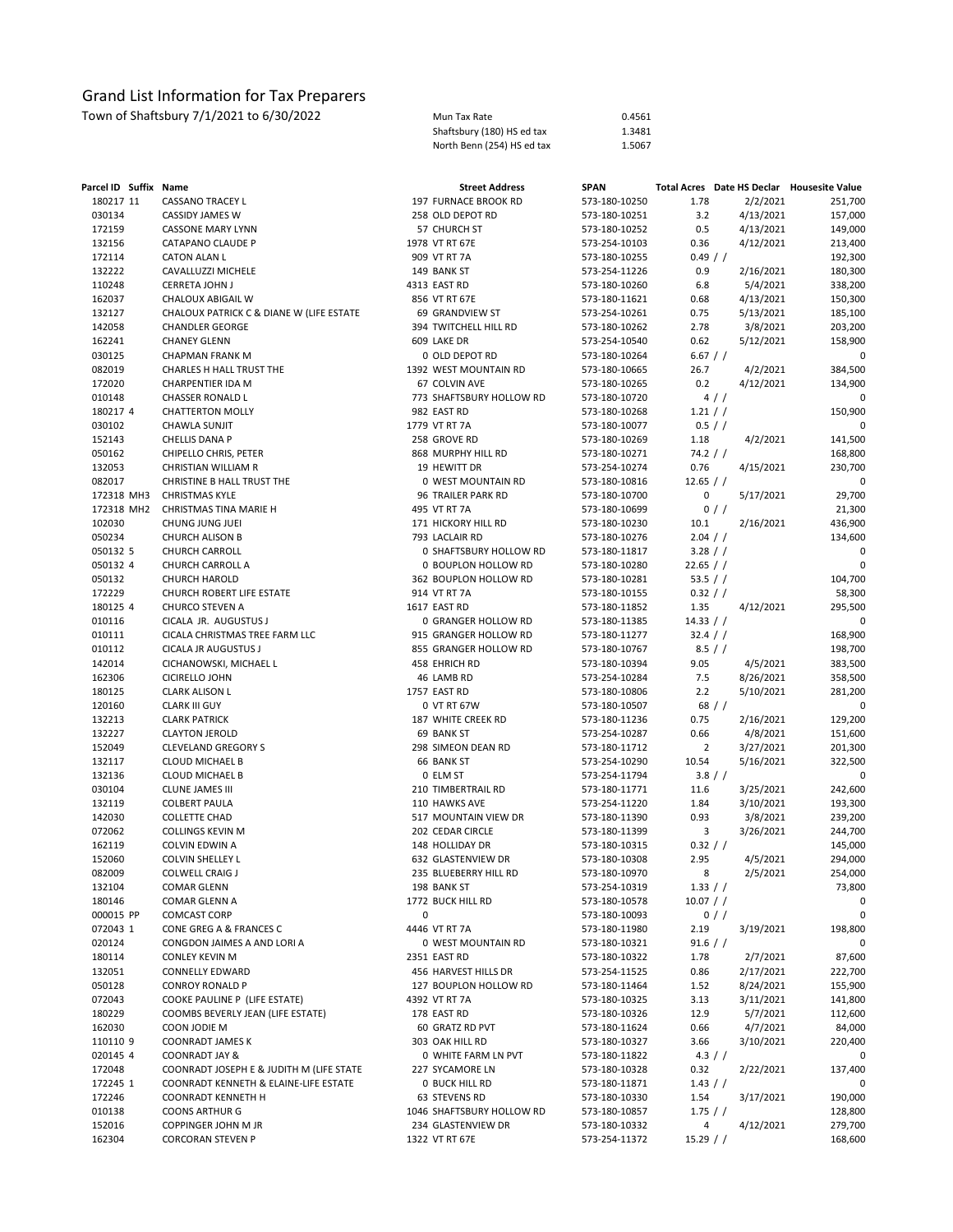Town of Shaftsbury 7/1/2021 to 6/30/2022 Mun Tax Rate 0.4561 Mun Tax Rate 0.4561 Shaftsbury (180) HS ed tax 1.3481<br>North Benn (254) HS ed tax 1.5067 North Benn (254) HS ed tax

| Parcel ID Suffix Name |                                          |   | <b>Street Address</b>                       | <b>SPAN</b>                    |                     |           | Total Acres Date HS Declar Housesite Value |
|-----------------------|------------------------------------------|---|---------------------------------------------|--------------------------------|---------------------|-----------|--------------------------------------------|
| 120165                | <b>COREY CLAREN JR</b>                   |   | <b>0 STATELINE RD</b>                       | 573-180-10334                  | 12 / /              |           | 0                                          |
| 132163                | <b>COREY KENNETH N</b>                   |   | 65 COREY DR                                 | 573-254-10338                  | $0.46$ / /          |           | 139,700                                    |
| 132172                | <b>COREY KENNETH N</b>                   |   | 16 COREY DR                                 | 573-254-10341                  | 0.46                | 2/22/2021 | 0                                          |
| 050216                | COREY MICHAEL R & CARR LYDIA C           |   | 203 RIDGE RD PVT                            | 573-180-11785                  | 13.6 / /            |           | 246,900                                    |
| 132229                | <b>COREY WILLIAM M</b>                   |   | 45 BANK ST                                  | 573-254-10343                  | 0.32                | 9/28/2021 | 167,300                                    |
| 110248 1              | CORMIER JAS.J JR & ELIZ. A               |   | 2181 TRUMBULL HILL RD                       | 573-180-10344                  | 4.6                 | 2/12/2021 | 258,100                                    |
| 180223                | <b>CORNELL CHRISTOPHER S</b>             |   | 223 LOWER EAST RD                           | 573-180-10346                  | 24.5                | 4/28/2021 | 211,900                                    |
| 020114                | <b>CORNWELL ROBERT G</b>                 |   | 0 HOLLOW HIDE-A-WAY RD PVT                  | 573-180-10348                  | $31.49$ / /         |           | 0                                          |
| 030130                | <b>CORNWELL ROBERT G</b>                 |   | 475 OLD DEPOT RD                            | 573-180-10349                  | $0.78$ / /          |           | 97,100                                     |
| 180207                | <b>CORROW MATTHEW W</b>                  |   | 1988 EAST RD                                | 573-180-10189                  | $8.67$ / /          |           | 205,900                                    |
| 102025                | <b>COSSIN MARY P</b>                     |   | 1131 HIDDEN VALLEY RD                       | 573-180-11768                  | 2.1                 | 5/10/2021 | 263,800                                    |
| 010142                | COSTA JOSEPH A                           |   | 1376 SHAFTSBURY HOLLOW RD                   | 573-180-11044                  | 13.22 / /           |           | 119,600                                    |
| 102042                | COSTANTINO ROBERT L                      |   | 210 HICKORY HILL RD                         | 573-180-10350                  | 16                  | 3/8/2021  | 213,500                                    |
| 082053                | <b>COSTIN SARAH E J</b>                  |   | 688 BENNETT HILL RD                         | 573-180-11177                  | 5                   | 2/12/2021 | 206,200                                    |
| 110132                | <b>COTE JAMES</b>                        |   | 498 HOLY SMOKE RD                           | 573-180-10729                  | 1.87 / /            |           | 146,000                                    |
| 120161                | COTTRELL FLOYD M                         |   | <b>37 STATELINE RD</b>                      | 573-180-10351                  | 0.47 / /            |           | 235,700                                    |
| 172044                | COULTER CAROL-LIFE ESTATE                |   | 256 SYCAMORE LN                             | 573-180-10352                  | 0.28                | 3/8/2021  | 140,300                                    |
| 162252                | <b>COULTER SCOTT R</b>                   |   | 457 LAKE DR                                 | 573-254-10353                  | 0.4                 | 4/12/2021 | 137,100                                    |
| 180210                | COULTER WAYNE D                          |   | 1432 EAST RD                                | 573-180-10354                  | 6.6 / /             |           | 177,700                                    |
| 132102                | <b>COURTNEY JODI BLAKE</b>               |   | 0 ELM ST                                    | 573-254-10275                  | 4.4 / /             |           | 0                                          |
| 120140                | COVELL LEXEY L                           |   | 358 ROLLIN RD                               | 573-180-11469                  | 3                   | 5/7/2021  | 228,700                                    |
| 110246                | <b>COVINGTON RICHARD</b>                 |   | 0 EAST RD                                   | 573-180-10355                  | 28.7 / /            |           | 0                                          |
| 082021                | COWPER JOYCE (LIFE ESTATE)               |   | 1286 WEST MOUNTAIN RD                       | 573-180-10357                  | 16.7                | 4/12/2021 | 236,500                                    |
| 162038 1              | COX RAYMOND F                            |   | 846 VT RT 67E                               | 573-180-10417                  | 7.07                | 4/16/2021 | 217,000                                    |
| 132129                | <b>COYNE DAVID</b>                       |   | 101 GRANDVIEW ST                            | 573-254-10244                  | 2.81                | 4/13/2021 | 216,900                                    |
| 010171                | <b>CRANE MARGARET</b>                    |   | 0 SHAFTSBURY HOLLOW RD                      | 573-180-10360                  | 23.5 / /            |           | 0                                          |
| 010131                | <b>CRAWFORD MARK</b>                     |   | 233 HOLLOW HIDE-A-WAY RD PVT                | 573-180-10045                  | 4/                  |           | $\mathbf 0$                                |
| 162312                | CRAWFORD RICHARD A                       |   | 1660 VT RT 67E                              | 573-254-10361                  | 0.5 / /             |           |                                            |
| 162318                | CRAWFORD RICHARD A                       |   | 1645 VT RT 67E                              | 573-254-10362                  | 0.84                | 5/17/2021 | 133,100                                    |
| 050169                | CRIK VALLEY LLC                          |   | 1012 CROSS HILL RD                          | 573-180-10031                  | 155 / /             |           | 131,600                                    |
| 082007                | CRISS TIM L & KRISTINA A TRUSTEES        |   | 349 BLUEBERRY HILL RD                       | 573-180-10364                  | 8                   | 2/27/2021 | 276,900                                    |
| 142040                | CROSIER ANDREW & THERESA LIFE ESTATE     |   | 60 CIRCLE DR                                | 573-180-10366                  | 0.92                | 3/11/2021 | 253,100                                    |
| 120157                | <b>CROSIER FAMILY REVOCABLE TRUST</b>    |   | 1170 VT RT 67W                              | 573-180-10371                  | 95.06               | 10/5/2021 | 212,800                                    |
| 132233                | <b>CROSIER JAMES A</b>                   |   | 49 VT RT 67W                                | 573-254-10367                  | 1.94                | 3/14/2021 | 217,800                                    |
| 180247                | <b>CROSIER JAMES A</b>                   |   | 0 EAST RD                                   | 573-180-10309                  | $10$ / $/$          |           | 0                                          |
| 132234                | <b>CROSIER RAY C</b>                     |   | 159 VT RT 67W                               | 573-254-10368                  | 1.31                | 5/11/2021 | 194,000                                    |
| 172119                | CROSS ERIN R & JOHNSON JONATHAN S        |   | 805 VT RT 7A                                | 573-180-10388                  | 0.6                 | 4/27/2021 | 136,100                                    |
| 172220                | <b>CROSS FAMILY TRUST</b>                |   | 217 BUCK HILL RD                            | 573-180-10379                  | 42.6                | 5/14/2021 | 379,700                                    |
| 132171                | CROSS KENNETH & KAREN LIFE ESTATE        |   | 72 COREY DR                                 | 573-254-10576                  | 0.27                | 3/31/2021 | 142,300                                    |
| 010157                | <b>CROSS KEVIN</b>                       |   | 1209 SHAFTSBURY HOLLOW RD                   | 573-180-11206                  | 3                   | 5/17/2021 | 140,200                                    |
| 180141                | <b>CROSS LINDA</b>                       |   | 0 TOWN LINE RD W                            | 573-180-10375                  | $11$ / $/$          |           | $\mathbf 0$                                |
| 172117                | CROSS MARY LOU                           |   | 855 VT RT 7A                                | 573-180-10373                  | 0.47                | 4/6/2021  | 222,200                                    |
| 152000 R              | <b>CROSS PETER K</b>                     | 0 |                                             | 573-180-11888                  | 2.3 / /             |           | $\mathbf 0$                                |
| 152013                | <b>CROSS PETER K</b>                     |   | 0 GLASTENVIEW DR                            | 573-180-10302                  |                     | 9/        |                                            |
| 072051                | <b>CROSSMAN DAVID</b>                    |   | 270 HIDDEN VALLEY RD                        | 573-180-10381                  | $\overline{2}$      | 4/7/2021  | 230,700                                    |
| 172312                | <b>CROSSMAN DOUGLAS H</b>                |   | 89 CLEVELAND AVE                            | 573-180-10382                  | 0.5                 | 5/17/2021 | 148,800                                    |
| 172051                | CROSSMAN JOSEPH & MARGARET (LIFE ESTATE) |   | 149 SYCAMORE LN                             | 573-180-10383                  | 0.8                 | 4/23/2021 | 153,000                                    |
| 050115                | <b>CROWERS DAVID O</b>                   |   | 706 SHAFTSBURY HOLLOW RD                    | 573-180-10777                  | $\overline{2}$      | 5/15/2021 | 176,100                                    |
| 162269                | CUMM, TIMOTHY C & DARLENE G L.E.         |   | 107 MCGUIRE ST                              | 573-254-10384                  | 0.37                | 2/24/2021 | 169,800                                    |
| 180134 1              | <b>CUMMINGS JAIME L</b>                  |   | 0 EAST RD                                   | 573-180-10861                  | $1.94$ / /          |           |                                            |
| 172226                | <b>CUNNINGHAM ROBERT</b>                 |   | 72 BUCK HILL RD                             | 573-180-10988                  | 0.5 / /             |           | 174,600                                    |
| 072008                | <b>CURRAN KAREN</b>                      |   | 4799 VT RT 7A                               | 573-180-10387                  | 3.3                 | 5/15/2021 | 224,800                                    |
| 020109                | <b>CURRAN MARTHA M</b>                   |   | 2374 SHAFTSBURY HOLLOW RD                   | 573-180-11109                  | 7.15 / /            |           | 151,400                                    |
| 030223                | <b>CURRIER DIANE L TRUSTEE</b>           |   | 5673 EAST RD                                | 573-180-10090                  | 98.97 / /           |           | 487,200                                    |
| 072010                | <b>CURTIS DAVID</b>                      |   | 4617 VT RT 7A                               | 573-180-10389                  | 10                  | 2/24/2021 | 206,900                                    |
| 172012                | CUSHMAN KATELYN M                        |   | 365 CLEVELAND AVE                           | 573-180-11772                  | 0.43                | 2/13/2021 | 111,000                                    |
| 132203                | <b>CUTLER MARLENE</b>                    |   | 884 VT RT 67W                               | 573-180-10892                  | 0.5                 | 3/10/2021 | 79,900                                     |
| 152020                | D'AIUTO JENNIE LYNN                      |   | 64 GLASTENVIEW DR                           | 573-180-11278                  | $\overline{2}$      | 3/1/2021  | 218,200                                    |
| 102048                | D'ONOFRIO ANTHONY                        |   | 2480 CIDER MILL RD                          | 573-180-10969                  | 4.95                | 2/19/2021 | 205,100                                    |
| 180101<br>092029      | <b>DAILEY ANN</b>                        |   | 808 ROD & GUN CLUB RD                       | 573-180-10392                  | 11.1<br>63.86 $/$ / | 4/25/2021 | 230,400                                    |
| 162056 2              | DAILEY INC WILLIAM E<br>DAILEY RICHARD   |   | 0 NORTH RD                                  | 573-180-10397                  |                     |           | 0<br>218,500                               |
| 142015                |                                          |   | <b>0 TWITCHELL HILL RD</b><br>460 EHRICH RD | 573-180-11864                  | 6.51<br>19.4        | 8/24/2021 |                                            |
| 110101                | DAILEY THOMAS J<br>DAILEY WILLIAM E INC  |   | 0 CIDER MILL RD                             | 573-180-10407<br>573-180-10401 | 140 / /             | 5/13/2021 | 340,400<br>0                               |
| 152037                | DAILEY WILLIAM E INC                     |   | 1424 VT RT 7A                               | 573-180-10402                  | 172.56 / /          |           | 0                                          |
| 152037 HQ             | DAILEY WILLIAM E INC                     | 0 |                                             | 573-180-11878                  | 5/                  |           | 0                                          |
| 152038                | DAILEY WILLIAM E INC                     |   | 0 AIRPORT RD                                | 573-180-11879                  | 5/                  |           | 0                                          |
| 152045                | DAILEY WILLIAM E INC                     | 0 |                                             | 573-180-10404                  | $138.6$ / /         |           | 0                                          |
|                       |                                          |   |                                             |                                |                     |           |                                            |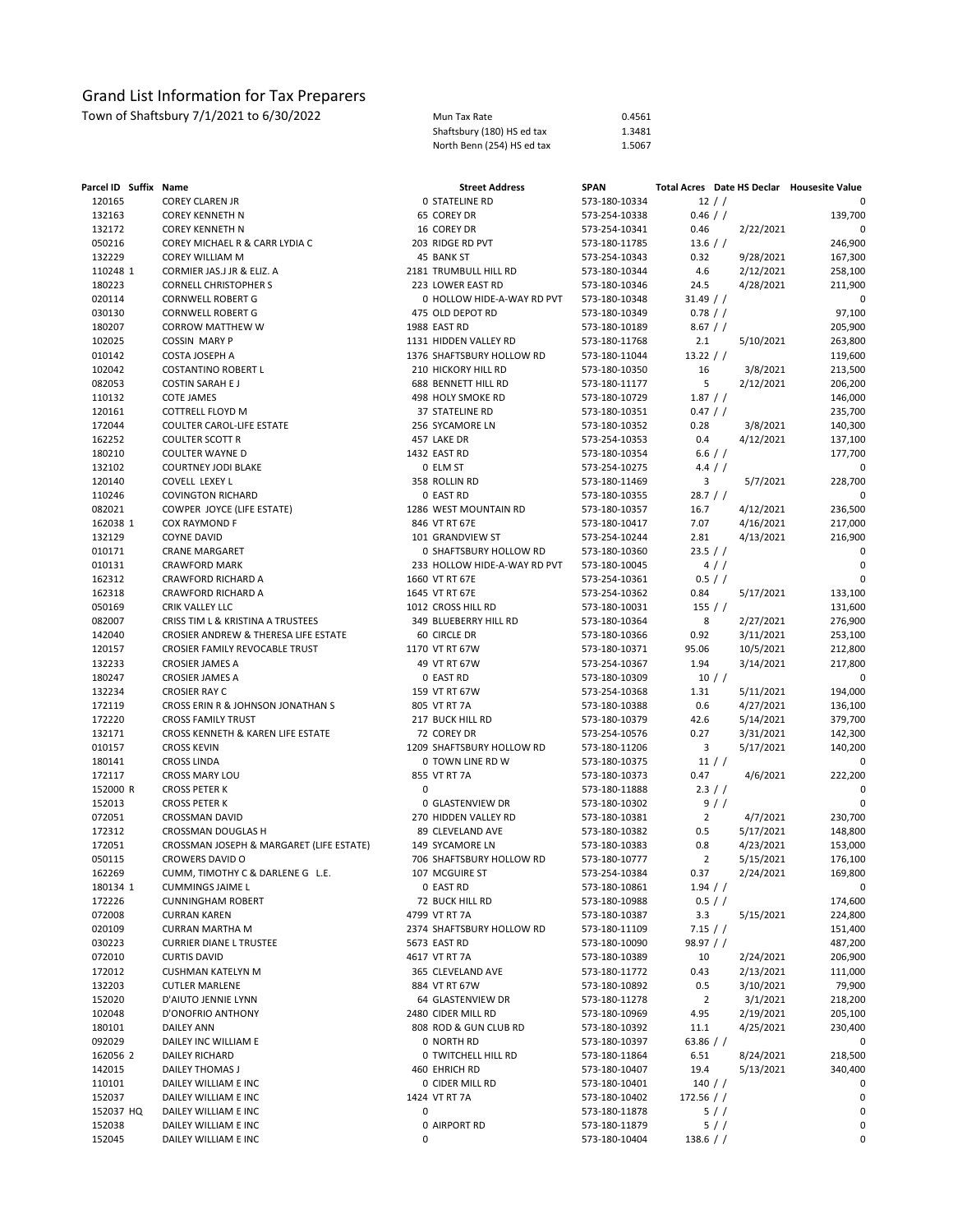| Mun Tax Rate               | 0.4561 |
|----------------------------|--------|
| Shaftsbury (180) HS ed tax | 1.3481 |
| North Benn (254) HS ed tax | 1.5067 |

| Parcel ID Suffix Name |                                          |   | <b>Street Address</b>                 | <b>SPAN</b>                    |                |                        | Total Acres Date HS Declar Housesite Value |
|-----------------------|------------------------------------------|---|---------------------------------------|--------------------------------|----------------|------------------------|--------------------------------------------|
| 162109                | DAILEY WILLIAM E INC                     | 0 |                                       | 573-254-10403                  |                | 8//                    | 0                                          |
| 062007                | DAILEY WM E III                          |   | <b>0 BLUEBERRY HILL RD</b>            | 573-180-10395                  |                | 33 / /                 | 0                                          |
| 180134 2              | <b>DAINS NORMAN</b>                      |   | 621 EAST RD                           | 573-180-10862                  | 1.98           | 8/28/2021              | 219,400                                    |
| 120164                | DALTON ELAINE H                          |   | 90 SOUTH STATELINE RD                 | 573-180-10409                  | $0.46$ / /     |                        | 20,200                                     |
| 180220                | DALY ROBERT J & DEBORAH A LIFE ESTATE    |   | 427 LOWER EAST RD                     | 573-180-10410                  | 5.34           | 4/26/2021              | 307,600                                    |
| 072055                | DAMBRIUNAS ANTHONY                       |   | 0 HIDDEN VALLEY RD                    | 573-180-11790                  |                | 2.9/                   | $\mathbf 0$                                |
| 072056                | DAMBRIUNAS ANTHONY                       |   | 532 HIDDEN VALLEY RD                  | 573-180-10584                  |                | 2.1 / /                | 320,000                                    |
| 162258                | DANIELS JENNIFER                         |   | 359 LAKE DR                           | 573-254-11450                  | 0.36           | 3/14/2021              | 162,600                                    |
| 020153                | DANIELS RONALD D                         |   | 401 BIRCH HILL RD                     | 573-180-10413                  | 2.12 / /       |                        | 252,400                                    |
| 072004                | DANIELS RONALD D                         |   | 0 WEST MOUNTAIN RD                    | 573-180-11501                  |                | 12 / /                 | 0                                          |
| 172110                | DANIELS RONALD D                         |   | 49 UNDERPASS RD                       | 573-180-10424                  |                | 0.5 / /                | 0                                          |
| 092035                | DANIELS RONALD E                         |   | 3342 VT RT 7A                         | 573-180-10414                  | 3              | 5/11/2021              | 133,300                                    |
| 072072                | DANIELS SCOTT G                          |   | 887 HIDDEN VALLEY RD                  | 573-180-10415                  | $\overline{2}$ | 4/20/2021              | 283,500                                    |
| 172019                | DANSEREAU PAUL T                         |   | 72 COLVIN AVE                         | 573-180-10513                  | 0.36           | 3/30/2021              | 160,900                                    |
| 172310                | DARBY JEAN H                             |   | 129 CLEVELAND AVE                     | 573-180-11521                  |                | 4.5 $/$                | 169,000                                    |
| 082020                | DAVID K COREY AND MARY MOORE COREY TRUST |   | 1304 WEST MOUNTAIN RD                 | 573-180-10866                  | 16.9           | 5/12/2021              | 346,600                                    |
| 172123                | <b>DAVIS BRET</b>                        |   | 705 VT RT 7A                          | 573-180-11060                  | 0.35           | 5/17/2021              | 74,400                                     |
| 050147                | DAVIS CHRISTOPHER A                      |   | 1464 MURPHY HILL RD                   | 573-180-11112                  | 2.33           | 5/13/2021              | 217,500                                    |
| 180217 19             | DAVIS DANIEL W                           |   | 132 FURNACE BROOK RD                  | 573-180-10420                  | 1.7            | 4/28/2021              | 202,100                                    |
| 072024                | DAVIS ELIZABETH ANNE                     |   | 0 TUNIC RD                            | 573-180-10272                  | 16.4 / /       |                        | 0                                          |
| 082029                | DAVIS GLENN M TRUSTEE                    |   | 60 GROUSE LN PVT                      | 573-180-10422                  | 4              | 4/7/2021               | 174,600                                    |
| 172129                | DAVIS II RICHARD A & BRITTANY M          |   | 174 CLEVELAND AVE                     | 573-180-11296                  | 0.43           | 3/7/2021               | 131,400                                    |
| 102049                | DAVIS JON                                |   | 2375 CIDER MILL RD                    | 573-180-10377                  | 48.16          | 5/12/2021              | 176,900                                    |
| 110224                | DAVIS RALPH JR                           |   | 0 OLD GALE HILL RD                    | 573-180-10423                  | 10.1 / /       |                        | 0                                          |
| 172039                | DAVIS SUZANNE                            |   | 172 SYCAMORE LN                       | 573-180-10258                  | 0.48           | 3/26/2021              | 100,800                                    |
| 132013                | DAVIS TIMOTHY M.                         |   | 398 ELM ST                            | 573-254-10425                  | 21.5           | 4/12/2021              | 457,800                                    |
| 172156                | DAVIS WILLIAM G SR                       |   | 450 CLEVELAND AVE                     | 573-180-11569                  | 0.48           | 5/10/2021              | 155,800                                    |
| 110226 1              | DAVIS WILLIAM H                          |   | 0 OLD GALE HILL RD                    | 573-180-11798                  | 20.4 / /       |                        | 0                                          |
| 132061                | DAVIS WILLIAM O & LOIS W TRUSTEE         |   | 226 HARVEST HILLS DR                  | 573-254-10168                  | 1.08           | 5/12/2021              | 219,200                                    |
| 050208                | DAVIS WILLIAM O & LOIS W TRUSTEES        |   | 69 FOUR-WHEEL DRIVEWAY PVT            | 573-180-10426                  | $2.29$ / /     |                        | 182,300                                    |
| 092039                | DAVIS-GOFF ANNABEL                       |   | 3442 VT RT 7A                         | 573-180-11527                  | 0.78 / /       |                        | 152,300                                    |
| 102013                | DAY MICHAEL W                            |   | 1631 HIDDEN VALLEY RD                 | 573-180-11058                  | 2.1            | 2/24/2021              | 288,800                                    |
| 010120                | DEBROS BOBBIE LEE                        |   | 72 MARSHA RD PVT                      | 573-180-11899                  | 1.57 / /       |                        | 119,900                                    |
| 180117                | DECOFF PATRICIA D - LIFE ESTATE          |   | 2063 EAST RD                          | 573-180-10427                  | 2.03           | 4/5/2021               | 162,700                                    |
| 010126                | DEERING SUSAN H                          |   | 14 HOLLOW HIDE-A-WAY RD PVT           | 573-180-10428                  | $0.68$ / /     |                        | 0                                          |
| 050237                | DEJESUS MARC R                           |   | 296 TINKHAM RD                        | 573-180-10971                  | $3.68$ / /     |                        | 223,900                                    |
| 072021                | DELANEY LEO J JR                         |   | 189 TUNIC RD                          | 573-180-10429                  | 13.4           | 4/7/2021               | 162,300                                    |
| 162056                | DELL'ANNO JOHN                           |   | 299 TWITCHELL HILL RD                 | 573-180-11115                  | 1.33           | 4/27/2021              | 144,800                                    |
| 142045                | DELLA ROCCA JARED A                      |   | 82 MOUNTAIN VIEW DR<br>1732 VT RT 67E | 573-180-11505                  | 1.2            | 5/14/2021              | 243,500                                    |
| 162315<br>030120      | DELUCA ROBERT E<br>DEMOSS RICHARD M.     |   | 1139 OLD DEPOT RD                     | 573-254-10430<br>573-180-11168 | 1.25<br>5.71   | 4/12/2021<br>4/13/2021 | 130,000<br>213,900                         |
| 072019                | DENATALE CAROL P TRUST                   |   | 3795 VT RT 7A                         | 573-180-10432                  | 16             | 5/16/2021              | 271,500                                    |
| 172037                | DENETTE DAVID                            |   | 130 SYCAMORE LN                       | 573-180-10500                  | 0.26           | 2/17/2021              | 124,700                                    |
| 072080                | <b>DENIO CHRISTOPHER</b>                 |   | 0 DEER RUN RD PVT                     | 573-180-11803                  |                | 2.4 / /                | 0                                          |
| 072081                | <b>DENIO CHRISTOPHER</b>                 |   | 0 DEER RUN RD PVT                     | 573-180-11804                  |                | 2.1 / /                | 0                                          |
| 102002                | <b>DENIO CHRISTOPHER</b>                 |   | 0 PINE CIRCLE                         | 573-180-11950                  |                | 5.3 / /                | 0                                          |
| 102018                | <b>DENIO CHRISTOPHER</b>                 |   | 0 HIDDEN VALLEY RD                    | 573-180-10437                  | 17.3 / /       |                        | $\mathbf 0$                                |
| 180242                | DENIO CHRISTOPHER E                      |   | <b>0 CHAPEL RD</b>                    | 573-180-10434                  | 26.32 / /      |                        | $\mathbf 0$                                |
| 162310                | DENIO LAWRENCE C                         |   | 1610 VT RT 67E                        | 573-254-10869                  | 0.23           | 2/3/2021               | 125,400                                    |
| 152014                | DENSMORE WILLIAM                         |   | 486 GLASTENVIEW DR                    | 573-180-10439                  | 2.94 / /       |                        | 314,200                                    |
| 132177                | DERBY JAMES M/YVONNE E                   |   | 2017 VT RT 67E                        | 573-254-10440                  | 0.41           | 4/5/2021               | 268,000                                    |
| 180219                | DEVENS MICHAEL R HOME TRUST              |   | 782 LOWER EAST RD                     | 573-180-10443                  | 19.5           | 4/20/2021              | 208,500                                    |
| 030137                | DEVITO PATRICIA J                        |   | 316 DEXTER RD                         | 573-180-10444                  | 20             | 2/28/2021              | 144,000                                    |
| 050107                | DEVLIN DENNIS J                          |   | 252 GRANGER HOLLOW RD                 | 573-180-10445                  | $\overline{2}$ | 4/13/2021              | 80,300                                     |
| 172254                | <b>DEXTER DORIS</b>                      |   | 50 LEDGELY DR                         | 573-180-10331                  | 0.45           | 3/26/2021              | 151,300                                    |
| 172258                | DEXTER MELANIE M                         |   | 616 VT RT 7A                          | 573-180-10446                  | 1.53           | 4/12/2021              | 252,400                                    |
| 152105                | DEYSENROTH DANIEL T                      |   | 148 REDDY RD PVT                      | 573-180-10880                  | 1.66           | 2/16/2021              | 169,900                                    |
| 050120                | DEYSENROTH FREDRICK                      |   | 568 SHAFTSBURY HOLLOW RD              | 573-180-10447                  | 27.2 / /       |                        | 161,100                                    |
| 072013                | DF ROCK LLC                              |   | 4325 VT RT 7A                         | 573-180-11740                  | $2.76$ / /     |                        | 0                                          |
| 172108                | DIAS LIVING TRUST TTEE                   |   | 56 CHURCH ST                          | 573-180-10405                  | $0.26$ / /     |                        | 183,100                                    |
| 110225                | DICK JAMES (ET AL)                       |   | 0 OLD GALE HILL RD                    | 573-180-10448                  | $10.04$ / /    |                        |                                            |
| 110207                | DICKIE DANIEL R                          |   | 4578 EAST RD                          | 573-180-10449                  | 17.37          | 3/15/2021              | 165,700                                    |
| 152103 3              | DICKIE TERRY J                           |   | 0 NORTH RD                            | 573-180-10452                  |                | 3.3 / /                | 0                                          |
| 152103                | DICKIE TERRY J & REBECCA J LIFE ESTATE   |   | 234 NORTH RD                          | 573-180-10451                  | 2.99           | 3/22/2021              | 157,900                                    |
| 102047                | DIETZWAY GREGORY                         |   | 2560 CIDER MILL RD                    | 573-180-10922                  |                | 2//                    | 214,000                                    |
| 180217 3              | <b>DION CRAIG D</b>                      |   | 1014 EAST RD                          | 573-180-10142                  | 1.34           | 3/18/2021              | 161,600                                    |
| 142021                | <b>DIOTTE KEITH</b>                      |   | 29 MOUNTAIN VIEW DR                   | 573-180-10505                  | 1              | 4/3/2021               | 205,300                                    |
| 082056                | DISANO JORDAN                            |   | 396 BENNETT HILL RD                   | 573-180-10455                  | 17.47          | 4/12/2021              | 449,800                                    |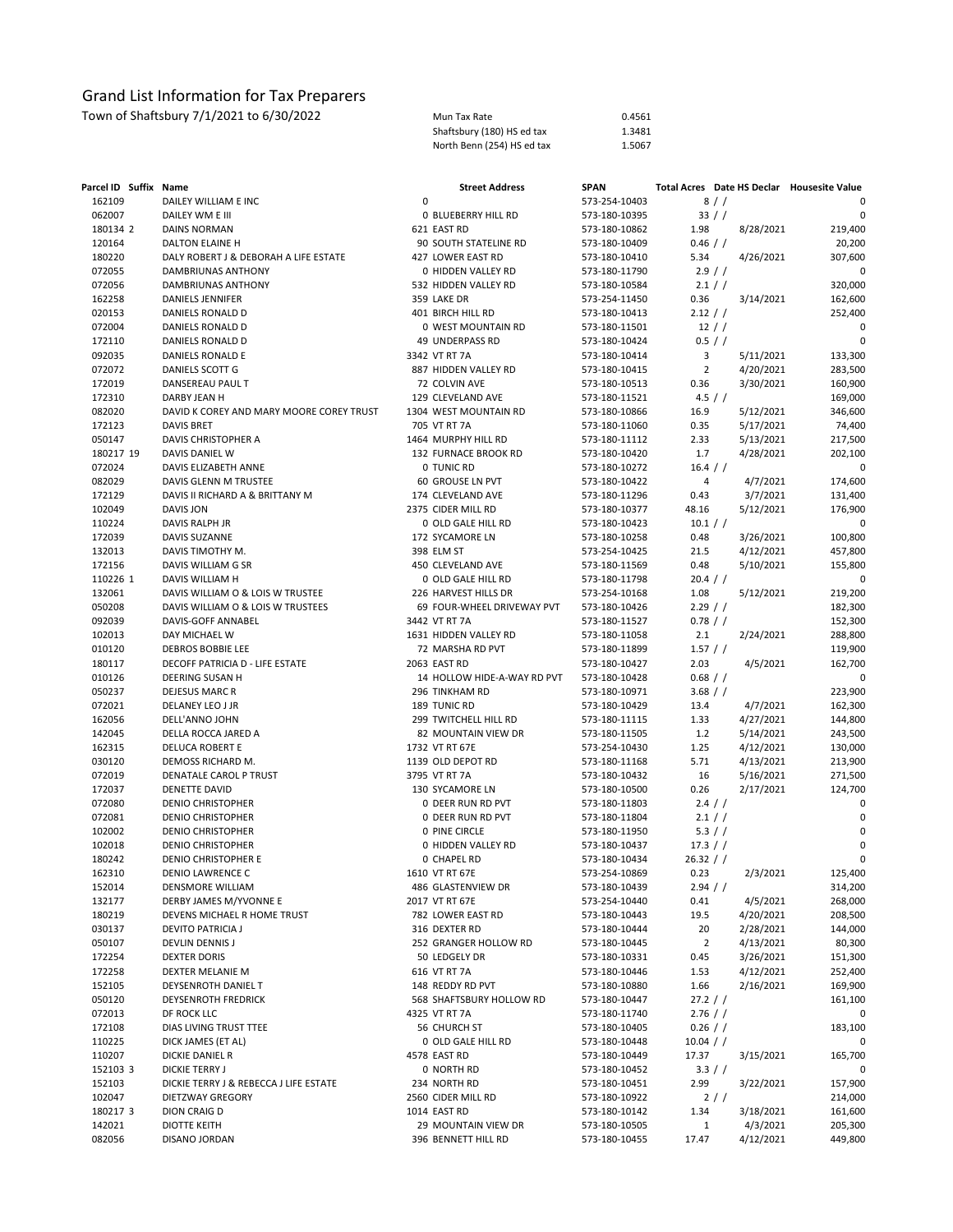| Parcel ID Suffix Name |                                          | <b>Street Address</b>    | <b>SPAN</b>   |              |            | Total Acres Date HS Declar Housesite Value |
|-----------------------|------------------------------------------|--------------------------|---------------|--------------|------------|--------------------------------------------|
| 010113                | <b>DIXON JESSICA</b>                     | 781 GRANGER HOLLOW RD    | 573-180-10456 | 0.66         | 3/11/2021  | 158,900                                    |
| 172242                | DOCKUM THOMAS                            | 94 LEDGELY DR            | 573-180-10178 | $\mathbf{1}$ | 2/10/2021  | 167,200                                    |
| 072027                | DOGGETT ROBERT DUANE                     | 3868 VT RT 7A            | 573-180-10545 | 1.84         | 5/13/2021  | 214,700                                    |
| 132122                | <b>DOMMKE BRIAN</b>                      | <b>46 HAWKS AVE</b>      | 573-254-10457 | 0.42         | 4/4/2021   | 127,300                                    |
| 030141                | DORNHOEFER JOAN D                        | 1325 MAPLE HILL RD       | 573-180-11470 | 59.3         | 4/13/2021  | 287,800                                    |
| 020144                | DOROTHY ANNE BUXBAUM REVOCABLE TRUST     | 5072 VT RT 7A            | 573-180-10211 |              | $10$ / $/$ | 172,500                                    |
| 132235                | DOTY MELISSA L                           | 211 VT RT 67W            | 573-254-10310 | 0.75         | 4/12/2021  | 118,000                                    |
| 110147                | DOUCETTE PAUL JR                         | 189 FOX HILL RD PVT      | 573-180-10460 | 2.14         | 4/20/2021  | 268,600                                    |
| 110255 1              | DOUGLAS DOROTHY A                        | 0 TRUMBULL HILL RD       | 573-180-10461 |              | 6.3 / /    | 0                                          |
| 110255 2              | DOUGLAS DOROTHY A                        | 0 TRUMBULL HILL RD       | 573-180-10462 |              | $3$ / $/$  | 0                                          |
| 110259                | DOWNEY JAMES P AND MARLENE TRUST         | 228 POTTER MONTGOMERY RD | 573-180-10463 | 8.79/        |            | 211,900                                    |
| 162260                | DOWNING CLAIRE A                         | 327 LAKE DR              | 573-254-10464 | 0.72         | 3/9/2021   | 154,300                                    |
| 142048 2              | <b>DRAKE CINDY</b>                       | 207 DANIELS RD           | 573-180-11810 | 1.46         | 4/12/2021  | 107,200                                    |
| 020150                | DRAKE JOHN H                             | 249 BIRCH HILL RD        | 573-180-11383 | 2.24         | 8/24/2021  | 376,200                                    |
| 180228                | <b>DREMEL MARK</b>                       | 312 EAST RD              | 573-180-11646 |              | 7/         | 145,000                                    |
| 020139                | <b>DUFFY OWEN</b>                        | 5151 VT RT 7A            | 573-180-10895 | 23           | 4/18/2021  | 275,900                                    |
| 092007                | DUFRESNE CONSTANCE                       | 3263 VT RT 7A            | 573-180-10470 | 5            | 3/27/2021  | 176,300                                    |
| 132132                | DUFRESNE LISA                            | 23 GRANT ST              | 573-254-10471 | 0.24         | 3/7/2021   | 135,300                                    |
| 132154                | DUGAN KATRINA                            | 62 GRANDVIEW ST          | 573-254-10163 | 0.16         | 5/6/2021   | 192,200                                    |
| 162217                | DUNICAN KEVIN R JR                       | 10 SOUTHVIEW DR          | 573-254-11605 | 0.36         | 4/26/2021  | 169,300                                    |
| 072079                | <b>DUNLAP SCOTT</b>                      | 107 DEER RUN RD PVT      | 573-180-11802 | 2.3          | 2/18/2021  | 322,000                                    |
| 152103 2              | DUNN CHERYL A                            | 88 REDDY RD PVT          | 573-180-10473 | 2.28         | 4/15/2021  | 100,600                                    |
| 010169                | <b>DUNN HOMER</b>                        | 0 SHAFTSBURY HOLLOW RD   | 573-180-10474 | 15.4 / /     |            | 0                                          |
| 142043                | DUPNIK JOHN M                            | 139 GLASTENVIEW DR       | 573-180-10475 | 2.18         | 3/1/2021   | 270,200                                    |
| 152055                | <b>DUQUETTE ERIN</b>                     | 356 GLASTENVIEW DR       | 573-180-11806 | 3.19         | 3/18/2021  | 345,100                                    |
| 172219                | DURAND OLIVER HAGER & HARRIET H LIFE EST | <b>468 BUCK HILL RD</b>  | 573-180-10476 | 10.4         | 3/8/2021   | 296,100                                    |
| 132060                | DURKEE JENIFER L                         | 258 HARVEST HILLS DR     | 573-254-10253 | 0.75         | 3/5/2021   | 205,800                                    |
| 110212                | DURRSCHMIDT JR CHRISTOPHER J             | 237 BEAR RUN RD PVT      | 573-180-10186 | 5.17         | 3/27/2021  | 215,900                                    |
| 120148 1              | <b>DWYER DANIEL</b>                      | 0 COLD SPRING RD         | 573-180-11880 | 4.25 / /     |            | 0                                          |
| 162243                | DYER COREY R                             | 575 LAKE DR              | 573-254-11367 | 0.62         | 3/9/2021   | 156,900                                    |
| 092006                | E. R. K. ESTATES LLC                     | 3307 VT RT 7A            | 573-180-10934 | 5.11 / /     |            | 243,000                                    |
| 162272                | <b>EAMES KEVIN</b>                       | 65 MCGUIRE ST            | 573-254-10779 | 0.36         | 4/17/2021  | 166,900                                    |
| 152114                | EASTMAN ROBERT H JR SALLY C              | 374 NORTH RD             | 573-180-10482 | 3.83         | 2/25/2021  | 201,600                                    |
| 162118                | EASTMAN WILLIAM H - LIFE ESTATE          | 136 HOLLIDAY DR          | 573-180-10481 | 0.28         | 2/12/2021  | 93,300                                     |
| 120133                | ECKHARDT ALEXANDRA BLACK                 | 819 HORTON HILL RD       | 573-180-10483 | 10           | 5/10/2021  | 241,000                                    |
| 162235                | EDDINGTON STEPHEN J & PATRICIA FAIR      | 718 LAKE DR              | 573-254-11847 | 0.61         | 4/5/2021   | 186,500                                    |
| 120115                | EICHWALD DEANNA & GERALD                 | 2167 MYERS RD            | 573-180-10487 | 39.71 / /    |            | 550,200                                    |
| 162223                | ELIAS ROBERT M                           | 96 SOUTHVIEW DR          | 573-254-10489 | 0.55         | 5/13/2021  | 169,200                                    |
| 142035                | ELIASEN LLOYD ERIK                       | 0 GLASTENVIEW DR         | 573-180-10490 | 0.94 / /     |            |                                            |
| 180217 12             | ELITHORPE SCOTT E                        | 279 FURNACE BROOK RD     | 573-180-10491 | 9.75         | 4/5/2021   | 272,800                                    |
| 030210                | ELKINS MARSHALL A                        | 0 GLASTENBURY RD         | 573-180-10492 | 113.3 / /    |            | 0                                          |
| 132029                | ELLIS STEVEN D                           | 748 HARVEST HILLS DR     | 573-254-10940 | 26.29        | 8/31/2021  | 713,900                                    |
| 172031                | <b>ELMER JASON</b>                       | 38 SYCAMORE LN           | 573-180-10014 |              | 0.4 / /    | 180,700                                    |
| 172225                | <b>ELMER JASON</b>                       | 86 BUCK HILL RD          | 573-180-10543 | $0.69$ / /   |            | 106,800                                    |
| 180249                | ELWELL CHRISTOPHER M                     | 0 LOWER EAST RD          | 573-180-10496 | $271.44$ / / |            | 0                                          |
| 180259                | ELWELL CHRISTOPHER M                     | 0 EAST RD                | 573-180-11779 |              | 7/         | $\mathbf 0$                                |
| 180113                | ELWELL DAVID G SR & DOROTHY -LIFE ESTATE | 2455 EAST RD             | 573-180-10497 | 0.91         | 3/10/2021  | 153,400                                    |
| 152042                | ELWELL ELIZABETH RHODES LIFE ESTATE      | 171 SIMEON DEAN RD       | 573-180-11757 | 5.2          | 4/26/2021  | 156,200                                    |
| 110210 2              | ELWELL ELLEN                             | 0 EAST RD                | 573-180-11827 |              | 12 //      | 0                                          |
| 162338                | <b>ELWELL GERALD</b>                     | 0 PARAN RD               | 573-254-10501 | 0.02 / /     |            | 0                                          |
| 050236                | ENDRES F A & ENDRES H J TRUSTEES LE      | 528 TINKHAM RD           | 573-180-10506 | 26.46        | 3/21/2021  | 229,800                                    |
| 050236 1              | <b>ENDRES JON FRANZ</b>                  | 689 LACLAIR RD           | 573-180-11792 | 3.29         | 2/27/2021  | 351,400                                    |
| 120160 1              | ERB ROBERT G SR                          | 0 VT RT 67W              | 573-180-11969 | 0.95 / /     |            | 0                                          |
| 020145 3              | ERIKSEN EDWARD                           | 199 WHITE FARM LN PVT    | 573-180-11834 | 4.9          | 4/14/2021  | 301,500                                    |
| 132202                | ERIKSON DAVID P & THERESE M              | 980 VT RT 67W            | 573-180-11716 | 1.75/        |            | 85,700                                     |
| 162006                | <b>ERNST KURT O</b>                      | 170 TWITCHELL HILL RD    | 573-180-10527 | 0.43         | 3/6/2021   | 165,300                                    |
| 050117                | <b>ESTEPP CHRISTOPHER S</b>              | 732 SHAFTSBURY HOLLOW RD | 573-180-10661 | $28.86$ / /  |            | 53,700                                     |
| 110204                | FAGERHOLM JOHN G III & WENDY S TRUSTEES  | 4874 EAST RD             | 573-180-10509 | 5.38         | 3/4/2021   | 206,200                                    |
| 162005                | FARLEY DONALD E & EDITH N (LIFE ESTATE)  | 198 TWITCHELL HILL RD    | 573-180-10512 | 0.14         | 3/12/2021  | 185,000                                    |
| 072031                | <b>FARRAR DAVID T</b>                    | 3972 VT RT 7A            | 573-180-10312 | 5.49         | 3/4/2021   | 300,200                                    |
| 172058                | <b>FARRAR ETHEL</b>                      | 47 SYCAMORE LN           | 573-180-10514 | 0.18         | 4/7/2021   | 126,300                                    |
| 010109 1              | <b>FARRARA ANTHONY R</b>                 | 1061 GRANGER HOLLOW RD   | 573-180-10515 | 11.5         | 4/2/2021   | 197,200                                    |
| 132040                | <b>FARRARA RICHARD</b>                   | 224 HEWITT DR            | 573-254-10516 | 3            | 4/19/2021  | 254,500                                    |
| 120147                | <b>FARRELL EVAN M</b>                    | 211 COLD SPRING RD       | 573-180-10080 | 22.1         | 5/17/2021  | 251,700                                    |
| 110127                | <b>FARRELL JAMES</b>                     | 170 FARRELL RD PVT       | 573-180-10517 | $10.14$ / /  |            | 282,300                                    |
| 030107                | <b>FARRELLY RAYMOND</b>                  | 73 TIMBERTRAIL RD        | 573-180-10221 |              | $1.5$ / /  | 108,400                                    |
| 072035                | <b>FATOVIC KEN</b>                       | 4074 VT RT 7A            | 573-180-10518 |              | 15/        | 0                                          |
| 082034                | FAUCHON CORINNE RESERVED LIFE ESTATE     | 453 WEST MOUNTAIN RD     | 573-180-10594 | 5.08         | 3/18/2021  | 78,500                                     |
|                       |                                          |                          |               |              |            |                                            |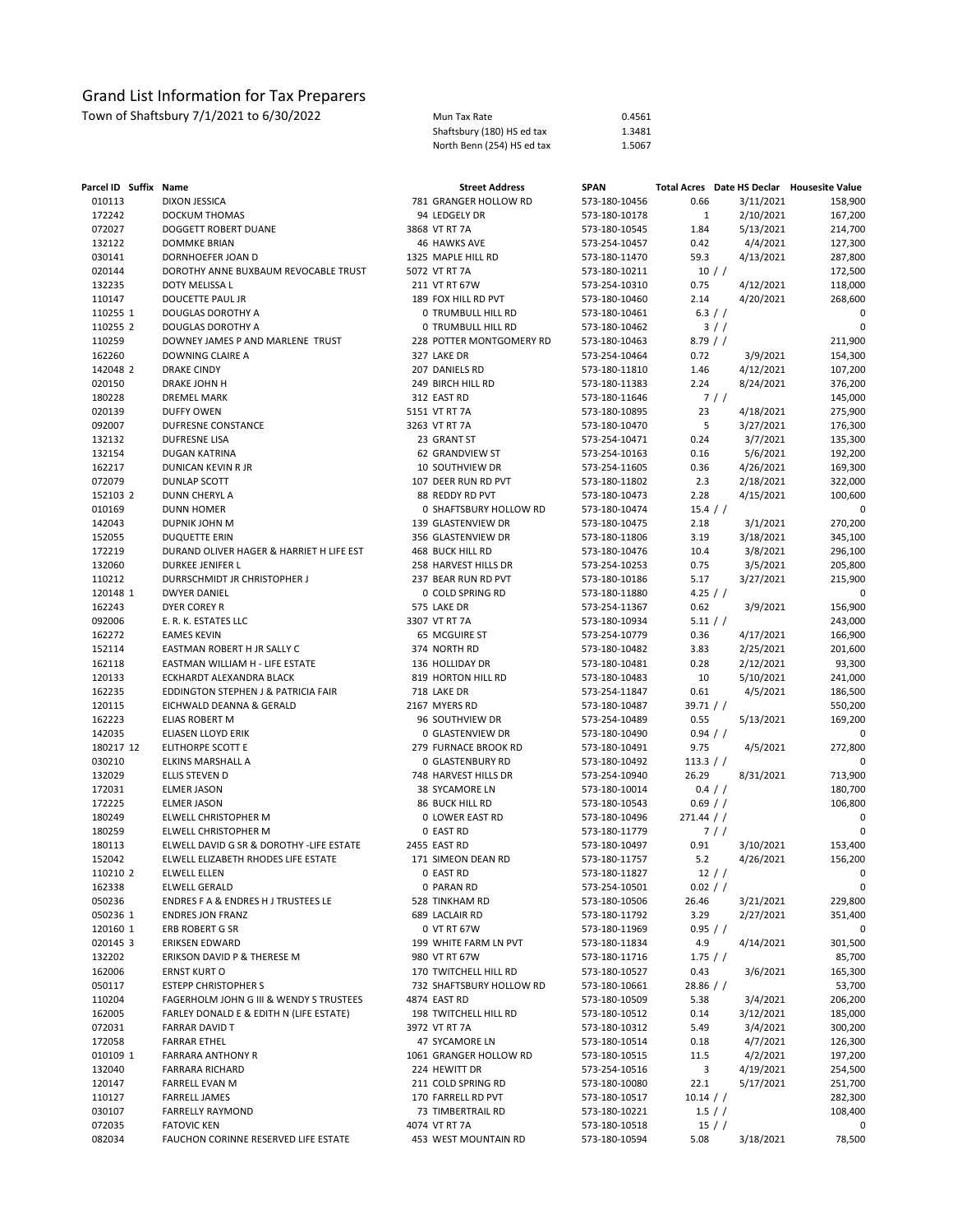Town of Shaftsbury 7/1/2021 to 6/30/2022 Mun Tax Rate 0.4561

Shaftsbury (180) HS ed tax 1.3481<br>North Benn (254) HS ed tax 1.5067 North Benn (254) HS ed tax

| Parcel ID Suffix Name |                                          | <b>Street Address</b>     | <b>SPAN</b>   | Total Acres Date HS Declar Housesite Value |             |
|-----------------------|------------------------------------------|---------------------------|---------------|--------------------------------------------|-------------|
| 110106                | <b>FEALEY ANNE</b>                       | 1543 AIRPORT RD           | 573-180-10522 | 14 //                                      | 147,700     |
| 162026                | FEDERLE RAMONA K                         | 517 VT RT 67E             | 573-180-11446 | 0.75<br>9/13/2021                          | 166,500     |
| 142026                | FENWICK ELIZABETH & MICHAEL              | 301 MOUNTAIN VIEW DR      | 573-180-11434 | 2.28<br>5/11/2021                          | 287,600     |
| 132048                | FENWICK MICHAEL & ELIZABETH LIFE ESTATE  | 287 HEWITT DR             | 573-254-10524 | $0.78$ / /                                 | 205,600     |
| 142026 1              | FENWICK MICHAEL & ELIZABETH LIFE ESTATE  | $\mathbf 0$               | 573-254-11973 | $1.24$ / /                                 | 0           |
| 030146                | <b>FIELDING LEE</b>                      | 576 OLD DEPOT RD          | 573-180-11717 | 29<br>4/20/2021                            | 295,300     |
| 172257                | FIELDING PAMELA A                        | 672 VT RT 7A              | 573-180-10525 | 0.55<br>4/8/2021                           | 138,300     |
| 162234                | FIELDS THOMAS E & SANDRA A (LIFE ESTATE) | 704 LAKE DR               | 573-254-10526 | 1.93<br>3/4/2021                           | 293,100     |
| 082052                | <b>FINNEY TIMOTHY G</b>                  | 770 BENNETT HILL RD       | 573-180-10528 | $\overline{2}$<br>2/9/2021                 | 256,700     |
| 030230                | FINZER ALAN J - LIFE ESTATE              | 2595 MAPLE HILL RD        | 573-180-10529 | 15<br>4/15/2021                            | 101,100     |
| 072048                | FISHER KENNETH M                         | 4738 VT RT 7A             | 573-180-10530 | 0.62<br>4/11/2021                          | 179,000     |
| 010146                | FITZ AMANDA M                            | 665 SHAFTSBURY HOLLOW RD  | 573-180-10723 | 2.75/                                      | 0           |
| 110211 1              | <b>FLANDERS JEAN M</b>                   | 0 EAST RD                 | 573-180-10532 | $4.76$ / /                                 | 0           |
| 010106                | FLIGHT DAVID H                           | 1340 GRANGER HOLLOW RD    | 573-180-10533 | 12.26<br>5/17/2021                         | 192,200     |
| 050167                | FLOOD JOHN A                             | 1481 MURPHY HILL RD       | 573-180-10534 | 10.69<br>4/13/2021                         | 274,000     |
| 162325                | FLOOD JOHN A                             | 127 MCCARTHY ACRES        | 573-254-10535 | 1.13 / /                                   | 188,700     |
| 132185                | FLOOD TIMOTHY D                          | 0 HAWKS AVE               | 573-254-10536 | $0.25$ / /                                 | 0           |
| 132232                | FLOOD TIMOTHY D                          | 0 BANK ST                 | 573-254-11940 | $0.06$ / /                                 | 0           |
| 010140                | FLOYD JASON E                            | 1138 SHAFTSBURY HOLLOW RD | 573-180-11384 | 2.2<br>6/9/2021                            | 129,900     |
| 050145                | FLYNN EILEEN M & ROBERTA J               | 151 AVONDALE MEADOWS DR   | 573-180-10537 | 10.01<br>2/16/2021                         | 142,000     |
| 050163                | FLYNN KRISTINE P                         | 0 MURPHY HILL RD          | 573-180-10538 | 11.97 / /                                  | 0           |
| 082056 7              | FODOR DANIEL W                           | 1382 MYERS RD             | 573-180-11041 | 40.64<br>5/13/2021                         | 446,100     |
| 030105                | FOLEY JOHN J                             | 172 TIMBERTRAIL RD        | 573-180-11266 | 1.25 / /                                   | 140,600     |
| 020101                | <b>FOREST EMERY</b>                      | 2509 SHAFTSBURY HOLLOW RD | 573-180-10542 | 103<br>4/16/2021                           | 129,300     |
| 142051                | FOUNTAIN STEVEN G                        | 553 DANIELS RD            | 573-180-10994 | 3.5 / /                                    | 318,500     |
| 050217                | FOX JONATHAN E                           | 415 RIDGE RD PVT          | 573-180-10363 | 10.03<br>8/31/2021                         | 372,300     |
| 142050                | FOX MARY C ESTATE                        | 431 DANIELS RD            | 573-180-10546 | 20/                                        | 199,400     |
| 110131                | FREEMAN KYLE T.                          | 388 HOLY SMOKE RD         | 573-180-10577 | 1.77<br>3/19/2021                          | 217,200     |
| 142031                | FREEMAN WILLIAM JR                       | 571 GLASTENVIEW DR        | 573-180-10548 | 12.9<br>4/11/2021                          | 385,300     |
| 152059                | FREEMAN WILLIAM JR                       | 0 GLASTENVIEW DR          | 573-180-10303 | 4.53 $/$ /                                 | 0           |
| 020112                | <b>FRIEDL KARLS</b>                      | 261 DWYER'S CAMP RD PVT   | 573-180-11711 | 10.07<br>2/12/2021                         | 198,900     |
| 162212                | <b>FROST DOROTHY K</b>                   | 230 LAKE DR               | 573-254-10551 | 0.8 / /                                    | 271,400     |
| 180266                | <b>FROST ERIC SCOTT</b>                  | 0 EAST RD                 | 573-180-10102 | 10 //                                      | 0           |
| 132152                | <b>FROST MARY C</b>                      | 80 GRANDVIEW ST           | 573-254-10550 | 0.41<br>4/11/2021                          | 195,900     |
| 172321                | FUND FOR NO. BENNINGTON, THE             | 0 VT RT 7A                | 573-180-10023 | $102.29$ / /                               | 0           |
| 102007                | <b>GALLANT BRIAN J</b>                   | 341 MIDDLE RD             | 573-180-10560 | 2/17/2021<br>2.4                           | 261,800     |
| 102016                | <b>GALLANT RICHARD J</b>                 | 1460 HIDDEN VALLEY RD     | 573-180-10561 | 4.7<br>4/6/2021                            | 283,200     |
| 092010                | <b>GALLE EVAN</b>                        | 3063 VT RT 7A             | 573-180-10152 | 5.5<br>4/7/2021                            | 309,800     |
| 142036                | <b>GALLETT DONALD F</b>                  | 379 GLASTENVIEW DR        | 573-180-10562 | 1.92<br>3/17/2021                          | 265,200     |
| 180224 1              | <b>GALUSHA CHARLES R</b>                 | 101 LOWER EAST RD         | 573-180-10565 | 1.93<br>3/24/2021                          | 159,900     |
| 062015                | <b>GALUSHA CHARLOTTE M</b>               | 664 WEST MOUNTAIN RD      | 573-180-10566 | 5.5 / /                                    | 228,800     |
| 072017 1              | <b>GALUSHA GWENDOLYN</b>                 | 0 VT RT 7A                | 573-180-11881 | 3/                                         | 0           |
| 162313                | GALVIN JOHN F JR & MARGARET              | 1692 VT RT 67E            | 573-254-10572 | 0.4<br>3/4/2021                            | 146,600     |
| 172028                | <b>GARDNER GARY A</b>                    | 48 HOLLIDAY DR            | 573-180-11337 | $0.26$ / /                                 | 128,200     |
| 180104                | <b>GARDNER GARY A</b>                    | 211 ROD & GUN CLUB RD     | 573-180-10574 | 10.17<br>10/14/2021                        | 287,400     |
| 072038                | <b>GARDNER KEITH P</b>                   | 118 FRAN ZANDO RD PVT     | 573-180-10575 | 4.1<br>3/25/2021                           | 164,200     |
| 072061                | <b>GARDNER MARK</b>                      | 168 CEDAR CIRCLE          | 573-180-10199 | 2.2<br>3/15/2021                           | 283,100     |
| 162048                | <b>GARDNER MARK A.</b>                   | 105 TWITCHELL HILL RD     | 573-180-11477 | 0.37<br>4/5/2021                           | 127,100     |
| 152028                | <b>GATES RANDAL G</b>                    | 143 VT RT 67E             | 573-180-10579 | 0.52<br>3/7/2021                           | 178,700     |
| 162036                | <b>GAUTHIER J PAUL</b>                   | 0 VT RT 67E               | 573-180-10581 | $2.12$ / /                                 | 0           |
| 030212                | <b>GAUTHIER JEFFREY</b>                  | 0 GLASTENBURY RD          | 573-180-11323 | $6.19$ / /                                 | $\mathbf 0$ |
| 162236                | <b>GAUTHIER JONATHAN C</b>               | 730 LAKE DR               | 573-254-10881 | 0.56<br>5/14/2021                          | 196,200     |
| 142022                | <b>GAUTHIER LOUISE</b>                   | 65 MOUNTAIN VIEW DR       | 573-180-10580 | 5/11/2021<br>1.91                          | 274,300     |
| 110145                | GAUTHIER RICHARD B & CYNTHIA T           | 293 FOX HILL RD PVT       | 573-180-10583 | 3.63<br>2/22/2021                          | 239,600     |
| 120150                | <b>GELINAS RICHARD C</b>                 | 996 WHITE CREEK RD        | 573-180-10585 | 11.43<br>3/9/2021                          | 222,500     |
| 152154                | <b>GEORGE III ROWLAND E</b>              | 191 GROVE RD              | 573-180-11304 | 1.07 / /                                   | 188,000     |
| 110226                | <b>GERIAK MELODY</b>                     | 0 OLD GALE HILL RD        | 573-180-10586 | 10.8 / /                                   | 0           |
| 142007                | <b>GERITY ROBERT</b>                     | 677 MYERS RD              | 573-180-10587 | 4/12/2021<br>13.4                          | 195,200     |
| 132242                | <b>GERITY ROBERT J</b>                   | 115 HARRINGTON RD         | 573-180-11422 | 4/20/2021<br>13                            | 211,800     |
| 030103                | <b>GERITY TANNER J &amp;</b>             | 6605 VT RT 7A             | 573-180-10653 | 0.52<br>2/19/2021                          | 124,300     |
| 050142                | <b>GIANNITTI MICHAEL J</b>               | 47 AVONDALE MEADOWS DR    | 573-180-10591 | 2.73<br>4/7/2021                           | 243,000     |
| 050166                | <b>GIBNEY RICHARD P</b>                  | 0 MURPHY HILL RD          | 573-180-10539 | 10.25 / /                                  | 0           |
| 110111                | <b>GIBSON MARTIN JOHN</b>                | 0 CIDER MILL RD           | 573-180-10592 | 7.95 / /                                   | 0           |
| 180217 16             | <b>GIORGI ALFONSO</b>                    | 157 FURNACE BROOK RD      | 573-180-11069 | 2.21<br>3/6/2021                           | 112,300     |
| 132005                | <b>GLANZBERG GEORGE</b>                  | 74 WHITE CREEK RD         | 573-254-10595 | 36.58<br>4/13/2021                         | 296,000     |
| 020155                | <b>GLASS DAVID S</b>                     | 498 BIRCH HILL RD         | 573-180-10640 | $12.3$ / /                                 | 451,400     |
| 072064                | <b>GLENN CHARLES E</b>                   | 212 CEDAR CIRCLE          | 573-180-10596 | 2.7 / /                                    | 211,000     |
| 152128                | GLOVER ALEX A                            | 171 AIRPORT RD            | 573-180-11114 | 0.92<br>2/19/2021                          | 174,400     |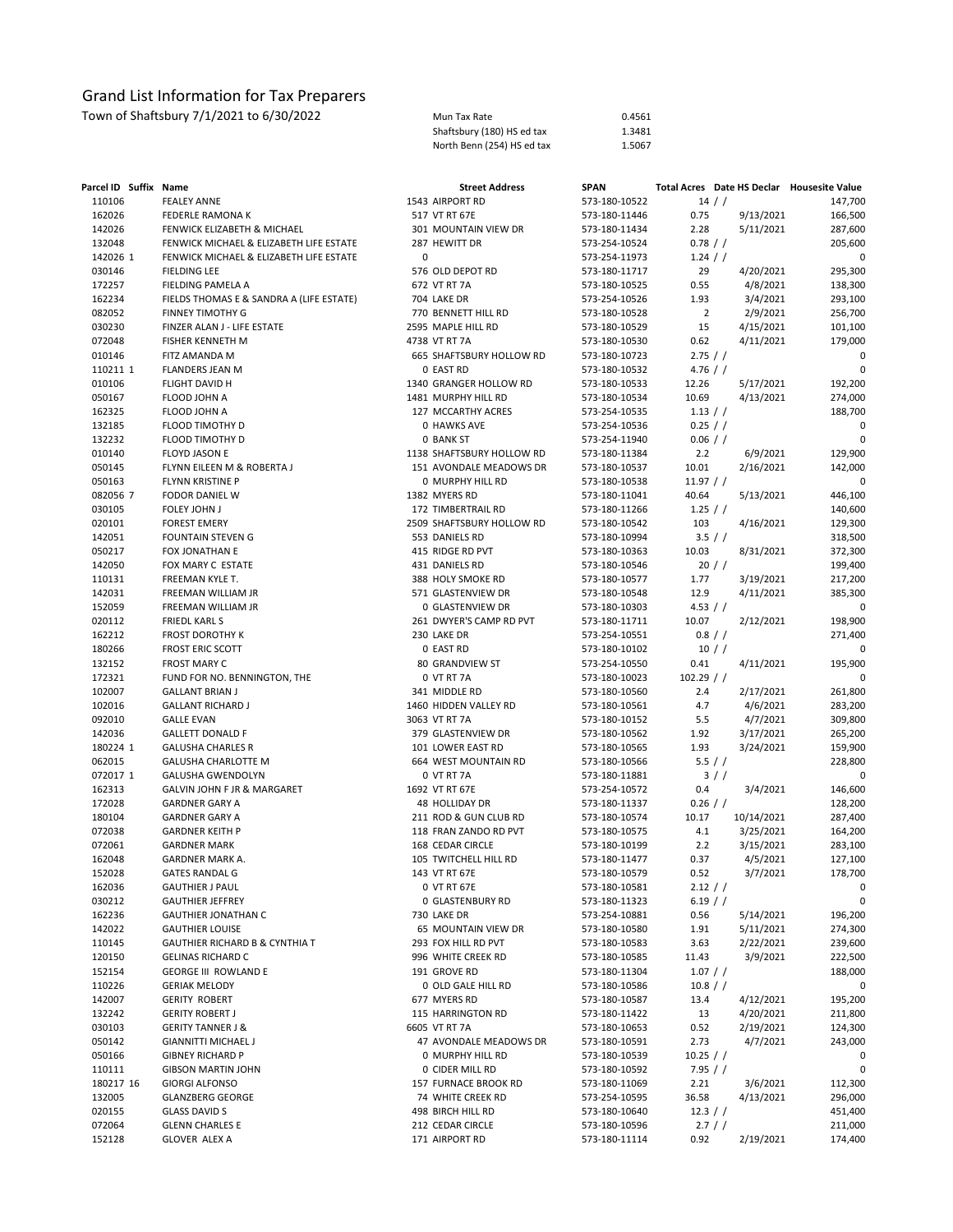| Parcel ID Suffix Name |                                        | <b>Street Address</b>        | <b>SPAN</b>   |              |           |           | Total Acres Date HS Declar Housesite Value |
|-----------------------|----------------------------------------|------------------------------|---------------|--------------|-----------|-----------|--------------------------------------------|
| 102022                | GLOVER HENRY & MARY PAT L.E.           | 1060 HIDDEN VALLEY RD        | 573-180-10599 | 2.5          |           | 2/26/2021 | 226,200                                    |
| 072092                | <b>GLOVER JESSE</b>                    | 1766 HIDDEN VALLEY RD        | 573-180-11221 | 2.2 / /      |           |           | 258,600                                    |
| 050206                | <b>GOERTZ THOMAS F</b>                 | 440 ELEANORS WAY             | 573-180-10603 | 43.77        |           | 3/29/2021 | 273,200                                    |
| 132150                | <b>GOFORTH LYNNEL</b>                  | 114 GRANDVIEW ST             | 573-254-11723 | 0.22         |           | 4/3/2021  | 124,900                                    |
| 120135                | GOGAN SHAUN P & KANE LAURA A           | 183 ROLLIN RD                | 573-180-10998 | 9.5          |           | 2/28/2021 | 192,700                                    |
| 050218                | <b>GOLDMAN DEBRA L</b>                 | 445 RIDGE RD PVT             | 573-180-10604 | 1.78         |           | 5/6/2021  | 133,300                                    |
| 082057                | <b>GOLDSTONE TRUSTEE RUTH L</b>        | 1036 MYERS RD                | 573-180-10605 | 100          |           | 5/13/2021 | 532,000                                    |
| 110213                | <b>GOODMAN JILL</b>                    | 257 BEAR RUN RD PVT          | 573-180-11373 | $5.06$ / /   |           |           | 200,100                                    |
| 120162                | <b>GORDON SANDRA J</b>                 | 12 SOUTH STATELINE RD        | 573-180-10681 | 8            |           | 8/24/2021 | 292,500                                    |
| 152047                | <b>GOSS JEFFREY O</b>                  | 273 SIMEON DEAN RD           | 573-180-10678 | 3            |           | 2/2/2021  | 179,300                                    |
| 172308                | GOTSCH JOHN M                          | 147 CLEVELAND AVE            | 573-180-10555 | $0.6$ / /    |           |           | 136,700                                    |
| 162225                | <b>GOTSCH PAULA</b>                    | 380 LAKE DR                  | 573-254-11099 | $0.36$ / /   |           |           | 136,400                                    |
| 162247                | <b>GOTSH SHELLY L</b>                  | 523 LAKE DR                  | 573-254-11022 | 0.55         |           | 3/27/2021 | 159,900                                    |
| 132178                | <b>GRAHAM CHRISTINE P</b>              | 2018 VT RT 67E               | 573-254-10609 | $0.6$ / /    |           |           | 193,300                                    |
| 142001                | <b>GRAHAM ELIZABETH A</b>              | 515 EHRICH RD                | 573-180-10610 | 90.4 / /     |           |           | 242,900                                    |
| 110208                | <b>GRAMHOFER JON L</b>                 | 4564 EAST RD                 | 573-180-10611 | $\mathbf{1}$ |           | 3/23/2021 | 181,200                                    |
| 110108                | <b>GRANDY JOSHUA D</b>                 | 217 TRUMBULL HILL RD         | 573-180-11261 |              | $17$ / /  |           | 255,500                                    |
| 180107                | <b>GRAS GERALD</b>                     | 272 ROD & GUN CLUB RD        | 573-180-10689 | 4.71         |           | 4/28/2021 | 286,700                                    |
| 010119                | <b>GRASSI KENNETH R</b>                | 856 SHAFTSBURY HOLLOW RD     | 573-180-10744 | $2.5$ / /    |           |           | 139,400                                    |
| 162027                | <b>GRATZ ROBERT H</b>                  | 549 VT RT 67E                | 573-180-10613 | 0.8          |           | 4/18/2021 | 166,300                                    |
| 030213                | <b>GRATZ RONALD</b>                    | 0 GLASTENBURY RD             | 573-180-10614 | 4.6 $/$ /    |           |           | 0                                          |
| 162028 1              | <b>GRATZ RONALD</b>                    | 591 VT RT 67E                | 573-180-10615 | $0.85$ / /   |           |           | 175,500                                    |
| 172128                | <b>GRATZ RONALD F</b>                  | 0 CLEVELAND AVE              | 573-180-10616 | 1.2 / /      |           |           | 0                                          |
| 110247                | <b>GRAVES PETER Q</b>                  | 0 EAST RD                    | 573-180-10617 | 4.5 / /      |           |           | 0                                          |
| 132058                | <b>GREEN D BRIAN</b>                   | 322 HARVEST HILLS DR         | 573-254-10684 | 1.5          |           | 5/5/2021  | 196,200                                    |
| 162254                | <b>GREEN ERIC M</b>                    | 421 LAKE DR                  | 573-254-10300 | 0.36         |           | 5/12/2021 | 136,600                                    |
| 120124                | <b>GREEN JAMES F</b>                   | 0 HORTON HILL RD             | 573-254-11702 | 9.8 / /      |           |           | 0                                          |
| 172111                | GREEN MIKE PLUMBING HEATING LLC        | 983 VT RT 7A                 | 573-180-10100 | $0.08$ / /   |           |           | 0                                          |
| 152035                | <b>GREEN MOUNTAIN POWER</b>            | 1220 VT RT 7A                | 573-180-10259 |              | $0$ / $/$ |           | $\mathbf 0$                                |
| 152035 1              | <b>GREEN MOUNTAIN POWER</b>            | 1220 VT RT 7A                | 573-180-11833 |              | 1//       |           | $\mathbf 0$                                |
| 110128                | <b>GREENE ARLIE</b>                    | 255 FARRELL RD PVT           | 573-180-10622 |              | 4/        |           | 60,000                                     |
| 180272                | GREENE ARTHUR F & JOAN E (LIFE ESTATE) | 198 RESERVOIR RD             | 573-180-10623 | 8            |           | 4/23/2021 | 160,700                                    |
| 030164                | GREENE DOUGLAS (LIFE ESTATE)           | 1130 OLD DEPOT RD            | 573-180-10626 | 2.6          |           | 3/8/2021  | 154,600                                    |
| 110222                | GREENE GALE V & GREENE SUE G           | 0 OLD GALE HILL RD           | 573-180-10421 | 10.1 / /     |           |           | $\mathbf 0$                                |
| 110218                | GREENE GALE V & SUE G - LIFE ESTATE    | 2506 GLASTENBURY RD          | 573-180-10628 | 17.68        |           | 3/15/2021 | 194,400                                    |
| 180125 5              | <b>GREENE KEVIN</b>                    | 0 EAST RD                    | 573-180-11853 | 1.82 / /     |           |           | 0                                          |
| 180126                | <b>GREENE KEVIN L</b>                  | 1543 EAST RD                 | 573-180-10630 | 1.91         |           | 3/6/2021  | 313,500                                    |
| 172041                | <b>GREENE LAURA</b>                    | 208 SYCAMORE LN              | 573-180-11085 | 0.37         |           | 3/8/2021  | 122,600                                    |
| 162240                | <b>GREENE LOWELL</b>                   | 631 LAKE DR                  | 573-254-10631 | 0.62         |           | 2/8/2021  | 177,200                                    |
| 180115 1              | <b>GREENE MICHAEL D JR</b>             | 2155 EAST RD                 | 573-180-11695 | 4.01         |           | 5/7/2021  | 205,500                                    |
| 180119                | GREENE MICHAEL D SR & PENNY J          | 1981 EAST RD                 | 573-180-10632 | 1.58         |           | 5/7/2021  | 216,300                                    |
| 152113                | GREENE RICHARD R SR & ANITA C. L. E.   | 310 NORTH RD                 | 573-180-10634 | 1.5          |           | 2/26/2021 | 156,700                                    |
| 020161                | <b>GREENSLET RYAN C</b>                | 270 BIRCH HILL RD            | 573-180-11649 | 1.84         |           | 5/11/2021 | 293,000                                    |
| 172015                | <b>GRIFFIN CHRISTINE L</b>             | 315 CLEVELAND AVE            | 573-180-11471 | 0.23         |           | 5/14/2021 | 132,200                                    |
| 050131                | <b>GRIFFIN RYAN</b>                    | 183 BOUPLON HOLLOW RD        | 573-180-11463 | $\mathbf{1}$ |           | 5/7/2021  | 106,300                                    |
| 050102                | <b>GRIFFIS JASON S</b>                 | 66 MEAD RD                   | 573-180-10641 | 1.01         |           | 4/5/2021  | 175,600                                    |
| 010133                | <b>GRISWOLD AIMEE M</b>                | 177 HOLLOW HIDE-A-WAY RD PVT | 573-180-11606 | 0.75 / /     |           |           | 0                                          |
| 030101                | GRONNING NORMAN D & MARY M             | 6645 VT RT 7A                | 573-180-10643 | 34.3         |           | 3/4/2021  | 349,700                                    |
| 082025                | <b>GROSS THOMAS</b>                    | 986 WEST MOUNTAIN RD         | 573-180-10644 | 4.11         |           | 2/25/2021 | 244,300                                    |
| 030224                | <b>GROUT MAX</b>                       | 0 POTTER MONTGOMERY RD       | 573-180-11455 | $2.8$ / /    |           |           | 0                                          |
| 072071                | <b>GROVER EMILY</b>                    | 886 HIDDEN VALLEY RD         | 573-180-10645 | 2.1          |           | 4/8/2021  | 289,400                                    |
| 162029                | <b>GROVER EMILY</b>                    | 599 VT RT 67E                | 573-180-10646 | $0.17$ / /   |           |           | 85,200                                     |
| 110110                | GUERRERA, SALVATORE                    | 0 OAK HILL RD                | 573-180-10400 | $8.42$ / /   |           |           | 0                                          |
| 110243 6              | <b>GUERTIN EUGENE</b>                  | 3189 EAST RD                 | 573-180-11411 | 49.82        |           | 3/12/2021 | 339,400                                    |
| 030149                | <b>GUIDO LOUISE</b>                    | 726 OLD DEPOT RD             | 573-180-10386 | $\mathbf{1}$ |           | 4/12/2021 | 177,200                                    |
| 162266                | GUILIANELLI JASON EDWARD               | 56 MCGUIRE ST                | 573-254-10846 | 0.72         |           | 5/14/2021 | 200,400                                    |
| 172131                | <b>GULLEY EDWARD J</b>                 | 264 CLEVELAND AVE            | 573-180-10649 | $0.19$ / /   |           |           | 74,600                                     |
| 172275 1              | <b>GULLEY JAMES A JR</b>               | 880 TOWN LINE RD W           | 573-180-10553 | 0.94 / /     |           |           | 0                                          |
| 172263                | <b>GULLEY JAMES SR &amp; CAROLEE P</b> | 173 TOWN LINE RD W           | 573-180-10650 |              | $3$ / /   |           | 50,000                                     |
| 172275                | <b>GULLEY JAMES SR &amp; CAROLEE P</b> | 0 TOWN LINE RD W             | 573-180-10647 | 5.53 / /     |           |           | 0                                          |
| 172217                | <b>GULLEY PROPERTIES LLC</b>           | 722 BUCK HILL RD             | 573-180-10973 | $376.34$ / / |           |           | $\mathbf 0$                                |
| 050110                | <b>GULLEY SAM A</b>                    | 118 HOARD RD                 | 573-180-10648 | 6.73         |           | 4/12/2021 | 137,600                                    |
| 180253                | <b>GUNDRUM RYNARD</b>                  | 0 LOWER EAST RD              | 573-180-10652 |              | 14 //     |           | 0                                          |
| 050132 2              | <b>GWOZDZ JASON &amp; ANNICK</b>       | 170 SHAFTSBURY HOLLOW RD     | 573-180-10278 | 6.82         |           | 3/17/2021 | 282,000                                    |
| 152022                | HABBERFIELD TEDD R                     | 1197 VT RT 7A                | 573-180-11008 | 8.41         |           | 4/16/2021 | 323,600                                    |
| 050231                | <b>HAGERTY J LAMONT</b>                | 170 LACLAIR RD               | 573-180-10657 |              | $6$ / /   |           | 263,600                                    |
| 132011                | HAHN AMY JEWEL                         | 402 ELM ST                   | 573-254-10111 | $8.7$ / /    |           |           | 202,700                                    |
| 110135 1              | HAIN WAYNE R & HELEN M - LIFE ESTATE   | 907 HOLY SMOKE RD            | 573-180-10659 | 11.3         |           | 2/17/2021 | 414,800                                    |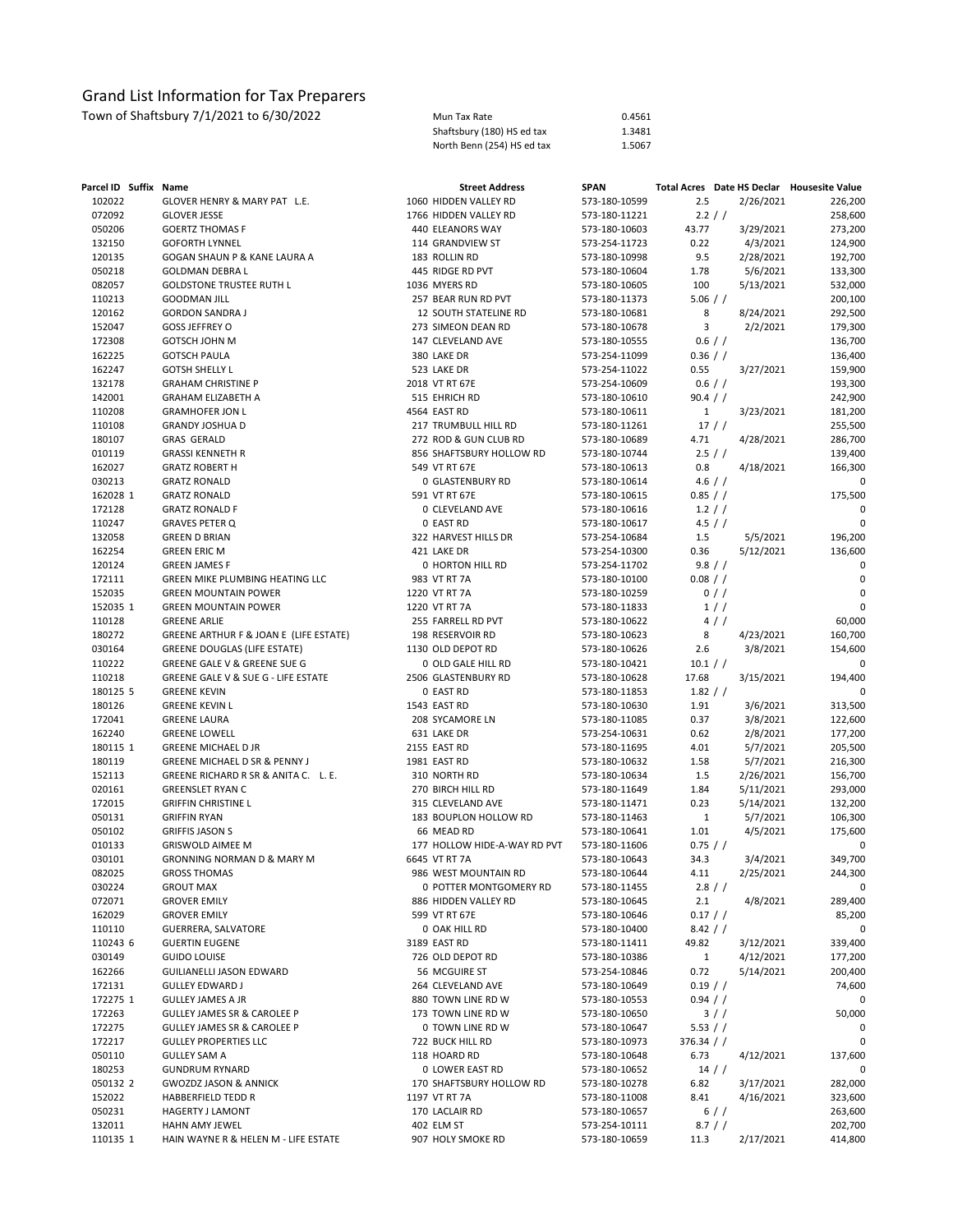| Parcel ID Suffix Name |                                                      | <b>Street Address</b>         | <b>SPAN</b>                    |              |                        | Total Acres Date HS Declar Housesite Value |
|-----------------------|------------------------------------------------------|-------------------------------|--------------------------------|--------------|------------------------|--------------------------------------------|
| 172273 1              | HALE JON E                                           | 233 KRAUSE RD PVT             | 573-180-10660                  | 13.58        | 5/13/2021              | 231,700                                    |
| 180109                | HALE MOUNTAIN FISH & GAME                            | 684 ROD & GUN CLUB RD         | 573-180-10663                  | 215 / /      |                        | 0                                          |
| 180224                | <b>HALL JOYCE</b>                                    | 184 LOWER EAST RD             | 573-180-10667                  | 4            | 3/23/2021              | 144,600                                    |
| 092002                | HALL MARLENE L                                       | 33 WEST MOUNTAIN RD           | 573-180-10541                  | 0.42         | 4/12/2021              | 114,500                                    |
| 110206                | <b>HALL SUSAN</b>                                    | 0 EAST RD                     | 573-180-10669                  | 237.8 / /    |                        | 0                                          |
| 020145 2              | <b>HALLETT FRANK R</b>                               | 145 WHITE FARM LN PVT         | 573-180-11824                  | 5            | 2/27/2021              | 286,700                                    |
| 072090                | HAMILTON JOHN & SANDRA - LIFE ESTATE                 | 129 PINE CIRCLE               | 573-180-10677                  | 2.6          | 2/20/2021              | 236,500                                    |
| 050111                | HAMILTON RICHARD C & LINDA                           | 567 SHAFTSBURY HOLLOW RD      | 573-180-10679                  | 6.4          | 2/11/2021              | 148,100                                    |
| 120143                | HAMILTON STEVEN & VERA                               | 106 ROLLIN RD                 | 573-180-11191                  | 8            | 4/5/2021               | 223,800                                    |
| 172054                | <b>HAMPTON SCOTT C</b>                               | 99 SYCAMORE LN                | 573-180-10411                  | 0.25         | 5/16/2021              | 94,700                                     |
| 142002                | HARDY JR. WILLIAM T                                  | 1760 MYERS RD                 | 573-180-10974                  | 0.83 / /     |                        | 139,500                                    |
| 132026                | <b>HARDY WILLIAM T</b>                               | 415 HARVEST HILLS DR          | 573-254-10683                  | 0.76         | 5/5/2021               | 189,000                                    |
| 180105                | HARMON HARRY E & RHONDA M                            | 1185 BUCK HILL RD             | 573-180-10688                  | 82.79        | 10/15/2021             | 275,600                                    |
| 180105 MH             | <b>HARMON RICHARD F JR</b>                           | 1111 BUCK HILL RD             | 573-180-10687                  |              | $0$ / /                | 29,900                                     |
| 030151                | <b>HARRINGTON BECKY</b>                              | 99 MAPLE HILL RD              | 573-180-11208                  |              | 1//                    | 67,400                                     |
| 062018 HS1            | HARRINGTON CECELIA - LIFE ESTATE                     | 77 WEST MOUNTAIN RD           | 573-180-10691                  |              | $0$ / /                | 122,800                                    |
| 132237                | <b>HARRINGTON CHAD</b>                               | 239 VT RT 67W                 | 573-254-10951                  | $\mathbf{1}$ | 3/1/2021               | 162,800                                    |
| 162265                | HARRINGTON DARREN E TRUST                            | 24 MCGUIRE ST                 | 573-254-10694                  | 0.35         | 2/12/2021              | 166,300                                    |
| 180217                | <b>HARRINGTON JANET J</b>                            | 43 FURNACE BROOK RD           | 573-180-11067                  | 1.8          | 3/10/2021              | 158,800                                    |
| 172047                | <b>HARRINGTON JOHN J</b>                             | 243 SYCAMORE LN               | 573-180-10716                  | 0.38 / /     |                        | 129,400                                    |
| 172316                | HARRINGTON KENNETH E TRUST<br><b>HARRINGTON LYNN</b> | 21 CLEVELAND AVE              | 573-180-10696                  | 0.4          | 5/11/2021              | 112,800                                    |
| 172206                |                                                      | 41 BUCK HILL RD               | 573-180-10705                  | 0.1          | 2/24/2021              | 110,500                                    |
| 172150<br>132044      | HARRINGTON MARILYNNE<br><b>HARRINGTON MARTHA</b>     | 69 MEADOW LN<br>140 HEWITT DR | 573-180-10717<br>573-254-10722 | 0.54<br>3.59 | 5/17/2021<br>2/15/2021 | 143,400                                    |
| 180149                | HARRINGTON MARTIN & MILDRED-LIFE ESTATE              | 1544 BUCK HILL RD             | 573-180-10709                  | 4.68         | 3/13/2021              | 225,200<br>285,400                         |
| 180143                | HARRINGTON MARTIN E                                  | <b>0 BUCK HILL RD</b>         | 573-180-10708                  |              | 44 //                  | 0                                          |
| 172318 MH7            | HARRINGTON MICHAEL D                                 | <b>64 TRAILER PARK RD</b>     | 573-180-10703                  |              | 0/                     | 8,100                                      |
| 180281                | HARRINGTON MICHAEL D                                 | 0 RESERVOIR RD                | 573-180-10936                  | 1.5          | 2/4/2021               | 0                                          |
| 172318 MH1            | <b>HARRINGTON PHILIP A</b>                           | 471 VT RT 7A                  | 573-180-10380                  |              | 0/                     | 9,800                                      |
| 172318 MH5            | <b>HARRINGTON PHILIP A</b>                           | <b>80 TRAILER PARK RD</b>     | 573-180-10651                  |              | $0$ / /                | 13,300                                     |
| 172318 MH8            | <b>HARRINGTON PHILIP A</b>                           | <b>60 TRAILER PARK RD</b>     | 573-180-10704                  |              | $0$ / /                | 20,000                                     |
| 172318 MH9            | <b>HARRINGTON PHILLIP</b>                            | 535 VT RT 7A                  | 573-180-10995                  |              | $0$ / /                | 25,800                                     |
| 172314                | HARRINGTON PHILLIP & JACQUELINE                      | 61 CLEVELAND AVE              | 573-180-10710                  | 0.4          | 5/7/2021               | 269,200                                    |
| 180279                | <b>HARRINGTON PHYLLIS</b>                            | 2460 EAST RD                  | 573-180-10711                  | 1            | 4/21/2021              | 158,100                                    |
| 132170                | <b>HARRINGTON ROSCOE E</b>                           | 90 COREY DR                   | 573-254-10714                  | 0.47         |                        | 153,300                                    |
| 132223                | HARRINGTON SETH RYAN &                               | 123 BANK ST                   |                                | 0.9          | 3/18/2021<br>1/30/2021 |                                            |
| 180109 MH             | <b>HARRINGTON SHELLIE</b>                            | 714 ROD & GUN CLUB RD         | 573-254-11635<br>573-180-11531 | 0            | 2/16/2021              | 189,300<br>7,900                           |
| 010136                | HARRINGTON TIMOTHY                                   | 930 SHAFTSBURY HOLLOW RD      |                                | 2.25         | 1/30/2021              |                                            |
| 172318                | HARRINGTON TRAILER PARK LLC                          | 523 VT RT 7A                  | 573-180-11283<br>573-180-10698 |              | 5//                    | 126,500<br>232,200                         |
| 172318 MH4            | HARRINGTON TRAILER PARK LLC                          | 88 TRAILER PARK RD            | 573-180-10701                  |              | $0$ / /                | 7,500                                      |
| 162040                | HARRINGTON, LEE & SUSAN J LIFE ESTATE ET             | 778 VT RT 67E                 | 573-180-10715                  | 0.42         | 3/13/2021              | 187,600                                    |
| 120105                | <b>HARRIS KENNETH G</b>                              | 332 CROSS HILL RD             | 573-180-10719                  | 32.58 / /    |                        | 169,400                                    |
| 172137                | <b>HARRIS PATRICK</b>                                | 350 CLEVELAND AVE             | 573-180-10721                  | 0.27         | 3/21/2021              | 165,500                                    |
| 120105 1              | <b>HARRIS RYAN M</b>                                 | 0 CROSS HILL RD               | 573-180-11981                  | 2.42 / /     |                        | 0                                          |
| 072067                | HARROLD KEVIN W & RENEE M                            | 814 HIDDEN VALLEY RD          | 573-180-11514                  | 2.1          | 2/18/2021              | 300,700                                    |
| 050136                | <b>HARRY H STUART TRUST</b>                          | 0 MURPHY HILL RD              | 573-180-11596                  | 25.51 / /    |                        | 0                                          |
| 010145                | <b>HART DAVID R</b>                                  | 6 DWYER'S CAMP RD PVT         | 573-180-10051                  | 6.94 / /     |                        | 271,100                                    |
| 172050                | HART MICHAEL                                         | 191 SYCAMORE LN               | 573-180-10329                  | 0.27         | 5/3/2021               | 159,700                                    |
| 162211                | HARVEY BENJAMIN D                                    | 212 LAKE DR                   | 573-254-10809                  | 0.57         | 2/6/2021               | 290,100                                    |
| 172029                | <b>HARVEY DONALD</b>                                 | 64 HOLLIDAY DR                | 573-180-10728                  | 0.19         | 4/9/2021               | 130,900                                    |
| 110132 1              | HARVEY EVELYN M                                      | 522 HOLY SMOKE RD             | 573-180-10730                  | $\mathbf{1}$ | 3/9/2021               | 89,900                                     |
| 110130                | HARVEY PHIL R & ELEANOR B L.E.                       | 338 HOLY SMOKE RD             | 573-180-10732                  | $\mathbf{1}$ | 8/24/2021              | 264,400                                    |
| 172023                | HARWOOD ERNEST                                       | 261 CLEVELAND AVE             | 573-180-10733                  | 0.32 / /     |                        | 135,800                                    |
| 172060                | HARWOOD GLENDA                                       | 11 SYCAMORE LN                | 573-180-10735                  | 0.35         | 4/15/2021              | 154,500                                    |
| 142016                | HARWOOD MARTHA                                       | 250 EHRICH RD                 | 573-180-10736                  | 3.25         | 5/17/2021              | 277,600                                    |
| 072003                | HARWOOD MATTHEW D                                    | 0 WEST MOUNTAIN RD            | 573-180-10734                  | $100$ / /    |                        | 0                                          |
| 172024                | HARWOOD MATTHEW D                                    | 259 CLEVELAND AVE             |                                | 0.32         | 4/9/2021               | 144,700                                    |
|                       | HARWOOD VICTOR JR                                    | 187 EHRICH RD                 | 573-180-10109                  |              |                        |                                            |
| 142075                |                                                      | 311 HIDDEN VALLEY RD          | 573-180-11457                  | 4.7          | 5/16/2021              | 264,400                                    |
| 072087<br>162056 3    | HAUSER RICHARD A<br><b>HAYDEN BRADLEY</b>            |                               | 573-180-10742                  | 2.4          | 3/12/2021              | 256,300                                    |
|                       |                                                      | 265 TWITCHELL HILL RD         | 573-180-11867                  | 9.06         | 5/3/2021               | 251,200                                    |
| 180241                | HAYES JOHN R (LIFE ESTATE)                           | 74 SPUR RD PVT                | 573-180-10745                  | 18.5         | 3/25/2021              | 203,100                                    |
| 082022                | HAYNES RICHARD A<br><b>HAZELTON DARLENE</b>          | 1130 WEST MOUNTAIN RD         | 573-180-10746                  | 2.33         | 3/3/2021               | 241,000                                    |
| 132208                |                                                      | 606 VT RT 67W                 | 573-180-10748                  | 3            | 5/14/2021              | 147,400                                    |
| 132231                | HAZELTON DAVID L AND MARY K LIFE ESTATE              | 19 BANK ST                    | 573-254-10749                  | 0.28         | 2/18/2021              | 171,400                                    |
| 102044                | <b>HEARST JOHN E</b>                                 | 408 HICKORY HILL RD           | 573-180-11057                  | 11.13        | 3/22/2021              | 145,800                                    |
| 180237                | <b>HEBERT ROGER</b>                                  | 241 SPUR RD PVT               | 573-180-10750                  | 2.3          | 3/25/2021              | 221,500                                    |
| 120104 3              | HEIN RICHARD F                                       | 0 CROSS HILL RD               | 573-180-10188                  | $34.17$ / /  |                        | 0                                          |
| 142076                | HEIN RICHARD F                                       | 1524 MYERS RD                 | 573-180-10751                  | $23.6$ / /   |                        | 197,800                                    |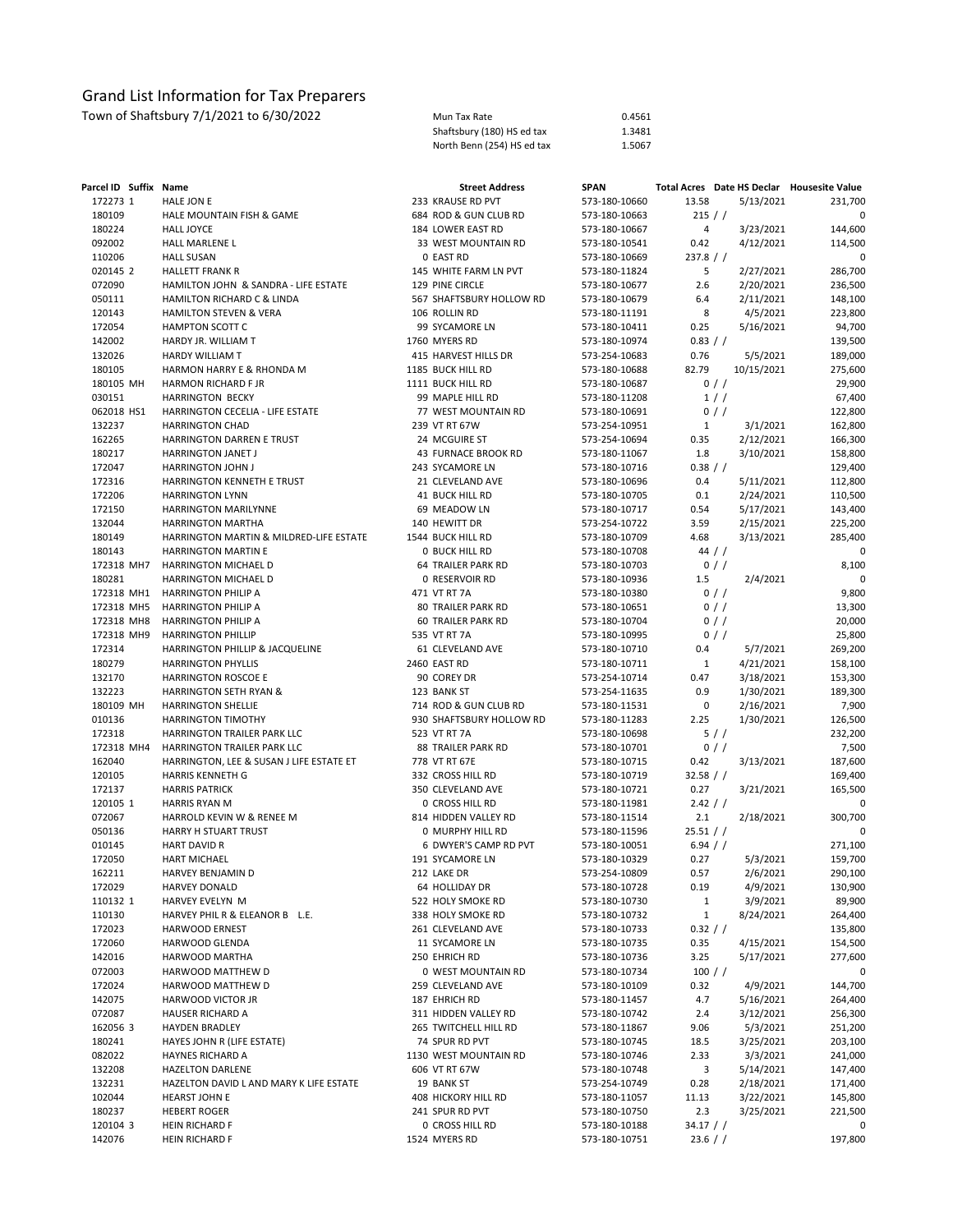| Mun Tax Rate               | 0.4561 |
|----------------------------|--------|
| Shaftsbury (180) HS ed tax | 1.3481 |
| North Benn (254) HS ed tax | 1.5067 |

| Parcel ID Suffix Name |                                                  | <b>Street Address</b>                  | <b>SPAN</b>                    |                   | Total Acres Date HS Declar Housesite Value |                    |
|-----------------------|--------------------------------------------------|----------------------------------------|--------------------------------|-------------------|--------------------------------------------|--------------------|
| 062010                | <b>HEINER ROBERT S</b>                           | 0 WEST MOUNTAIN RD                     | 573-180-10752                  |                   | 12 / /                                     |                    |
| 030109                | HELM FAMILY INVESTMENTS I LLC                    | 332 STATE PARK RD                      | 573-180-10485                  | 0.51 / /          |                                            | 198,300            |
| 030111                | HELM FAMILY INVESTMENTS I LLC                    | 51 STATE PARK RD                       | 573-180-10754                  | $14.46$ / /       |                                            | 635,200            |
| 132142                | HEMINGWAY SHAYNE M                               | 76 GRANT ST                            | 573-254-11025                  | $\mathbf{1}$      | 2/7/2021                                   | 166,800            |
| 120111                | <b>HEMMER ROBERT C</b>                           | 157 COBBLE HILL RD PVT                 | 573-180-10755                  | 14.53             | 4/30/2021                                  | 296,600            |
| 132146                | HENDRICKSON DANA M                               | 13 BARBER ST PVT                       | 573-254-11444                  | 0.3               | 2/15/2021                                  | 163,600            |
| 172301                | HERRMANN JOSEPH R                                | 125 HOLLIDAY DR                        | 573-180-10759                  | 0.5               | 2/25/2021                                  | 134,500            |
| 110118                | HERVIEUX JOSEPH C                                | 134 FOX HILL RD PVT                    | 573-180-10760                  | 2.97              | 7/2/2021                                   | 279,700            |
| 072093                | HERZFELD DAVID H                                 | 4929 VT RT 7A                          | 573-180-10761                  | 1.08              | 3/12/2021                                  | 117,400            |
| 082018                | <b>HESSION WILLIAM J</b>                         | 1514 WEST MOUNTAIN RD                  | 573-180-10172                  | 18.6              | 3/23/2021                                  | 617,300            |
| 120104 7              | <b>HETHERINGTON DAVID</b>                        | 757 CROSS HILL RD                      | 573-180-10762                  | 23.17             | 4/10/2021                                  | 470,200            |
| 162035                | <b>HEWINSON REBECCA</b>                          | 655 VT RT 67E                          | 573-180-10345                  | 0.75              | 2/19/2021                                  | 61,800             |
| 132076                | <b>HEWITT KAREN</b>                              | 472 HARVEST HILLS DR                   | 573-254-10766                  | 7.29 / /          |                                            | 266,600            |
| 010158                | HICKS JOSH E                                     | 0 SHAFTSBURY HOLLOW RD                 | 573-180-10292                  | 17.8 / /          |                                            | 0                  |
| 172155                | HILLIARD WAYNE R                                 | 426 CLEVELAND AVE                      | 573-180-10768                  | 0.59              | 3/27/2021                                  | 146,800            |
| 162305                | HILSE BEVERLY                                    | 1466 VT RT 67E                         | 573-254-10769                  | $\overline{2}$    | 3/4/2021                                   | 153,200            |
| 110257                | HINGHER JF & HINGHER MA FAM.TRSTS. 5/08          | 1993 TRUMBULL HILL RD                  | 573-180-10770                  | $1.25$ / /        |                                            | 0                  |
| 152102                | <b>HOAG DAVID</b>                                | 156 NORTH RD                           | 573-180-10771                  | $\mathbf{1}$      | 2/20/2021                                  | 185,900            |
| 162253                | <b>HOAG JACK C</b>                               | 437 LAKE DR                            | 573-254-10772                  | 0.36              | 3/6/2021                                   | 163,500            |
| 020138 1              | <b>HOAR PHILIPS</b>                              | 478 BIRCH HILL RD                      | 573-180-11970                  | 31.4              | 5/12/2021                                  | 315,000            |
| 172302                | HOARD BARBARA B LIFE ESTATE                      | 111 HOLLIDAY DR                        | 573-180-10907                  | 1.13              | 4/29/2021                                  | 156,800            |
| 162311                | HOARD CLAUDE                                     | 1630 VT RT 67E                         | 573-254-10775                  | 0.25              | 3/15/2021                                  | 147,100            |
| 050168                | HOFFMAN BYFORD E                                 | 1673 MURPHY HILL RD                    | 573-180-10778                  | 34.4              | 3/22/2021                                  | 297,400            |
| 132028 1              | HOFFMAN JONATHAN G                               | 545 HARVEST HILLS DR                   | 573-254-11869<br>573-180-11082 | 40.78<br>9.27 / / | 3/18/2021                                  | 507,600<br>0       |
| 030119                | HOGAN WILLIAM / ANDREA<br><b>HOGAN WILLIAM P</b> | 0 OLD DEPOT RD                         |                                |                   |                                            |                    |
| 030166<br>180217 15   |                                                  | 1264 OLD DEPOT RD                      | 573-180-10780                  | 0.95              | 4/12/2021                                  | 217,300            |
| 172059                | HOLCOMBE SHAWN<br>HOLDEN EDGAR L                 | 117 FURNACE BROOK RD<br>27 SYCAMORE LN | 573-180-11073<br>573-180-10782 | 2.68<br>0.31      | 4/9/2021                                   | 218,200            |
| 162257                | HOLDUN CHRISTINE E                               | 375 LAKE DR                            | 573-254-10783                  | $0.36$ / /        | 4/1/2021                                   | 153,300<br>129,900 |
| 102014                | HOLLAND BRENNAN J                                | 1688 HIDDEN VALLEY RD                  | 573-180-10784                  | 3.2               | 4/29/2021                                  | 331,700            |
| 082027                | HOLLAND TRUSTEE PHILIP H                         | 72 GROUSE LN PVT                       | 573-180-10785                  | 23.5 / /          |                                            | 112,800            |
| 072057                | HOLLEY DOUGLAS FREDERICK JR                      | 606 HIDDEN VALLEY RD                   | 573-180-10788                  | 2.2               | 5/17/2021                                  | 295,500            |
| 072045 1              | HOLLIS CHRISTOPHER E.                            | 0 VT RT 7A                             | 573-180-11892                  |                   | $18$ / $/$                                 | 0                  |
| 152104                | HOLLIS KATHLEEN M LIFE ESTATE                    | 112 REDDY RD PVT                       | 573-180-10790                  | 1.67              | 4/13/2021                                  | 143,900            |
| 110142                | HOLLISTER KEVIN D & SARAH H                      | 218 FOX HILL RD PVT                    | 573-180-10791                  | 1.91              | 5/13/2021                                  | 256,100            |
| 142060                | HOLLOWAY CODY JAMES                              | 338 TWITCHELL HILL RD                  | 573-180-11560                  | 0.26              | 5/13/2021                                  | 156,100            |
| 092046                | HOLMES NANCY M LIFE ESTATE                       | 3465 VT RT 7A                          | 573-180-10792                  | 0.52              | 3/5/2021                                   | 248,400            |
| 010125                | HOODY DAVID W                                    | 238 HOLLOW HIDE-A-WAY RD PVT           | 573-180-10291                  | 3.4               | 4/12/2021                                  | 71,500             |
| 010114                | HOPE CATHERINE                                   | 735 GRANGER HOLLOW RD                  | 573-180-10793                  | 25.34             | 5/17/2021                                  | 223,600            |
| 050164                | <b>HOROWITZ STEPHEN B &amp;</b>                  | 0 MURPHY HILL RD                       | 573-180-10938                  | 10.01 / /         |                                            | 0                  |
| 142034                | <b>HORVATH CHARLES R</b>                         | 20 EASTVIEW DR                         | 573-180-10794                  | 1.85              | 4/12/2021                                  | 284,100            |
| 172036                | HOSTETTER DOREEN S                               | 118 SYCAMORE LN                        | 573-180-11110                  | 0.25 / /          |                                            | 140,200            |
| 050165                | HOWARD JESSICA                                   | 1357 MURPHY HILL RD                    | 573-180-10796                  | 10.06             | 2/23/2021                                  | 255,200            |
| 142004 1              | <b>HOWE ADAM J</b>                               | 1242 MYERS RD                          | 573-180-10801                  | 11.55             | 5/4/2021                                   | 155,300            |
| 110227                | <b>HOWE JAMES A</b>                              | 0 OLD GALE HILL RD                     | 573-180-10800                  |                   | 21 / /                                     | 0                  |
| 142004                | <b>HOWE JAMES A</b>                              | 1238 MYERS ROAD                        | 573-180-11954                  | 7.49              | 3/25/2021                                  | 182,200            |
| 172052                | HOWE JEFFREY M                                   | 129 SYCAMORE LN                        | 573-180-10802                  | 0.22              | 2/6/2021                                   | 154,800            |
| 132158                | <b>HOWE RICHARD J</b>                            | 1910 VT RT 67E                         | 573-254-10804                  | 0.58 / /          |                                            | 173,400            |
| 082054                | HUCKEBA, SAMUEL B & CELINA KAY                   | 510 BENNETT HILL RD                    | 573-180-10829                  | 1.81              | 2/17/2021                                  | 193,100            |
| 162004                | HUETHER STEVEN                                   | 218 TWITCHELL HILL RD                  | 573-180-10431                  | 0.26              | 2/13/2021                                  | 151,300            |
| 072022                | HUGHES ANDREW T                                  | 297 TUNIC RD                           | 573-180-11344                  | 13.4              | 2/12/2021                                  | 286,100            |
| 092038                | HULBERT DAWN M                                   | 3412 VT RT 7A                          | 573-180-10195                  | 0.85              | 3/17/2021                                  | 161,300            |
| 020143                | HULETT BENJAMIN D                                | 4955 VT RT 7A                          | 573-180-10811                  | 9                 | 4/22/2021                                  | 215,100            |
| 092040                | HULETT BENJAMIN D                                | 3474 VT RT 7A                          | 573-180-10812                  |                   | 0.5 / /                                    | 0                  |
| 092041                | HULETT BENJAMIN D<br>HULIHAN MAUREEN A           | 3486 VT RT 7A<br>471 VT RT 67W         | 573-180-10813                  |                   | 1//                                        | 207,300            |
| 132238<br>132239      | HULIHAN MAUREEN A                                |                                        | 573-254-10814                  | 14.03 / /         | 3/29/2021                                  | 0<br>242,600       |
| 162215                | HULTGREN MARY L                                  | 471 VT RT 67W<br>314 LAKE DR           | 573-180-10815<br>573-254-11495 | $1.5$<br>0.29     | 5/17/2021                                  | 176,100            |
| 020142                | HUNCHAREK TOM                                    | 5055 VT RT 7A                          | 573-180-10639                  | 4                 | 4/12/2021                                  | 236,800            |
| 162216                | <b>HUNT ANDREW</b>                               | 320 LAKE DR                            | 573-254-10905                  | 0.36              | 10/13/2021                                 | 193,200            |
| 180217 6              | <b>HUNTER GREGORY B</b>                          | 95 FURNACE BROOK RD                    | 573-180-10818                  | 1.29              | 5/15/2021                                  | 224,900            |
| 120101                | HURLEY ANDREW R                                  | 1270 CROSS HILL RD                     | 573-180-10819                  | 0.75              | 2/12/2021                                  | 122,400            |
| 072089                | HURLEY SCOTT                                     | 127 PINE CIRCLE                        | 573-180-10820                  | $\overline{2}$    | 6/14/2021                                  | 212,600            |
| 120156                | <b>HYDE GARRIE-ANN</b>                           | 1278 VT RT 67W                         | 573-180-10200                  | $5.15$ / /        |                                            | 220,100            |
| 172122                | <b>HYJEK ELINOR</b>                              | 721 VT RT 7A                           | 573-180-10823                  | 0.38              | 2/20/2021                                  | 135,000            |
| 132052                | HYLAND ELIZABETH M                               | 428 HARVEST HILLS DR                   | 573-254-10047                  | 0.86              | 4/11/2021                                  | 211,800            |
| 072012                | HYTTEN JOHN                                      | 4379 VT RT 7A                          | 573-180-10824                  | $2.15$ / /        |                                            | 266,200            |
| 162261                | <b>IANNOTTI PATRICK A</b>                        | 116 MCGUIRE ST                         | 573-254-10825                  | 0.46              | 2/27/2021                                  | 200,900            |
|                       |                                                  |                                        |                                |                   |                                            |                    |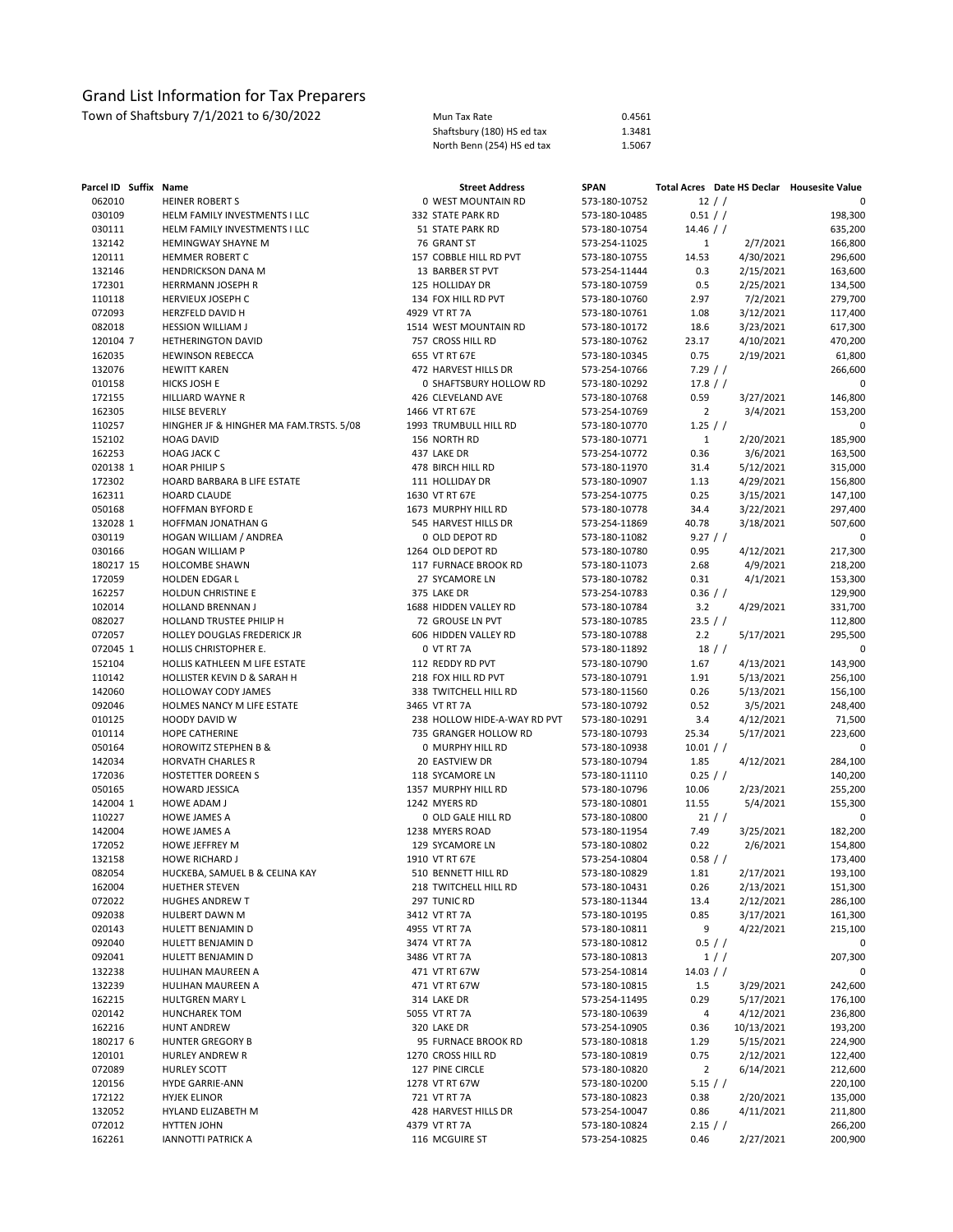| Town of Shaftsbury 7/1/2021 to 6/30/2022 | Mun Tax Rate               | 0.4561 |
|------------------------------------------|----------------------------|--------|
|                                          | Shaftsbury (180) HS ed tax | 1.3481 |
|                                          | North Benn (254) HS ed tax | 1.5067 |

| Parcel ID Suffix Name |                                          | <b>Street Address</b>       | <b>SPAN</b>   |                |           | Total Acres Date HS Declar Housesite Value |
|-----------------------|------------------------------------------|-----------------------------|---------------|----------------|-----------|--------------------------------------------|
| 010143                | <b>IVES GEOFFREY D</b>                   | 132 DWYER'S CAMP RD PVT     | 573-180-11245 | 10.09          | 5/17/2021 | 148,700                                    |
| 050209                | JACKSON JULIETTE A & DANIEL              | 140 FOUR-WHEEL DRIVEWAY PVT | 573-180-10442 |                | 1.8 / /   | 182,800                                    |
| 120145                | <b>JACKSON KIRK</b>                      | 99 COLD SPRING RD           | 573-180-11657 | 5.5            | 6/25/2021 | 239,300                                    |
| 172045                | JACOBS CHRISTOPHER & CYNTHIA             | 266 SYCAMORE LN             | 573-180-10151 | 0.31 / /       |           | 145,800                                    |
| 172238                | JACOBS CHRISTOPHER L & CYNTHIA J TRSTEES | 782 VT RT 7A                | 573-180-10830 | 4.3            | 4/22/2021 | 196,900                                    |
| 180221 2              | <b>JACOBS RENEE TTEE</b>                 | 555 LOWER EAST RD           | 573-180-11553 | 2.05           | 8/9/2021  | 270,000                                    |
| 172010                | <b>JAMES CHERYL</b>                      | 399 CLEVELAND AVE           | 573-180-10996 | 0.43           | 3/8/2021  | 115,500                                    |
| 020159                | <b>JAMES ROBERT</b>                      | 332 BIRCH HILL RD           | 573-180-10282 | 1.87 / /       |           | 321,700                                    |
| 020163                | JAMIESON JOHN A                          | 162 BIRCH HILL RD           | 573-180-11818 | 6.3            | 4/22/2021 | 280,300                                    |
| 132068                | JAMIESON MICHAEL                         | 368 LAMB RD                 | 573-254-10833 | 3              | 10/7/2021 | 268,300                                    |
| 162009                | <b>JAQUITH ADELAIDE</b>                  | <b>68 TWITCHELL HILL RD</b> | 573-180-10835 | 1.44           | 4/19/2021 | 184,800                                    |
| 172030                | JAUCH CHRISTOPHER R                      | 84 HOLLIDAY DR              | 573-180-11198 | 0.28           | 5/17/2021 | 151,000                                    |
| 092023                | <b>JENKS CHARLES T</b>                   | 244 MYERS RD                | 573-180-10294 | 4.5            | 5/3/2021  | 205,900                                    |
| 110203                | <b>JENKS CHARLES T</b>                   | 4959 EAST RD                | 573-180-10726 |                | 27/       | 35,900                                     |
| 152006                | JENNINGS, RONALD & DEBORAH (LIFE ESTATE) | 1915 VT RT 7A               | 573-180-10837 | 1.69           | 3/7/2021  | 177,000                                    |
| 050241                | JENSEN AMY MARIE                         | 278 TINKHAM RD              | 573-180-11203 |                | 8.2 / /   | 88,800                                     |
| 010130                | <b>JENSEN RONALD</b>                     | 37 HOLLOW HIDE-A-WAY RD PVT | 573-180-10838 | 6.33 / /       |           | 0                                          |
| 132015                | JENSEN VIVIEN L                          | 182 ELM ST                  | 573-254-10839 | 0.95           | 3/11/2021 | 210,700                                    |
| 142063 1              | JEPSON GERALD A                          | 639 TWITCHELL HILL RD       | 573-180-11830 | 1.3            | 5/12/2021 | 236,900                                    |
| 082051                | JEROME WILLIAM T                         | 66 CROSIER RD PVT           | 573-180-10166 | 3              | 4/15/2021 | 279,000                                    |
| 162264                | <b>JESS JAMES A</b>                      | 141 LAKE DR                 | 573-254-10841 | 0.61           | 3/19/2021 | 174,600                                    |
| 142014 1              | <b>JESSEMAN LAURIE</b>                   | 544 EHRICH RD               | 573-180-11829 | 6.25           | 4/15/2021 | 221,100                                    |
| 082040                | JESSOP CAROL J                           | 1145 WEST MOUNTAIN RD       | 573-180-10842 | 18.57          | 4/16/2021 | 186,100                                    |
| 110234                | JEWETT JEFFREY                           | 0 GLASTENBURY RD            | 573-180-10843 | 10.3 / /       |           | 0                                          |
| 102041                | JIMMY MISSBRENNER                        | 1781 CIDER MILL RD          | 573-180-10372 | 4.08           | 4/19/2021 | 103,200                                    |
| 172231                | JOHNSON ANTHONY I                        | 890 VT RT 7A                | 573-180-10739 | 0.35           | 3/9/2021  | 159,000                                    |
| 050153                | JOHNSON DEBORAH A                        | 314 MURPHY HILL RD          | 573-180-10845 | 192.13         | 4/14/2021 | 212,300                                    |
| 110146                | JOHNSON JEFFREY D                        | 277 FOX HILL RD PVT         | 573-180-10590 | 2.43           | 5/17/2021 | 275,700                                    |
| 180271 1              | JOHNSON LAURENCE                         | 450 RESERVOIR RD            | 573-180-10850 | 9              | 2/23/2021 | 249,100                                    |
| 132216                | JOHNSON LEON & PATRICIA                  | 33 WHITE CREEK RD           | 573-254-10593 |                | 0.5 / /   | 68,900                                     |
| 180250                | JOHNSON LINDA (LIFE ESTATE)              | 456 EAST MOUNTAIN ROAD      | 573-180-10851 | $\overline{7}$ | 4/27/2021 | 189,900                                    |
| 180271                | JOHNSON NATHAN W                         | 421 RESERVOIR RD            | 573-180-10852 | $\mathbf{1}$   | 5/12/2021 | 131,900                                    |
| 132124                | JOHNSON-TURNER KIM E                     | 15 GRANDVIEW ST             | 573-254-10853 | $0.17$ / /     |           | 133,200                                    |
| 172230                | <b>JOLY WENDY</b>                        | 902 VT RT 7A                | 573-180-10171 |                | 0.5 / /   | 0                                          |
| 172230 MH             | <b>JOLY WENDY</b>                        | 902 VT RT 7A                | 573-180-11893 | 0              | 2/16/2021 | 16,900                                     |
| 050129                | <b>JONES KENNETH</b>                     | 153 BOUPLON HOLLOW RD       | 573-180-11125 | $\mathbf{1}$   | 5/17/2021 | 73,700                                     |
| 172021                | <b>JONES LAURA J</b>                     | 51 COLVIN AVE               | 573-180-10859 | 0.12           | 4/26/2021 | 110,900                                    |
| 180134                | JONES MARGARET A                         | 665 EAST RD                 | 573-180-10860 | 3.23           | 3/9/2021  | 145,300                                    |
| 180134 5              | JONES MARGARET A                         | 0 EAST RD                   | 573-180-10864 | 2.56 / /       |           | 0                                          |
| 162333                | JONES RACHELLE                           | 82 MCCARTHY ACRES           | 573-254-10499 | $0.54$ / /     |           | 136,800                                    |
| 132230                | JORGENSEN RICHARD M                      | 39 BANK ST                  | 573-254-10867 | 0.35           | 3/7/2021  | 153,700                                    |
| 020152                | JOZEFIAK-ESTEY JAMIE                     | 327 BIRCH HILL RD           | 573-180-11093 | 2.43           | 2/28/2021 | 297,800                                    |
| 132159                | K & E PARTNERSHIP                        | 1892 VT RT 67E              | 573-254-10335 | 0.49 / /       |           | 195,500                                    |
| 132161                | K & E PARTNERSHIP                        | 31 COREY DR                 | 573-254-10336 | $0.28$ / /     |           | 134,100                                    |
| 132167                | K & E PARTNERSHIP                        | 127 COREY DR                | 573-254-10339 | $0.46$ / /     |           | 136,000                                    |
| 132168                | K & E PARTNERSHIP                        | 126 COREY DR                | 573-254-10340 | $0.49$ / /     |           | 139,000                                    |
| 180221 3              | <b>KAFFAN STEPHEN P</b>                  | 4 EAST MOUNTAIN ROAD        | 573-180-11859 | $6.66$ / /     |           | 76,300                                     |
| 132143                | <b>KANE TIMOTHY</b>                      | 187 GRANDVIEW ST            | 573-254-11417 | 0.41           | 4/12/2021 | 181,500                                    |
| 072034                | KANELOS JUSTIN L                         | 214 VALLEY VIEW RD PVT      | 573-180-11165 | 0.62           | 2/21/2021 | 143,000                                    |
| 110103                | KARALIS M BARBARA                        | 353 CIDER MILL RD           | 573-180-10871 | 13.5 / /       |           | 294,000                                    |
| 132016                | <b>KARHAN MARK S</b>                     | 59 HARVEST HILLS DR         | 573-254-10872 | 0.92           | 2/18/2021 | 191,800                                    |
| 050211                | KATZ ANIMA & CHITTENDEN TRS CO           | 252 ELEANORS WAY            | 573-180-10874 | $6.2$          | 5/11/2021 | 192,700                                    |
| 172163                | KAUFER JEFFREY                           | 140 CHURCH ST               | 573-180-10821 | 0.7            | 4/10/2021 | 222,700                                    |
| 030128                | <b>KEARL ZOE C</b>                       | 547 OLD DEPOT RD            | 573-180-10001 | 4.97           | 8/9/2021  | 249,000                                    |
| 172304                | <b>KEEN GEORGE W</b>                     | 63 HOLLIDAY DR              | 573-180-10876 | 0.4            | 3/24/2021 | 154,000                                    |
| 172057                | <b>KEEN WILLIAM</b>                      | 59 SYCAMORE LN              | 573-180-10877 | 0.26           | 4/5/2021  | 97,000                                     |
| 110120                | KEENAN MICHAEL E                         | 143 FOX HILL RD PVT         | 573-180-10878 | 1.9            | 3/2/2021  | 310,500                                    |
| 072011                | <b>KEES KEVIN D</b>                      | 4433 VT RT 7A               | 573-180-10879 | 10.18          | 3/22/2021 | 201,800                                    |
| 120130                | <b>KELLNER DAVID</b>                     | 891 MATTISON RD             | 573-254-10883 | 0.4            | 4/12/2021 | 179,200                                    |
| 132054                | <b>KELLY MARTIN F</b>                    | 51 HEWITT DR                | 573-254-10885 | 0.68           | 3/18/2021 | 275,600                                    |
| 180110                | <b>KENNEDY KENNETH M</b>                 | 0 HOLY SMOKE RD             | 573-180-10670 |                | 66 $/$ /  | 0                                          |
| 180111                | <b>KENNEDY KENNETH M</b>                 | 1004 HOLY SMOKE RD          | 573-180-10671 | 121.1          | 5/16/2021 | 350,400                                    |
| 132113                | <b>KENYON FRANCIS R</b>                  | 307 ELM ST                  | 573-254-10891 | 0.56           | 4/12/2021 | 169,900                                    |
| 132219                | <b>KENYON HEATHER</b>                    | 297 BANK ST                 | 573-254-10196 | 0.69           | 4/20/2021 | 164,900                                    |
| 072015                | <b>KENYON KEITH G</b>                    | 4251 VT RT 7A               | 573-180-10893 | $\mathbf{1}$   | 4/12/2021 | 156,700                                    |
| 050229                | <b>KERRIGAN THOMAS</b>                   | 332 LACLAIR RD              | 573-180-10003 | 49.38 $/ /$    |           | 318,800                                    |
| 082028                | KETTERER WM F TRST WM F & JANIS C TTEES  | 64 GROUSE LN PVT            | 573-180-10896 | 8              | 4/3/2021  | 331,300                                    |
| 172311                | KIMBALL DOLORES J                        | 119 CLEVELAND AVE           | 573-180-11377 | 0.58           | 3/15/2021 | 130,800                                    |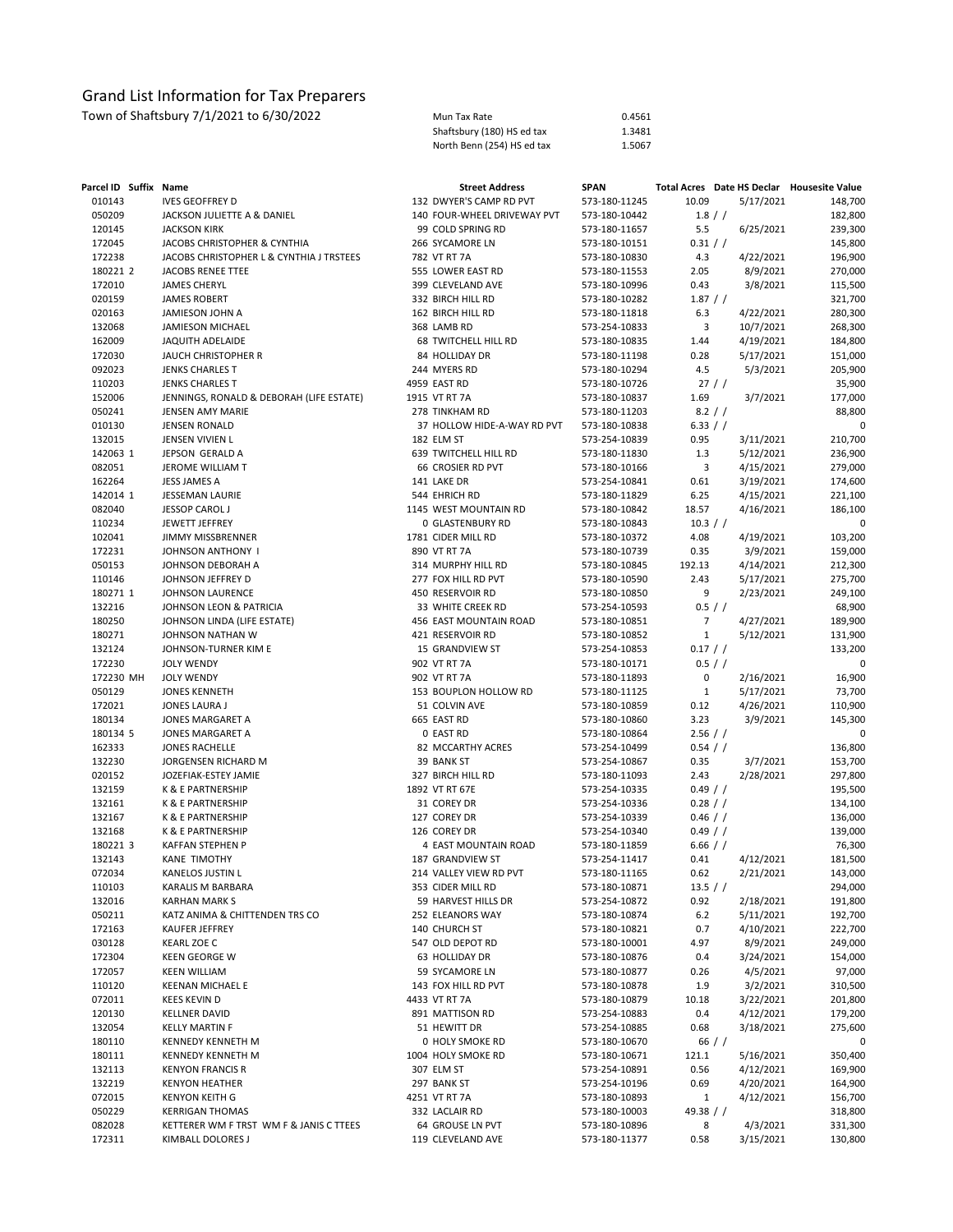| Mun Tax Rate               | 0.4561 |
|----------------------------|--------|
| Shaftsbury (180) HS ed tax | 1.3481 |
| North Benn (254) HS ed tax | 1.5067 |

| Parcel ID Suffix Name |                                          | <b>Street Address</b>    | <b>SPAN</b>   | Total Acres Date HS Declar Housesite Value |           |
|-----------------------|------------------------------------------|--------------------------|---------------|--------------------------------------------|-----------|
| 172205                | KIMWORLD LLC                             | 972 VT RT 7A             | 573-180-11155 | 0.15 / /                                   | 216,500   |
| 050109                | KING CHERYL L                            | 245 SHAFTSBURY HOLLOW RD | 573-180-10899 | 20 / /                                     | 134,300   |
| 172125                | KING DAVID E                             | 677 VT RT 7A             | 573-180-10901 | 2//                                        | 0         |
| 172154                | KING JAMES D LIFE ESTATE                 | 414 CLEVELAND AVE        | 573-180-10902 | 0.58<br>4/12/2021                          | 156,300   |
| 082050                | KING PETER K                             | 228 CROSIER RD PVT       | 573-180-10060 | 8.4<br>4/16/2021                           | 489,600   |
| 110109                | <b>KINGSTON CORY</b>                     | 318 CIDER MILL RD        | 573-180-11176 | 3//                                        | 265,600   |
| 172151                | KINNEY DOREEN & GARY S LIFE ESTATE       | 45 MEADOW LN             | 573-180-10908 | 0.4<br>4/17/2021                           | 160,000   |
| 142071                | KINNEY FRANCIS & ROSEMARY (LIFE ESTATE)  | 152 HORTON HILL RD       | 573-180-10909 | 13<br>3/17/2021                            | 310,300   |
| 162011 4              | KINNEY PATRICIA R                        | 116 TWITCHELL HILL RD    | 573-180-11809 | 1.47<br>5/17/2021                          | 267,600   |
| 132126                | KINNEY SHAWN R.                          | 45 GRANDVIEW ST          | 573-254-10884 | 2.4<br>3/21/2021                           | 160,600   |
| 172237                | <b>KIRKPATRICK GAIL</b>                  | 812 VT RT 7A             | 573-180-10913 | 0.49 / /                                   | 124,000   |
| 180147                | <b>KIRKPATRICK SANDRA</b>                | 1678 BUCK HILL RD        | 573-180-10912 | 6.89<br>2/5/2021                           | 190,600   |
| 082003                | KITCHEN DOUGLAS BRUCE &                  | 505 BLUEBERRY HILL RD    | 573-180-10021 | $10$ / $/$                                 | 264,600   |
| 172140                | KITTELL JOHN J / BOHNER/BOHNER           | 344 CLEVELAND AVE        | 573-180-10914 | 1//                                        | 50,600    |
| 152017                | KITTRELL JAMES                           | 196 GLASTENVIEW DR       | 573-180-10900 | 0.92 / /                                   | 245,400   |
| 180136                | <b>KLEIN RICHARD</b>                     | 51 EAST RD               | 573-180-10915 | $\mathbf{1}$<br>5/7/2021                   | 187,600   |
| 082064                | KLINE JONATHAN F                         | 69 LACLAIR RD            | 573-180-10741 | 3.51<br>3/14/2021                          | 269,900   |
| 102040                | KLINK JAY WALLACE                        | 1680 CIDER MILL RD       | 573-180-11644 | 15.89<br>4/21/2021                         | 271,000   |
| 072017 2              | <b>KNAFEL ANDREW</b>                     | 0 VT RT 7A               | 573-180-11882 | $163.78$ / /                               | 260,600   |
| 072050                | <b>KNAFEL ANDREW</b>                     | 48 HIDDEN VALLEY RD      | 573-180-10918 | 31.58 / /                                  | 0         |
| 030135                | KNAFEL ANDREW G                          | 150 DEXTER RD            | 573-180-10855 | 1.72 / /                                   | 123,700   |
| 030135 1              | KNAFEL ANDREW G                          | 123 DEXTER RD            | 573-180-11791 | 13.71 / /                                  | 277,600   |
| 142066                | <b>KNAPP BRUCE B</b>                     | 137 HORTON HILL RD       | 573-254-10920 | $\overline{2}$<br>2/17/2021                | 190,300   |
| 072042 1              | KNAPP JEFFREY J                          | 4330 VT RT 7A            | 573-180-10923 | 2.75<br>2/12/2021                          | 169,600   |
| 142065                | <b>KNAPP PAULINE</b>                     | 27 HORTON HILL RD        | 573-254-10924 | $\overline{7}$<br>4/16/2021                | 237,300   |
| 132246                | KNAPP PETER E SR &                       | 169 HARRINGTON RD        | 573-180-10619 | 5<br>3/19/2021                             | 106,900   |
| 082014                | <b>KNAPP PETER OGDEN</b>                 | 1584 WEST MOUNTAIN RD    | 573-180-10926 | 33.27<br>4/23/2021                         | 441,500   |
| 072031 2              | <b>KNECHT RICHARD A</b>                  | 136 VALLEY VIEW RD PVT   | 573-180-11793 | 2.8<br>2/16/2021                           | 232,100   |
| 180137 2              | <b>KNOWLTON DAVID</b>                    | 72 OUTWATER RD           | 573-180-10573 | 2.85<br>5/17/2021                          | 227,900   |
| 030158                | <b>KOBIK RICHARD A</b>                   | 207 MAPLE HILL RD        | 573-180-10927 | 4/26/2021<br>5.35                          | 202,000   |
| 110258                | KOENIG ELIZABETH                         | 1995 TRUMBULL HILL RD    | 573-180-10928 | 7.3<br>3/1/2021                            | 142,400   |
| 180148                | KOLAKOWSKI SHAWNA T                      | 1576 BUCK HILL RD        | 573-180-11656 | 2.5<br>4/12/2021                           | 174,200   |
| 030116                | <b>KONIOR KYLE</b>                       | 1657 OLD DEPOT RD        | 573-180-10356 | 110<br>5/8/2021                            | 241,400   |
| 030118                | <b>KONIOR KYLE</b>                       | 1377 OLD DEPOT RD        | 573-180-10465 | 2.5 / /                                    | 80,500    |
| 030143                | <b>KOREIN BETH</b>                       | 580 MAPLE HILL RD        | 573-180-11559 | $296.06$ / /                               | 1,014,600 |
| 050228                | KORMAN CARL REVOC TRUST                  | 368 LACLAIR RD           | 573-180-10932 | 4.7<br>2/13/2021                           | 196,300   |
| 180216                | KOSCHE DAVID A                           | 957 LOWER EAST RD        | 573-180-10933 | $\overline{2}$<br>4/12/2021                | 248,800   |
| 120126                | KOSCHE STEPHEN E                         | 635 HORTON HILL RD       | 573-180-10935 | $\overline{2}$<br>3/1/2021                 | 181,200   |
| 110104                | KOZLOSKI RONALD                          | 253 CIDER MILL RD        | 573-180-11749 | 1.9<br>5/17/2021                           | 135,900   |
| 132047                | KRAENZLE JUDY A                          | 263 HEWITT DR            | 573-254-10937 | 1.26<br>4/28/2021                          | 186,500   |
| 162273                | <b>KRANE MICHELLE C</b>                  | 47 MCGUIRE ST            | 573-254-10939 | 0.51<br>4/12/2021                          | 154,200   |
| 172271                | <b>KRAUSE MARK O</b>                     | 390 KRAUSE RD PVT        | 573-180-10941 | 9/                                         | 103,800   |
| 172271 1              | <b>KRAUSE RYAN S</b>                     | 303 KRAUSE RD PVT        | 573-180-11860 | $\overline{7}$<br>5/13/2021                | 307,800   |
| 020106                | <b>KRAWCZYK GEORGE C</b>                 | 0 SHAFTSBURY HOLLOW RD   | 573-180-10942 | 33.9 / /                                   | 0         |
| 120108                | <b>KRAWCZYK GEORGE C</b>                 | 2174 MYERS RD            | 573-180-11755 | $13.15$ / /                                | 203,800   |
| 132002                | KRULIKOWSKI ANTHONY & LORRAINE (LIFE EST | 469 ROLLIN RD            | 573-254-10943 | 13.53<br>3/17/2021                         | 315,800   |
| 020145                | <b>KUDESH MICHELLE</b>                   | 5206 VT RT 7A            | 573-180-11725 | 12.9 / /                                   | 383,000   |
| 050202                | KUNDMUELLER JUDITH                       | 223 ELEANORS WAY         | 573-180-10944 | 5.01<br>2/21/2021                          | 252,700   |
| 050112                | LABRAKE FREDERICK J                      | 599 SHAFTSBURY HOLLOW RD | 573-180-10948 | 3<br>4/15/2021                             | 157,900   |
| 072023                | LACROIX BRIAN M                          | 413 TUNIC RD             | 573-180-10989 | 8.04<br>3/9/2021                           | 218,600   |
| 180221 5              | LADD CHONGSUK                            | 547 LOWER EAST RD        | 573-180-11907 | 1.98 / /                                   | 280,600   |
| 162280                | LAFLEUR RONALD L                         | 419 PARAN RD             | 573-254-10952 | 0.69<br>4/12/2021                          | 195,500   |
| 162209                | LAFOREST ADRIAN J                        | 22 SUNSET DR             | 573-254-11359 | 0.76<br>2/6/2021                           | 300,400   |
| 132226                | LAFOUNTAIN LIZA D                        | 83 BANK ST               | 573-254-11729 | 0.39 / /                                   | 107,600   |
| 162227                | LAFOUNTAIN MARJORIE                      | 408 LAKE DR              | 573-254-11440 | 0.36<br>4/2/2021                           | 154,100   |
| 162335                | LAKE PARAN VILLIAGE L.P.                 | 0 PARAN RD               | 573-254-11473 | $5.8$ / /                                  | 0         |
| 162255                | LAMPMAN DALE H                           | 407 LAKE DR              | 573-254-10953 | 0.36<br>5/17/2021                          | 139,600   |
| 050114                | LANGLOIS DAVID K                         | 746 SHAFTSBURY HOLLOW RD | 573-180-10955 | 5.17<br>3/4/2021                           | 185,600   |
| 072005 3              | LANOUE EDWARD T                          | 96 HIGHLAND WOODS DR     | 573-180-10957 | 5.98<br>2/24/2021                          | 313,300   |
| 142006                | LANSBURY KATHARINE R                     | 764 MYERS RD             | 573-180-10117 | 49.25 $/$ /                                | 200,600   |
| 082044                | LAPEAN ANTHONY X                         | 1469 WEST MOUNTAIN RD    | 573-180-10958 | 5<br>3/31/2021                             | 253,100   |
| 050130                | LAPLACA JOSEPH - LIFE ESTATE             | 155 BOUPLON HOLLOW RD    | 573-180-10959 | 3/31/2021<br>1.63                          | 66,900    |
| 110244                | LAPOINTE JOSH J                          | 3527 EAST RD             | 573-180-10299 | 3/17/2021<br>19.99                         | 145,400   |
| 162024                | LAPORTE JR ROBERT                        | 473 VT RT 67E            | 573-180-10960 | 0.23<br>6/9/2021                           | 169,600   |
| 102005                | LATIF DONALD A                           | 161 MIDDLE RD            | 573-180-10961 | 10/12/2021<br>2.3                          | 323,200   |
| 020164 HS1            | LATOUR ALFRED T JR                       | 0                        | 573-180-10962 | $0$ / /                                    | 0         |
| 162031                | LAUZON PAULA D                           | 71 GRATZ RD PVT          | 573-180-10965 | 0.65<br>3/23/2021                          | 68,300    |
| 162111                | LAVIGNE JOAN                             | 57 PARAN RD              | 573-180-10966 | 2.5<br>4/19/2021                           | 208,700   |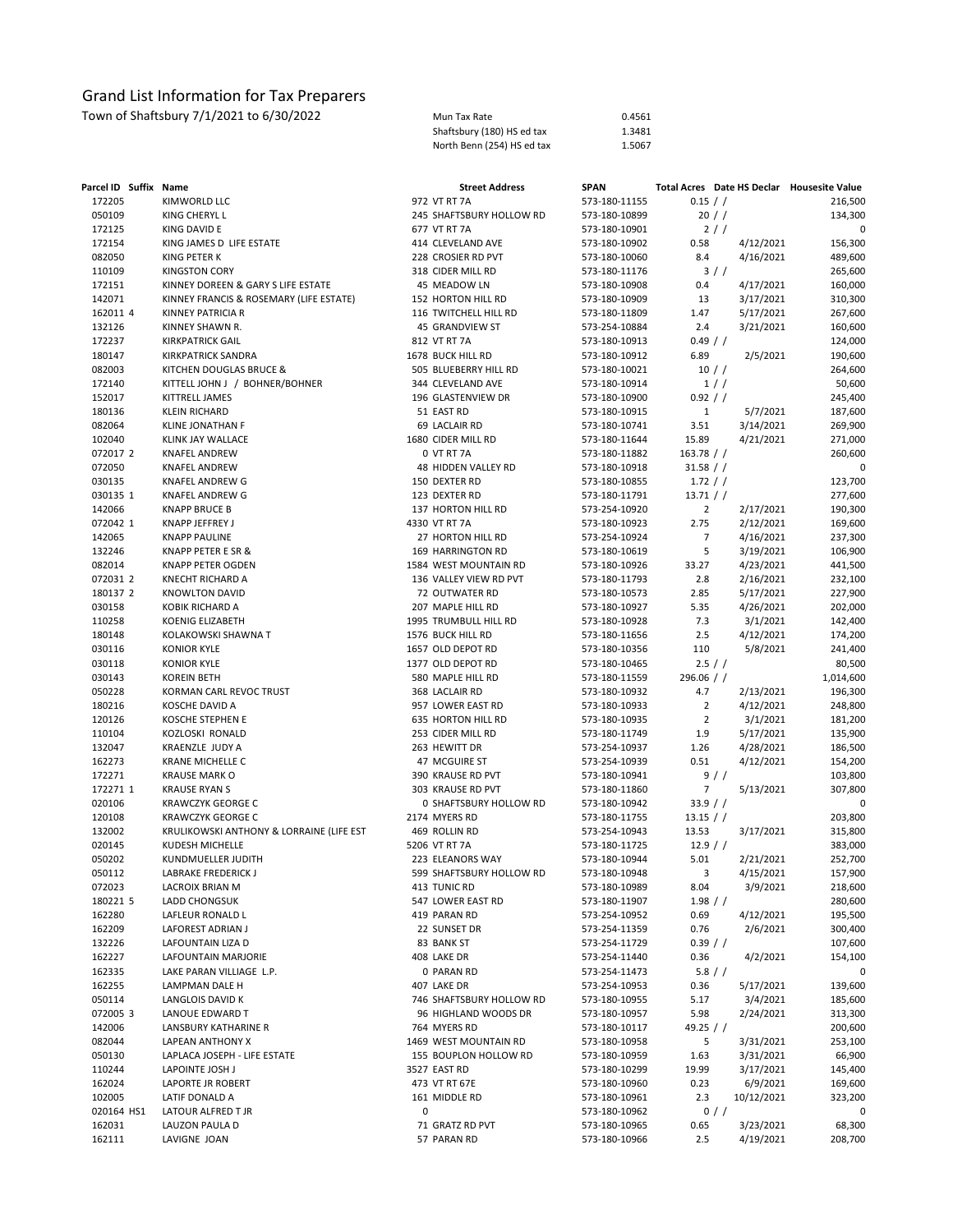| Mun Tax Rate               | 0.4561 |
|----------------------------|--------|
| Shaftsbury (180) HS ed tax | 1.3481 |
| North Benn (254) HS ed tax | 1.5067 |

| Parcel ID Suffix Name |                                             | <b>Street Address</b>                     | <b>SPAN</b>                    |                |                        | Total Acres Date HS Declar Housesite Value |
|-----------------------|---------------------------------------------|-------------------------------------------|--------------------------------|----------------|------------------------|--------------------------------------------|
| 020151                | LEAKE JEFFREY K                             | 257 BIRCH HILL RD                         | 573-180-11626                  | 2.36           | 5/16/2021              | 256,700                                    |
| 082056 2              | LEBARRON DANIEL JR                          | 648 BENNETT HILL RD                       | 573-180-10975                  | 40             | 4/30/2021              | 286,700                                    |
| 132027 1              | <b>LEBERT LINDA S</b>                       | 441 HARVEST HILLS DR                      | 573-254-11986                  | $1.68$ / /     |                        | 10,000                                     |
| 072002                | <b>LEGACY EDWARD S</b>                      | 0 WEST MOUNTAIN RD                        | 573-180-10569                  | $10$ / $/$     |                        | $\mathbf 0$                                |
| 072018                | LEGACY EDWARD S                             | 3829 VT RT 7A                             | 573-180-10978                  | 0.5 / /        |                        | 125,100                                    |
| 092029 MH1            | LEGACY EDWARD W                             | 503 NORTH RD                              | 573-180-10979                  | 0              | 3/6/2021               | 9,800                                      |
| 180217 8              | LEGACY SCOTT                                | 191 FURNACE BROOK RD                      | 573-180-10980                  | 1.91           | 5/16/2021              | 208,800                                    |
| 132224                | LEGACY SCOTT II                             | 107 BANK ST                               | 573-254-10270                  | 0.5            | 5/15/2021              | 75,800                                     |
| 180217 17             | <b>LEGACY SHAWN</b>                         | 150 FURNACE BROOK RD                      | 573-180-10981                  | 1.34           | 4/12/2021              | 234,500                                    |
| 050140                | LELAND MELISSA R                            | 1752 MURPHY HILL RD                       | 573-180-10983                  | 5              | 4/7/2021               | 159,000                                    |
| 110226 2              | LEMIEUX MICHAEL LIFE ESTATE                 | 0 OLD GALE HILL RD                        | 573-180-11799                  | 10.3 / /       |                        | 0                                          |
| 172005                | <b>LEO NATALE</b>                           | 103 CHURCH ST                             | 573-180-10986                  | 0.37 / /       |                        | 315,200                                    |
| 172273                | LEONARD SHAWN M                             | 200 KRAUSE RD PVT                         | 573-180-11398                  | 12.07          | 4/16/2021              | 194,600                                    |
| 180276<br>120112      | LEONARD SYLVIA (DEVOID)<br>LESLIE RUSSELL P | 229 RESERVOIR RD<br>53 COBBLE HILL RD PVT | 573-180-10987<br>573-180-10990 | 0.75<br>2.5    | 3/17/2021<br>1/28/2021 | 124,500<br>333,500                         |
| 172276                | LESSER JEANNETTE A                          | 646 TOWN LINE RD W                        | 573-180-10991                  | 2.5            | 4/8/2021               | 183,200                                    |
| 162263                | LETOURNEAU CHARLES S                        | 199 LAKE DR                               | 573-254-10992                  | 0.35           | 4/28/2021              | 246,000                                    |
| 172317                | LEVIN CORRINNE J                            | 551 VT RT 7A                              | 573-180-11658                  | 0.19           | 3/22/2021              | 115,500                                    |
| 172011                | LEVIN LEW H & JILL N (LIFE ESTATE)          | 385 CLEVELAND AVE                         | 573-180-10997                  | 0.22 / /       |                        | 142,600                                    |
| 030174                | LEWIS ELLIOT S                              | 1922 OLD DEPOT RD                         | 573-180-11413                  | 2.83           | 5/14/2021              | 244,400                                    |
| 030121                | LEY CHRISTIE BLISS                          | 1111 OLD DEPOT RD                         | 573-180-11000                  |                | $4$ / $/$              | 224,700                                    |
| 172262                | LILLIE MICHAEL E                            | 11 TOWN LINE RD W                         | 573-180-11001                  | 2.55           | 4/12/2021              | 161,800                                    |
| 172262 1              | <b>LILLIE ROSEMARY</b>                      | 105 TOWN LINE RD W                        | 573-180-11002                  | 2.57           | 4/12/2021              | 121,200                                    |
| 102035                | LINCOLN LAURIE L                            | 1313 CIDER MILL RD                        | 573-180-11003                  | 3.07           | 4/14/2021              | 247,400                                    |
| 152027                | LINDSEY LOIS (LIFE ESTATE)                  | 196 VT RT 67E                             | 573-180-11004                  | 5.46           | 3/11/2021              | 178,600                                    |
| 172249                | LINDSEY RONALD SR<br>L.E.                   | 101 WESTVIEW PL                           | 573-180-11006                  | 1.05           | 2/22/2021              | 187,300                                    |
| 172049                | LITTLEFIELD GARY F                          | 211 SYCAMORE LN                           | 573-180-11602                  | 0.31           | 3/15/2021              | 157,500                                    |
| 072069                | <b>LIVINGSTON CLAY</b>                      | 82 HUMMINGBIRD LN                         | 573-180-11010                  | 2.4            | 5/17/2021              | 279,400                                    |
| 030153                | LIVINGSTON TYLER J                          | 163 MAPLE HILL RD                         | 573-180-10182                  | 1.43           | 4/7/2021               | 129,200                                    |
| 162278                | LOCKWOOD GREGORY A                          | 483 PARAN RD                              | 573-254-11012                  | 0.43           | 2/18/2021              | 210,100                                    |
| 110110 1              | LOFARO SHAWN                                | 97 OAK HILL RD                            | 573-180-11013                  | 2.49           | 5/17/2021              | 248,500                                    |
| 082045                | LOMBARDI MICHAEL J                          | 1721 WEST MOUNTAIN RD                     | 573-180-11015                  | $8.5$ / /      |                        | 230,200                                    |
| 162307                | LONGTIN RICHARD L                           | 70 LAMB RD                                | 573-254-11017                  | 0.4            | 3/15/2021              | 143,200                                    |
| 180213                | LONGTON JOSHUA                              | 1144 EAST RD                              | 573-180-11113                  | 0.52           | 4/1/2021               | 86,900                                     |
| 162259                | LOOMIS DONALD H                             | 341 LAKE DR                               | 573-254-11018                  | 0.36           | 5/10/2021              | 163,300                                    |
| 062013 1              | LOOMIS JR RONALD H                          | 0 WEST MOUNTAIN RD                        | 573-254-11974                  |                | $10$ / $/$             | 0                                          |
| 172115                | <b>LOOMIS ROBERT</b>                        | 891 VT RT 7A                              | 573-180-11021                  | 0.3            | 3/24/2021              | 171,100                                    |
| 062014                | <b>LOOMIS RONALD</b>                        | 32 SPRING HILL DR PVT                     | 573-180-11287                  | 3.39 / /       |                        | 174,400                                    |
| 082060                | LOOMIS RONALD H JR                          | 630 MYERS RD                              | 573-180-11034                  | 11 //          |                        | 242,600                                    |
| 062013                | LOOMIS RONALD JR                            | 708 WEST MOUNTAIN RD                      | 573-180-11019                  | 1.11           | 3/26/2021              | 293,600                                    |
| 172323                | LOOMIS RONALD JR                            | 17 VT RT 7A                               | 573-180-11066                  | 2.15 / /       |                        | 168,400                                    |
| 110254                | LOPEZ MARK J                                | 147 POTTER MONTGOMERY RD                  | 573-180-11023                  | 13 //          |                        | 341,700                                    |
| 132004                | LOURIE JANICE                               | <b>0 BANK ST</b>                          | 573-180-11024                  | $28.88$ / /    |                        | 0                                          |
| 072005 4              | LU CARY                                     | 206 HIGHLAND WOODS DR                     | 573-180-11026                  | 37.4           | 5/17/2021              | 415,500                                    |
| 132125                | LUCE EDWIN M                                | 25 GRANDVIEW ST                           | 573-254-11027                  | 0.25           | 3/28/2021              | 158,400                                    |
| 062018                | LUDWIG FRITZ W                              | 80 WEST MOUNTAIN RD                       | 573-180-11029                  | 74.72          | 4/12/2021              | 240,400                                    |
| 092044 HS1<br>092042  | LUDWIG MARTHA                               | 143 TUNIC RD<br>107 TUNIC RD              | 573-180-11028<br>573-180-11030 | 0<br>94        | 3/1/2021               | 121,500                                    |
|                       | LUDWIG WOLFGANG<br>LUKAS CLAIRE A           | 0 HOLY SMOKE RD                           | 573-180-11835                  | 10.01 / /      | 4/6/2021               | 133,800                                    |
| 110133 1<br>180106 2  | LUKAS MARK                                  | 1379 BUCK HILL RD                         | 573-180-11032                  | 2.2            | 5/10/2021              | 0<br>271,500                               |
| 132023                | LYNCH KEVIN & LINDY TRUSTEES                | 325 HARVEST HILLS DR                      | 573-254-11033                  | 0.62           | 4/8/2021               | 260,800                                    |
| 132115                | MACAULAY MATTHEW                            | 263 ELM ST                                | 573-254-11243                  | 0.32           | 3/4/2021               | 223,100                                    |
| 132114                | MACDEVETTE KEVIN J                          | 181 DUNHAM AVE                            | 573-254-10048                  | 0.17           | 9/3/2021               | 142,700                                    |
| 102015                | MACDONALD DALE S & MAUREEN A LIFE ESTATE    | 1602 HIDDEN VALLEY RD                     | 573-180-11037                  | 2.2            | 3/17/2021              | 252,100                                    |
| 102027                | MACDONALD JOHN T                            | 1015 HIDDEN VALLEY RD                     | 573-180-11040                  | $\overline{2}$ | 4/11/2021              | 204,300                                    |
| 180108                | MACDOUGALL LISA G                           | 280 ROD & GUN CLUB RD                     | 573-180-10062                  | 155.6          | 4/2/2021               | 305,100                                    |
| 030218                | MACE PHEBE                                  | 413 GLASTENBURY RD                        | 573-180-11042                  | $\overline{2}$ | 5/3/2021               | 55,000                                     |
| 142064                | MACHERA ROBERT                              | 683 TWITCHELL HILL RD                     | 573-180-11043                  | $\overline{2}$ | 4/15/2021              | 298,300                                    |
| 162107                | <b>MACKSEY COLEEN</b>                       | 255 PARAN RD                              | 573-254-11045                  | 41.92          | 5/17/2021              | 377,100                                    |
| 020160                | <b>MADDEN DENNIS J</b>                      | 298 BIRCH HILL RD                         | 573-180-10035                  | 1.84           | 2/24/2021              | 247,000                                    |
| 180230 2              | <b>MADISON MICHAEL</b>                      | 162 EAST RD                               | 573-180-11048                  | 3.87           | 5/11/2021              | 399,700                                    |
| 132160                | MAGUIRE GREGORY & SUZANNE (LIFE ESTATE)     | 1876 VT RT 67E                            | 573-254-11049                  | 0.5            | 3/12/2021              | 156,100                                    |
| 010174                | MAGUIRE GREGORY J & SUZANNE                 | 0 SHAFTSBURY HOLLOW RD                    | 573-180-10190                  | 18.5 / /       |                        | 0                                          |
| 152110                | MAGUIRE JOSEPH                              | 329 BAHAN RD                              | 573-180-10419                  | 5.35           | 3/6/2021               | 185,100                                    |
| 180217 14             | MAGUIRE JOSEPH                              | 0 FURNACE BROOK RD                        | 573-180-11068                  | 1.27 / /       |                        | 0                                          |
| 020127                | MAGUIRE SCOTT R                             | 0 VT RT 7A                                | 573-180-11284                  | 22.6 / /       |                        | 0                                          |
| 172278                | MAGYAR ANNE M                               | 0 TOWN LINE RD W                          | 573-180-11050                  |                | 8//                    | 0                                          |
| 172158                | MAHAR MICHAEL A                             | 480 CLEVELAND AVE                         | 573-180-11343                  | 0.14           | 2/12/2021              | 118,400                                    |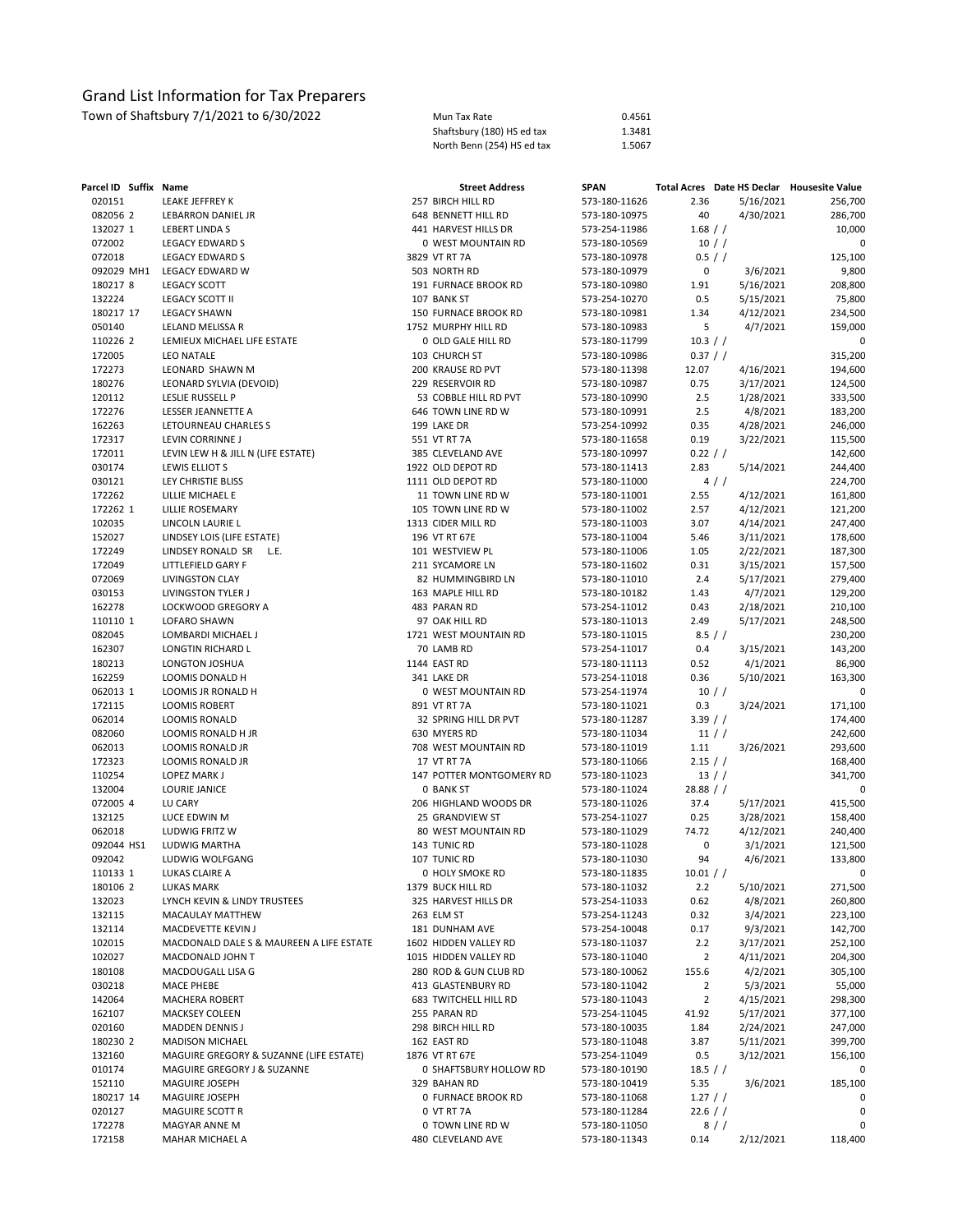| Parcel ID Suffix Name |                                                    | <b>Street Address</b>                    | <b>SPAN</b>                    |              | Total Acres Date HS Declar Housesite Value |                   |
|-----------------------|----------------------------------------------------|------------------------------------------|--------------------------------|--------------|--------------------------------------------|-------------------|
| 162248                | MAIKOO ROGER                                       | 513 LAKE DR                              | 573-254-11079                  | 0.56         | 4/17/2021                                  | 166,900           |
| 152048                | MAILHOT CHRISTOPHER T                              | 362 SIMEON DEAN RD                       | 573-180-10393                  | 10.23        | 3/27/2021                                  | 235,500           |
| 142037                | MAILHOT MARGARET R (LIFE ESTATE)                   | 354 MOUNTAIN VIEW DR                     | 573-180-11052                  | 1.8          | 4/5/2021                                   | 292,700           |
| 050150                | MALADY JAMES K III                                 | 1196 MURPHY HILL RD                      | 573-180-11056                  | 10.08        | 6/2/2021                                   | 277,300           |
| 072033                | <b>MALLORY KYLE P</b>                              | 289 VALLEY VIEW RD PVT                   | 573-180-10347                  | 27.5         | 4/29/2021                                  | 165,700           |
| 162122                | <b>MANCE CHERYL</b>                                | 217 HOLLIDAY DR                          | 573-180-11061                  | 66.45        | 5/12/2021                                  | 271,700           |
| 020135 2              | <b>MANCE DAVID</b>                                 | 0 VT RT 7A                               | 573-180-11062                  | 1147.77 / /  |                                            | 101,300           |
| 062018 2              | <b>MANCE DAVID</b>                                 | 0 WEST MOUNTAIN RD                       | 573-180-11064                  | 190.46 $/$ / |                                            | 0                 |
| 020134                | MANCE DAVID T III                                  | 6151 VT RT 7A                            | 573-180-10607                  | 6            | 5/12/2021                                  | 266,000           |
| 062001                | MANCE DAVID T JR                                   | 0 WEST MOUNTAIN RD                       | 573-180-11627                  | $181.98$ / / |                                            | 0                 |
| 062009                | MANCE FAMILY TRUST DATED MARCH 20,2020             | 541 BLUEBERRY HILL RD                    | 573-180-11764                  | 24.76        | 5/14/2021                                  | 235,700           |
| 082001                | MANCE TREVOR A & JAMIE S FAMILY TRUST              | 539 BLUEBERRY HILL RD                    | 573-180-10054                  | 7.82         | 4/12/2021                                  | 393,900           |
| 110209 5              | MANCE TREVOR A & JAMIE S FAMILY TRUST              | 0 TRUMBULL HILL RD                       | 573-180-11843                  | 9.61 / /     |                                            | 0                 |
| 172303                | MANCE TREVOR A AND JAMMIE S.TRUST                  | 81 HOLLIDAY DR                           | 573-180-11551                  | 1.65 / /     |                                            | 164,000           |
| 152141                | MANN SHEILA R - LIFE ESTATE                        | 192 GROVE RD                             | 573-180-11075                  | $\mathbf{1}$ | 4/6/2021                                   | 151,900           |
| 102035 2              | MANTY STEVE & SALLY                                | 0                                        | 573-180-11972                  | 6.5 / /      |                                            | 0                 |
| 102035 1              | <b>MANTY STEVEN J</b>                              | 1467 CIDER MILL RD                       | 573-180-11076                  | 7.39         | 9/23/2021                                  | 279,800           |
| 152008                | MARGIES REALTY LLC                                 | 1835 VT RT 7A                            | 573-180-10849                  |              | 2//                                        | 0                 |
| 072083                | MARINO JESSE & BARBARA LIFE ESTATE                 | 132 MIDDLE RD                            | 573-180-11077                  | 2.2          | 2/19/2021                                  | 248,900           |
| 172008                | MARKHAM KRISTEN M                                  | 419 CLEVELAND AVE                        | 573-180-10873                  | 0.21 / /     |                                            | 163,000           |
| 162203                | <b>MARMILLO STEVEN</b>                             | 94 LAKE DR                               | 573-254-10556                  | 0.6          | 5/4/2021                                   | 214,000           |
| 180267                | MARONEY DONNA L                                    | 0 EAST RD                                | 573-180-11078                  | 10           | 25//                                       | 0                 |
| 050149<br>010122      | <b>MARONEY KYLE J &amp;</b><br><b>MARSHA LINDA</b> | 1306 MURPHY HILL RD<br>237 MARSHA RD PVT | 573-180-11539                  | 58.28        | 5/13/2021<br>5/10/2021                     | 249,700<br>92,700 |
| 072091                | MARSHALL MARC TRUSTEE                              | 1779 HIDDEN VALLEY RD                    | 573-180-11080<br>573-180-11599 |              | 2.2 / /                                    | 377,600           |
| 062011                | <b>MARTIN PAUL J</b>                               | 46 SPRING HILL DR PVT                    | 573-180-11081                  | 32.46        | 3/3/2021                                   | 239,500           |
| 172002                | MARTIN RANDALL K                                   | 167 CHURCH ST                            | 573-180-11610                  | 0.34         | 3/9/2021                                   | 108,800           |
| 180204                | <b>MARTIN SUSAN M</b>                              | 2106 EAST RD                             | 573-180-11086                  | 4.2          | 2/12/2021                                  | 95,300            |
| 092027                | MARTIN VERGIL G & NANCY J                          | 289 NORTH RD                             | 573-180-10606                  | 5.15         | 4/7/2021                                   | 191,400           |
| 152054                | <b>MARTIN WILLIAM</b>                              | 887 BUCK HILL RD                         | 573-180-11087                  | 10.2         | 5/6/2021                                   | 214,600           |
| 180261                | <b>MARTINKA ANTHONY</b>                            | 0 EAST RD                                | 573-180-11088                  |              | 8//                                        | 0                 |
| 062004                | MARTINKA HENRY J                                   | 0 WEST MOUNTAIN RD                       | 573-180-10324                  | 7.5/         |                                            | 0                 |
| 062005                | MARTINKA HENRY J                                   | 0 WEST MOUNTAIN RD                       | 573-180-11089                  | $182.45$ / / |                                            | 0                 |
| 092004                | MARTINKA HENRY J                                   | 3367 VT RT 7A                            | 573-180-11090                  | 28           | 5/17/2021                                  | 196,400           |
| 092037                | MARTINKA HENRY M                                   | 3396 VT RT 7A                            | 573-180-11091                  | 0.76         | 3/23/2021                                  | 172,000           |
| 120170 1              | MARTOCCHIO MICHAEL                                 | 137 STATELINE RD                         | 573-180-11092                  | 10.28        | 5/15/2021                                  | 267,400           |
| 050122                | <b>MASER CHARLES</b>                               | 481 SHAFTSBURY HOLLOW RD                 | 573-180-11094                  |              | 35//                                       | 116,100           |
| 072070                | MASI JR JOHN S                                     | 81 HUMMINGBIRD LN                        | 573-180-11095                  | 2.1          | 2/3/2021                                   | 238,300           |
| 162262                | MASKIELL DEBORAH M                                 | 235 LAKE DR                              | 573-254-11096                  | 0.62 / /     |                                            | 232,000           |
| 072074                | MATTESON HOWARD B LIFE ESTATE                      | 757 HIDDEN VALLEY RD                     | 573-180-11100                  | 2.1          | 4/12/2021                                  | 244,500           |
| 172009                | MATTISON ANDREA L                                  | 407 CLEVELAND AVE                        | 573-180-11106                  | 0.2          | 4/15/2021                                  | 119,100           |
| 142053                | <b>MATTISON ANDREW</b>                             | 741 DANIELS RD                           | 573-180-11103                  | 3.3          | 2/14/2021                                  | 285,200           |
| 142054                | <b>MATTISON ANDREW</b>                             | 582 TWITCHELL HILL RD                    | 573-180-10972                  |              | 1//                                        | 167,400           |
| 030169 HS1            | <b>MATTISON ARTHUR P</b>                           | 1412 OLD DEPOT RD                        | 573-180-11123                  | 6.94 / /     |                                            | 197,000           |
| 110237                | MATTISON B L, RICE B W                             | 0 RESERVOIR RD                           | 573-180-11108                  |              | $10$ / $/$                                 | 0                 |
| 152152                | <b>MATTISON CLAUDIA F</b>                          | 291 GROVE RD                             | 573-180-11104                  | 1.8 / /      |                                            | 125,400           |
| 110261                | MATTISON ELEANOR LIFE ESTATE                       | 0 RESERVOIR RD                           | 573-180-11127                  |              | $10$ / $/$                                 | 0                 |
| 110211                | MATTISON GERALD L                                  | 4050 EAST RD                             | 573-180-11111                  | 10.07        | 5/12/2021                                  | 66,300            |
| 162334                | MATTISON LAWRENCE & CECELIA LIFE ESTATE            | 70 MCCARTHY ACRES                        | 573-254-11116                  | 0.37         | 4/12/2021                                  | 131,500           |
| 180102                | <b>MATTISON LORRAINE</b>                           | 835 ROD & GUN CLUB RD                    | 573-180-11118                  | 73.49        | 10/15/2021                                 | 180,000           |
| 132111                | MATTISON MARY A - LIFE ESTATE                      | 93 DUNHAM AVE                            | 573-254-11117                  | 0.23         | 2/18/2021                                  | 135,100           |
| 180102 1              | <b>MATTISON RICHARD K</b>                          | 551 ROD & GUN CLUB RD                    | 573-180-11119                  | 42.18 $/$ /  |                                            | 228,600           |
| 180258 1              | MATTISON TAMI WADE                                 | 105 WADE RD PVT                          | 573-180-11124                  | 2.11         | 4/26/2021                                  | 152,600           |
| 180107 1              | <b>MATTISON TIMOTHY</b>                            | 146 ROD & GUN CLUB RD                    | 573-180-11900                  | 4.15         | 4/22/2021                                  | 258,000           |
| 082010                | MATUNAS GLEN A                                     | 183 BLUEBERRY HILL RD                    | 573-180-10289                  | 6.71         | 5/17/2021                                  | 232,600           |
| 020131                | MAURER EDWARD JAMES                                | 298 TIMBERTRAIL RD                       | 573-180-11240                  | 8            | 3/29/2021                                  | 190,300           |
| 180137                | MAYER ERIC J                                       | 112 OUTWATER RD                          | 573-180-11844                  | 1.22         | 4/5/2021                                   | 167,600           |
| 172270                | MAYER FAMILY TRUSTS UTA 3/3/87                     | 743 TOWN LINE RD W                       | 573-180-11128                  | 9.95         | 5/8/2021                                   | 703,700           |
| 172126                | MAYER KIMBERLEY S                                  | 661 VT RT 7A                             | 573-180-11130                  | 0.4          | 4/12/2021                                  | 160,600           |
| 162314                | MAYER MICHAEL J                                    | 1718 VT RT 67E                           | 573-254-11131                  | 0.4          | 3/6/2021                                   | 94,700            |
| 180217 1              | MAYER SR GERALD                                    | 1117 LOWER EAST RD                       | 573-180-11741                  | 3.9          | 4/12/2021                                  | 247,900           |
| 132067                | MAYNARD MATTHEW ADAM                               | 98 ELM ST                                | 573-254-10286                  | 0.31         | 2/23/2021                                  | 135,900           |
| 010135                | MAZZA ANTHONY F JR                                 | 920 SHAFTSBURY HOLLOW RD                 | 573-180-11132                  | $0.65$ / /   |                                            | 84,800            |
| 152134                | MAZZOLA ANTONIO & ASSUNTA                          | 1594 VT RT 7A                            | 573-180-11140                  | 5.15         | 5/8/2021                                   | 370,900           |
| 092018                | MAZZOLA DONATO                                     | 2761 VT RT 7A                            | 573-180-11134                  |              | 75/                                        | 0                 |
| 142057                | MAZZOLA DONATO                                     | 462 TWITCHELL HILL RD                    | 573-180-11135                  | 4.15         | 4/19/2021                                  | 393,900           |
| 050167 1              | MAZZOLA JOSEPH                                     | 1599 MURPHY HILL RD                      | 573-180-11137                  | 11.69        | 5/11/2021                                  | 274,700           |
| 050151                | MAZZOLA MARIO                                      | 1036 MURPHY HILL RD                      | 573-180-11136                  | 30.02        | 5/13/2021                                  | 282,300           |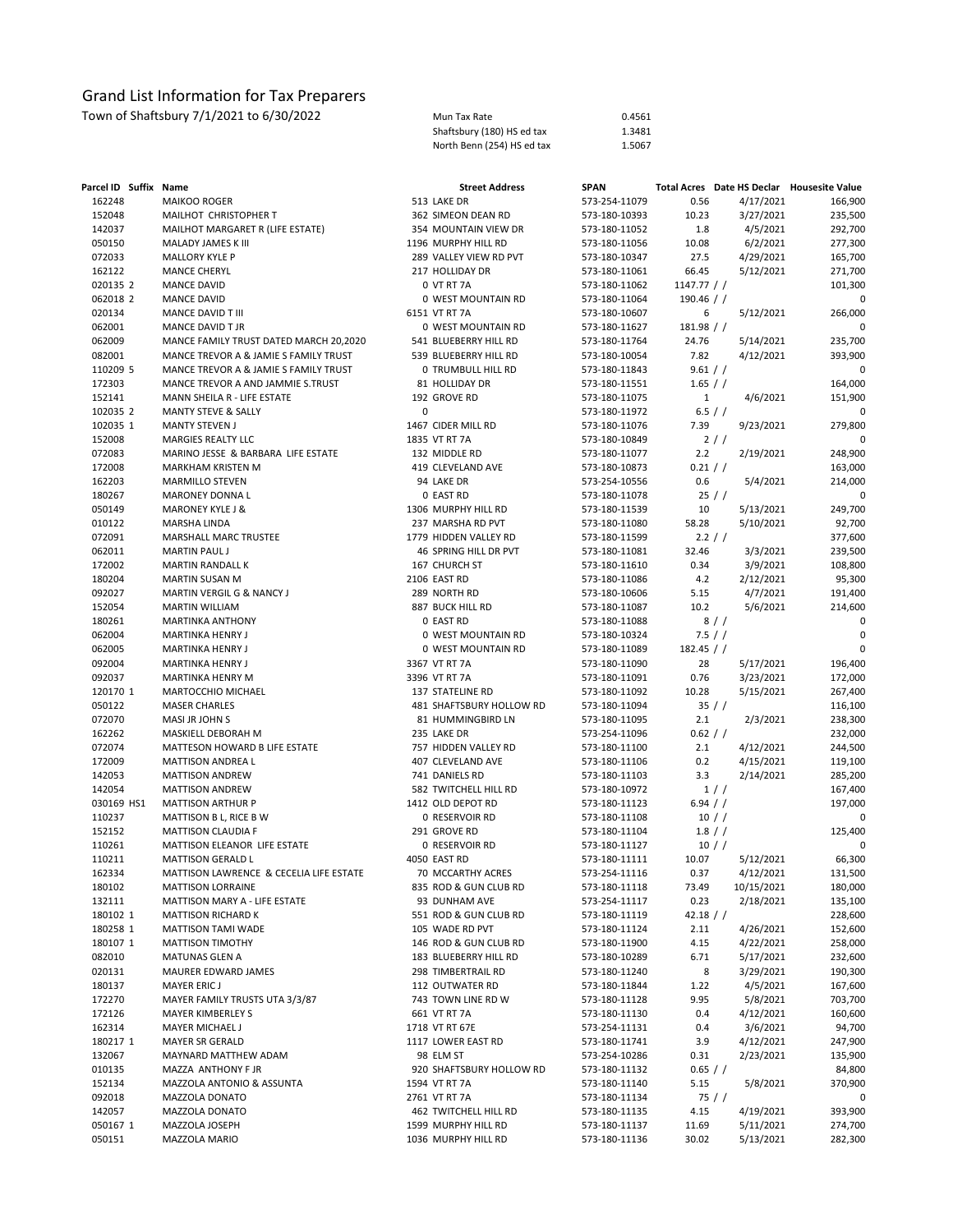| Parcel ID Suffix Name |                                          | <b>Street Address</b>    | <b>SPAN</b>   |                |           | Total Acres Date HS Declar Housesite Value |
|-----------------------|------------------------------------------|--------------------------|---------------|----------------|-----------|--------------------------------------------|
| 050167 2              | MAZZOLA MARIO                            | 0 MURPHY HILL RD         | 573-180-11138 | 12.92 / /      |           | 0                                          |
| 092015                | MAZZOLA MARIO                            | 2941 VT RT 7A            | 573-180-11139 | 2.64 / /       |           | $\mathbf 0$                                |
| 092028 1              | MAZZOLA PROPERTIES LLC                   | 0 NORTH RD               | 573-180-11874 | 11.33 / /      |           | $\Omega$                                   |
| 142029                | MCBRIDE JUSTIN NEIL &                    | 477 MOUNTAIN VIEW DR     | 573-180-11074 | 0.92           | 4/1/2021  | 286,600                                    |
| 102019                | MCCAIN GEORGE R                          | 1292 HIDDEN VALLEY RD    | 573-180-11141 | 2.1            | 4/12/2021 | 333,300                                    |
| 162329                | MCCARTHY EDWARD J REV. FAM. TRST.        | 244 MCCARTHY ACRES       | 573-254-11145 | 1.94 / /       |           | 224,200                                    |
| 180264                | MCCARTHY PADRAIC J & SARAH H             | 0 EAST RD                | 573-180-11142 | $12$ / /       |           | 0                                          |
| 132001                | MCCLINTOCK LON                           | 457 ROLLIN RD            | 573-254-11146 | 13             | 5/15/2021 | 338,700                                    |
| 180206                | MCCLOUD JOAN M                           | 2040 EAST RD             | 573-180-11147 | 1.1            | 4/1/2021  | 106,600                                    |
| 180112                | MCDONALD BERNARD R & DEBORAH             | 2390 EAST RD             | 573-180-10633 | 9.57           | 4/7/2021  | 147,000                                    |
| 152109                | MCDONALD-HARVEY CLAIRE L                 | 240 BAHAN RD             | 573-180-11151 | 3.14           | 6/24/2021 | 114,400                                    |
| 142047                | MCDONOUGH PATRICK P                      | 37 GLASTENVIEW DR        | 573-180-11152 | $\mathbf{1}$   | 3/28/2021 | 214,400                                    |
| 142048 1              | MCDONOUGH-GUNTHER GARY J                 | 369 DANIELS RD           | 573-180-11275 | 4.14           | 4/16/2021 | 256,600                                    |
| 110125                | MCDOUGALL FAMILY REV TRUST 7/18/17       | 54 HOLY SMOKE RD         | 573-180-10266 | $\mathbf{1}$   | 5/17/2021 | 128,400                                    |
| 172269                | MCENANEY SCOTT A                         | 599 TOWN LINE RD W       | 573-180-11324 | 44.41          | 5/15/2021 | 231,200                                    |
| 132027                | MCFADDEN GRAHAM                          | 439 HARVEST HILLS DR     | 573-254-10976 | 0.8 / /        |           | 209,000                                    |
| 072053                | MCGANN PAUL G                            | 370 HIDDEN VALLEY RD     | 573-180-11154 | 2.7 / /        |           | 245,000                                    |
| 132042                | <b>MCGEAN TERENCE J</b>                  | 166 HEWITT DR            | 573-254-11767 | 1.45           | 3/17/2021 | 264,300                                    |
| 172268                | MCGEE LARS A                             | 78 BROKEN PINES DR PVT   | 573-180-10810 | 6.33 / /       |           | 147,700                                    |
| 132010                | MCGOVERN JOSEPH G                        | 450 ELM ST               | 573-254-11156 | 0.5            | 3/1/2021  | 228,000                                    |
| 142039                | MCGOWAN STEFANIE A                       | 233 GLASTENVIEW DR       | 573-180-10531 | 1.1            | 3/11/2021 | 313,000                                    |
| 180278                | MCGRAW JACK W & KATHY J LIFE ESTATE      | 169 RESERVOIR RD         | 573-180-11688 |                | 1//       | 75,000                                     |
| 132225                | MCGUIRE DANIEL P &                       | 91 BANK ST               | 573-254-11403 | 0.41           | 4/24/2021 | 167,900                                    |
| 142001 3              | <b>MCGUIRE PETER</b>                     | 1605 MYERS RD            | 573-180-11158 | 11.99 / /      |           | 0                                          |
| 172014                | MCGUIRE PETER J                          | 333 CLEVELAND AVE        | 573-180-11159 | 0.47           | 2/9/2021  | 289,800                                    |
| 120156 3              | MCGUIRE VERNON P                         | 1414 VT RT 67W           | 573-180-11858 | 11.02          | 4/26/2021 | 226,000                                    |
| 030143 1              | MCKEIGHAN DAVID F                        | 471 DEXTER RD            | 573-180-11161 | 10.23          | 5/9/2021  | 234,400                                    |
| 172142                | MCKEIGHAN HEATHER M                      | 90 MEADOW LN             | 573-180-10203 | 0.19           | 1/30/2021 | 113,300                                    |
| 172143                | MCKEIGHAN MARY                           | 102 MEADOW LN            | 573-180-10333 | 0.19           | 3/15/2021 | 122,200                                    |
| 132025                | MCKENNA DONALD                           | 391 HARVEST HILLS DR     | 573-254-11162 | 0.69           | 4/12/2021 | 193,500                                    |
| 132020                | MCKENNA RYAN E & TIFFANY L               | 195 HARVEST HILLS DR     | 573-254-11223 | 1.96           | 5/17/2021 | 311,300                                    |
| 102008                | MCKENZIE CATHERINE                       | 1283 HIDDEN VALLEY RD    | 573-180-10963 | 2.1            | 4/21/2021 | 259,300                                    |
| 062012                | MCKENZIE STEVEN                          | 48 SPRING HILL DR PVT    | 573-180-10836 | 18.6           | 4/13/2021 | 370,400                                    |
| 162114                | MCLENITHAN JAMES H                       | 231 SYCAMORE LN          | 573-180-11164 | 1.19           | 5/17/2021 | 166,700                                    |
| 110110 3              | MCNULTY DENNIS P                         | 138 OAK HILL RD          | 573-180-11167 | 5.21           | 3/11/2021 | 238,400                                    |
| 072058                | <b>MCVAY KIRKE H</b>                     | 636 HIDDEN VALLEY RD     | 573-180-11169 | $\overline{2}$ | 3/28/2021 | 261,600                                    |
| 050103                | MEAD JAMES & ANNE MARIE LIFE ESTATE:     | 13 GRANGER HOLLOW RD     | 573-180-10618 | 2.1 / /        |           | 75,700                                     |
| 050139                | MEAD JAMES A & ANNE-MARIE L.E.           | 1930 MURPHY HILL RD      | 573-180-11170 | 13.9 / /       |           | 225,100                                    |
| 152003                | <b>MEANEY SHANE</b>                      | 1973 VT RT 7A            | 573-180-11316 | 1.5 / /        |           | 157,700                                    |
| 132063                | MEEHAN HAROLD T LIFE ESTATE              | 106 HARVEST HILLS DR     | 573-254-11172 | 16.93          | 4/23/2021 | 242,100                                    |
| 162038                | MEEHAN MICHAEL T                         | 844 VT RT 67E            | 573-180-10139 | 3.73           | 5/3/2021  | 206,500                                    |
| 162039                | MEEHAN STACY A                           | 804 VT RT 67E            | 573-180-11173 | 0.47           | 3/1/2021  | 151,800                                    |
| 030208                | MELLINGER DAVID J & KAREN LIFE ESTATE    | 5777 EAST RD             | 573-180-11182 | 135.03 / /     |           | 213,600                                    |
| 030222                | MELLINGER DAVID J & KAREN S L. E.        | 16 GLASTENBURY RD        | 573-180-11174 | 5.3            | 5/13/2021 | 409,300                                    |
| 172259                | MELLO J WILLIAM JR                       | 566 VT RT 7A             | 573-180-11175 | 6              | 6/11/2021 | 210,500                                    |
| 172244                | MEOLA MELISSA S                          | 41 WESTVIEW PL           | 573-180-11084 | 0.53           | 3/25/2021 | 151,300                                    |
| 010103                | MERRIAM MARYBETH                         | 1642 GRANGER HOLLOW RD   | 573-180-11382 | 0.5 / /        |           | 121,900                                    |
| 172252                | MESKUN LINDA M (LIFE ESTATE)             | 68 WESTVIEW PL           | 573-180-11179 | 0.54           | 3/4/2021  | 178,100                                    |
| 062018 3              | METCALFE JENNIFER R                      | 3713 VT RT 7A            | 573-180-11876 | $\overline{2}$ | 3/31/2021 | 221,700                                    |
| 092017                | METCALFE WINFRED E                       | 2837 VT RT 7A            | 573-180-11180 | 2.25           | 4/19/2021 | 193,200                                    |
| 082013                | MEYER CAROL L                            | 1702 WEST MOUNTAIN RD    | 573-180-10205 | 1.7            | 2/18/2021 | 231,800                                    |
| 102004                | <b>MEYER RAYMOND</b>                     | 76 PINE CIRCLE           | 573-180-11181 | 2.3            | 3/31/2021 | 242,400                                    |
| 020130                | MICHAEL C.F. FOLEY TRUST TTE             | 404 TIMBERTRAIL RD       | 573-180-11419 | 142.6          | 5/17/2021 | 356,100                                    |
| 030227 1              | MICHAEL L GARDNER KENDRA E GARDNER TRUST | 2231 MAPLE HILL RD       | 573-180-11466 | 68.3           | 5/10/2021 | 307,400                                    |
| 162103                | MICHAELS DAVID                           | 363 PARAN RD             | 573-254-11171 | 1.01           | 4/11/2021 | 202,000                                    |
| 142072                | MILLER ALICE                             | 98 HORTON HILL RD        | 573-180-11185 |                | 2/        | 144,400                                    |
| 142073                | MILLER ALICE                             | 88 HORTON HILL RD        | 573-254-11186 | 5              | 5/17/2021 | 302,000                                    |
| 162271                | MILLER ANTHONY J                         | 77 MCGUIRE ST            | 573-254-11187 | $0.36$ / /     |           | 139,600                                    |
| 152046                | MILLER DIANE M & GORDON HANNAH M         | 243 SIMEON DEAN RD       | 573-180-11205 | 3              | 2/12/2021 | 204,800                                    |
| 050232                | MILLER SUSAN A                           | 245 LACLAIR RD           | 573-180-11196 | $11.64$ / /    |           | 185,000                                    |
| 152155                | MILLIGAN ANGELA C                        | 137 GROVE RD             | 573-180-10776 | 1.06           | 4/14/2021 | 177,900                                    |
| 180221                | MILLIGAN ROY H                           | 329 LOWER EAST RD        | 573-180-11550 | 5.47           | 4/14/2021 | 157,700                                    |
| 172026                | MILLINGTON ROBERT A                      | 231 CLEVELAND AVE        | 573-180-11197 | 0.64           | 3/24/2021 | 154,000                                    |
| 162228                | MILLS MASON D                            | 422 LAKE DR              | 573-254-11031 | 0.36           | 2/13/2021 | 144,200                                    |
| 120166                | MINDLING JAMES M TRUSTS (2010 & 2012)    | 349 IPAN RD PVT          | 573-180-11200 | 148            | 5/17/2021 | 481,700                                    |
| 132147                | MINER DAVID L                            | 45 BARBER ST PVT         | 573-254-11201 | 0.72           | 5/3/2021  | 194,400                                    |
| 010117                | MINER MICHAEL                            | 608 GRANGER HOLLOW RD    | 573-180-11051 | $129.25$ / /   |           | 0                                          |
| 010150                | MITCHELL BETH C                          | 935 SHAFTSBURY HOLLOW RD | 573-180-11098 | 3.5            | 1/31/2021 | 117,400                                    |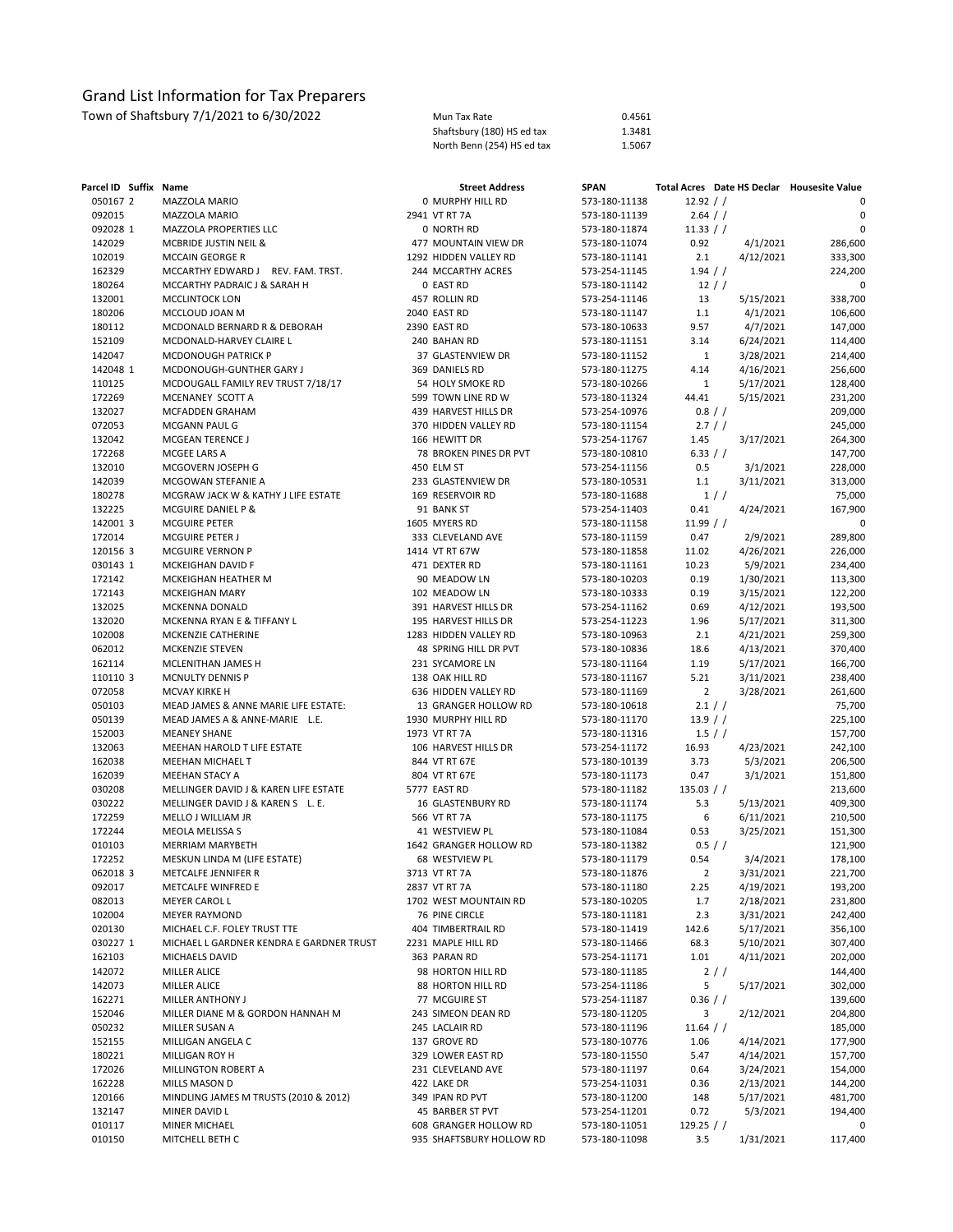| Parcel ID Suffix Name |                                         |   | <b>Street Address</b>     | <b>SPAN</b>   |                |                       | Total Acres Date HS Declar Housesite Value |
|-----------------------|-----------------------------------------|---|---------------------------|---------------|----------------|-----------------------|--------------------------------------------|
| 152001                | MITCHELL HUGH M                         |   | 373 MYERS RD              | 573-180-10204 | $162.42$ / /   |                       | 670,000                                    |
| 152004                | MOFFITT CHARLENE                        |   | 2005 VT RT 7A             | 573-180-11207 | $\mathbf{1}$   | 4/22/2021             | 192,100                                    |
| 010110                | MOFFITT DONALD P                        |   | 1323 GRANGER HOLLOW RD    | 573-180-11209 | 0.58           | 3/20/2021             | 38,700                                     |
| 010176                | MOFFITT ROBERT                          |   | 0 SHAFTSBURY HOLLOW RD    | 573-180-11212 | 115.1 / /      |                       | 0                                          |
| 030161                | MOFFITT ROSEMARIE LIFE ESTATE           |   | 898 OLD DEPOT RD          | 573-180-11211 |                | 1/                    | 96,800                                     |
| 020154                | MOLLNOW MATTHEW J &                     |   | 455 BIRCH HILL RD         | 573-180-10050 | 2.11           | 2/26/2021             | 284,800                                    |
| 142042                | <b>MOLLOY EDWARD P</b>                  |   | 185 GLASTENVIEW DR        | 573-180-11213 | $\mathbf{1}$   | 3/18/2021             | 272,600                                    |
| 172247                | <b>MONACO BRIAN</b>                     |   | 46 STEVENS RD             | 573-180-11338 | 0.78           | 2/2/2021              | 239,900                                    |
| 110133                | MONDA, BARTOLOMEO                       |   | 632 HOLY SMOKE RD         | 573-180-10494 | 48.7           | 3/14/2021             | 255,900                                    |
| 172250                | MONE DONALD J                           |   | 109 WESTVIEW PL           | 573-180-11214 | 1.4            | 4/29/2021             | 140,900                                    |
| 162121 1              | MONTGOMERY EDWARD                       |   | 0 HOLLIDAY DR             | 573-180-11885 | 2.45 / /       |                       | 0                                          |
| 172306                | MONTGOMERY JANE H                       |   | 165 CLEVELAND AVE         | 573-180-11216 | 0.34           | 2/14/2021             | 139,200                                    |
| 162055                | MOORE CHRISTOPHER J                     |   | 225 TWITCHELL HILL RD     | 573-180-11222 | 0.34           | 4/7/2021              | 228,200                                    |
| 132165                | MOORE MATTHEW R                         |   | 99 COREY DR               | 573-254-11393 | 0.46           | 4/28/2021             | 161,700                                    |
| 172016                | MOORE RYAN A                            |   | 307 CLEVELAND AVE         | 573-180-11480 | 0.18           | 3/8/2021              | 117,200                                    |
| 120109                | MORIARTY KENNETH J TRUSTEE              |   | 2272 MYERS RD             | 573-180-11406 | 10.8           | 4/15/2021             | 489,400                                    |
| 010109 2              | <b>MORIARTY ROBERT F</b>                |   | 1058 GRANGER HOLLOW RD    | 573-180-11227 | 41.4           | 5/17/2021             | 307,700                                    |
| 172161                | MORIN FAMILY TRUST                      |   | 180 CHURCH ST             | 573-180-11228 | 1.25           | 5/12/2021             | 290,300                                    |
| 010105                | <b>MORRIS ERROL</b>                     |   | 1500 GRANGER HOLLOW RD    | 573-180-11229 | 38.6 / /       |                       | 258,200                                    |
| 092008                | <b>MORRIS LINDA</b>                     |   | 0 VT RT 7A                | 573-180-11230 |                | 75/                   | 0                                          |
| 092009                | <b>MORRIS LINDA</b>                     |   | 3111 VT RT 7A             | 573-180-11231 | 2.25           | 4/6/2021              | 195,500                                    |
| 120113                | <b>MORRISON KEVIN R</b>                 |   | 102 COBBLE HILL RD PVT    | 573-180-10365 | 3              | 7/20/2021             | 326,200                                    |
| 152103 1              | MORRISSEY ROBERT                        |   | 62 REDDY RD PVT           | 573-180-11232 | 2.28           | 4/8/2021              | 113,200                                    |
| 120137                | MORSE CAROLINE REV. TRUST               |   | 716 ROLLIN RD             | 573-180-11233 | 1.5            | 3/8/2021              | 233,900                                    |
| 132070                | <b>MORSE MATTHEW</b>                    |   | 85 MATTISON RD            | 573-254-10621 | 5.5            | 4/12/2021             | 215,800                                    |
| 120139                | MORSE THEODORE W                        |   | 456 ROLLIN RD             | 573-180-11234 | 1.8            | 3/9/2021              | 125,800                                    |
| 162113                | <b>MORTON TERESA A K</b>                |   | 240 CHURCH ST             | 573-180-11235 | $\mathbf{1}$   | 4/12/2021             | 116,600                                    |
| 132162                | MOXLEY JR JOHN A                        |   | 47 COREY DR               | 573-254-10337 | 0.5            | 2/26/2021             | 171,900                                    |
| 110110 7              | MOYANT JR JOHN K                        |   | 290 OAK HILL RD           | 573-180-11237 | 10.77 / /      |                       | 272,700                                    |
| 162331                | MUCKLE DUANE                            |   | 100 MCCARTHY ACRES        | 573-254-11239 | 0.35           | 3/16/2021             | 186,300                                    |
| 010114 1              | MULLANEY BRIAN H                        |   | 794 GRANGER HOLLOW RD     | 573-180-10088 | 10             | 10/4/2021             | 168,700                                    |
| 030122                | MULLER CHARLES J & ELIZABETH H          |   | 1093 OLD DEPOT RD         | 573-180-11055 | 6              | 3/28/2021             | 322,400                                    |
| 110255                | MULLIGAN EAMON                          |   | 1779 TRUMBULL HILL RD     | 573-180-11163 | 17.2           | 5/14/2021             | 240,900                                    |
| 110253                | MUNANKARMI SHAILESH                     |   | 1607 TRUMBULL HILL RD     | 573-180-11506 | 14.1 / /       |                       | 0                                          |
| 142001 1              | MUNSON MICHAEL S                        |   | 1653 MYERS RD             | 573-180-10484 | 10.2           | 5/3/2021              | 255,300                                    |
| 030225                | <b>MURPHY BRIAN</b>                     |   | 1799 MAPLE HILL RD        | 573-180-11340 | 48.9 $/$ /     |                       | 324,600                                    |
| 162210                | <b>MURPHY KEVIN P</b>                   |   | 186 LAKE DR               | 573-254-11244 | 1.15           | 3/18/2021             | 293,300                                    |
| 132014                | MURPHY KIMBERLY M                       |   | 268 ELM ST                | 573-254-11242 | 27.7 / /       |                       | 215,400                                    |
| 120110                | MURPHY RONALD A                         |   | 2144 MYERS RD             | 573-180-11246 | 20.09          | 5/11/2021             | 294,700                                    |
| 162239                | MURRAY ERNEST L III                     |   | 645 LAKE DR               | 573-254-10608 | 0.93           |                       |                                            |
| 082035                | <b>MURRAY FRANK</b>                     |   | 591 WEST MOUNTAIN RD      | 573-180-11248 | 5.49           | 2/21/2021<br>3/4/2021 | 178,100<br>333,400                         |
| 152032                | MYERS & PROUTY REAL ESTATE, LLC         |   | 95 GRANGE RD              | 573-180-11916 |                | 1/                    | 0                                          |
| 072046                | <b>MYERS ANTHONY J</b>                  |   | 4558 VT RT 7A             | 573-180-11249 | 3              | 2/15/2021             | 152,700                                    |
| 162323                | MYERS EDWARD W & GLORIA J (LIFE ESTATE) |   | 825 PARAN RD              | 573-254-11250 | 1.3            | 3/22/2021             | 144,600                                    |
| 072005 1              | MYERS ETHAN C                           |   | 4611 VT RT 7A             | 573-180-10119 | 6.5            | 3/3/2021              | 182,900                                    |
| 172132                | MYERS JOHN R & JACQUELINE               |   | 278 CLEVELAND AVE         | 573-180-11251 | 0.6            | 8/18/2021             | 183,800                                    |
| 132215                | <b>MYERS NANCY</b>                      |   | 13 WHITE CREEK ROAD       | 573-254-11252 | 0.6            | 4/8/2021              | 67,700                                     |
| 072045                | MYERS VIOLA P LIFE ESTATE               |   | 4714 VT RT 7A             | 573-180-11254 | 11.3           | 3/1/2021              | 184,900                                    |
| 082023                | MYERS, JOSEPH A                         |   | 1076 WEST MOUNTAIN RD     | 573-180-10910 | 1.48           | 4/21/2021             | 148,200                                    |
| 020164                | MYERS, VIOLA P L.E.                     | 0 |                           | 573-180-11253 | 40.9 / /       |                       |                                            |
| 162321                | MYRAN NICHOLAS A D                      |   | 669 PARAN RD              | 573-254-11744 | 2.96           | 2/28/2021             | 256,100                                    |
| 050170                | NADEAU RONALD                           |   | 0 WEST MOUNTAIN RD        | 573-180-11255 |                | 20/                   | 0                                          |
| 120114                | NADEAU RONALD                           |   | 1856 MYERS RD             |               |                |                       | 185,500                                    |
| 110216                |                                         |   | 0 GLASTENBURY RD          | 573-180-11256 | $89.37$ / /    | 9.7 / /               | 0                                          |
| 162308 1              | NADLER ROBERT<br>NARDONE KENNETH        |   | 146 LAMB RD               | 573-180-11258 |                | 5/15/2021             | 197,200                                    |
|                       | <b>NASH BRUCE D</b>                     |   | 308 RIDGE RD PVT          | 573-254-11259 | 1.36           |                       | 320,400                                    |
| 050222                |                                         |   |                           | 573-180-11260 | 28.5 / /       |                       |                                            |
| 110221 1              | NATALE VINCENT III                      |   | 0 OLD GALE HILL RD        | 573-180-11517 | 10.2 / /       |                       | 0                                          |
| 110117                | <b>NEHME WASSIM</b>                     |   | 150 FOX HILL RD PVT       | 573-180-10889 | 2.79           | 5/12/2021             | 227,000                                    |
| 132243                | <b>NESBITT RALPH C</b>                  |   | 933 VT RT 67W             | 573-180-11262 | 4.29           | 3/27/2021             | 156,100                                    |
| 102046                | <b>NEVIUS CHRISTY</b>                   |   | 2445 CIDER MILL RD        | 573-180-11263 | 46.17          | 3/12/2021             | 556,300                                    |
| 132118                | NEWBOLD TIMOTHY J                       |   | 142 HAWKS AVE             | 573-254-10177 | $\overline{2}$ | 2/4/2021              | 405,100                                    |
| 092005                | NEWELL CAROL K TRUSTEE                  |   | 3339 VT RT 7A             | 573-180-11267 | 1.75           | 4/22/2021             | 342,700                                    |
| 162324                | NICHOLS DANIEL C                        |   | 89 MCCARTHY ACRES         | 573-254-11493 | 1.87           | 2/15/2021             | 161,200                                    |
| 030171                | NIEDERER CATHERINE H                    |   | 209 JACK CROSS RD         | 573-180-10141 | $72.28$ / /    |                       | 340,700                                    |
| 010156                | NILES GARY R                            |   | 1151 SHAFTSBURY HOLLOW RD | 573-180-11268 | $\mathbf{1}$   | 5/17/2021             | 171,400                                    |
| 180217 7              | NILES MELODY V                          |   | 179 FURNACE BROOK RD      | 573-180-11812 | 1.32           | 3/29/2021             | 236,200                                    |
| 132110                | NILES PETER S                           |   | 61 DUNHAM AVE             | 573-254-11269 | 1.04 / /       |                       | 141,900                                    |
| 110233                | <b>NOBLE MARK</b>                       |   | 0 OLD GALE HILL RD        | 573-180-11781 | 10.3 / /       |                       | 0                                          |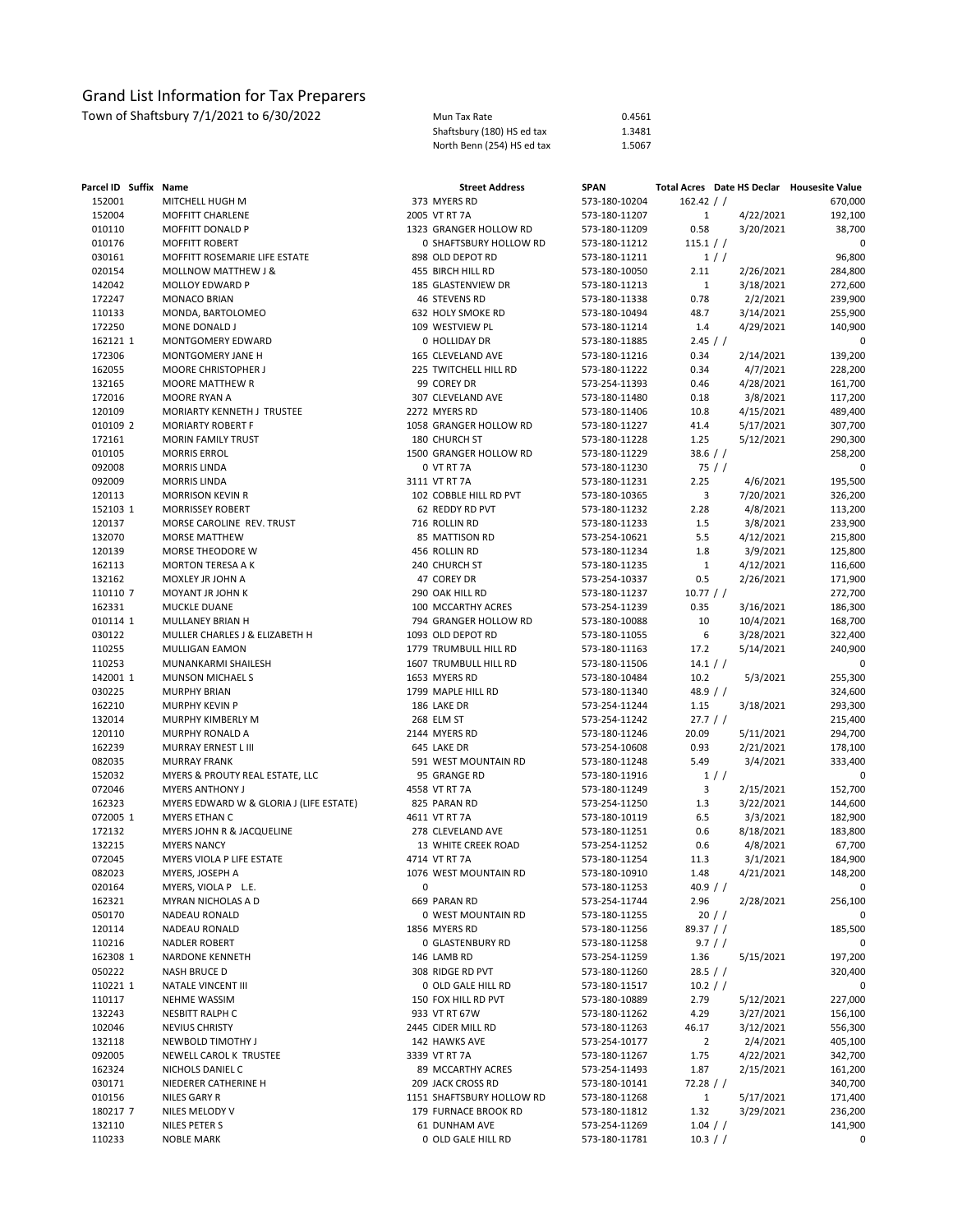| Parcel ID Suffix Name |                                        |   | <b>Street Address</b>      | <b>SPAN</b>   |              | Total Acres Date HS Declar Housesite Value |             |
|-----------------------|----------------------------------------|---|----------------------------|---------------|--------------|--------------------------------------------|-------------|
| 162206                | <b>NOEL DENIS A</b>                    |   | 64 SUNSET DR               | 573-254-11271 | 0.84         | 4/2/2021                                   | 226,400     |
| 010177                | NORSEMEN SHOOTERS CLUB                 |   | 0 COACH RD PVT             | 573-180-11273 | 399//        |                                            | 0           |
| 180269                | NORTH BENNINGTON BOARD OF WATER COMM   | 0 |                            | 573-180-11934 | 304.3 / /    |                                            | $\mathbf 0$ |
| 172279                | NORTH BENNINGTON BOARD OF WATER COMM.  | 0 |                            | 573-180-11933 | 16.2 / /     |                                            | $\mathbf 0$ |
| 092029 3              | <b>NORTH RD LLC</b>                    |   | 639 NORTH RD               | 573-180-11072 | 14.56 $/$ /  |                                            | $\mathbf 0$ |
| 050203                | <b>NOVICKI TERRENCE R</b>              |   | 271 ELEANORS WAY           | 573-180-10868 |              | 4.9 / /                                    | 156,700     |
| 010115                | NOVOTNY JOHN                           |   | 884 GRANGER HOLLOW RD      | 573-180-10807 | 17.9         | 3/18/2021                                  | 198,100     |
| 152160                | NUNWEILER REBECCA                      |   | 64 NORTH RD                | 573-180-11737 | 2.4          | 2/20/2021                                  | 60,300      |
| 172218                | O'BOYLE THOMAS M                       |   | 562 BUCK HILL RD           | 573-180-11189 | 6.5          | 3/29/2021                                  | 302,100     |
| 132112                | O'BRIEN LINDA J                        |   | 335 ELM ST                 | 573-254-11778 | 4.1          | 3/22/2021                                  | 147,800     |
| 120102                | O'BRYAN WILLIAM R                      |   | 1096 CROSS HILL RD         | 573-180-11280 | $\mathbf{1}$ | 3/22/2021                                  | 250,800     |
| 092036                | O'DELL CAROL A AND LEON B LIFE ESTATE  |   | 3376 VT RT 7A              | 573-180-11285 | 0.95         | 2/16/2021                                  | 134,600     |
| 152157                | O'DELL GARY E                          |   | 27 GROVE RD                | 573-180-11282 | 1.04         | 3/31/2021                                  | 144,600     |
| 132141                | O'DELL GLENN A                         |   | 92 GRANT ST                | 573-254-10787 | 0.4          | 3/5/2021                                   | 132,000     |
| 172146                | O'DELL RUTH                            |   | 142 MEADOW LN              | 573-180-11286 | 0.55 / /     |                                            | 113,200     |
| 162003                | O'DELL VERNON                          |   | 230 TWITCHELL HILL RD      | 573-180-10921 | 0.26         | 3/5/2021                                   | 118,800     |
| 132155                | O'DONNELL VERONICA L                   |   | 36 GRANDVIEW ST            | 573-254-10191 | 0.44         | 3/8/2021                                   | 159,500     |
| 110219                | O'NEILL MELISSA M                      |   | 0 GLASTENBURY RD           | 573-180-10301 | 6.94 / /     |                                            | 0           |
| 020149                | <b>OBENAUER WILLIAM</b>                |   | 127 BIRCH HILL RD          | 573-180-11083 | 3.95 / /     |                                            | 296,300     |
| 010118                | <b>OLD WHARF TRUST</b>                 |   | 0 SHAFTSBURY HOLLOW RD     | 573-180-10454 | 10.2 / /     |                                            | 0           |
| 180121                | OLDHAM LEROY JR                        |   | 1847 EAST RD               | 573-180-11016 | 1.08         | 4/28/2021                                  | 161,600     |
| 172239 1              | OLDHAM VERONICA M                      |   | 728 VT RT 7A               | 573-180-11070 | 0.4          | 9/27/2021                                  | 136,500     |
| 172269 MH             | OLIN B                                 |   | 62 BROKEN PINES DR PVT     | 573-180-11291 |              | 0/                                         | 11,200      |
| 180255                | <b>OLIN RICK A</b>                     |   | 0 LOWER EAST RD            | 573-180-11292 |              | 6//                                        | 0           |
| 050220                | <b>OLMSTEAD PAUL</b>                   |   | 565 RIDGE RD PVT           | 573-180-11293 | 10.03 / /    |                                            | 335,900     |
| 172221                | OLNEY, HELEN G (LIFE ESTATE)           |   | <b>210 BUCK HILL RD</b>    | 573-180-11294 | 4.3          | 4/21/2021                                  | 231,000     |
| 132107                | OLSON SHANE M & MADALYN E              |   | 128 BANK ST                | 573-254-10267 | 0.54         | 3/29/2021                                  | 204,400     |
| 072088                | OLSSON RUTH E BORNHOLDT - LE           |   | 253 HIDDEN VALLEY RD       | 573-180-10124 | 4.3          | 5/17/2021                                  | 259,900     |
| 092026                | <b>ONORATO MARK</b>                    |   | 247 NORTH RD               | 573-180-11295 | 50.67 / /    |                                            | 39,500      |
| 152101                | <b>ONORATO MARK W</b>                  |   | 79 NORTH RD                | 573-180-11622 |              | 3.9//                                      | 98,000      |
| 172261                |                                        |   | 122 VT RT 7A               |               | 17.96        | 3/10/2021                                  |             |
| 120129                | <b>OSTRANDER JAMES</b>                 |   | 895 MATTISON RD            | 573-180-11297 |              |                                            | 244,500     |
|                       | OTTOMANELLI JOHN                       |   |                            | 573-254-11360 | 0.98         | 3/1/2021                                   | 168,000     |
| 172113                | OUR TOWN LLC                           |   | 923 VT RT 7A               | 573-180-11374 | $0.56$ / /   |                                            | 0           |
| 180221 6              | OUTWATER HANNAH                        |   | 517 LOWER EAST RD          | 573-180-11909 | 1.67         | 4/14/2021                                  | 222,200     |
| 180125 6              | <b>OUTWATER THOMAS E</b>               |   | 0 EAST RD                  | 573-180-11949 | 2.52 / /     |                                            | 0           |
| 030209                | <b>OWENS GRANT</b>                     |   | 5696 EAST RD               | 573-180-10089 | 25.8 / /     |                                            | 198,500     |
| 142008                | <b>OWENS SCOTT</b>                     |   | 737 MYERS RD               | 573-180-11593 | 2.03         | 3/12/2021                                  | 208,400     |
| 162320                | PACE MARGARET                          |   | 1477 VT RT 67E             | 573-254-11318 | 3            | 5/15/2021                                  | 164,900     |
| 072047                | PACITTO C J & PACITTO-HORENIAN W       |   | 4658 VT RT 7A              | 573-180-11300 | 1.25 / /     |                                            | 163,700     |
| 020120                | PACITTO-CONTI B/ PACITTO-HORENIAN W ET |   | 4658 VT RT 7A              | 573-180-11299 |              | $16$ / /                                   | 0           |
| 162011 2              | PAGAN VINCENT DI PAUL                  |   | 67 BABSY LN PVT            | 573-180-11797 | 2.65         | 4/12/2021                                  | 254,700     |
| 132106                | PALMER DANIEL W                        |   | 154 BANK ST                | 573-254-11488 |              | 0.6 / /                                    | 185,600     |
| 132109                | PALMER DANIEL W                        |   | <b>49 DUNHAM AVE</b>       | 573-254-11302 | 0.62 / /     |                                            | 66,700      |
| 020136 2              | PALMER JAY T LIFE ESTATE               |   | 5529 VT RT 7A              | 573-180-11303 | 4            | 3/8/2021                                   | 326,100     |
| 132055                | PALMER ROY W                           |   | 75 HEWITT DR               | 573-254-11747 | 0.75         | 4/26/2021                                  | 208,700     |
| 030113                | PALMIERI RONALD                        |   | 6670 VT RT 7A              | 573-180-11305 | 2.63         | 4/12/2021                                  | 192,200     |
| 030160                | PAQUIN ANDREW J                        |   | 846 OLD DEPOT RD           | 573-180-10758 | 0.51 / /     |                                            | 142,600     |
| 172133                | PAQUIN LINDA LEE 2010 REVOCABLE TRUST  |   | 296 CLEVELAND AVE          | 573-180-11306 | 0.75         | 3/1/2021                                   | 203,700     |
| 120170                | PAQUIN THOMAS R                        |   | 289 STATELINE RD           | 573-180-11307 | 10.36        | 3/27/2021                                  | 315,400     |
| 162112 2              | PAQUIN THOMAS T                        |   | 251 CHURCH ST              | 573-180-11309 | 5.78 / /     |                                            | 0           |
| 120170 2              | PAQUIN WILLIAM EDWARD                  |   | 1851 WHITE CREEK RD        | 573-180-11308 | 4.79         | 5/13/2021                                  | 205,700     |
| 162282                | PARAN ACRES HOMEOWNERS ASSOC INC       |   | 0 LAKE DR                  | 573-254-11311 |              | 38 //                                      | 0           |
| 172277                | PARKE NATHANIEL                        |   | 592 TOWN LINE RD W         | 573-180-11312 | 10.14        | 4/12/2021                                  | 154,900     |
| 062020                | PARKS WILLIAM C                        |   | 0 WEST MOUNTAIN RD         | 573-180-11313 |              | 25//                                       | 0           |
| 092011                | PARKS WILLIAM C                        |   | 23 PAULIN DR PVT           | 573-180-11314 | 1.2          | 3/3/2021                                   | 170,100     |
| 062021                | PARKS WILLIAM C & JASON M              |   | 0 WEST MOUNTAIN RD         | 573-180-11315 | 105 / /      |                                            | 0           |
| 062021 1              | PARKS WILLIAM CHARLES                  |   | 0 WEST MOUNTAIN RD         | 573-180-11805 |              | 30 / /                                     | 0           |
| 132228                | PATNAUDE ARMAND F & JEAN M LIFE ESTATE |   | 55 BANK ST                 | 573-254-11317 | 0.38         | 4/12/2021                                  | 156,800     |
| 162056 1              | PATRICK AT LILLIAN'S LLC               |   | <b>0 TWITCHELL HILL RD</b> | 573-180-11863 | $1.06$ / /   |                                            | 0           |
| 180125 3              | PATTISON JEDITHAN D                    |   | 1695 EAST RD               | 573-180-11851 | 1.4          | 4/29/2021                                  | 274,800     |
| 072086                | PATURZO LISA M                         |   | 19 MIDDLE RD               | 573-180-11319 | 2.5          | 5/17/2021                                  | 274,300     |
| 180239                | PAUL, JEFFERY W & STEPHANIE D          |   | 246 SPUR RD PVT            | 573-180-11496 | 106.01       | 5/13/2021                                  | 186,200     |
| 152036                | <b>PAULIN ARTHUR</b>                   |   | 1250 VT RT 7A              | 573-180-11322 |              | 1//                                        | 0           |
| 092013                | PAULIN ARTHUR E & BETTY J CO-TRUSTEES  |   | 125 PAULIN DR PVT          | 573-180-10544 |              | 5//                                        | 174,100     |
| 092012                | PAULIN BETTY J TRUSTEE                 |   | 0 PAULIN DR PVT            | 573-180-11320 | $2.19$ / /   |                                            | 0           |
| 092014                | PAULIN BETTY J TRUSTEE                 |   | 210 PAULIN DR PVT          | 573-180-11321 | 2.5          | 9/4/2021                                   | 232,500     |
| 180140                | PCG LLC                                |   | 0 TOWN LINE RD W           | 573-180-11257 |              | 8/                                         | 0           |
| 102045                | PEACOCK BRAD                           |   | 500 HICKORY HILL ROAD      | 573-180-10376 | 40           | 4/21/2021                                  | 0           |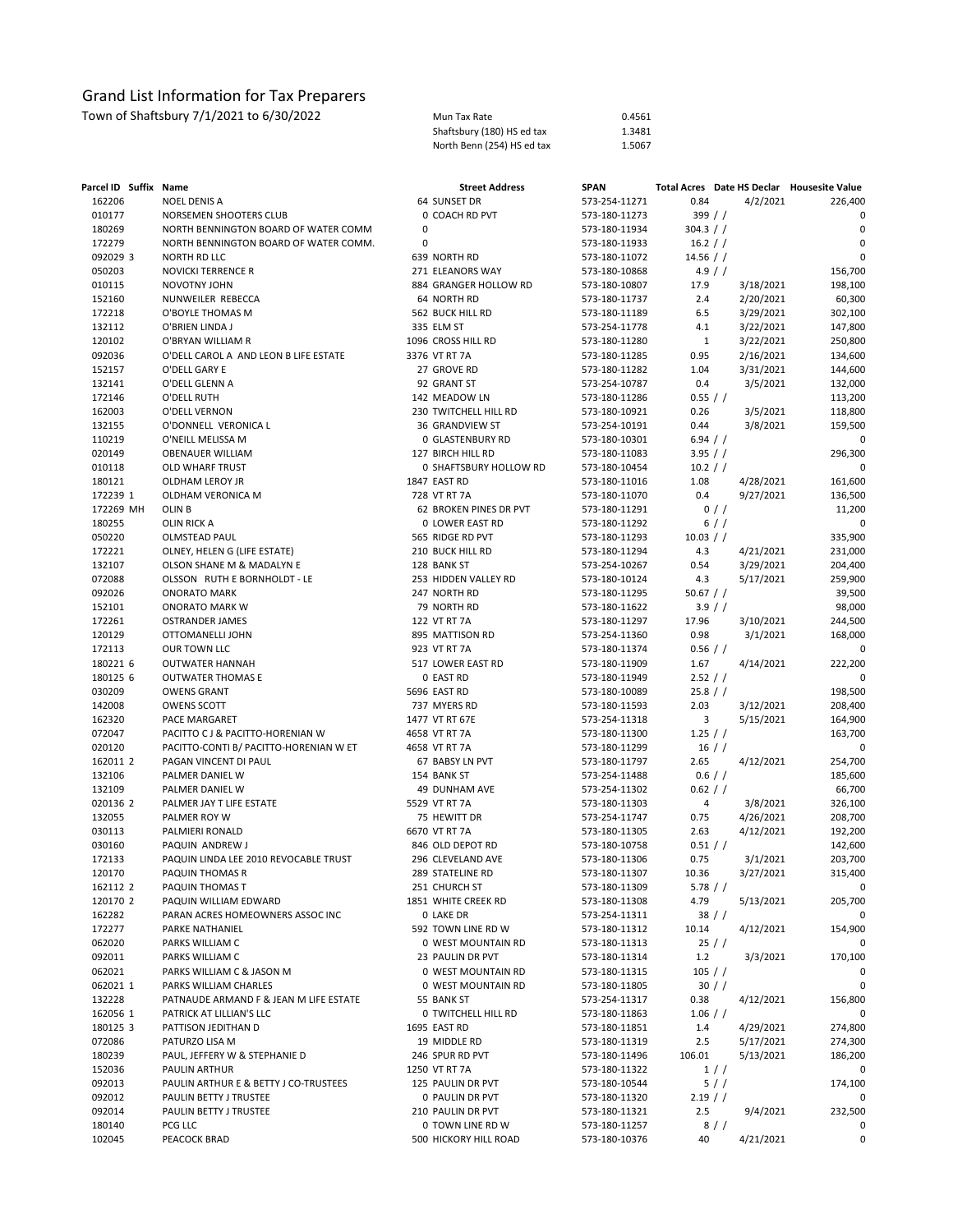| Mun Tax Rate               | 0.4561 |
|----------------------------|--------|
| Shaftsbury (180) HS ed tax | 1.3481 |
| North Benn (254) HS ed tax | 1.5067 |

| Parcel ID Suffix Name |                                                            |   | <b>Street Address</b>                 | <b>SPAN</b>                    |                |                        | Total Acres Date HS Declar Housesite Value |
|-----------------------|------------------------------------------------------------|---|---------------------------------------|--------------------------------|----------------|------------------------|--------------------------------------------|
| 172145                | PEACOCK CAROL ANN LIFE ESTATE                              |   | 675 VT RT 7A                          | 573-180-11328                  | 2.51           | 2/23/2021              | 281,200                                    |
| 162110                | PEACOCK DAVID WM K III                                     |   | 133 PARAN RD                          | 573-254-11330                  | 14.77          | 5/11/2021              | 193,300                                    |
| 102021                | PEACOCK DUANE P                                            |   | 1142 HIDDEN VALLEY RD                 | 573-180-11325                  | 2.1            | 3/15/2021              | 257,900                                    |
| 162101                | PECK LOREN T                                               |   | 532 PARAN RD                          | 573-254-11331                  | 1.5            | 3/22/2021              | 285,900                                    |
| 072041                | PECKHAM JOEL A                                             |   | 85 FRAN ZANDO RD PVT                  | 573-180-11332                  | 6.78           | 4/22/2021              | 196,200                                    |
| 180265                | PECKHAM STEVEN                                             |   | 0 EAST RD                             | 573-180-11535                  |                | $18$ / $/$             | 0                                          |
| 172216                | PECKHAM STEVEN B                                           |   | 1132 BUCK HILL RD                     | 573-180-11333                  | $\overline{7}$ | 4/7/2021               | 180,500                                    |
| 082004                | PEEBLES NORMA M                                            |   | 451 BLUEBERRY HILL RD                 | 573-180-11334                  | 5.91           | 4/5/2021               | 217,200                                    |
| 030204                | PELL GAETANE B                                             |   | 2420 MAPLE HILL RD                    | 573-180-11335                  | 398.4 / /      |                        | 545,500                                    |
| 172152                | PELLO FAYE M                                               |   | 378 CLEVELAND AVE                     | 573-180-11336                  | 0.35 / /       |                        | 0                                          |
| 152007                | PENSYL MYRON D                                             |   | 1903 VT RT 7A                         | 573-180-11341                  | $\mathbf{1}$   | 4/14/2021              | 135,400                                    |
| 172239                | PERCEY HERBERT A SR                                        |   | 43 LEDGELY DR                         | 573-180-11342                  | 0.9            | 5/11/2021              | 181,000                                    |
| 110209 2              | PEREZ HOSANNA                                              |   | 4467 EAST RD                          | 573-180-11589                  | 4.61 / /       |                        | 337,000                                    |
| 072006 2              | PERKINS EDWARD M                                           |   | 4741 VT RT 7A                         | 573-180-11346                  | 73.57          | 4/6/2021               | 225,000                                    |
| 172273 2              | PERNA DANIEL V                                             |   | 85 KRAUSE RD PVT                      | 573-180-10478                  | 1.89           | 5/17/2021              | 262,900                                    |
| 050207                | PERRIN RALPH                                               |   | 318 ELEANORS WAY                      | 573-180-11157                  | 2.02 / /       |                        | 268,300                                    |
| 162218                | PERRY DOUGLAS E JR                                         |   | 50 SOUTHVIEW DR                       | 573-254-10017                  | 0.37           | 1/30/2021              | 157,500                                    |
| 132012                | PERRY MATTHEW A                                            |   | 394 ELM ST                            | 573-254-11715                  | $\overline{2}$ | 5/13/2021              | 270,800                                    |
| 180211                | PERRY ROBERT                                               |   | 1358 EAST RD                          | 573-180-11347                  | 113.1          | 9/27/2021              | 350,000                                    |
| 072042                | PERRY SCOTT J                                              |   | 4300 VT RT 7A                         | 573-180-11468                  | 2.84 / /       |                        | 226,500                                    |
| 152142                | PETERS DAN R                                               |   | 254 GROVE RD                          | 573-180-11349                  | 1.13           | 3/1/2021               | 118,700                                    |
| 172003                | PETERS DIANNE M                                            |   | 149 CHURCH ST                         | 573-180-11350                  | 0.73           | 3/22/2021              | 152,500                                    |
| 102039<br>180217 2    | PETERS JOHN & ROBIN                                        |   | 166 CLEMENT GREENE RD<br>1038 EAST RD | 573-180-11014                  | 52.15 / /      |                        | 204,100                                    |
| 162207                | PETERSON RICHARD D & LISA M LIFE ESTATE<br>PETITT ROBERT A |   |                                       | 573-180-11352                  | 2.18           | 5/10/2021<br>4/6/2021  | 180,700                                    |
| 082048                | PETRESCU ELIZA                                             |   | 80 SUNSET DR<br>131 CROSIER RD PVT    | 573-254-11353<br>573-180-10510 | 0.84           | 3.1 / /                | 248,500<br>292,900                         |
| 102037                | PETTENGILL TRAVIS                                          |   | 1260 CIDER MILL RD                    | 573-180-10822                  | 1.5            |                        | 209,300                                    |
| 120104 1              | PETTIBONE WAYNE A                                          |   | 1459 WHITE CREEK RD                   | 573-180-10552                  | 20             | 2/22/2021<br>5/12/2021 | 144,200                                    |
| 162050                | PETTIBONE WAYNE A                                          |   | 135 TWITCHELL HILL RD                 | 573-180-11354                  | 0.96 / /       |                        | 201,500                                    |
| 050233 1              | PEVONIS SCOTT A                                            |   | 469 LACLAIR RD                        | 573-180-11854                  |                | 5.8 / /                | 0                                          |
| 050239                | PEVONIS SCOTT A                                            |   | <b>0 TINKHAM RD</b>                   | 573-180-11504                  | 10.1 / /       |                        | 0                                          |
| 072001                | PHELPS MARGARET                                            |   | 0 WEST MOUNTAIN RD                    | 573-180-10718                  |                | $13$ / /               | $\Omega$                                   |
| 162249                | PHILLIPS KIMBERLY S                                        |   | 503 LAKE DR                           | 573-254-11356                  | 0.46 / /       |                        | 152,100                                    |
| 120167                | PHOEBE1126 LLC                                             |   | 130 IPAN RD PVT                       | 573-180-10827                  | 30.38 / /      |                        | 414,100                                    |
| 180277                | PIKE BLAKE A                                               |   | 203 RESERVOIR RD                      | 573-180-10673                  | 0.75           | 4/11/2021              | 75,000                                     |
| 132018                | PINI ROBERT C                                              |   | 119 HARVEST HILLS DR                  | 573-254-11361                  | 0.75           | 4/12/2021              | 269,200                                    |
| 132133                | PINSONNEAULT OK CHA                                        |   | 49 GRANT ST                           | 573-254-11362                  | 0.53           | 2/12/2021              | 208,400                                    |
| 120144                | PISTOCCO, JULIUS & ANN M - LIFE ESTATE                     |   | 17 COLD SPRING RD                     | 573-180-11363                  | $\overline{7}$ | 5/3/2021               | 323,700                                    |
| 132149                | PLANTE ALAN J                                              |   | 62 BARBER ST PVT                      | 573-254-11364                  | 0.39           | 3/5/2021               | 166,700                                    |
| 132148                | PLEASANT JAY T                                             |   | 81 BARBER ST PVT                      | 573-254-11460                  |                | 0.5 / /                | 185,300                                    |
| 010121                | POIRIER RICHARD J                                          |   | 0 MARSHA RD PVT                       | 573-180-11365                  |                | 1//                    | 0                                          |
| 092021                | POLIN, LLC                                                 |   | 2629 VT RT 7A                         | 573-180-10156                  |                | 5/                     | 188,200                                    |
| 110134                | POOLE JAMES G                                              |   | 708 HOLY SMOKE RD                     | 573-180-11582                  | 10.68          | 3/16/2021              | 340,100                                    |
| 072028                | PORIO PHYLIS A                                             |   | 3842 VT RT 7A                         | 573-180-11369                  | 20.65          | 4/12/2021              | 417,300                                    |
| 180116                | POTTER ANTHONY S                                           |   | 2131 EAST RD                          | 573-180-11371                  | $\mathbf{1}$   | 2/15/2021              | 91,600                                     |
| 110260                | POTTER MONTGOMERY FARM LLC                                 |   | 723 POTTER MONTGOMERY RD              | 573-180-11217                  | $217.6$ / /    |                        | 234,100                                    |
| 162319                | POTTER TRAMPAS                                             |   | 1613 VT RT 67E                        | 573-254-10999                  | $\mathbf{1}$   | 2/20/2021              | 189,700                                    |
| 132173                | POULIN GRAIN INC.                                          |   | 1873 VT RT 67E                        | 573-254-11732                  | 1.07 / /       |                        | 0                                          |
| 152015                | POWERS GREGORY R                                           |   | 448 GLASTENVIEW DR                    | 573-180-11039                  | 3.07           | 4/22/2021              | 314,500                                    |
| 072082                | PROUTY BRIAN L                                             |   | 483 HIDDEN VALLEY RD                  | 573-180-11562                  | 2.3            | 5/12/2021              | 378,500                                    |
| 050108                | PROUTY JR THOMAS C & ALISHA A                              |   | 196 GRANGER HOLLOW RD                 | 573-180-11326                  | $\overline{2}$ | 2/26/2021              | 185,300                                    |
| 050101                | PSZWARO ARRON J                                            |   | 0 BOUPLON HOLLOW RD                   | 573-180-11348                  | 47.5 $/$ $/$   |                        | 0                                          |
| 142038                | PUDVAR LAURIE L                                            |   | 284 MOUNTAIN VIEW DR                  | 573-180-11670                  | 2.96           | 1/28/2021              | 282,800                                    |
| 132022                | PUGLIESE JR PHILIP J                                       |   | 267 HARVEST HILLS DR                  | 573-254-11386                  | 1.61           | 4/12/2021              | 185,800                                    |
| 110112                | PULLMAN FAMILY TRUST                                       |   | 957 TRUMBULL HILL RD                  | 573-180-11387                  | 256.96 / /     |                        | 688,300                                    |
| 172025                | PUTNAM TIMOTHY D                                           |   | 245 CLEVELAND AVE                     | 573-180-11388                  | 0.5            | 4/17/2021              | 98,200                                     |
| 172203                | QUIGLEY ANDREA H REVOCABLE LIVING TRUST                    |   | 1000 VT RT 7A                         | 573-180-11389                  | 0.34           | 4/12/2021              | 169,000                                    |
| 020135                | RACE MITCHELL R                                            |   | 5879 VT RT 7A                         | 573-180-11391                  | 37.19          | 3/19/2021              | 317,600                                    |
| 152147                | RADCLIFFE ROBERT R                                         |   | 374 GROVE RD                          | 573-180-11392                  | 1.52           | 5/17/2021              | 113,400                                    |
| 162250                | RAETZ JOEL A                                               |   | 497 LAKE DR                           | 573-254-10898                  | 0.4            | 4/8/2021               | 145,000                                    |
| 162053                | RAINVILLE LOUISE TRUSTEE                                   |   | 189 TWITCHELL HILL RD                 | 573-180-11394                  | 0.44           | 2/17/2021              | 128,600                                    |
| 180151                | RANSOM EDWARD C                                            |   | 1316 BUCK HILL RD                     | 573-180-11396                  | 2.98           | 3/31/2021              | 181,000                                    |
| 162011                | RASPUZZI DAWSON                                            |   | 119 BABSY LN PVT                      | 573-180-10304                  | 5.79           | 4/10/2021              | 284,000                                    |
| 092016                | REALMUTO JOHN                                              |   | 2849 VT RT 7A                         | 573-180-11401                  |                | 14 //                  | 257,900                                    |
| 162268                | REDDEN TRACY L                                             |   | 100 MCGUIRE ST                        | 573-254-11402                  | 0.37           | 2/10/2021              | 159,200                                    |
| 162309                | REDEEMER LUTHERAN CHURCH                                   | 0 |                                       | 573-180-11918                  | $0.47$ / /     |                        | 0                                          |
| 050214                | REED PHILIP J & TEMPLE L                                   |   | 251 RIDGE RD PVT                      | 573-180-11664                  |                | 2//                    | 238,900                                    |
| 110110 8              | REED STEPHEN A                                             |   | 300 OAK HILL RD                       | 573-180-11405                  | 2.78           | 2/12/2021              | 273,200                                    |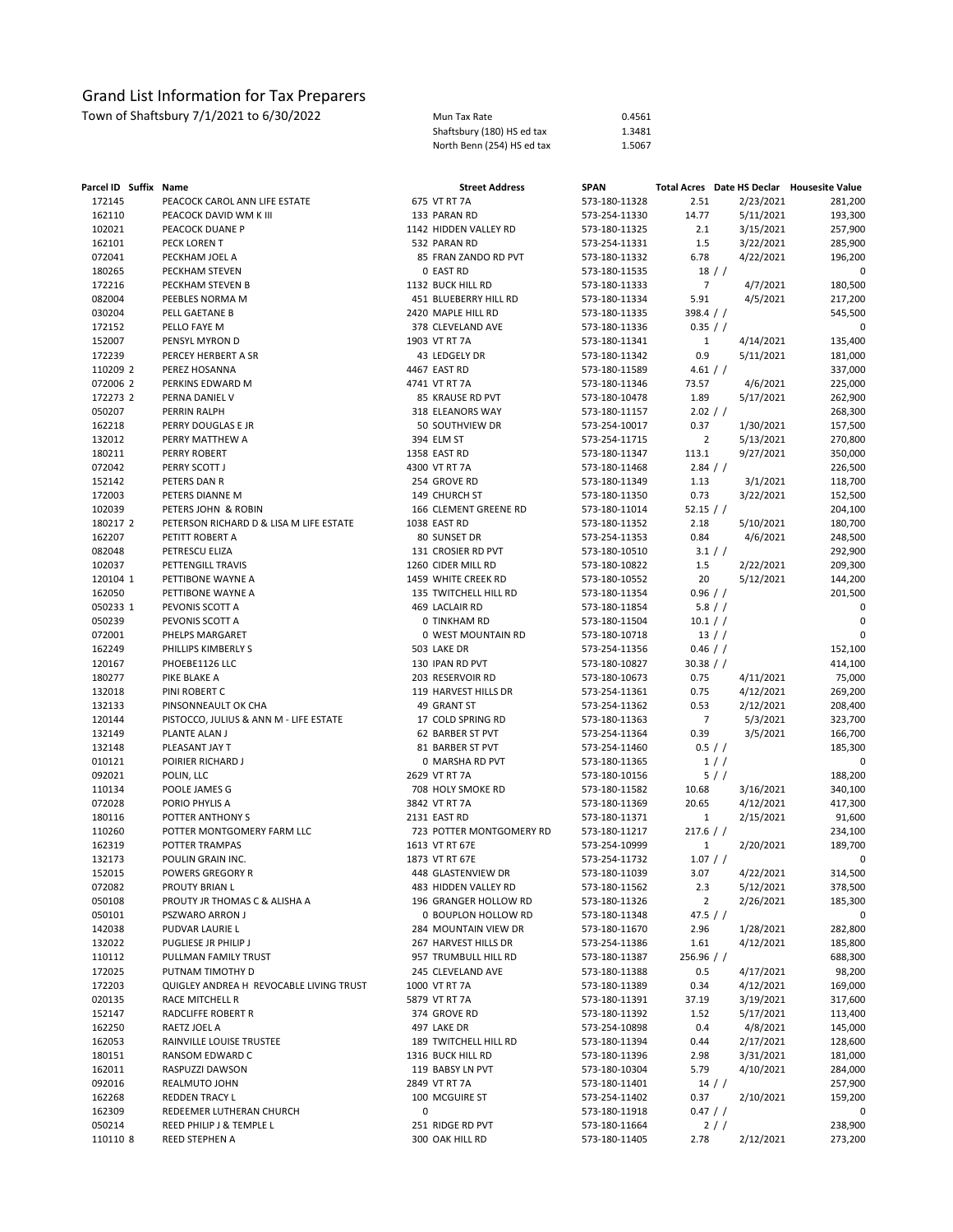| Mun Tax Rate               | 0.4561 |
|----------------------------|--------|
| Shaftsbury (180) HS ed tax | 1.3481 |
| North Benn (254) HS ed tax | 1.5067 |

| 120127<br>6.5 / /<br><b>REIF THOMAS R</b><br>735 HORTON HILL RD<br>573-180-11614<br>142044<br><b>REIF THOMAS R</b><br>101 GLASTENVIEW DR<br>573-180-11407<br>1.12<br>2/18/2021<br>180137 4<br>RENNELL STEPHEN<br>55 OUTWATER RD<br>573-180-11410<br>0.75<br>5/11/2021<br>120119<br><b>RESCH J TYLER</b><br>194 COLD SPRING RD<br>573-180-11412<br>9.2<br>5/3/2021<br>072009<br>REYNOLDS ROBERTA L<br>4739 VT RT 7A<br>573-180-11416<br>2.75<br>4/12/2021<br>082043<br>RHODE JULIA<br>1425 WEST MOUNTAIN RD<br>573-180-10085<br>5<br>4/30/2021<br>050133<br>RHODE SOLON L & HIRA U (LIFE ESTATE)<br>522 BOUPLON HOLLOW RD<br>573-180-11418<br>435.9<br>4/9/2021<br>180122<br>1779 EAST RD<br>573-180-10224<br>2.14<br>3/30/2021<br>RHODES ANGELA L<br>172134<br>RICE JAMES W & EILEEN W LIFE ESTATE<br>308 CLEVELAND AVE<br>573-180-11420<br>0.12<br>3/4/2021<br>155,400<br>132204<br>RICE RICHARD J JR<br>768 VT RT 67W<br>573-180-11421<br>$\overline{7}$<br>4/12/2021<br>150,700<br>180103<br>RICE RODNEY L<br>351 ROD & GUN CLUB RD<br>573-180-11423<br>12.73<br>4/14/2021<br>135,100<br>010147<br>RICH THOMAS J<br>719 SHAFTSBURY HOLLOW RD<br>573-180-11238<br>4.05<br>2/12/2021<br>113,400<br>010153<br>RICHARDSON BARBARA D<br>997 SHAFTSBURY HOLLOW RD<br>573-180-11011<br>1.36<br>3/11/2021<br>109,200<br>072050 1<br>1768 HIDDEN VALLEY RD<br>573-180-11425<br>5.53<br>5/13/2021<br>194,600<br>RICHARDSON BARRY JR<br>072050 6<br>1710 HIDDEN VALLEY RD<br>573-180-11426<br>3.01<br>4/22/2021<br>190,600<br>RICHARDSON SR BARRY L RESRV.LIFE EST<br>132153<br>RICHMOND CHRISTOPHER H<br>74 GRANDVIEW ST<br>573-254-11428<br>0.81<br>3/6/2021<br>241,400<br>0.31 / /<br>132157<br>RICHMOND FAMILY IRREVOC TRUST<br>0 GRANDVIEW ST<br>573-254-11427<br>132130<br>RICHMOND HENRY G REV. TRUST<br>115 GRANDVIEW ST<br>573-254-11429<br>0.5 / /<br>242,500<br>030140<br>RIFKIN BARRY, ROSENBERG LINDA<br>2725 CIDER MILL RD<br>573-180-11430<br>28.9 / /<br>388,800<br>010159<br>RIKER III HENRY E & NANCY M (LIFE ESTATE<br>1291 SHAFTSBURY HOLLOW RD<br>573-180-11433<br>21.9<br>5/16/2021<br>234,100<br>$1.25$ / /<br>010127<br>RINGWOOD FREDERICK LIFE ESTATE<br>573-180-11435<br>48 HOLLOW HIDE-A-WAY RD PVT<br>092033<br>75 LAWRENCE RD PVT<br>573-180-10968<br>392 / /<br>RIORDAN PHILIP A<br>152148<br>RIPLEY GREGORY S JR<br>399 GROVE RD<br>573-180-11436<br>$1.74$ / /<br>110209<br><b>RIPLEY THOMAS J</b><br>4589 EAST RD<br>573-180-11437<br>25<br>5/8/2021<br>0.36 / /<br>132179<br><b>RIPLEY THOMAS J</b><br>59 HAWKS AVE<br>573-254-10285<br>152023<br>RIVERA MARYLOU<br>76 VT RT 67E<br>573-180-10731<br>1.8 / /<br>072063<br>ROAF JOSHUA MICHAEL<br>14 CEDAR CIRCLE<br>573-180-10600<br>2.1 / /<br>152140<br>ROBERT LAWRENCE M<br>160 GROVE RD<br>573-180-11439<br>1.28<br>4/12/2021<br>110110 2<br>ROBINSON ALEX M<br>157 OAK HILL RD<br>573-180-11368<br>2.24<br>10/14/2021<br>132238 1<br>193 VT RT 67W<br>573-254-11442<br>17.97<br>3/6/2021<br>ROBINSON JAMES A<br>082012<br>ROBINSON KENNETH A<br>85 BLUEBERRY HILL RD<br>573-180-11443<br>7.8<br>5/17/2021<br>142064 1<br>ROBINSON MADELINE<br>723 TWITCHELL HILL RD<br>573-180-11836<br>1.18<br>3/3/2021<br>255,100<br>110114<br>ROBINSON WILLIAM D<br>317 TRUMBULL HILL RD<br>573-180-11447<br>0.57<br>4/23/2021<br>184,500<br>180234<br>ROBSON JESSE W<br>63 SPUR RD PVT<br>573-180-11448<br>1.13<br>2/21/2021<br>199,900<br>132041<br>ROCK II WAYNE THOMAS & ASHLEY DELANEY<br>196 HEWITT DR<br>573-254-10680<br>1.4<br>4/6/2021<br>256,100<br>152041<br>ROCK TRUST LLC<br>126 SIMEON DEAN RD<br>573-180-10488<br>$17.47$ / /<br>221,500<br>162270<br>RODGERS WILLIAM<br>91 MCGUIRE ST<br>573-254-11449<br>0.37<br>5/4/2021<br>173,800<br>162303<br>ROGERS MATTHEW M<br>1220 VT RT 67E<br>573-254-11451<br>19.9<br>5/5/2021<br>146,400<br>120134<br>ROLLIN ROAD LLC<br>35 ROLLIN RD<br>573-180-11678<br>0.9 / /<br>77,800<br>162214<br>ROLLSON ROBERT<br>270 LAKE DR<br>573-254-11454<br>0.52<br>4/29/2021<br>191,300<br>072007<br>ROSE KAREN E<br>4847 VT RT 7A<br>573-180-10164<br>1.85<br>4/30/2021<br>269,000<br>030165<br>ROSNER DAVID E<br>1204 OLD DEPOT RD<br>573-180-10844<br>$2.2$ / /<br>286,300<br>030136<br><b>ROSS LAURENCE</b><br>367 DEXTER RD<br>573-180-11046<br>$15$ / $/$<br>092032<br>ROSS LAURENCE A<br>2842 VT RT 7A<br>573-180-11456<br>1.16<br>9/7/2021<br>142032<br>ROSSO ROBERT J & RITA D (LIFE ESTATE)<br>515 GLASTENVIEW DR<br>573-180-10666<br>2.15<br>3/23/2021<br>050148<br>ROTONDO BARBARA H TRUST<br>1408 MURPHY HILL RD<br>573-180-11279<br>5.03 / /<br>132206 1<br>ROUSSEAU KEVIN & MELISSA<br>0 VT RT 67W<br>573-180-11816<br>79/<br>132206<br>662 VT RT 67W<br>573-180-10854<br>10 / /<br>ROUSSEAU TERRY M<br>152136<br>ROUTE 7A MOTEL LLC<br>1838 VT RT 7A<br>573-180-10828<br>$18$ / $/$<br>172055<br>ROWE HAROLD R & AUDREY P (LIFE ESTATE<br>4/14/2021<br>85 SYCAMORE LN<br>573-180-11458<br>0.26<br>030129<br>533 OLD DEPOT RD<br>573-180-11459<br>4.3<br>3/2/2021<br>ROXON WOLFGANG<br>152145<br>364 GROVE RD<br>1.07 / /<br><b>ROY RICHARD J</b><br>573-180-11528<br>102043<br>4/1/2021<br>150,000<br>ROYA CLEAVE C JR<br>316 HICKORY HILL RD<br>573-180-11461<br>10.84<br>072077<br>2.5<br>4/5/2021<br>321,700<br>ROYLE MARTHA B<br>595 HIDDEN VALLEY RD<br>573-180-11774<br>030219<br>2.79/<br>134,800<br><b>RUBIO THOMAS</b><br>375 GLASTENBURY RD<br>573-180-11623<br>082063<br>3/17/2021<br>252,900<br>RUEGE ROGER B<br>739 BENNETT HILL RD<br>573-180-11462<br>10.29<br>172034<br>0.36<br>163,500<br>RUFF JOSHUA<br>82 SYCAMORE LN<br>573-180-10226<br>2/11/2021<br>050137<br>$\overline{2}$<br>3/4/2021<br>RUGGLES PHYLLIS (LIFE ESTATE) & GLENN<br>176 BOUPLON HOLLOW RD<br>573-180-11465<br>149,800<br>110136<br>RUSS DONALD A & CHRISTINE A LIFE ESTATE<br>2/16/2021<br>371 HOLY SMOKE RD<br>573-180-11467<br>1.77<br>279,600<br>180108 1<br>0 EAST RD<br>6.2 / /<br>RUSSELL MARK E<br>573-180-11861<br>0<br>110105<br>143 CIDER MILL RD<br>2/25/2021<br>103,000<br>RYAN HENRY N<br>573-180-10108<br>10.5<br>020103<br>0 SHAFTSBURY HOLLOW RD<br>20/<br>RYBKA GREGORY M<br>573-180-11472<br>162010<br>0.53<br>5/13/2021<br>137,600<br>RYNES GABRIELLE J<br>32 TWITCHELL HILL RD<br>573-180-10194<br>172274 1<br>5/2/2021<br>SACCIO MICHAEL C<br>963 TOWN LINE RD W<br>573-180-10479<br>9.45<br>574,400<br>102033<br>3/8/2021<br>160,100<br>SACHS DALE J & PRISCILLA<br>1601 CIDER MILL RD<br>573-180-11160<br>0.55<br>132017<br>183,800<br>SAENZ DELIA S<br>95 HARVEST HILLS DR<br>573-254-10882<br>$0.69$ / /<br>092022<br>150 MYERS RD<br>SALAN HOWARD M<br>573-180-11166<br>$13.15$ / /<br>170 FOREST HEIGHTS | Parcel ID Suffix Name |               | <b>Street Address</b> | <b>SPAN</b>   |       |           | Total Acres Date HS Declar Housesite Value |
|------------------------------------------------------------------------------------------------------------------------------------------------------------------------------------------------------------------------------------------------------------------------------------------------------------------------------------------------------------------------------------------------------------------------------------------------------------------------------------------------------------------------------------------------------------------------------------------------------------------------------------------------------------------------------------------------------------------------------------------------------------------------------------------------------------------------------------------------------------------------------------------------------------------------------------------------------------------------------------------------------------------------------------------------------------------------------------------------------------------------------------------------------------------------------------------------------------------------------------------------------------------------------------------------------------------------------------------------------------------------------------------------------------------------------------------------------------------------------------------------------------------------------------------------------------------------------------------------------------------------------------------------------------------------------------------------------------------------------------------------------------------------------------------------------------------------------------------------------------------------------------------------------------------------------------------------------------------------------------------------------------------------------------------------------------------------------------------------------------------------------------------------------------------------------------------------------------------------------------------------------------------------------------------------------------------------------------------------------------------------------------------------------------------------------------------------------------------------------------------------------------------------------------------------------------------------------------------------------------------------------------------------------------------------------------------------------------------------------------------------------------------------------------------------------------------------------------------------------------------------------------------------------------------------------------------------------------------------------------------------------------------------------------------------------------------------------------------------------------------------------------------------------------------------------------------------------------------------------------------------------------------------------------------------------------------------------------------------------------------------------------------------------------------------------------------------------------------------------------------------------------------------------------------------------------------------------------------------------------------------------------------------------------------------------------------------------------------------------------------------------------------------------------------------------------------------------------------------------------------------------------------------------------------------------------------------------------------------------------------------------------------------------------------------------------------------------------------------------------------------------------------------------------------------------------------------------------------------------------------------------------------------------------------------------------------------------------------------------------------------------------------------------------------------------------------------------------------------------------------------------------------------------------------------------------------------------------------------------------------------------------------------------------------------------------------------------------------------------------------------------------------------------------------------------------------------------------------------------------------------------------------------------------------------------------------------------------------------------------------------------------------------------------------------------------------------------------------------------------------------------------------------------------------------------------------------------------------------------------------------------------------------------------------------------------------------------------------------------------------------------------------------------------------------------------------------------------------------------------------------------------------------------------------------------------------------------------------------------------------------------------------------------------------------------------------------------------------------------------------------------------------------------------------------------------------------------------------------------------------------------------------------------------------------------------------------------------------------------------------------------------------------------------------------------------------------------------------------------------------------------------------------------------------------------------------------------------------------------------------------------------------------------------------------------------------------------------------------------------------------------------------------------------------------------------------------------------------------------------------------------------------------------------------------------------------------------------------------------------------------------------------------------------|-----------------------|---------------|-----------------------|---------------|-------|-----------|--------------------------------------------|
|                                                                                                                                                                                                                                                                                                                                                                                                                                                                                                                                                                                                                                                                                                                                                                                                                                                                                                                                                                                                                                                                                                                                                                                                                                                                                                                                                                                                                                                                                                                                                                                                                                                                                                                                                                                                                                                                                                                                                                                                                                                                                                                                                                                                                                                                                                                                                                                                                                                                                                                                                                                                                                                                                                                                                                                                                                                                                                                                                                                                                                                                                                                                                                                                                                                                                                                                                                                                                                                                                                                                                                                                                                                                                                                                                                                                                                                                                                                                                                                                                                                                                                                                                                                                                                                                                                                                                                                                                                                                                                                                                                                                                                                                                                                                                                                                                                                                                                                                                                                                                                                                                                                                                                                                                                                                                                                                                                                                                                                                                                                                                                                                                                                                                                                                                                                                                                                                                                                                                                                                                                                                                                                                                                                                                                                                                                                                                                                                                                                                                                                                                                                                                                                            |                       |               |                       |               |       |           | 150,700                                    |
|                                                                                                                                                                                                                                                                                                                                                                                                                                                                                                                                                                                                                                                                                                                                                                                                                                                                                                                                                                                                                                                                                                                                                                                                                                                                                                                                                                                                                                                                                                                                                                                                                                                                                                                                                                                                                                                                                                                                                                                                                                                                                                                                                                                                                                                                                                                                                                                                                                                                                                                                                                                                                                                                                                                                                                                                                                                                                                                                                                                                                                                                                                                                                                                                                                                                                                                                                                                                                                                                                                                                                                                                                                                                                                                                                                                                                                                                                                                                                                                                                                                                                                                                                                                                                                                                                                                                                                                                                                                                                                                                                                                                                                                                                                                                                                                                                                                                                                                                                                                                                                                                                                                                                                                                                                                                                                                                                                                                                                                                                                                                                                                                                                                                                                                                                                                                                                                                                                                                                                                                                                                                                                                                                                                                                                                                                                                                                                                                                                                                                                                                                                                                                                                            |                       |               |                       |               |       |           | 270,500                                    |
|                                                                                                                                                                                                                                                                                                                                                                                                                                                                                                                                                                                                                                                                                                                                                                                                                                                                                                                                                                                                                                                                                                                                                                                                                                                                                                                                                                                                                                                                                                                                                                                                                                                                                                                                                                                                                                                                                                                                                                                                                                                                                                                                                                                                                                                                                                                                                                                                                                                                                                                                                                                                                                                                                                                                                                                                                                                                                                                                                                                                                                                                                                                                                                                                                                                                                                                                                                                                                                                                                                                                                                                                                                                                                                                                                                                                                                                                                                                                                                                                                                                                                                                                                                                                                                                                                                                                                                                                                                                                                                                                                                                                                                                                                                                                                                                                                                                                                                                                                                                                                                                                                                                                                                                                                                                                                                                                                                                                                                                                                                                                                                                                                                                                                                                                                                                                                                                                                                                                                                                                                                                                                                                                                                                                                                                                                                                                                                                                                                                                                                                                                                                                                                                            |                       |               |                       |               |       |           | 164,100                                    |
|                                                                                                                                                                                                                                                                                                                                                                                                                                                                                                                                                                                                                                                                                                                                                                                                                                                                                                                                                                                                                                                                                                                                                                                                                                                                                                                                                                                                                                                                                                                                                                                                                                                                                                                                                                                                                                                                                                                                                                                                                                                                                                                                                                                                                                                                                                                                                                                                                                                                                                                                                                                                                                                                                                                                                                                                                                                                                                                                                                                                                                                                                                                                                                                                                                                                                                                                                                                                                                                                                                                                                                                                                                                                                                                                                                                                                                                                                                                                                                                                                                                                                                                                                                                                                                                                                                                                                                                                                                                                                                                                                                                                                                                                                                                                                                                                                                                                                                                                                                                                                                                                                                                                                                                                                                                                                                                                                                                                                                                                                                                                                                                                                                                                                                                                                                                                                                                                                                                                                                                                                                                                                                                                                                                                                                                                                                                                                                                                                                                                                                                                                                                                                                                            |                       |               |                       |               |       |           | 280,100                                    |
|                                                                                                                                                                                                                                                                                                                                                                                                                                                                                                                                                                                                                                                                                                                                                                                                                                                                                                                                                                                                                                                                                                                                                                                                                                                                                                                                                                                                                                                                                                                                                                                                                                                                                                                                                                                                                                                                                                                                                                                                                                                                                                                                                                                                                                                                                                                                                                                                                                                                                                                                                                                                                                                                                                                                                                                                                                                                                                                                                                                                                                                                                                                                                                                                                                                                                                                                                                                                                                                                                                                                                                                                                                                                                                                                                                                                                                                                                                                                                                                                                                                                                                                                                                                                                                                                                                                                                                                                                                                                                                                                                                                                                                                                                                                                                                                                                                                                                                                                                                                                                                                                                                                                                                                                                                                                                                                                                                                                                                                                                                                                                                                                                                                                                                                                                                                                                                                                                                                                                                                                                                                                                                                                                                                                                                                                                                                                                                                                                                                                                                                                                                                                                                                            |                       |               |                       |               |       |           | 149,600                                    |
|                                                                                                                                                                                                                                                                                                                                                                                                                                                                                                                                                                                                                                                                                                                                                                                                                                                                                                                                                                                                                                                                                                                                                                                                                                                                                                                                                                                                                                                                                                                                                                                                                                                                                                                                                                                                                                                                                                                                                                                                                                                                                                                                                                                                                                                                                                                                                                                                                                                                                                                                                                                                                                                                                                                                                                                                                                                                                                                                                                                                                                                                                                                                                                                                                                                                                                                                                                                                                                                                                                                                                                                                                                                                                                                                                                                                                                                                                                                                                                                                                                                                                                                                                                                                                                                                                                                                                                                                                                                                                                                                                                                                                                                                                                                                                                                                                                                                                                                                                                                                                                                                                                                                                                                                                                                                                                                                                                                                                                                                                                                                                                                                                                                                                                                                                                                                                                                                                                                                                                                                                                                                                                                                                                                                                                                                                                                                                                                                                                                                                                                                                                                                                                                            |                       |               |                       |               |       |           | 292,100                                    |
|                                                                                                                                                                                                                                                                                                                                                                                                                                                                                                                                                                                                                                                                                                                                                                                                                                                                                                                                                                                                                                                                                                                                                                                                                                                                                                                                                                                                                                                                                                                                                                                                                                                                                                                                                                                                                                                                                                                                                                                                                                                                                                                                                                                                                                                                                                                                                                                                                                                                                                                                                                                                                                                                                                                                                                                                                                                                                                                                                                                                                                                                                                                                                                                                                                                                                                                                                                                                                                                                                                                                                                                                                                                                                                                                                                                                                                                                                                                                                                                                                                                                                                                                                                                                                                                                                                                                                                                                                                                                                                                                                                                                                                                                                                                                                                                                                                                                                                                                                                                                                                                                                                                                                                                                                                                                                                                                                                                                                                                                                                                                                                                                                                                                                                                                                                                                                                                                                                                                                                                                                                                                                                                                                                                                                                                                                                                                                                                                                                                                                                                                                                                                                                                            |                       |               |                       |               |       |           | 327,700                                    |
|                                                                                                                                                                                                                                                                                                                                                                                                                                                                                                                                                                                                                                                                                                                                                                                                                                                                                                                                                                                                                                                                                                                                                                                                                                                                                                                                                                                                                                                                                                                                                                                                                                                                                                                                                                                                                                                                                                                                                                                                                                                                                                                                                                                                                                                                                                                                                                                                                                                                                                                                                                                                                                                                                                                                                                                                                                                                                                                                                                                                                                                                                                                                                                                                                                                                                                                                                                                                                                                                                                                                                                                                                                                                                                                                                                                                                                                                                                                                                                                                                                                                                                                                                                                                                                                                                                                                                                                                                                                                                                                                                                                                                                                                                                                                                                                                                                                                                                                                                                                                                                                                                                                                                                                                                                                                                                                                                                                                                                                                                                                                                                                                                                                                                                                                                                                                                                                                                                                                                                                                                                                                                                                                                                                                                                                                                                                                                                                                                                                                                                                                                                                                                                                            |                       |               |                       |               |       |           | 125,000                                    |
|                                                                                                                                                                                                                                                                                                                                                                                                                                                                                                                                                                                                                                                                                                                                                                                                                                                                                                                                                                                                                                                                                                                                                                                                                                                                                                                                                                                                                                                                                                                                                                                                                                                                                                                                                                                                                                                                                                                                                                                                                                                                                                                                                                                                                                                                                                                                                                                                                                                                                                                                                                                                                                                                                                                                                                                                                                                                                                                                                                                                                                                                                                                                                                                                                                                                                                                                                                                                                                                                                                                                                                                                                                                                                                                                                                                                                                                                                                                                                                                                                                                                                                                                                                                                                                                                                                                                                                                                                                                                                                                                                                                                                                                                                                                                                                                                                                                                                                                                                                                                                                                                                                                                                                                                                                                                                                                                                                                                                                                                                                                                                                                                                                                                                                                                                                                                                                                                                                                                                                                                                                                                                                                                                                                                                                                                                                                                                                                                                                                                                                                                                                                                                                                            |                       |               |                       |               |       |           |                                            |
|                                                                                                                                                                                                                                                                                                                                                                                                                                                                                                                                                                                                                                                                                                                                                                                                                                                                                                                                                                                                                                                                                                                                                                                                                                                                                                                                                                                                                                                                                                                                                                                                                                                                                                                                                                                                                                                                                                                                                                                                                                                                                                                                                                                                                                                                                                                                                                                                                                                                                                                                                                                                                                                                                                                                                                                                                                                                                                                                                                                                                                                                                                                                                                                                                                                                                                                                                                                                                                                                                                                                                                                                                                                                                                                                                                                                                                                                                                                                                                                                                                                                                                                                                                                                                                                                                                                                                                                                                                                                                                                                                                                                                                                                                                                                                                                                                                                                                                                                                                                                                                                                                                                                                                                                                                                                                                                                                                                                                                                                                                                                                                                                                                                                                                                                                                                                                                                                                                                                                                                                                                                                                                                                                                                                                                                                                                                                                                                                                                                                                                                                                                                                                                                            |                       |               |                       |               |       |           |                                            |
|                                                                                                                                                                                                                                                                                                                                                                                                                                                                                                                                                                                                                                                                                                                                                                                                                                                                                                                                                                                                                                                                                                                                                                                                                                                                                                                                                                                                                                                                                                                                                                                                                                                                                                                                                                                                                                                                                                                                                                                                                                                                                                                                                                                                                                                                                                                                                                                                                                                                                                                                                                                                                                                                                                                                                                                                                                                                                                                                                                                                                                                                                                                                                                                                                                                                                                                                                                                                                                                                                                                                                                                                                                                                                                                                                                                                                                                                                                                                                                                                                                                                                                                                                                                                                                                                                                                                                                                                                                                                                                                                                                                                                                                                                                                                                                                                                                                                                                                                                                                                                                                                                                                                                                                                                                                                                                                                                                                                                                                                                                                                                                                                                                                                                                                                                                                                                                                                                                                                                                                                                                                                                                                                                                                                                                                                                                                                                                                                                                                                                                                                                                                                                                                            |                       |               |                       |               |       |           |                                            |
|                                                                                                                                                                                                                                                                                                                                                                                                                                                                                                                                                                                                                                                                                                                                                                                                                                                                                                                                                                                                                                                                                                                                                                                                                                                                                                                                                                                                                                                                                                                                                                                                                                                                                                                                                                                                                                                                                                                                                                                                                                                                                                                                                                                                                                                                                                                                                                                                                                                                                                                                                                                                                                                                                                                                                                                                                                                                                                                                                                                                                                                                                                                                                                                                                                                                                                                                                                                                                                                                                                                                                                                                                                                                                                                                                                                                                                                                                                                                                                                                                                                                                                                                                                                                                                                                                                                                                                                                                                                                                                                                                                                                                                                                                                                                                                                                                                                                                                                                                                                                                                                                                                                                                                                                                                                                                                                                                                                                                                                                                                                                                                                                                                                                                                                                                                                                                                                                                                                                                                                                                                                                                                                                                                                                                                                                                                                                                                                                                                                                                                                                                                                                                                                            |                       |               |                       |               |       |           |                                            |
|                                                                                                                                                                                                                                                                                                                                                                                                                                                                                                                                                                                                                                                                                                                                                                                                                                                                                                                                                                                                                                                                                                                                                                                                                                                                                                                                                                                                                                                                                                                                                                                                                                                                                                                                                                                                                                                                                                                                                                                                                                                                                                                                                                                                                                                                                                                                                                                                                                                                                                                                                                                                                                                                                                                                                                                                                                                                                                                                                                                                                                                                                                                                                                                                                                                                                                                                                                                                                                                                                                                                                                                                                                                                                                                                                                                                                                                                                                                                                                                                                                                                                                                                                                                                                                                                                                                                                                                                                                                                                                                                                                                                                                                                                                                                                                                                                                                                                                                                                                                                                                                                                                                                                                                                                                                                                                                                                                                                                                                                                                                                                                                                                                                                                                                                                                                                                                                                                                                                                                                                                                                                                                                                                                                                                                                                                                                                                                                                                                                                                                                                                                                                                                                            |                       |               |                       |               |       |           |                                            |
|                                                                                                                                                                                                                                                                                                                                                                                                                                                                                                                                                                                                                                                                                                                                                                                                                                                                                                                                                                                                                                                                                                                                                                                                                                                                                                                                                                                                                                                                                                                                                                                                                                                                                                                                                                                                                                                                                                                                                                                                                                                                                                                                                                                                                                                                                                                                                                                                                                                                                                                                                                                                                                                                                                                                                                                                                                                                                                                                                                                                                                                                                                                                                                                                                                                                                                                                                                                                                                                                                                                                                                                                                                                                                                                                                                                                                                                                                                                                                                                                                                                                                                                                                                                                                                                                                                                                                                                                                                                                                                                                                                                                                                                                                                                                                                                                                                                                                                                                                                                                                                                                                                                                                                                                                                                                                                                                                                                                                                                                                                                                                                                                                                                                                                                                                                                                                                                                                                                                                                                                                                                                                                                                                                                                                                                                                                                                                                                                                                                                                                                                                                                                                                                            |                       |               |                       |               |       |           |                                            |
|                                                                                                                                                                                                                                                                                                                                                                                                                                                                                                                                                                                                                                                                                                                                                                                                                                                                                                                                                                                                                                                                                                                                                                                                                                                                                                                                                                                                                                                                                                                                                                                                                                                                                                                                                                                                                                                                                                                                                                                                                                                                                                                                                                                                                                                                                                                                                                                                                                                                                                                                                                                                                                                                                                                                                                                                                                                                                                                                                                                                                                                                                                                                                                                                                                                                                                                                                                                                                                                                                                                                                                                                                                                                                                                                                                                                                                                                                                                                                                                                                                                                                                                                                                                                                                                                                                                                                                                                                                                                                                                                                                                                                                                                                                                                                                                                                                                                                                                                                                                                                                                                                                                                                                                                                                                                                                                                                                                                                                                                                                                                                                                                                                                                                                                                                                                                                                                                                                                                                                                                                                                                                                                                                                                                                                                                                                                                                                                                                                                                                                                                                                                                                                                            |                       |               |                       |               |       |           |                                            |
|                                                                                                                                                                                                                                                                                                                                                                                                                                                                                                                                                                                                                                                                                                                                                                                                                                                                                                                                                                                                                                                                                                                                                                                                                                                                                                                                                                                                                                                                                                                                                                                                                                                                                                                                                                                                                                                                                                                                                                                                                                                                                                                                                                                                                                                                                                                                                                                                                                                                                                                                                                                                                                                                                                                                                                                                                                                                                                                                                                                                                                                                                                                                                                                                                                                                                                                                                                                                                                                                                                                                                                                                                                                                                                                                                                                                                                                                                                                                                                                                                                                                                                                                                                                                                                                                                                                                                                                                                                                                                                                                                                                                                                                                                                                                                                                                                                                                                                                                                                                                                                                                                                                                                                                                                                                                                                                                                                                                                                                                                                                                                                                                                                                                                                                                                                                                                                                                                                                                                                                                                                                                                                                                                                                                                                                                                                                                                                                                                                                                                                                                                                                                                                                            |                       |               |                       |               |       |           | $\mathbf 0$                                |
|                                                                                                                                                                                                                                                                                                                                                                                                                                                                                                                                                                                                                                                                                                                                                                                                                                                                                                                                                                                                                                                                                                                                                                                                                                                                                                                                                                                                                                                                                                                                                                                                                                                                                                                                                                                                                                                                                                                                                                                                                                                                                                                                                                                                                                                                                                                                                                                                                                                                                                                                                                                                                                                                                                                                                                                                                                                                                                                                                                                                                                                                                                                                                                                                                                                                                                                                                                                                                                                                                                                                                                                                                                                                                                                                                                                                                                                                                                                                                                                                                                                                                                                                                                                                                                                                                                                                                                                                                                                                                                                                                                                                                                                                                                                                                                                                                                                                                                                                                                                                                                                                                                                                                                                                                                                                                                                                                                                                                                                                                                                                                                                                                                                                                                                                                                                                                                                                                                                                                                                                                                                                                                                                                                                                                                                                                                                                                                                                                                                                                                                                                                                                                                                            |                       |               |                       |               |       |           |                                            |
|                                                                                                                                                                                                                                                                                                                                                                                                                                                                                                                                                                                                                                                                                                                                                                                                                                                                                                                                                                                                                                                                                                                                                                                                                                                                                                                                                                                                                                                                                                                                                                                                                                                                                                                                                                                                                                                                                                                                                                                                                                                                                                                                                                                                                                                                                                                                                                                                                                                                                                                                                                                                                                                                                                                                                                                                                                                                                                                                                                                                                                                                                                                                                                                                                                                                                                                                                                                                                                                                                                                                                                                                                                                                                                                                                                                                                                                                                                                                                                                                                                                                                                                                                                                                                                                                                                                                                                                                                                                                                                                                                                                                                                                                                                                                                                                                                                                                                                                                                                                                                                                                                                                                                                                                                                                                                                                                                                                                                                                                                                                                                                                                                                                                                                                                                                                                                                                                                                                                                                                                                                                                                                                                                                                                                                                                                                                                                                                                                                                                                                                                                                                                                                                            |                       |               |                       |               |       |           |                                            |
|                                                                                                                                                                                                                                                                                                                                                                                                                                                                                                                                                                                                                                                                                                                                                                                                                                                                                                                                                                                                                                                                                                                                                                                                                                                                                                                                                                                                                                                                                                                                                                                                                                                                                                                                                                                                                                                                                                                                                                                                                                                                                                                                                                                                                                                                                                                                                                                                                                                                                                                                                                                                                                                                                                                                                                                                                                                                                                                                                                                                                                                                                                                                                                                                                                                                                                                                                                                                                                                                                                                                                                                                                                                                                                                                                                                                                                                                                                                                                                                                                                                                                                                                                                                                                                                                                                                                                                                                                                                                                                                                                                                                                                                                                                                                                                                                                                                                                                                                                                                                                                                                                                                                                                                                                                                                                                                                                                                                                                                                                                                                                                                                                                                                                                                                                                                                                                                                                                                                                                                                                                                                                                                                                                                                                                                                                                                                                                                                                                                                                                                                                                                                                                                            |                       |               |                       |               |       |           |                                            |
|                                                                                                                                                                                                                                                                                                                                                                                                                                                                                                                                                                                                                                                                                                                                                                                                                                                                                                                                                                                                                                                                                                                                                                                                                                                                                                                                                                                                                                                                                                                                                                                                                                                                                                                                                                                                                                                                                                                                                                                                                                                                                                                                                                                                                                                                                                                                                                                                                                                                                                                                                                                                                                                                                                                                                                                                                                                                                                                                                                                                                                                                                                                                                                                                                                                                                                                                                                                                                                                                                                                                                                                                                                                                                                                                                                                                                                                                                                                                                                                                                                                                                                                                                                                                                                                                                                                                                                                                                                                                                                                                                                                                                                                                                                                                                                                                                                                                                                                                                                                                                                                                                                                                                                                                                                                                                                                                                                                                                                                                                                                                                                                                                                                                                                                                                                                                                                                                                                                                                                                                                                                                                                                                                                                                                                                                                                                                                                                                                                                                                                                                                                                                                                                            |                       |               |                       |               |       |           | 65,800                                     |
|                                                                                                                                                                                                                                                                                                                                                                                                                                                                                                                                                                                                                                                                                                                                                                                                                                                                                                                                                                                                                                                                                                                                                                                                                                                                                                                                                                                                                                                                                                                                                                                                                                                                                                                                                                                                                                                                                                                                                                                                                                                                                                                                                                                                                                                                                                                                                                                                                                                                                                                                                                                                                                                                                                                                                                                                                                                                                                                                                                                                                                                                                                                                                                                                                                                                                                                                                                                                                                                                                                                                                                                                                                                                                                                                                                                                                                                                                                                                                                                                                                                                                                                                                                                                                                                                                                                                                                                                                                                                                                                                                                                                                                                                                                                                                                                                                                                                                                                                                                                                                                                                                                                                                                                                                                                                                                                                                                                                                                                                                                                                                                                                                                                                                                                                                                                                                                                                                                                                                                                                                                                                                                                                                                                                                                                                                                                                                                                                                                                                                                                                                                                                                                                            |                       |               |                       |               |       |           | 182,300                                    |
|                                                                                                                                                                                                                                                                                                                                                                                                                                                                                                                                                                                                                                                                                                                                                                                                                                                                                                                                                                                                                                                                                                                                                                                                                                                                                                                                                                                                                                                                                                                                                                                                                                                                                                                                                                                                                                                                                                                                                                                                                                                                                                                                                                                                                                                                                                                                                                                                                                                                                                                                                                                                                                                                                                                                                                                                                                                                                                                                                                                                                                                                                                                                                                                                                                                                                                                                                                                                                                                                                                                                                                                                                                                                                                                                                                                                                                                                                                                                                                                                                                                                                                                                                                                                                                                                                                                                                                                                                                                                                                                                                                                                                                                                                                                                                                                                                                                                                                                                                                                                                                                                                                                                                                                                                                                                                                                                                                                                                                                                                                                                                                                                                                                                                                                                                                                                                                                                                                                                                                                                                                                                                                                                                                                                                                                                                                                                                                                                                                                                                                                                                                                                                                                            |                       |               |                       |               |       |           | 126,900                                    |
|                                                                                                                                                                                                                                                                                                                                                                                                                                                                                                                                                                                                                                                                                                                                                                                                                                                                                                                                                                                                                                                                                                                                                                                                                                                                                                                                                                                                                                                                                                                                                                                                                                                                                                                                                                                                                                                                                                                                                                                                                                                                                                                                                                                                                                                                                                                                                                                                                                                                                                                                                                                                                                                                                                                                                                                                                                                                                                                                                                                                                                                                                                                                                                                                                                                                                                                                                                                                                                                                                                                                                                                                                                                                                                                                                                                                                                                                                                                                                                                                                                                                                                                                                                                                                                                                                                                                                                                                                                                                                                                                                                                                                                                                                                                                                                                                                                                                                                                                                                                                                                                                                                                                                                                                                                                                                                                                                                                                                                                                                                                                                                                                                                                                                                                                                                                                                                                                                                                                                                                                                                                                                                                                                                                                                                                                                                                                                                                                                                                                                                                                                                                                                                                            |                       |               |                       |               |       |           | 166,000                                    |
|                                                                                                                                                                                                                                                                                                                                                                                                                                                                                                                                                                                                                                                                                                                                                                                                                                                                                                                                                                                                                                                                                                                                                                                                                                                                                                                                                                                                                                                                                                                                                                                                                                                                                                                                                                                                                                                                                                                                                                                                                                                                                                                                                                                                                                                                                                                                                                                                                                                                                                                                                                                                                                                                                                                                                                                                                                                                                                                                                                                                                                                                                                                                                                                                                                                                                                                                                                                                                                                                                                                                                                                                                                                                                                                                                                                                                                                                                                                                                                                                                                                                                                                                                                                                                                                                                                                                                                                                                                                                                                                                                                                                                                                                                                                                                                                                                                                                                                                                                                                                                                                                                                                                                                                                                                                                                                                                                                                                                                                                                                                                                                                                                                                                                                                                                                                                                                                                                                                                                                                                                                                                                                                                                                                                                                                                                                                                                                                                                                                                                                                                                                                                                                                            |                       |               |                       |               |       |           | 172,100                                    |
|                                                                                                                                                                                                                                                                                                                                                                                                                                                                                                                                                                                                                                                                                                                                                                                                                                                                                                                                                                                                                                                                                                                                                                                                                                                                                                                                                                                                                                                                                                                                                                                                                                                                                                                                                                                                                                                                                                                                                                                                                                                                                                                                                                                                                                                                                                                                                                                                                                                                                                                                                                                                                                                                                                                                                                                                                                                                                                                                                                                                                                                                                                                                                                                                                                                                                                                                                                                                                                                                                                                                                                                                                                                                                                                                                                                                                                                                                                                                                                                                                                                                                                                                                                                                                                                                                                                                                                                                                                                                                                                                                                                                                                                                                                                                                                                                                                                                                                                                                                                                                                                                                                                                                                                                                                                                                                                                                                                                                                                                                                                                                                                                                                                                                                                                                                                                                                                                                                                                                                                                                                                                                                                                                                                                                                                                                                                                                                                                                                                                                                                                                                                                                                                            |                       |               |                       |               |       |           | 177,500                                    |
|                                                                                                                                                                                                                                                                                                                                                                                                                                                                                                                                                                                                                                                                                                                                                                                                                                                                                                                                                                                                                                                                                                                                                                                                                                                                                                                                                                                                                                                                                                                                                                                                                                                                                                                                                                                                                                                                                                                                                                                                                                                                                                                                                                                                                                                                                                                                                                                                                                                                                                                                                                                                                                                                                                                                                                                                                                                                                                                                                                                                                                                                                                                                                                                                                                                                                                                                                                                                                                                                                                                                                                                                                                                                                                                                                                                                                                                                                                                                                                                                                                                                                                                                                                                                                                                                                                                                                                                                                                                                                                                                                                                                                                                                                                                                                                                                                                                                                                                                                                                                                                                                                                                                                                                                                                                                                                                                                                                                                                                                                                                                                                                                                                                                                                                                                                                                                                                                                                                                                                                                                                                                                                                                                                                                                                                                                                                                                                                                                                                                                                                                                                                                                                                            |                       |               |                       |               |       |           | 0                                          |
|                                                                                                                                                                                                                                                                                                                                                                                                                                                                                                                                                                                                                                                                                                                                                                                                                                                                                                                                                                                                                                                                                                                                                                                                                                                                                                                                                                                                                                                                                                                                                                                                                                                                                                                                                                                                                                                                                                                                                                                                                                                                                                                                                                                                                                                                                                                                                                                                                                                                                                                                                                                                                                                                                                                                                                                                                                                                                                                                                                                                                                                                                                                                                                                                                                                                                                                                                                                                                                                                                                                                                                                                                                                                                                                                                                                                                                                                                                                                                                                                                                                                                                                                                                                                                                                                                                                                                                                                                                                                                                                                                                                                                                                                                                                                                                                                                                                                                                                                                                                                                                                                                                                                                                                                                                                                                                                                                                                                                                                                                                                                                                                                                                                                                                                                                                                                                                                                                                                                                                                                                                                                                                                                                                                                                                                                                                                                                                                                                                                                                                                                                                                                                                                            |                       |               |                       |               |       |           | 188,700                                    |
|                                                                                                                                                                                                                                                                                                                                                                                                                                                                                                                                                                                                                                                                                                                                                                                                                                                                                                                                                                                                                                                                                                                                                                                                                                                                                                                                                                                                                                                                                                                                                                                                                                                                                                                                                                                                                                                                                                                                                                                                                                                                                                                                                                                                                                                                                                                                                                                                                                                                                                                                                                                                                                                                                                                                                                                                                                                                                                                                                                                                                                                                                                                                                                                                                                                                                                                                                                                                                                                                                                                                                                                                                                                                                                                                                                                                                                                                                                                                                                                                                                                                                                                                                                                                                                                                                                                                                                                                                                                                                                                                                                                                                                                                                                                                                                                                                                                                                                                                                                                                                                                                                                                                                                                                                                                                                                                                                                                                                                                                                                                                                                                                                                                                                                                                                                                                                                                                                                                                                                                                                                                                                                                                                                                                                                                                                                                                                                                                                                                                                                                                                                                                                                                            |                       |               |                       |               |       |           | 264,800                                    |
|                                                                                                                                                                                                                                                                                                                                                                                                                                                                                                                                                                                                                                                                                                                                                                                                                                                                                                                                                                                                                                                                                                                                                                                                                                                                                                                                                                                                                                                                                                                                                                                                                                                                                                                                                                                                                                                                                                                                                                                                                                                                                                                                                                                                                                                                                                                                                                                                                                                                                                                                                                                                                                                                                                                                                                                                                                                                                                                                                                                                                                                                                                                                                                                                                                                                                                                                                                                                                                                                                                                                                                                                                                                                                                                                                                                                                                                                                                                                                                                                                                                                                                                                                                                                                                                                                                                                                                                                                                                                                                                                                                                                                                                                                                                                                                                                                                                                                                                                                                                                                                                                                                                                                                                                                                                                                                                                                                                                                                                                                                                                                                                                                                                                                                                                                                                                                                                                                                                                                                                                                                                                                                                                                                                                                                                                                                                                                                                                                                                                                                                                                                                                                                                            |                       |               |                       |               |       |           | 217,000                                    |
|                                                                                                                                                                                                                                                                                                                                                                                                                                                                                                                                                                                                                                                                                                                                                                                                                                                                                                                                                                                                                                                                                                                                                                                                                                                                                                                                                                                                                                                                                                                                                                                                                                                                                                                                                                                                                                                                                                                                                                                                                                                                                                                                                                                                                                                                                                                                                                                                                                                                                                                                                                                                                                                                                                                                                                                                                                                                                                                                                                                                                                                                                                                                                                                                                                                                                                                                                                                                                                                                                                                                                                                                                                                                                                                                                                                                                                                                                                                                                                                                                                                                                                                                                                                                                                                                                                                                                                                                                                                                                                                                                                                                                                                                                                                                                                                                                                                                                                                                                                                                                                                                                                                                                                                                                                                                                                                                                                                                                                                                                                                                                                                                                                                                                                                                                                                                                                                                                                                                                                                                                                                                                                                                                                                                                                                                                                                                                                                                                                                                                                                                                                                                                                                            |                       |               |                       |               |       |           | 202,500                                    |
|                                                                                                                                                                                                                                                                                                                                                                                                                                                                                                                                                                                                                                                                                                                                                                                                                                                                                                                                                                                                                                                                                                                                                                                                                                                                                                                                                                                                                                                                                                                                                                                                                                                                                                                                                                                                                                                                                                                                                                                                                                                                                                                                                                                                                                                                                                                                                                                                                                                                                                                                                                                                                                                                                                                                                                                                                                                                                                                                                                                                                                                                                                                                                                                                                                                                                                                                                                                                                                                                                                                                                                                                                                                                                                                                                                                                                                                                                                                                                                                                                                                                                                                                                                                                                                                                                                                                                                                                                                                                                                                                                                                                                                                                                                                                                                                                                                                                                                                                                                                                                                                                                                                                                                                                                                                                                                                                                                                                                                                                                                                                                                                                                                                                                                                                                                                                                                                                                                                                                                                                                                                                                                                                                                                                                                                                                                                                                                                                                                                                                                                                                                                                                                                            |                       |               |                       |               |       |           |                                            |
|                                                                                                                                                                                                                                                                                                                                                                                                                                                                                                                                                                                                                                                                                                                                                                                                                                                                                                                                                                                                                                                                                                                                                                                                                                                                                                                                                                                                                                                                                                                                                                                                                                                                                                                                                                                                                                                                                                                                                                                                                                                                                                                                                                                                                                                                                                                                                                                                                                                                                                                                                                                                                                                                                                                                                                                                                                                                                                                                                                                                                                                                                                                                                                                                                                                                                                                                                                                                                                                                                                                                                                                                                                                                                                                                                                                                                                                                                                                                                                                                                                                                                                                                                                                                                                                                                                                                                                                                                                                                                                                                                                                                                                                                                                                                                                                                                                                                                                                                                                                                                                                                                                                                                                                                                                                                                                                                                                                                                                                                                                                                                                                                                                                                                                                                                                                                                                                                                                                                                                                                                                                                                                                                                                                                                                                                                                                                                                                                                                                                                                                                                                                                                                                            |                       |               |                       |               |       |           |                                            |
|                                                                                                                                                                                                                                                                                                                                                                                                                                                                                                                                                                                                                                                                                                                                                                                                                                                                                                                                                                                                                                                                                                                                                                                                                                                                                                                                                                                                                                                                                                                                                                                                                                                                                                                                                                                                                                                                                                                                                                                                                                                                                                                                                                                                                                                                                                                                                                                                                                                                                                                                                                                                                                                                                                                                                                                                                                                                                                                                                                                                                                                                                                                                                                                                                                                                                                                                                                                                                                                                                                                                                                                                                                                                                                                                                                                                                                                                                                                                                                                                                                                                                                                                                                                                                                                                                                                                                                                                                                                                                                                                                                                                                                                                                                                                                                                                                                                                                                                                                                                                                                                                                                                                                                                                                                                                                                                                                                                                                                                                                                                                                                                                                                                                                                                                                                                                                                                                                                                                                                                                                                                                                                                                                                                                                                                                                                                                                                                                                                                                                                                                                                                                                                                            |                       |               |                       |               |       |           |                                            |
|                                                                                                                                                                                                                                                                                                                                                                                                                                                                                                                                                                                                                                                                                                                                                                                                                                                                                                                                                                                                                                                                                                                                                                                                                                                                                                                                                                                                                                                                                                                                                                                                                                                                                                                                                                                                                                                                                                                                                                                                                                                                                                                                                                                                                                                                                                                                                                                                                                                                                                                                                                                                                                                                                                                                                                                                                                                                                                                                                                                                                                                                                                                                                                                                                                                                                                                                                                                                                                                                                                                                                                                                                                                                                                                                                                                                                                                                                                                                                                                                                                                                                                                                                                                                                                                                                                                                                                                                                                                                                                                                                                                                                                                                                                                                                                                                                                                                                                                                                                                                                                                                                                                                                                                                                                                                                                                                                                                                                                                                                                                                                                                                                                                                                                                                                                                                                                                                                                                                                                                                                                                                                                                                                                                                                                                                                                                                                                                                                                                                                                                                                                                                                                                            |                       |               |                       |               |       |           |                                            |
|                                                                                                                                                                                                                                                                                                                                                                                                                                                                                                                                                                                                                                                                                                                                                                                                                                                                                                                                                                                                                                                                                                                                                                                                                                                                                                                                                                                                                                                                                                                                                                                                                                                                                                                                                                                                                                                                                                                                                                                                                                                                                                                                                                                                                                                                                                                                                                                                                                                                                                                                                                                                                                                                                                                                                                                                                                                                                                                                                                                                                                                                                                                                                                                                                                                                                                                                                                                                                                                                                                                                                                                                                                                                                                                                                                                                                                                                                                                                                                                                                                                                                                                                                                                                                                                                                                                                                                                                                                                                                                                                                                                                                                                                                                                                                                                                                                                                                                                                                                                                                                                                                                                                                                                                                                                                                                                                                                                                                                                                                                                                                                                                                                                                                                                                                                                                                                                                                                                                                                                                                                                                                                                                                                                                                                                                                                                                                                                                                                                                                                                                                                                                                                                            |                       |               |                       |               |       |           |                                            |
|                                                                                                                                                                                                                                                                                                                                                                                                                                                                                                                                                                                                                                                                                                                                                                                                                                                                                                                                                                                                                                                                                                                                                                                                                                                                                                                                                                                                                                                                                                                                                                                                                                                                                                                                                                                                                                                                                                                                                                                                                                                                                                                                                                                                                                                                                                                                                                                                                                                                                                                                                                                                                                                                                                                                                                                                                                                                                                                                                                                                                                                                                                                                                                                                                                                                                                                                                                                                                                                                                                                                                                                                                                                                                                                                                                                                                                                                                                                                                                                                                                                                                                                                                                                                                                                                                                                                                                                                                                                                                                                                                                                                                                                                                                                                                                                                                                                                                                                                                                                                                                                                                                                                                                                                                                                                                                                                                                                                                                                                                                                                                                                                                                                                                                                                                                                                                                                                                                                                                                                                                                                                                                                                                                                                                                                                                                                                                                                                                                                                                                                                                                                                                                                            |                       |               |                       |               |       |           |                                            |
|                                                                                                                                                                                                                                                                                                                                                                                                                                                                                                                                                                                                                                                                                                                                                                                                                                                                                                                                                                                                                                                                                                                                                                                                                                                                                                                                                                                                                                                                                                                                                                                                                                                                                                                                                                                                                                                                                                                                                                                                                                                                                                                                                                                                                                                                                                                                                                                                                                                                                                                                                                                                                                                                                                                                                                                                                                                                                                                                                                                                                                                                                                                                                                                                                                                                                                                                                                                                                                                                                                                                                                                                                                                                                                                                                                                                                                                                                                                                                                                                                                                                                                                                                                                                                                                                                                                                                                                                                                                                                                                                                                                                                                                                                                                                                                                                                                                                                                                                                                                                                                                                                                                                                                                                                                                                                                                                                                                                                                                                                                                                                                                                                                                                                                                                                                                                                                                                                                                                                                                                                                                                                                                                                                                                                                                                                                                                                                                                                                                                                                                                                                                                                                                            |                       |               |                       |               |       |           |                                            |
|                                                                                                                                                                                                                                                                                                                                                                                                                                                                                                                                                                                                                                                                                                                                                                                                                                                                                                                                                                                                                                                                                                                                                                                                                                                                                                                                                                                                                                                                                                                                                                                                                                                                                                                                                                                                                                                                                                                                                                                                                                                                                                                                                                                                                                                                                                                                                                                                                                                                                                                                                                                                                                                                                                                                                                                                                                                                                                                                                                                                                                                                                                                                                                                                                                                                                                                                                                                                                                                                                                                                                                                                                                                                                                                                                                                                                                                                                                                                                                                                                                                                                                                                                                                                                                                                                                                                                                                                                                                                                                                                                                                                                                                                                                                                                                                                                                                                                                                                                                                                                                                                                                                                                                                                                                                                                                                                                                                                                                                                                                                                                                                                                                                                                                                                                                                                                                                                                                                                                                                                                                                                                                                                                                                                                                                                                                                                                                                                                                                                                                                                                                                                                                                            |                       |               |                       |               |       |           |                                            |
|                                                                                                                                                                                                                                                                                                                                                                                                                                                                                                                                                                                                                                                                                                                                                                                                                                                                                                                                                                                                                                                                                                                                                                                                                                                                                                                                                                                                                                                                                                                                                                                                                                                                                                                                                                                                                                                                                                                                                                                                                                                                                                                                                                                                                                                                                                                                                                                                                                                                                                                                                                                                                                                                                                                                                                                                                                                                                                                                                                                                                                                                                                                                                                                                                                                                                                                                                                                                                                                                                                                                                                                                                                                                                                                                                                                                                                                                                                                                                                                                                                                                                                                                                                                                                                                                                                                                                                                                                                                                                                                                                                                                                                                                                                                                                                                                                                                                                                                                                                                                                                                                                                                                                                                                                                                                                                                                                                                                                                                                                                                                                                                                                                                                                                                                                                                                                                                                                                                                                                                                                                                                                                                                                                                                                                                                                                                                                                                                                                                                                                                                                                                                                                                            |                       |               |                       |               |       |           |                                            |
|                                                                                                                                                                                                                                                                                                                                                                                                                                                                                                                                                                                                                                                                                                                                                                                                                                                                                                                                                                                                                                                                                                                                                                                                                                                                                                                                                                                                                                                                                                                                                                                                                                                                                                                                                                                                                                                                                                                                                                                                                                                                                                                                                                                                                                                                                                                                                                                                                                                                                                                                                                                                                                                                                                                                                                                                                                                                                                                                                                                                                                                                                                                                                                                                                                                                                                                                                                                                                                                                                                                                                                                                                                                                                                                                                                                                                                                                                                                                                                                                                                                                                                                                                                                                                                                                                                                                                                                                                                                                                                                                                                                                                                                                                                                                                                                                                                                                                                                                                                                                                                                                                                                                                                                                                                                                                                                                                                                                                                                                                                                                                                                                                                                                                                                                                                                                                                                                                                                                                                                                                                                                                                                                                                                                                                                                                                                                                                                                                                                                                                                                                                                                                                                            |                       |               |                       |               |       |           |                                            |
|                                                                                                                                                                                                                                                                                                                                                                                                                                                                                                                                                                                                                                                                                                                                                                                                                                                                                                                                                                                                                                                                                                                                                                                                                                                                                                                                                                                                                                                                                                                                                                                                                                                                                                                                                                                                                                                                                                                                                                                                                                                                                                                                                                                                                                                                                                                                                                                                                                                                                                                                                                                                                                                                                                                                                                                                                                                                                                                                                                                                                                                                                                                                                                                                                                                                                                                                                                                                                                                                                                                                                                                                                                                                                                                                                                                                                                                                                                                                                                                                                                                                                                                                                                                                                                                                                                                                                                                                                                                                                                                                                                                                                                                                                                                                                                                                                                                                                                                                                                                                                                                                                                                                                                                                                                                                                                                                                                                                                                                                                                                                                                                                                                                                                                                                                                                                                                                                                                                                                                                                                                                                                                                                                                                                                                                                                                                                                                                                                                                                                                                                                                                                                                                            |                       |               |                       |               |       |           | 203,300                                    |
|                                                                                                                                                                                                                                                                                                                                                                                                                                                                                                                                                                                                                                                                                                                                                                                                                                                                                                                                                                                                                                                                                                                                                                                                                                                                                                                                                                                                                                                                                                                                                                                                                                                                                                                                                                                                                                                                                                                                                                                                                                                                                                                                                                                                                                                                                                                                                                                                                                                                                                                                                                                                                                                                                                                                                                                                                                                                                                                                                                                                                                                                                                                                                                                                                                                                                                                                                                                                                                                                                                                                                                                                                                                                                                                                                                                                                                                                                                                                                                                                                                                                                                                                                                                                                                                                                                                                                                                                                                                                                                                                                                                                                                                                                                                                                                                                                                                                                                                                                                                                                                                                                                                                                                                                                                                                                                                                                                                                                                                                                                                                                                                                                                                                                                                                                                                                                                                                                                                                                                                                                                                                                                                                                                                                                                                                                                                                                                                                                                                                                                                                                                                                                                                            |                       |               |                       |               |       |           | 260,100                                    |
|                                                                                                                                                                                                                                                                                                                                                                                                                                                                                                                                                                                                                                                                                                                                                                                                                                                                                                                                                                                                                                                                                                                                                                                                                                                                                                                                                                                                                                                                                                                                                                                                                                                                                                                                                                                                                                                                                                                                                                                                                                                                                                                                                                                                                                                                                                                                                                                                                                                                                                                                                                                                                                                                                                                                                                                                                                                                                                                                                                                                                                                                                                                                                                                                                                                                                                                                                                                                                                                                                                                                                                                                                                                                                                                                                                                                                                                                                                                                                                                                                                                                                                                                                                                                                                                                                                                                                                                                                                                                                                                                                                                                                                                                                                                                                                                                                                                                                                                                                                                                                                                                                                                                                                                                                                                                                                                                                                                                                                                                                                                                                                                                                                                                                                                                                                                                                                                                                                                                                                                                                                                                                                                                                                                                                                                                                                                                                                                                                                                                                                                                                                                                                                                            |                       |               |                       |               |       |           | 330,800                                    |
|                                                                                                                                                                                                                                                                                                                                                                                                                                                                                                                                                                                                                                                                                                                                                                                                                                                                                                                                                                                                                                                                                                                                                                                                                                                                                                                                                                                                                                                                                                                                                                                                                                                                                                                                                                                                                                                                                                                                                                                                                                                                                                                                                                                                                                                                                                                                                                                                                                                                                                                                                                                                                                                                                                                                                                                                                                                                                                                                                                                                                                                                                                                                                                                                                                                                                                                                                                                                                                                                                                                                                                                                                                                                                                                                                                                                                                                                                                                                                                                                                                                                                                                                                                                                                                                                                                                                                                                                                                                                                                                                                                                                                                                                                                                                                                                                                                                                                                                                                                                                                                                                                                                                                                                                                                                                                                                                                                                                                                                                                                                                                                                                                                                                                                                                                                                                                                                                                                                                                                                                                                                                                                                                                                                                                                                                                                                                                                                                                                                                                                                                                                                                                                                            |                       |               |                       |               |       |           | 261,000                                    |
|                                                                                                                                                                                                                                                                                                                                                                                                                                                                                                                                                                                                                                                                                                                                                                                                                                                                                                                                                                                                                                                                                                                                                                                                                                                                                                                                                                                                                                                                                                                                                                                                                                                                                                                                                                                                                                                                                                                                                                                                                                                                                                                                                                                                                                                                                                                                                                                                                                                                                                                                                                                                                                                                                                                                                                                                                                                                                                                                                                                                                                                                                                                                                                                                                                                                                                                                                                                                                                                                                                                                                                                                                                                                                                                                                                                                                                                                                                                                                                                                                                                                                                                                                                                                                                                                                                                                                                                                                                                                                                                                                                                                                                                                                                                                                                                                                                                                                                                                                                                                                                                                                                                                                                                                                                                                                                                                                                                                                                                                                                                                                                                                                                                                                                                                                                                                                                                                                                                                                                                                                                                                                                                                                                                                                                                                                                                                                                                                                                                                                                                                                                                                                                                            |                       |               |                       |               |       |           | 0                                          |
|                                                                                                                                                                                                                                                                                                                                                                                                                                                                                                                                                                                                                                                                                                                                                                                                                                                                                                                                                                                                                                                                                                                                                                                                                                                                                                                                                                                                                                                                                                                                                                                                                                                                                                                                                                                                                                                                                                                                                                                                                                                                                                                                                                                                                                                                                                                                                                                                                                                                                                                                                                                                                                                                                                                                                                                                                                                                                                                                                                                                                                                                                                                                                                                                                                                                                                                                                                                                                                                                                                                                                                                                                                                                                                                                                                                                                                                                                                                                                                                                                                                                                                                                                                                                                                                                                                                                                                                                                                                                                                                                                                                                                                                                                                                                                                                                                                                                                                                                                                                                                                                                                                                                                                                                                                                                                                                                                                                                                                                                                                                                                                                                                                                                                                                                                                                                                                                                                                                                                                                                                                                                                                                                                                                                                                                                                                                                                                                                                                                                                                                                                                                                                                                            |                       |               |                       |               |       |           | 137,600                                    |
|                                                                                                                                                                                                                                                                                                                                                                                                                                                                                                                                                                                                                                                                                                                                                                                                                                                                                                                                                                                                                                                                                                                                                                                                                                                                                                                                                                                                                                                                                                                                                                                                                                                                                                                                                                                                                                                                                                                                                                                                                                                                                                                                                                                                                                                                                                                                                                                                                                                                                                                                                                                                                                                                                                                                                                                                                                                                                                                                                                                                                                                                                                                                                                                                                                                                                                                                                                                                                                                                                                                                                                                                                                                                                                                                                                                                                                                                                                                                                                                                                                                                                                                                                                                                                                                                                                                                                                                                                                                                                                                                                                                                                                                                                                                                                                                                                                                                                                                                                                                                                                                                                                                                                                                                                                                                                                                                                                                                                                                                                                                                                                                                                                                                                                                                                                                                                                                                                                                                                                                                                                                                                                                                                                                                                                                                                                                                                                                                                                                                                                                                                                                                                                                            |                       |               |                       |               |       |           |                                            |
|                                                                                                                                                                                                                                                                                                                                                                                                                                                                                                                                                                                                                                                                                                                                                                                                                                                                                                                                                                                                                                                                                                                                                                                                                                                                                                                                                                                                                                                                                                                                                                                                                                                                                                                                                                                                                                                                                                                                                                                                                                                                                                                                                                                                                                                                                                                                                                                                                                                                                                                                                                                                                                                                                                                                                                                                                                                                                                                                                                                                                                                                                                                                                                                                                                                                                                                                                                                                                                                                                                                                                                                                                                                                                                                                                                                                                                                                                                                                                                                                                                                                                                                                                                                                                                                                                                                                                                                                                                                                                                                                                                                                                                                                                                                                                                                                                                                                                                                                                                                                                                                                                                                                                                                                                                                                                                                                                                                                                                                                                                                                                                                                                                                                                                                                                                                                                                                                                                                                                                                                                                                                                                                                                                                                                                                                                                                                                                                                                                                                                                                                                                                                                                                            |                       |               |                       |               |       |           | 117,700                                    |
|                                                                                                                                                                                                                                                                                                                                                                                                                                                                                                                                                                                                                                                                                                                                                                                                                                                                                                                                                                                                                                                                                                                                                                                                                                                                                                                                                                                                                                                                                                                                                                                                                                                                                                                                                                                                                                                                                                                                                                                                                                                                                                                                                                                                                                                                                                                                                                                                                                                                                                                                                                                                                                                                                                                                                                                                                                                                                                                                                                                                                                                                                                                                                                                                                                                                                                                                                                                                                                                                                                                                                                                                                                                                                                                                                                                                                                                                                                                                                                                                                                                                                                                                                                                                                                                                                                                                                                                                                                                                                                                                                                                                                                                                                                                                                                                                                                                                                                                                                                                                                                                                                                                                                                                                                                                                                                                                                                                                                                                                                                                                                                                                                                                                                                                                                                                                                                                                                                                                                                                                                                                                                                                                                                                                                                                                                                                                                                                                                                                                                                                                                                                                                                                            |                       |               |                       |               |       |           | 185,800                                    |
|                                                                                                                                                                                                                                                                                                                                                                                                                                                                                                                                                                                                                                                                                                                                                                                                                                                                                                                                                                                                                                                                                                                                                                                                                                                                                                                                                                                                                                                                                                                                                                                                                                                                                                                                                                                                                                                                                                                                                                                                                                                                                                                                                                                                                                                                                                                                                                                                                                                                                                                                                                                                                                                                                                                                                                                                                                                                                                                                                                                                                                                                                                                                                                                                                                                                                                                                                                                                                                                                                                                                                                                                                                                                                                                                                                                                                                                                                                                                                                                                                                                                                                                                                                                                                                                                                                                                                                                                                                                                                                                                                                                                                                                                                                                                                                                                                                                                                                                                                                                                                                                                                                                                                                                                                                                                                                                                                                                                                                                                                                                                                                                                                                                                                                                                                                                                                                                                                                                                                                                                                                                                                                                                                                                                                                                                                                                                                                                                                                                                                                                                                                                                                                                            |                       |               |                       |               |       |           | 203,300                                    |
|                                                                                                                                                                                                                                                                                                                                                                                                                                                                                                                                                                                                                                                                                                                                                                                                                                                                                                                                                                                                                                                                                                                                                                                                                                                                                                                                                                                                                                                                                                                                                                                                                                                                                                                                                                                                                                                                                                                                                                                                                                                                                                                                                                                                                                                                                                                                                                                                                                                                                                                                                                                                                                                                                                                                                                                                                                                                                                                                                                                                                                                                                                                                                                                                                                                                                                                                                                                                                                                                                                                                                                                                                                                                                                                                                                                                                                                                                                                                                                                                                                                                                                                                                                                                                                                                                                                                                                                                                                                                                                                                                                                                                                                                                                                                                                                                                                                                                                                                                                                                                                                                                                                                                                                                                                                                                                                                                                                                                                                                                                                                                                                                                                                                                                                                                                                                                                                                                                                                                                                                                                                                                                                                                                                                                                                                                                                                                                                                                                                                                                                                                                                                                                                            |                       |               |                       |               |       |           |                                            |
|                                                                                                                                                                                                                                                                                                                                                                                                                                                                                                                                                                                                                                                                                                                                                                                                                                                                                                                                                                                                                                                                                                                                                                                                                                                                                                                                                                                                                                                                                                                                                                                                                                                                                                                                                                                                                                                                                                                                                                                                                                                                                                                                                                                                                                                                                                                                                                                                                                                                                                                                                                                                                                                                                                                                                                                                                                                                                                                                                                                                                                                                                                                                                                                                                                                                                                                                                                                                                                                                                                                                                                                                                                                                                                                                                                                                                                                                                                                                                                                                                                                                                                                                                                                                                                                                                                                                                                                                                                                                                                                                                                                                                                                                                                                                                                                                                                                                                                                                                                                                                                                                                                                                                                                                                                                                                                                                                                                                                                                                                                                                                                                                                                                                                                                                                                                                                                                                                                                                                                                                                                                                                                                                                                                                                                                                                                                                                                                                                                                                                                                                                                                                                                                            |                       |               |                       |               |       |           |                                            |
|                                                                                                                                                                                                                                                                                                                                                                                                                                                                                                                                                                                                                                                                                                                                                                                                                                                                                                                                                                                                                                                                                                                                                                                                                                                                                                                                                                                                                                                                                                                                                                                                                                                                                                                                                                                                                                                                                                                                                                                                                                                                                                                                                                                                                                                                                                                                                                                                                                                                                                                                                                                                                                                                                                                                                                                                                                                                                                                                                                                                                                                                                                                                                                                                                                                                                                                                                                                                                                                                                                                                                                                                                                                                                                                                                                                                                                                                                                                                                                                                                                                                                                                                                                                                                                                                                                                                                                                                                                                                                                                                                                                                                                                                                                                                                                                                                                                                                                                                                                                                                                                                                                                                                                                                                                                                                                                                                                                                                                                                                                                                                                                                                                                                                                                                                                                                                                                                                                                                                                                                                                                                                                                                                                                                                                                                                                                                                                                                                                                                                                                                                                                                                                                            |                       |               |                       |               |       |           |                                            |
|                                                                                                                                                                                                                                                                                                                                                                                                                                                                                                                                                                                                                                                                                                                                                                                                                                                                                                                                                                                                                                                                                                                                                                                                                                                                                                                                                                                                                                                                                                                                                                                                                                                                                                                                                                                                                                                                                                                                                                                                                                                                                                                                                                                                                                                                                                                                                                                                                                                                                                                                                                                                                                                                                                                                                                                                                                                                                                                                                                                                                                                                                                                                                                                                                                                                                                                                                                                                                                                                                                                                                                                                                                                                                                                                                                                                                                                                                                                                                                                                                                                                                                                                                                                                                                                                                                                                                                                                                                                                                                                                                                                                                                                                                                                                                                                                                                                                                                                                                                                                                                                                                                                                                                                                                                                                                                                                                                                                                                                                                                                                                                                                                                                                                                                                                                                                                                                                                                                                                                                                                                                                                                                                                                                                                                                                                                                                                                                                                                                                                                                                                                                                                                                            |                       |               |                       |               |       |           |                                            |
|                                                                                                                                                                                                                                                                                                                                                                                                                                                                                                                                                                                                                                                                                                                                                                                                                                                                                                                                                                                                                                                                                                                                                                                                                                                                                                                                                                                                                                                                                                                                                                                                                                                                                                                                                                                                                                                                                                                                                                                                                                                                                                                                                                                                                                                                                                                                                                                                                                                                                                                                                                                                                                                                                                                                                                                                                                                                                                                                                                                                                                                                                                                                                                                                                                                                                                                                                                                                                                                                                                                                                                                                                                                                                                                                                                                                                                                                                                                                                                                                                                                                                                                                                                                                                                                                                                                                                                                                                                                                                                                                                                                                                                                                                                                                                                                                                                                                                                                                                                                                                                                                                                                                                                                                                                                                                                                                                                                                                                                                                                                                                                                                                                                                                                                                                                                                                                                                                                                                                                                                                                                                                                                                                                                                                                                                                                                                                                                                                                                                                                                                                                                                                                                            |                       |               |                       |               |       |           |                                            |
|                                                                                                                                                                                                                                                                                                                                                                                                                                                                                                                                                                                                                                                                                                                                                                                                                                                                                                                                                                                                                                                                                                                                                                                                                                                                                                                                                                                                                                                                                                                                                                                                                                                                                                                                                                                                                                                                                                                                                                                                                                                                                                                                                                                                                                                                                                                                                                                                                                                                                                                                                                                                                                                                                                                                                                                                                                                                                                                                                                                                                                                                                                                                                                                                                                                                                                                                                                                                                                                                                                                                                                                                                                                                                                                                                                                                                                                                                                                                                                                                                                                                                                                                                                                                                                                                                                                                                                                                                                                                                                                                                                                                                                                                                                                                                                                                                                                                                                                                                                                                                                                                                                                                                                                                                                                                                                                                                                                                                                                                                                                                                                                                                                                                                                                                                                                                                                                                                                                                                                                                                                                                                                                                                                                                                                                                                                                                                                                                                                                                                                                                                                                                                                                            |                       |               |                       |               |       |           |                                            |
|                                                                                                                                                                                                                                                                                                                                                                                                                                                                                                                                                                                                                                                                                                                                                                                                                                                                                                                                                                                                                                                                                                                                                                                                                                                                                                                                                                                                                                                                                                                                                                                                                                                                                                                                                                                                                                                                                                                                                                                                                                                                                                                                                                                                                                                                                                                                                                                                                                                                                                                                                                                                                                                                                                                                                                                                                                                                                                                                                                                                                                                                                                                                                                                                                                                                                                                                                                                                                                                                                                                                                                                                                                                                                                                                                                                                                                                                                                                                                                                                                                                                                                                                                                                                                                                                                                                                                                                                                                                                                                                                                                                                                                                                                                                                                                                                                                                                                                                                                                                                                                                                                                                                                                                                                                                                                                                                                                                                                                                                                                                                                                                                                                                                                                                                                                                                                                                                                                                                                                                                                                                                                                                                                                                                                                                                                                                                                                                                                                                                                                                                                                                                                                                            |                       |               |                       |               |       |           |                                            |
|                                                                                                                                                                                                                                                                                                                                                                                                                                                                                                                                                                                                                                                                                                                                                                                                                                                                                                                                                                                                                                                                                                                                                                                                                                                                                                                                                                                                                                                                                                                                                                                                                                                                                                                                                                                                                                                                                                                                                                                                                                                                                                                                                                                                                                                                                                                                                                                                                                                                                                                                                                                                                                                                                                                                                                                                                                                                                                                                                                                                                                                                                                                                                                                                                                                                                                                                                                                                                                                                                                                                                                                                                                                                                                                                                                                                                                                                                                                                                                                                                                                                                                                                                                                                                                                                                                                                                                                                                                                                                                                                                                                                                                                                                                                                                                                                                                                                                                                                                                                                                                                                                                                                                                                                                                                                                                                                                                                                                                                                                                                                                                                                                                                                                                                                                                                                                                                                                                                                                                                                                                                                                                                                                                                                                                                                                                                                                                                                                                                                                                                                                                                                                                                            |                       |               |                       |               |       |           |                                            |
|                                                                                                                                                                                                                                                                                                                                                                                                                                                                                                                                                                                                                                                                                                                                                                                                                                                                                                                                                                                                                                                                                                                                                                                                                                                                                                                                                                                                                                                                                                                                                                                                                                                                                                                                                                                                                                                                                                                                                                                                                                                                                                                                                                                                                                                                                                                                                                                                                                                                                                                                                                                                                                                                                                                                                                                                                                                                                                                                                                                                                                                                                                                                                                                                                                                                                                                                                                                                                                                                                                                                                                                                                                                                                                                                                                                                                                                                                                                                                                                                                                                                                                                                                                                                                                                                                                                                                                                                                                                                                                                                                                                                                                                                                                                                                                                                                                                                                                                                                                                                                                                                                                                                                                                                                                                                                                                                                                                                                                                                                                                                                                                                                                                                                                                                                                                                                                                                                                                                                                                                                                                                                                                                                                                                                                                                                                                                                                                                                                                                                                                                                                                                                                                            |                       |               |                       |               |       |           | 0                                          |
|                                                                                                                                                                                                                                                                                                                                                                                                                                                                                                                                                                                                                                                                                                                                                                                                                                                                                                                                                                                                                                                                                                                                                                                                                                                                                                                                                                                                                                                                                                                                                                                                                                                                                                                                                                                                                                                                                                                                                                                                                                                                                                                                                                                                                                                                                                                                                                                                                                                                                                                                                                                                                                                                                                                                                                                                                                                                                                                                                                                                                                                                                                                                                                                                                                                                                                                                                                                                                                                                                                                                                                                                                                                                                                                                                                                                                                                                                                                                                                                                                                                                                                                                                                                                                                                                                                                                                                                                                                                                                                                                                                                                                                                                                                                                                                                                                                                                                                                                                                                                                                                                                                                                                                                                                                                                                                                                                                                                                                                                                                                                                                                                                                                                                                                                                                                                                                                                                                                                                                                                                                                                                                                                                                                                                                                                                                                                                                                                                                                                                                                                                                                                                                                            |                       |               |                       |               |       |           |                                            |
|                                                                                                                                                                                                                                                                                                                                                                                                                                                                                                                                                                                                                                                                                                                                                                                                                                                                                                                                                                                                                                                                                                                                                                                                                                                                                                                                                                                                                                                                                                                                                                                                                                                                                                                                                                                                                                                                                                                                                                                                                                                                                                                                                                                                                                                                                                                                                                                                                                                                                                                                                                                                                                                                                                                                                                                                                                                                                                                                                                                                                                                                                                                                                                                                                                                                                                                                                                                                                                                                                                                                                                                                                                                                                                                                                                                                                                                                                                                                                                                                                                                                                                                                                                                                                                                                                                                                                                                                                                                                                                                                                                                                                                                                                                                                                                                                                                                                                                                                                                                                                                                                                                                                                                                                                                                                                                                                                                                                                                                                                                                                                                                                                                                                                                                                                                                                                                                                                                                                                                                                                                                                                                                                                                                                                                                                                                                                                                                                                                                                                                                                                                                                                                                            |                       |               |                       |               |       |           |                                            |
|                                                                                                                                                                                                                                                                                                                                                                                                                                                                                                                                                                                                                                                                                                                                                                                                                                                                                                                                                                                                                                                                                                                                                                                                                                                                                                                                                                                                                                                                                                                                                                                                                                                                                                                                                                                                                                                                                                                                                                                                                                                                                                                                                                                                                                                                                                                                                                                                                                                                                                                                                                                                                                                                                                                                                                                                                                                                                                                                                                                                                                                                                                                                                                                                                                                                                                                                                                                                                                                                                                                                                                                                                                                                                                                                                                                                                                                                                                                                                                                                                                                                                                                                                                                                                                                                                                                                                                                                                                                                                                                                                                                                                                                                                                                                                                                                                                                                                                                                                                                                                                                                                                                                                                                                                                                                                                                                                                                                                                                                                                                                                                                                                                                                                                                                                                                                                                                                                                                                                                                                                                                                                                                                                                                                                                                                                                                                                                                                                                                                                                                                                                                                                                                            |                       |               |                       |               |       |           |                                            |
|                                                                                                                                                                                                                                                                                                                                                                                                                                                                                                                                                                                                                                                                                                                                                                                                                                                                                                                                                                                                                                                                                                                                                                                                                                                                                                                                                                                                                                                                                                                                                                                                                                                                                                                                                                                                                                                                                                                                                                                                                                                                                                                                                                                                                                                                                                                                                                                                                                                                                                                                                                                                                                                                                                                                                                                                                                                                                                                                                                                                                                                                                                                                                                                                                                                                                                                                                                                                                                                                                                                                                                                                                                                                                                                                                                                                                                                                                                                                                                                                                                                                                                                                                                                                                                                                                                                                                                                                                                                                                                                                                                                                                                                                                                                                                                                                                                                                                                                                                                                                                                                                                                                                                                                                                                                                                                                                                                                                                                                                                                                                                                                                                                                                                                                                                                                                                                                                                                                                                                                                                                                                                                                                                                                                                                                                                                                                                                                                                                                                                                                                                                                                                                                            |                       |               |                       |               |       |           |                                            |
|                                                                                                                                                                                                                                                                                                                                                                                                                                                                                                                                                                                                                                                                                                                                                                                                                                                                                                                                                                                                                                                                                                                                                                                                                                                                                                                                                                                                                                                                                                                                                                                                                                                                                                                                                                                                                                                                                                                                                                                                                                                                                                                                                                                                                                                                                                                                                                                                                                                                                                                                                                                                                                                                                                                                                                                                                                                                                                                                                                                                                                                                                                                                                                                                                                                                                                                                                                                                                                                                                                                                                                                                                                                                                                                                                                                                                                                                                                                                                                                                                                                                                                                                                                                                                                                                                                                                                                                                                                                                                                                                                                                                                                                                                                                                                                                                                                                                                                                                                                                                                                                                                                                                                                                                                                                                                                                                                                                                                                                                                                                                                                                                                                                                                                                                                                                                                                                                                                                                                                                                                                                                                                                                                                                                                                                                                                                                                                                                                                                                                                                                                                                                                                                            |                       |               |                       |               |       |           | 489,100                                    |
|                                                                                                                                                                                                                                                                                                                                                                                                                                                                                                                                                                                                                                                                                                                                                                                                                                                                                                                                                                                                                                                                                                                                                                                                                                                                                                                                                                                                                                                                                                                                                                                                                                                                                                                                                                                                                                                                                                                                                                                                                                                                                                                                                                                                                                                                                                                                                                                                                                                                                                                                                                                                                                                                                                                                                                                                                                                                                                                                                                                                                                                                                                                                                                                                                                                                                                                                                                                                                                                                                                                                                                                                                                                                                                                                                                                                                                                                                                                                                                                                                                                                                                                                                                                                                                                                                                                                                                                                                                                                                                                                                                                                                                                                                                                                                                                                                                                                                                                                                                                                                                                                                                                                                                                                                                                                                                                                                                                                                                                                                                                                                                                                                                                                                                                                                                                                                                                                                                                                                                                                                                                                                                                                                                                                                                                                                                                                                                                                                                                                                                                                                                                                                                                            | 110137                | SALERNO JAMES |                       | 573-180-11150 | 23.37 | 5/13/2021 | 217,200                                    |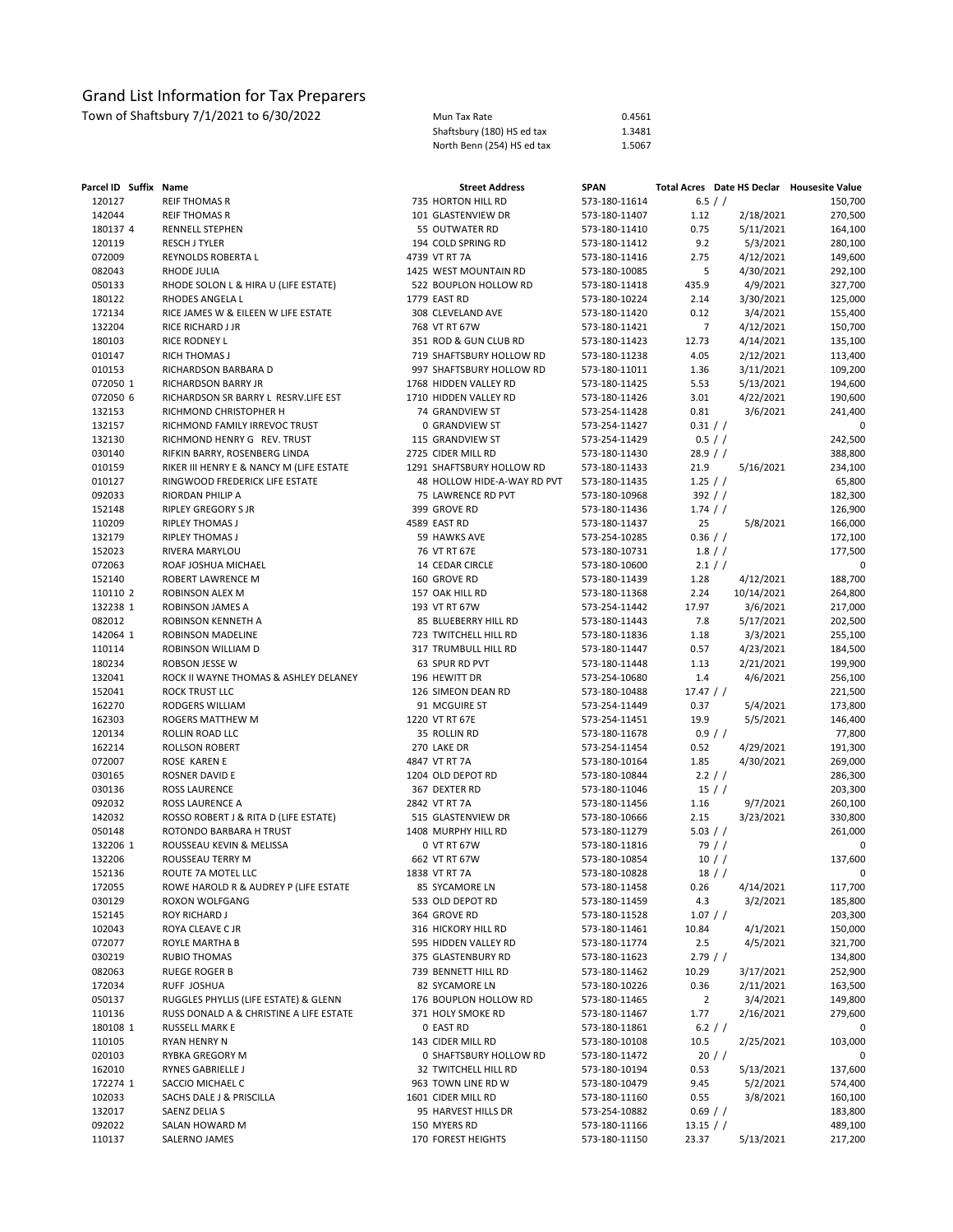| Mun Tax Rate               | 0.4561 |
|----------------------------|--------|
| Shaftsbury (180) HS ed tax | 1.3481 |
| North Benn (254) HS ed tax | 1.5067 |

| Parcel ID Suffix Name |                                                            | <b>Street Address</b>                        | <b>SPAN</b>                    |                  |           | Total Acres Date HS Declar Housesite Value |
|-----------------------|------------------------------------------------------------|----------------------------------------------|--------------------------------|------------------|-----------|--------------------------------------------|
| 082049                | <b>SALMAN GARY</b>                                         | 0 CROSIER RD PVT                             | 573-180-10046                  | 27.38 / /        |           | 0                                          |
| 092031                | SALVA ANTONIO                                              | 2630 VT RT 7A                                | 573-180-11432                  | 5.84 / /         |           | 0                                          |
| 110217                | SALVATORI JANET S                                          | 2363 GLASTENBURY RD                          | 573-180-11474                  | 15.04            | 3/17/2021 | 64,500                                     |
| 142028                | SALZ SANFORD & DEANNE R                                    | 439 MOUNTAIN VIEW DR                         | 573-180-11475                  | 1.2 / /          |           | 313,400                                    |
| 110110 6              | <b>SAMPSON STEPHEN</b>                                     | 272 OAK HILL RD                              | 573-180-11366                  | 7.75/            |           | 393,100                                    |
| 072073                | SAMUELSON JOSHUA & AILISH                                  | 865 HIDDEN VALLEY RD                         | 573-180-10557                  | $\overline{2}$   | 3/19/2021 | 284,600                                    |
| 162049                | SANDERS CLYDE H SR - LIFE ESTATE                           | 111 TWITCHELL HILL RD                        | 573-180-11478                  | 0.37 / /         |           | 157,100                                    |
| 152012                | SANDERS III HARRY L                                        | 142 DANIELS RD                               | 573-180-11476                  | 4.09             | 2/13/2021 | 187,900                                    |
| 152025                | SANDQUIST CRYSTAL, ELLIS WANDA,                            | 132 VT RT 67E                                | 573-180-10624                  | 0.75 / /         |           | 161,400                                    |
| 030117                | SANDQUIST ERIC                                             | 0 OLD DEPOT RD                               | 573-180-10549                  | $0.57$ / /       |           | 0                                          |
| 152108                | SANDQUIST GEORGE R JR                                      | 222 BAHAN RD                                 | 573-180-11479                  | 1.81             | 4/2/2021  | 196,400                                    |
| 152025 H              | SANDQUIST, CRYSTAL, ELLIS WANDA,                           | 122 VT RT 67E                                | 573-180-10625                  |                  | $0$ / /   | 0                                          |
| 132241                | SAPITOWICZ JR THOMAS P & PAULINE G TRS                     | 0 VT RT 67W                                  | 573-180-10954                  | 4.4 / /          |           | 0                                          |
| 172038                | SARGENT HAROLD R JR (LIFE ESTATE)                          | 148 SYCAMORE LN                              | 573-180-11481                  | 0.39 / /         |           | 128,900                                    |
| 072014                | <b>SARGENT MARY E</b>                                      | 4283 VT RT 7A                                | 573-180-10256                  | 1.4              | 8/26/2021 | 136,500                                    |
| 092003                | SARGENT MICHAEL E                                          | 3433 VT RT 7A                                | 573-180-11484                  | 0.91             | 4/23/2021 | 310,600                                    |
| 050123                | SARGENT WILLIAM E JR                                       | 0 SHAFTSBURY HOLLOW RD                       | 573-180-11482                  | 26.1 / /         |           | 0                                          |
| 050124                | SARGENT WILLIAM E JR                                       | 388 SHAFTSBURY HOLLOW RD                     | 573-180-11483                  | 8.6              | 4/14/2021 | 183,100                                    |
| 110250                | SARVIS FAMILY TRUST 12/21/2000                             | 1858 TRUMBULL HILL RD                        | 573-180-11486                  | 65.5 $/$ /       |           | 245,100                                    |
| 110249                | SARVIS MARY JANE                                           | 1892 TRUMBULL HILL RD                        | 573-180-11487                  | 10.21            | 4/28/2021 | 157,400                                    |
| 110207 1              | SAUSVILLE HENRY                                            | 4778 EAST RD                                 | 573-180-11224                  | 17.06            | 3/14/2021 | 215,800                                    |
| 180230                | SAUSVILLE ALICE                                            | 0 CHAPEL RD                                  | 573-180-10495                  | 18.2 / /         |           | 0                                          |
| 180238                | SAUSVILLE ALICE M                                          | 0 CHAPEL RD                                  | 573-180-11490                  |                  | 10 / /    | 0                                          |
| 162022<br>072005      | SAUSVILLE PHILIP M<br>SAVOIA UMBERTO & DONNA JNT REV TRUST | 236 VT RT 67E                                | 573-180-11491                  | 0.68 / /<br>5    |           | 190,600                                    |
| 082061                |                                                            | 179 HIGHLAND WOODS DR<br>229 BENNETT HILL RD | 573-180-10753                  |                  | 3/26/2021 | 328,600<br>204,400                         |
| 050132 1              | SCAREY JR JOHN C                                           | 132 SHAFTSBURY HOLLOW RD                     | 573-180-11494                  | 5.01 / /<br>6.61 | 2/17/2021 | 146,300                                    |
| 162322                | SCHAEFER DONALD<br>LIFE ESTATE<br>SCHATZ BARBARA A         | 629 PARAN RD                                 | 573-180-10277<br>573-254-10508 | 4.02             | 5/11/2021 | 275,100                                    |
| 152153                | SCHMIDT KENNETH M                                          | 225 GROVE RD                                 | 573-180-10564                  | 1.07 / /         |           | 102,000                                    |
| 162232                | SCHNARE PAMELA D                                           | 566 LAKE DR                                  | 573-254-11497                  | 2.39             | 4/22/2021 | 150,300                                    |
| 152130                | SCHNEEBERGER RAYMOND                                       | 137 AIRPORT RD                               | 573-180-11498                  | 0.92 / /         |           | 143,500                                    |
| 102023                | SCHOERKE FAMILY TRUST                                      | 212 MIDDLE RD                                | 573-180-11499                  | 2.1              | 3/22/2021 | 300,700                                    |
| 072050 5              | SCHOOF RONALD A                                            | 1700 HIDDEN VALLEY RD                        | 573-180-10433                  | 12.46            | 4/2/2021  | 327,600                                    |
| 162106                | SCHRAMM RANDY                                              | 253 PARAN RD                                 | 573-254-11500                  | 8.18             | 3/19/2021 | 267,800                                    |
| 162251                | SCHROEDER TIMOTHY J                                        | 477 LAKE DR                                  | 573-254-10916                  | 0.4              | 5/5/2021  | 163,700                                    |
| 172305                | SCHUELER DAVID E TRUSTEE                                   | 37 HOLLIDAY DR                               | 573-180-10480                  | 0.53 / /         |           | 92,200                                     |
| 172018                | SCHUELER DAVID E TUSTEE                                    | 42 COLVIN AVE                                | 573-180-10317                  | $0.16$ / /       |           | 116,600                                    |
| 120155                | SCHULTZ ROBERT G                                           | 965 WHITE CREEK RD                           | 573-180-11502                  | 26.5             | 3/9/2021  | 241,900                                    |
| 050227                | SCHURINK JANET 2016 REVOCABLE TRUST                        | 498 LACLAIR RD                               | 573-180-11503                  | 10               | 2/22/2021 | 324,200                                    |
| 120136                | SCOGGINS TIMOTHY M                                         | 391 ROLLIN RD                                | 573-180-11512                  | $\overline{7}$   | 3/25/2021 | 300,200                                    |
| 152132                | <b>SCOTT BARRY R</b>                                       | 99 AIRPORT RD                                | 573-180-10132                  | 0.58             | 3/3/2021  | 122,000                                    |
| 172043                | SCRIVENS STEVEN & LINDA                                    | 238 SYCAMORE LN                              | 573-180-11508                  | 0.24             | 4/22/2021 | 112,700                                    |
| 180243                | <b>SCULLY STEPHEN</b>                                      | 0 SAWMILL RD                                 | 573-180-10870                  | 68.65 $/$ /      |           | 89,300                                     |
| 180263                | SCUNGIO JOAN S                                             | 0 EAST RD                                    | 573-180-11608                  |                  | 6//       | 0                                          |
| 050233 2              | <b>SECOR JAMES</b>                                         | 555 LACLAIR RD                               | 573-180-11855                  | 5.57 / /         |           | 0                                          |
| 162281                | SEDDON III ALFRED C & ALAINA                               | 403 PARAN RD                                 | 573-254-10066                  | 0.88             | 3/1/2021  | 197,700                                    |
| 180201                | SEIFERLING BRYAN N                                         | 2354 EAST RD                                 | 573-180-11511                  | 1                | 5/17/2021 | 159,500                                    |
| 050154                | SELF-REALIZATION FELLOWSHIP CHURCH                         | 631 TINKHAM RD                               | 573-180-11513                  |                  | 35 / /    | 513,000                                    |
| 180137 3              | SEMPIER JANET E                                            | 12 OUTWATER RD                               | 573-180-11298                  | 1.08             | 3/8/2021  | 308,000                                    |
| 180137 1              | SERRAO JAMES A                                             | 1077 TOWN LINE RD W                          | 573-180-11515                  | 11.55            | 2/26/2021 | 218,000                                    |
| 072030                | SERRARO RICHARD P & JODY B (LIFE ESTATE)                   | 3906 VT RT 7A                                | 573-180-11516                  | $\mathbf{1}$     | 5/17/2021 | 179,500                                    |
| 110221                | SETTANNI DAN                                               | 0 OLD GALE HILL RD                           | 573-180-11518                  | 10.3 / /         |           | 0                                          |
| 120151                | SETZER RICHARD E                                           | 888 WHITE CREEK RD                           | 573-180-11519                  | 1.12             | 3/29/2021 | 179,700                                    |
| 030145                | SEVERANCE LARS S                                           | 66 MAPLE HILL RD                             | 573-180-11520                  | 3.56             | 4/12/2021 | 160,900                                    |
| 030131 1              | SHAFTSBURY COMMUNITY HALL                                  | 0 OLD DEPOT RD                               | 573-180-11941                  | 0.17 / /         |           | 0                                          |
| 072017                | SHAFTSBURY HISTORICAL SOCIETY                              | 3871 VT RT 7A                                | 573-180-10568                  |                  | 2/        | 338,300                                    |
| 092043                | SHAFTSBURY HISTORICAL SOCIETY                              | 3871 VT RT 7A                                | 573-180-11939                  | 1.2 / /          |           | 0                                          |
| 172004                | SHAFTSBURY UNITED METHODIST CHURCH                         | 127 CHURCH ST                                | 573-180-11925                  | 1.35 / /         |           | 0                                          |
| 162279                | SHAKAR AMANDA                                              | 439 PARAN RD                                 | 573-254-11545                  | $0.94$ / /       |           | 257,200                                    |
| 120123                | SHANNY SEAN & CHARLYNN                                     | 0 HORTON HILL RD                             | 573-180-11190                  |                  | 62 / /    | 0                                          |
| 110252                | SHANNY SEAN M                                              | 1513 TRUMBULL HILL RD                        | 573-180-11522                  | 62.4             | 5/11/2021 | 264,400                                    |
| 162277                | SHAPIRO LARRY M                                            | 37 LAKE DR                                   | 573-254-11523                  | 0.54             | 2/26/2021 | 212,100                                    |
| 132169                | SHARP DARREN D TRUSTEE                                     | 116 COREY DR                                 | 573-254-11524                  | 0.46             | 6/9/2021  | 186,200                                    |
| 010160                | SHAW MARY KATHLEEN                                         | 1437 SHAFTSBURY HOLLOW RD                    | 573-180-10081                  | $23.6$ / /       |           | 158,300                                    |
| 162015                | SHAYS MAI LY                                               | 506 VT RT 67E                                | 573-180-11692                  | 0.46             | 2/15/2021 | 145,500                                    |
| 162108                | SHEA-KENEALLY SHARON TRUSTEE                               | 157 PARAN RD                                 | 573-254-10888                  | 13.27 / /        |           | 256,500                                    |
| 050159                | SHEMETH ROBERT C                                           | 1214 CROSS HILL RD                           | 573-180-11632                  | 59.3 $/$ /       |           | 250,700                                    |
| 172240                | SHERMAN MEAGAN L                                           | 63 LEDGELY DR                                | 573-180-11009                  | 0.25             | 4/14/2021 | 150,400                                    |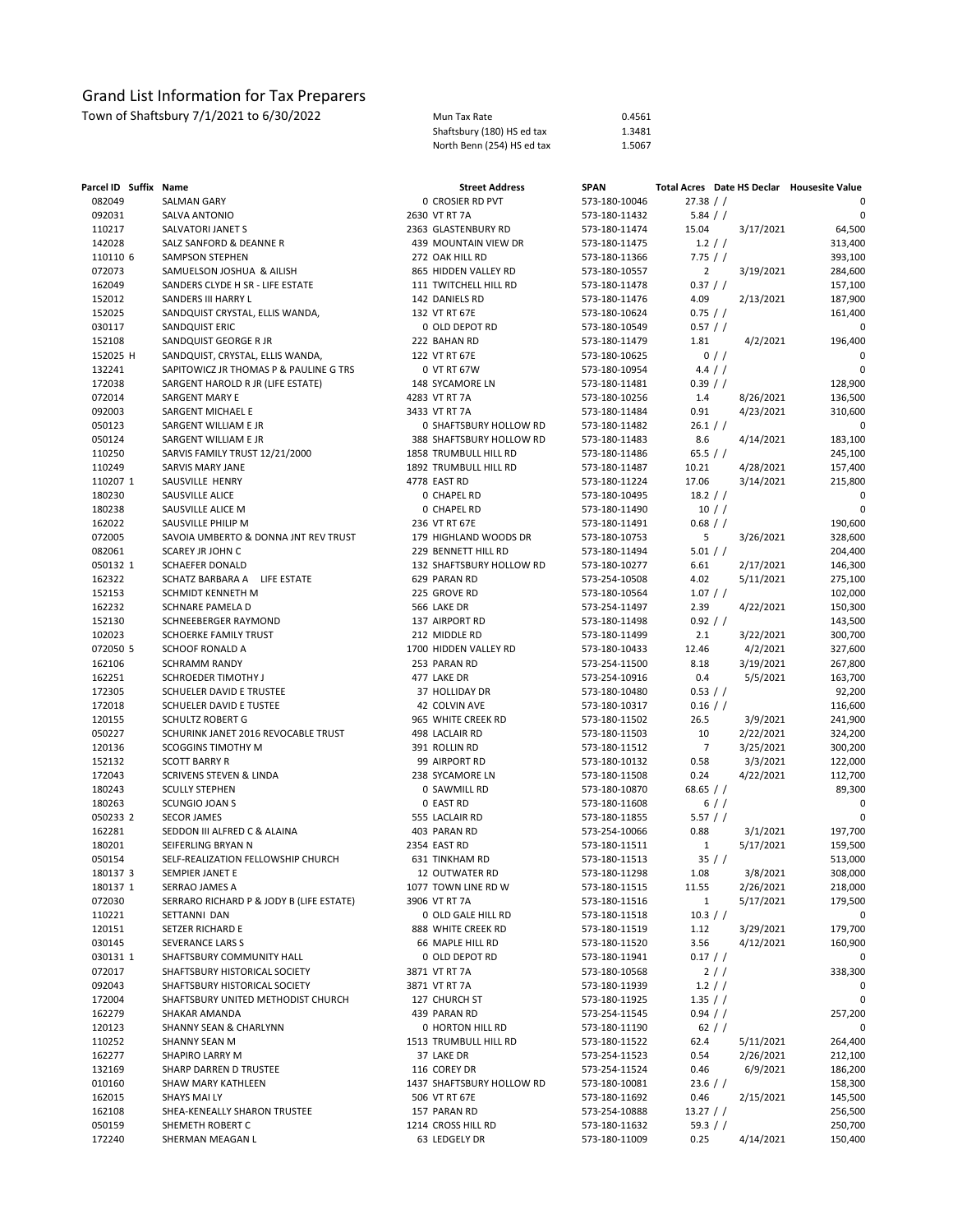| Town of Shaftsbury 7/1/2021 to 6/30/2022 | Mun Tax Rate               | 0.4561 |
|------------------------------------------|----------------------------|--------|
|                                          | Shaftsbury (180) HS ed tax | 1.3481 |
|                                          | North Benn (254) HS ed tax | 1.5067 |

| Parcel ID Suffix Name |                                              |   | <b>Street Address</b>       | <b>SPAN</b>                    |                         | Total Acres Date HS Declar Housesite Value |         |
|-----------------------|----------------------------------------------|---|-----------------------------|--------------------------------|-------------------------|--------------------------------------------|---------|
| 142061                | SHERWIN APRIL D                              |   | 316 TWITCHELL HILL RD       | 573-180-11059                  | 0.39                    | 5/8/2021                                   | 218,200 |
| 072076                | SHERWIN RICHARD                              |   | 617 HIDDEN VALLEY RD        | 573-180-10903                  | 2.2                     | 2/21/2021                                  | 274,000 |
| 050201                | SHERWIN-FIELDS LISA TRUST                    |   | 51 ELEANORS WAY             | 573-180-10416                  |                         | 2/1                                        | 211,000 |
| 152150                | SHEWELL EDWARD P                             |   | 347 GROVE RD                | 573-180-10559                  | 1.09                    | 3/8/2021                                   | 163,100 |
| 162335 1              | SHIRES HOUSING INC                           |   | 0 PARAN RD                  | 573-254-11982                  | 1.41 / /                |                                            | 0       |
| 180252                | <b>SHORES SHANE</b>                          | 0 |                             | 573-180-10712                  |                         | 2/                                         | 0       |
| 132065                | <b>SHOREY GENE W</b>                         |   | 46 HARVEST HILLS DR         | 573-254-11529                  | 1.07                    | 6/9/2021                                   | 201,700 |
| 162013                | SHORTSLEEVE GEORGE STEWART                   |   | 530 VT RT 67E               | 573-180-10757                  | 0.5                     | 4/13/2021                                  | 132,900 |
| 020157                | SHORTT DUANE M                               |   | 468 BIRCH HILL RD           | 573-180-11105                  | 1.97                    | 3/3/2021                                   | 270,500 |
| 132144                | SHULMAN GARY                                 |   | 211 GRANDVIEW ST            | 573-254-11530                  | 0.6                     | 2/16/2021                                  | 192,300 |
| 180226                | SHULTZ JOANNE M                              |   | 81 LOWER EAST RD            | 573-180-11532                  | 0.91                    | 4/9/2021                                   | 138,300 |
| 050161                | SHULTZ JOHN                                  |   | 617 MURPHY HILL RD          | 573-180-11533                  | 145                     | 4/8/2021                                   | 188,600 |
| 172136                | SICLARI ROCCO A                              |   | 332 CLEVELAND AVE           | 573-180-11534                  | 0.32                    | 3/4/2021                                   | 155,900 |
| 110245                | SIEGEL ERIC                                  |   | 3649 EAST RD                | 573-180-10797                  |                         | 5//                                        | 284,500 |
| 172027                | SIGSBURY CHRISTOPHER B                       |   | 207 CLEVELAND AVE           | 573-180-11667                  | 0.46                    | 3/14/2021                                  | 130,400 |
| 162208                | SIMEK THOMAS C                               |   | 37 SUNSET DR                | 573-254-11537                  | 0.34                    | 3/18/2021                                  | 143,700 |
| 010128                | SINAY FRANCIS A                              |   | 73 HOLLOW HIDE-A-WAY RD PVT | 573-180-10469                  | $\overline{2}$          | 5/17/2021                                  | 49,300  |
| 072039                | SINGERLE JOANNE                              |   | 215 FRAN ZANDO RD PVT       | 573-180-11540                  | 21.5                    | 4/14/2021                                  | 79,000  |
| 082038                | SJF LLC                                      |   | 867 WEST MOUNTAIN RD        | 573-180-11639                  |                         | 2/1                                        | 134,900 |
| 172120                | SJF LLC                                      |   | 761 VT RT 7A                | 573-180-10674                  | 0.47 / /                |                                            | 120,000 |
| 172215                | SJF LLC                                      |   | 589 BUCK HILL RD            | 573-180-11492                  |                         | $3$ / $/$                                  | 149,100 |
| 180150                | SJF LLC                                      |   | 1430 BUCK HILL RD           | 573-180-11020                  | 3.22 / /                |                                            | 172,100 |
| 010109                | SKIDMORE KENNETH & MARY F LIFE ESTATE        |   | 1033 GRANGER HOLLOW RD      | 573-180-11541                  | 77.1                    | 3/1/2021                                   | 121,700 |
| 152120                | <b>SLAVIN MICHAEL</b>                        |   | 0 BAHAN RD                  | 573-180-10697                  | 16.85 / /               |                                            | 0       |
| 162242                | SLAVIN, MICHAEL K & LISA M                   |   | 593 LAKE DR                 | 573-254-11542                  | 0.62                    | 4/7/2021                                   | 170,000 |
| 180257                | SLEIGH JANET A C                             |   | 277 WADE RD PVT             | 573-180-11543                  | 16.05                   | 2/17/2021                                  | 505,500 |
| 152158                | SLOCUM ANGELA M                              |   | 157 BAHAN RD                | 573-180-11544                  | 17.54                   | 4/2/2021                                   | 114,000 |
| 082039                | SMALL JOHN C                                 |   | 1055 WEST MOUNTAIN RD       | 573-180-10071                  | 95.64                   | 4/12/2021                                  | 283,400 |
| 162204                | SMITH DARRIN E                               |   | 118 LAKE DR                 | 573-254-10950                  | 0.62                    | 4/14/2021                                  | 194,700 |
| 010154                | SMITH EDWARD T                               |   | 1041 SHAFTSBURY HOLLOW RD   | 573-180-10519                  | 16.65                   | 5/12/2021                                  | 149,800 |
| 180236                | SMITH ELEANOR G                              |   | 153 SPUR RD PVT             | 573-180-11547                  | $\overline{2}$          | 2/19/2021                                  | 190,600 |
| 132140                | SMITH ETHAN J & JENNIFER J                   |   | 103 GRANT ST                | 573-254-10743                  | 0.3                     | 4/12/2021                                  | 148,500 |
| 132205                | SMITH JESSICA A                              |   | 686 VT RT 67W               | 573-180-11509                  | 0.75                    | 3/19/2021                                  | 145,700 |
| 172255                | SMITH PATRICIA J LIFE ESTATE                 |   | 30 LEDGELY DR               | 573-180-11548                  | 0.23                    | 3/30/2021                                  | 143,300 |
| 132176                | SMITH TIMOTHY D                              |   | 1931 VT RT 67E              | 573-254-11549                  |                         | 1//                                        | 0       |
| 030133                | SMITH WILLIAM L                              |   | 314 OLD DEPOT RD            | 573-180-10486                  |                         | 1.8 / /                                    | 127,900 |
| 082015                | SMOLKA, BRUCE H                              |   | 1516 WEST MOUNTAIN RD       | 573-180-10459                  |                         | 4.3 / /                                    | 271,700 |
| 152026                | <b>SNIDE DALE</b>                            |   | 164 VT RT 67E               | 573-180-10238                  | 0.98                    | 5/3/2021                                   | 184,300 |
| 142041                | SNIDE PAUL J                                 |   | 67 CIRCLE DR                | 573-180-10295                  | 0.92                    | 5/13/2021                                  | 224,200 |
| 162051                | SNOW MERTON J & IDA P (LIFE ESTATE)          |   | 153 TWITCHELL HILL RD       | 573-180-11552                  | 0.48                    | 5/3/2021                                   | 152,600 |
| 162226                | SNYDER MARK W JR                             |   | 394 LAKE DR                 | 573-254-11554                  | 0.36                    | 5/17/2021                                  | 160,800 |
| 180106 1              | SOHN GEORGE & GRACE I LIFE ESTATE            |   | 110 ROD & GUN CLUB RD       | 573-180-11556                  | 3.06                    | 3/1/2021                                   | 268,600 |
| 010167                | SOLLIEN KATHY RES. L.E.                      |   | 2123 SHAFTSBURY HOLLOW RD   | 573-180-11557                  | 121.6                   | 5/14/2021                                  | 39,800  |
| 180207 1              | SOUTHERN VERMONT BEAGLE CLUB, INC            |   | 0 EAST RD                   | 573-180-11897                  | 72.03 / /               |                                            | 0       |
| 152053 1              | SOUTHSHIRE COMMUNITY SOLAR                   | 0 |                             | 573-180-11963                  |                         | $0$ / $/$                                  | 0       |
| 172107                | SPARTA ANDREW V                              |   | 78 CHURCH ST                | 573-180-11561                  | 1.25                    | 4/9/2021                                   | 298,800 |
| 010139                | SPEAR JR HARRY E                             |   | 1100 SHAFTSBURY HOLLOW RD   | 573-180-11355                  |                         | 2/                                         | 124,000 |
| 020158                | SPIER MICHAEL                                |   | 426 BIRCH HILL RD           | 573-180-11563                  | 1.92                    | 4/18/2021                                  | 290,200 |
| 102020                | SPIKA JACQUELINE L                           |   | 1208 HIDDEN VALLEY RD       | 573-180-11047                  | 2.2                     | 3/6/2021                                   | 215,500 |
| 142025                | SPINA JOAN A                                 |   | 239 MOUNTAIN VIEW DR        | 573-180-11564                  | 1.84                    | 5/11/2021                                  | 270,300 |
| 110201                | SPRAGUE DONALD                               |   | 5148 EAST RD                | 573-180-10875                  | 7.83                    | 4/12/2021                                  | 328,900 |
| 162326                | <b>SPRAGUE PHILIP</b>                        |   | 149 MCCARTHY ACRES          | 573-254-11566                  | 2.08                    | 4/26/2021                                  | 184,700 |
| 050152                | SPURR DAVID E                                |   | 674 MURPHY HILL RD          | 573-180-11567                  | 12.5                    | 4/12/2021                                  | 211,200 |
| 180131                | SQUIERS JASON M                              |   | 1856 BUCK HILL RD           | 573-180-11397                  | 10.3                    | 10/14/2021                                 | 190,200 |
| 172224                | SQUIRES JAMES, SQUIRES ANDREW, TRUSTEES      |   | 114 BUCK HILL RD            | 573-180-11570                  | 0.67                    | 2/25/2021                                  | 178,200 |
| 050121                | ST PETER VICTOR                              |   | 526 SHAFTSBURY HOLLOW RD    | 573-180-11572                  | 1                       | 4/6/2021                                   | 66,300  |
| 072054                | STACCO DAVID                                 |   | 440 HIDDEN VALLEY RD        | 573-180-11225                  | 2.6                     | 3/1/2021                                   | 240,600 |
| 152133                | <b>STACY TERRENCE L</b>                      |   | 75 AIRPORT RD               | 573-180-11642                  | 1.54                    | 5/5/2021                                   | 155,200 |
| 120168                | STATE LINE FARM BIOFUELS LLP                 |   | 1289 WHITE CREEK RD         | 573-180-11752                  | 14.33                   | 4/12/2021                                  | 192,500 |
| 120163                | STATE LINE RD PROPERTY LLC                   |   | 88 SOUTH STATELINE RD       | 573-180-10408                  | $0.46$ / /              |                                            | 138,600 |
| 030108                | STATE OF VERMONT                             | 0 |                             | 573-180-11573                  | $101.68$ / /            |                                            | 0       |
| 162317                | STATE OF VERMONT<br>STATEWIDE CORPORATION    |   | 0 VT RT 67E                 | 573-180-11919                  | $1.14$ / /              |                                            | 0       |
| 030142                |                                              |   | 0 MAPLE HILL RD             | 573-180-11265                  | 0.23 / /                |                                            | 0<br>0  |
| 180233<br>162308      | STATEWIDE CORPORATION<br><b>STECK GORDON</b> |   | 0 CHAPEL RD<br>247 LAMB RD  | 573-180-11264                  | $0.23$ / /<br>14.74 / / |                                            | 256,400 |
| 132003                | <b>STECK WALTER</b>                          |   | 0 WHITE CREEK RD            | 573-254-11575<br>573-180-11574 | 30.6 / /                |                                            | 0       |
| 132003 2              | <b>STECK WALTER</b>                          |   | 334 WHITE CREEK RD          | 573-180-11576                  | $\overline{2}$          | 4/12/2021                                  | 135,300 |
| 132045                | STEINMEYER CARL                              |   | 125 HEWITT DR               | 573-254-11577                  | 0.85                    | 4/12/2021                                  | 245,400 |
|                       |                                              |   |                             |                                |                         |                                            |         |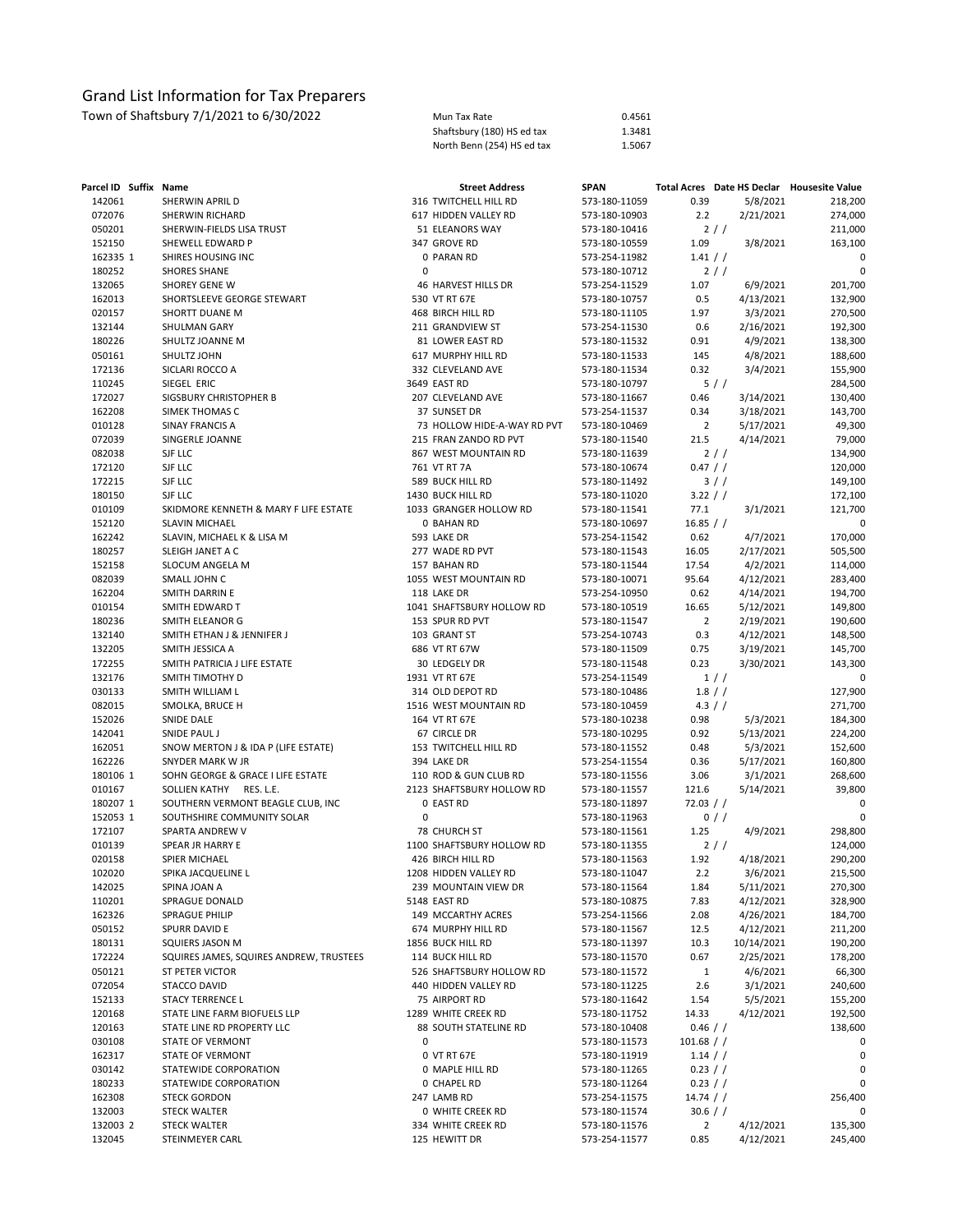| Town of Shaftsbury 7/1/2021 to 6/30/2022 | Mun Tax Rate               | 0.4561 |
|------------------------------------------|----------------------------|--------|
|                                          | Shaftsbury (180) HS ed tax | 1.3481 |
|                                          | North Benn (254) HS ed tax | 1.5067 |

| Parcel ID Suffix Name |                                          | <b>Street Address</b>    | <b>SPAN</b>   |                |           | Total Acres Date HS Declar Housesite Value |
|-----------------------|------------------------------------------|--------------------------|---------------|----------------|-----------|--------------------------------------------|
| 180274                | <b>STEMP BRYON R</b>                     | 289 RESERVOIR RD         | 573-180-11578 | 9.33           | 3/19/2021 | 198,800                                    |
| 162302 1              | STEPHENS NICHOLAS A                      | 0 MATTISON RD            | 573-254-11988 | $10$ / $/$     |           | 0                                          |
| 102040 2              | <b>STERNBERG PETER</b>                   | 1954 CIDER MILL RD       | 573-180-11579 | 30.2           | 5/13/2021 | 259,300                                    |
| 120148 2              | STERNBERG ROLF M                         | 407 COLD SPRING RD       | 573-180-10055 | 9.8 / /        |           | 412,900                                    |
| 050143                | <b>STETSON FELIPE</b>                    | 147 AVONDALE MEADOWS DR  | 573-180-11580 | 2.72           | 3/27/2021 | 154,600                                    |
| 120104 6              | <b>STEUER ROBERT C</b>                   | 1107 CROSS HILL RD       | 573-180-11581 | 26.12          | 4/16/2021 | 310,800                                    |
| 172318 MH6            | <b>STEVENS THOMAS J</b>                  | 72 TRAILER PARK RD       | 573-180-10702 |                | $0$ / /   | 18,800                                     |
| 072066                | STEWART TALOR                            | 728 HIDDEN VALLEY RD     | 573-180-11202 |                | 2/1       | 0                                          |
| 030144                | STIMOLA, PAUL                            | 78 MAPLE HILL RD         | 573-180-11583 | 6.39           | 8/19/2021 | 104,700                                    |
| 152151                | STONE KENNETH A                          | 303 GROVE RD             | 573-180-11584 | 1.23           | 5/16/2021 | 182,900                                    |
| 152050                | <b>STONE THOMAS J</b>                    | 234 SIMEON DEAN RD       | 573-180-11585 | 2.37           | 5/17/2021 | 256,100                                    |
| 152106                | STONEHOUSE BERNESE MOUNTAIN DOG LLC      | 176 REDDY RD PVT         | 573-180-11660 | 7.33 / /       |           | 249,500                                    |
| 172201                | <b>STORMS TIMOTHY W</b>                  | 124 UNDERPASS RD         | 573-180-10458 | 1.48           | 3/15/2021 | 134,700                                    |
| 030215                | STRATTON FRANK B JR                      | 754 GLASTENBURY RD       | 573-180-11590 | 1.11           | 3/6/2021  | 163,700                                    |
| 110209 4              | STRATTON JAY CARL REV TRUST DTD 3/8/17   | 2190 TRUMBULL HILL RD    | 573-180-11586 | 30.75          | 5/10/2021 | 55,000                                     |
| 110138                | <b>STRATTON KEVIN C</b>                  | 251 HOLY SMOKE RD        | 573-180-11587 | 17.41          | 3/29/2021 | 354,400                                    |
| 172144                | STRATTON MICHAEL                         | 114 MEADOW LN            | 573-180-11588 | 0.29           | 4/6/2021  | 139,500                                    |
| 110138 1              | <b>STRATTON SETH</b>                     | 107 FOREST HEIGHTS       | 573-180-11951 | 2.87           | 3/18/2021 | 280,300                                    |
| 050105                | STRAUSER ZECHARI                         | 395 GRANGER HOLLOW RD    | 573-180-10724 | 75.95 / /      |           | 250,700                                    |
| 180202                | STROHMAIER CECILY R C                    | 0 RESERVOIR RD           | 573-180-10672 | $2.16$ / /     |           | 0                                          |
| 110243 5              | STROHMAIER HENRY M & CECILY R C          | 3421 EAST RD             | 573-180-11592 | 11.34          | 5/6/2021  | 168,900                                    |
| 110243 1              | STROHMAIER JOSEPH                        | 44 WAITE CEMETERY RD     | 573-180-11591 | 339.03 / /     |           | 0                                          |
| 132064                | <b>STRONG DENNIS</b>                     | 76 HARVEST HILLS DR      | 573-254-10638 | 1.05           | 3/18/2021 | 196,400                                    |
| 142024                | STRONG NEAL E & DONNA                    | 175 MOUNTAIN VIEW DR     | 573-180-11594 | $\overline{2}$ | 4/9/2021  | 315,500                                    |
| 142005                | <b>STRUBEL ERIC W</b>                    | 826 MYERS RD             | 573-180-10747 | 4.08           | 4/27/2021 | 304,700                                    |
| 162267                | STRUBEL SAMANTHA T                       | 84 MCGUIRE ST            | 573-254-11786 | 0.36           | 3/13/2021 | 183,300                                    |
| 082011                | STUART HARRY H III                       | 1814 WEST MOUNTAIN RD    | 573-180-11595 | 14             | 5/17/2021 | 276,900                                    |
| 172116                | SUGARMAN ROBERT                          | 883 VT RT 7A             | 573-180-11597 | 0.61           | 4/1/2021  | 246,600                                    |
| 132210                | SULLIVAN MACKENZIE W TRUSTEE             | 556 VT RT 67W            | 573-180-11036 | 4.63 / /       |           | 328,000                                    |
| 172260                | SUNPEAK HILL FARM LLC                    | 326 VT RT 7A             | 573-180-10795 | 73.5 / /       |           | 154,000                                    |
| 162235 1              | SURDAM MATTHEW E                         | 0 LAKE DR                | 573-254-11953 | $0.06$ / /     |           | 0                                          |
| 172223                | SW VERMONT UNIION ELEMENTARY SCHOOL      | 150 BUCK HILL RD         | 573-180-11924 | 7.2 / /        |           | $\mathbf 0$                                |
| 120104 2              | SWAIN HERBERT W                          | 612 COLD SPRING RD       | 573-180-10113 | $127.17$ / /   |           | 396,100                                    |
| 180222                | <b>SWANSON PETER</b>                     | 257 LOWER EAST RD        | 573-180-11598 | 2.5            | 3/8/2021  | 221,400                                    |
| 030152                | SWARTZ ELIZABETH B                       | 121 MAPLE HILL RD        | 573-180-10390 | 1.25           | 3/4/2021  | 215,100                                    |
| 172248                | SWARTZ CHAD D                            | 73 WESTVIEW PL           | 573-180-11601 | 0.52           | 5/16/2021 | 153,100                                    |
| 172149                | SWARTZ JOHN D                            | 79 MEADOW LN             | 573-180-11600 | 0.19           | 5/17/2021 | 111,600                                    |
| 050230                | SWARTZ MARY ANN                          | 198 HAGERTY HAVEN RD PVT | 573-180-10656 | 90.4 / /       |           | 0                                          |
| 172153                | <b>SWEET STEVEN</b>                      | 396 CLEVELAND AVE        | 573-180-10654 | 0.35           | 3/3/2021  | 109,000                                    |
| 152024                | <b>SWETT RODNEY C</b>                    | 106 VT RT 67E            | 573-180-10713 | 0.64 / /       |           | 136,100                                    |
| 152156                | <b>SZABO MARK</b>                        | 115 GROVE RD             | 573-180-10887 | 1.03           | 1/31/2021 | 191,600                                    |
| 152029                | <b>TACONIC GRANGE</b>                    | 79 GRANGE RD             | 573-180-11603 | $0.39$ / /     |           | 0                                          |
| 120106 1              | TAFT BENNETT STONE                       | 21 TINKHAM RD            | 573-180-11053 | 4.67           | 5/14/2021 | 284,300                                    |
| 132024                | TALBOT BIRGIT M 11-25-09 THE LIVING TRST | 357 HARVEST HILLS DR     | 573-254-11604 | 0.69           | 4/5/2021  | 227,300                                    |
| 162116                | <b>TALLINI KATHERINE</b>                 | 171 SYCAMORE LN          | 573-180-10121 | 0.26           | 2/10/2021 | 152,400                                    |
| 020145 1              | TAMBURRO KYLE P                          | 0 WHITE FARM LN PVT      | 573-180-11825 | 5.91 / /       |           | 0                                          |
| 050113                | <b>TANTON CORY L</b>                     | 816 SHAFTSBURY HOLLOW RD | 573-180-10637 | 2.7            | 3/24/2021 | 109,600                                    |
| 030220                | <b>TARAS STEFAN</b>                      | 352 GLASTENBURY RD       | 573-180-11441 | 3.5            | 2/12/2021 | 110,200                                    |
| 082056 3              | TARR WALTER                              | <b>0 BENNETT HILL RD</b> | 573-180-10904 | $17.48$ / /    |           | 0                                          |
| 010172                | TATRO KEITH D                            | 0 SHAFTSBURY HOLLOW RD   | 573-180-10053 | 15.7 / /       |           | 0                                          |
| 180125 2              | TAYLOR CATHERINE ANN                     | 1698 EAST RD             | 573-180-11841 | 2.01           | 4/26/2021 | 238,100                                    |
| 162229                | TAYLOR IAN R                             | 438 LAKE DR              | 573-254-11038 | 0.36           | 4/28/2021 | 136,200                                    |
| 172251                | TAYLOR MICHAEL J                         | 98 WESTVIEW PL           | 573-180-11607 | 0.47           | 4/5/2021  | 179,400                                    |
| 110115                | TELFORD LARRY W JR                       | 28 OAK HILL RD           | 573-180-11609 | 4              | 3/14/2021 | 197,800                                    |
| 162219                | TETREAULT DONALD T                       | 70 SOUTHVIEW DR          | 573-254-11611 | 1.24           | 4/15/2021 | 215,500                                    |
| 162019                | TFB REALTY LLC                           | 372 VT RT 67E            | 573-180-11616 | 42.55 $/$ /    |           | 0                                          |
| 030159                | THAYER JOHN M                            | 818 OLD DEPOT RD         | 573-180-11612 | 0.75           | 4/12/2021 | 87,200                                     |
| 102036                | THE BLUE SKY SUNNY DAY TRUST TTEE        | 48 CLEMENT GREENE RD     | 573-180-10993 | 28             | 5/17/2021 | 276,500                                    |
| 152053                | THE CURTIS MERROW TRUST, CURTIS          | 697 BUCK HILL RD         | 573-180-11178 | 86             | 4/14/2021 | 240,800                                    |
| 110124                | THE MCDOUGALL FAMILY REV TRUST           | 474 TRUMBULL HILL RD     | 573-180-11404 | 1.5 / /        |           | 0                                          |
| 162231                | THERRIEN RAYMOND                         | 486 LAKE DR              | 573-254-11617 | 0.73           | 3/11/2021 | 157,900                                    |
| 162221                | THIBODEAU JAMES F                        | 78 SOUTHVIEW DR          | 573-254-11619 | 1.32           | 3/8/2021  | 287,000                                    |
| 050144                | THIBODEAU JOSEPH A & KATHLEEN F          | 149 AVONDALE MEADOWS DR  | 573-180-11620 | 96.1           | 3/13/2021 | 351,700                                    |
| 030221 2              | THIBODEAU SHAWN                          | 0 GLASTENBURY RD         | 573-180-11908 | 4.99           | 2/28/2021 | 230,400                                    |
| 010175                | THIEM JONAH                              | 0 SHAFTSBURY HOLLOW RD   | 573-180-11183 | 25//           |           | 0                                          |
| 162102                | THIEM JONAH J                            | 337 PARAN RD             | 573-254-10945 | 6.6            | 4/28/2021 | 252,100                                    |
| 142063                | THOMAS JON M & KIMBERLY J                | 545 TWITCHELL HILL RD    | 573-180-10840 | 1.62           | 2/26/2021 | 215,800                                    |
| 072036                | THOMPSON LAWRENCE E                      | 4202 VT RT 7A            | 573-180-11628 | 2.5            | 4/12/2021 | 120,800                                    |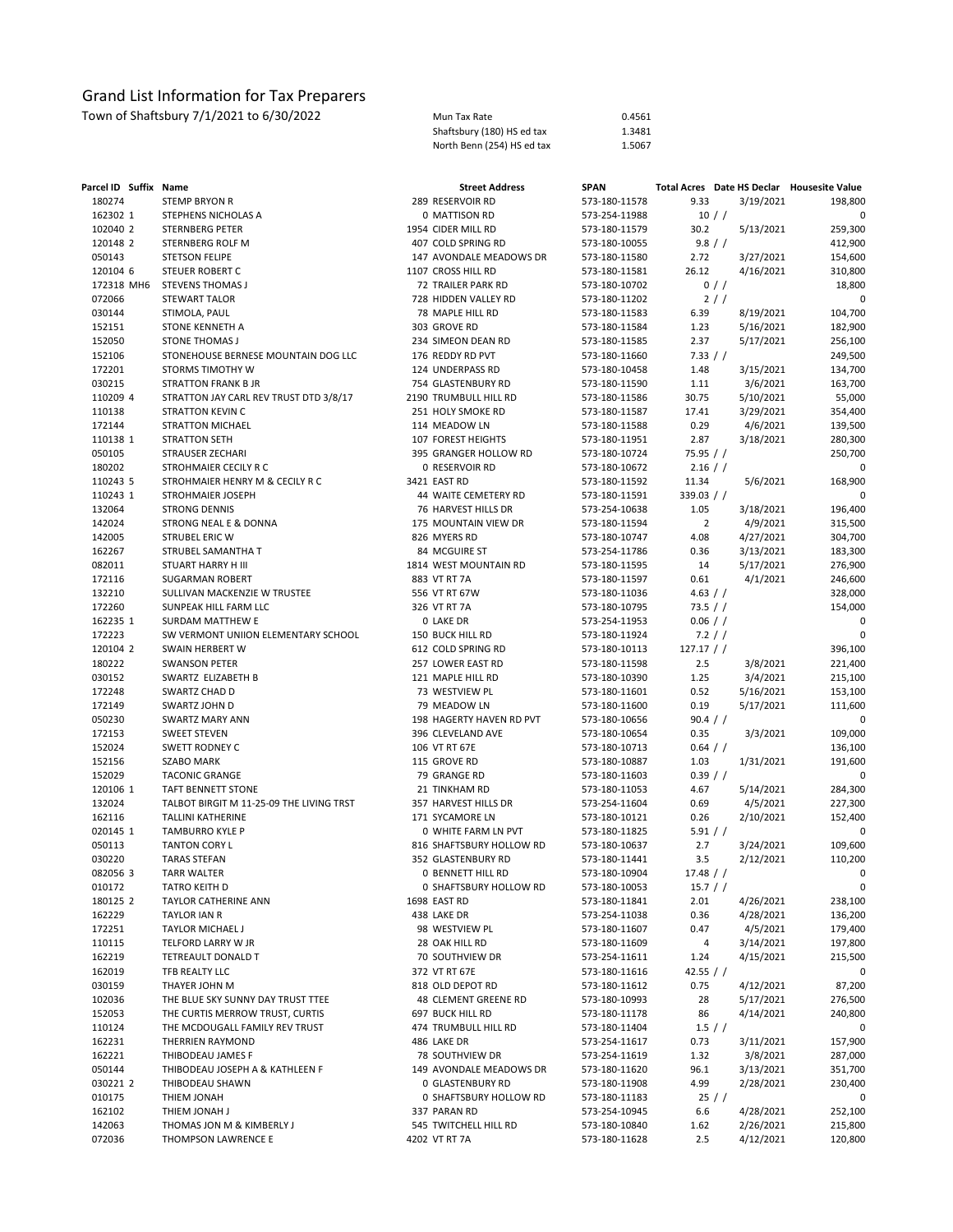| Mun Tax Rate               | 0.4561 |
|----------------------------|--------|
| Shaftsbury (180) HS ed tax | 1.3481 |
| North Benn (254) HS ed tax | 1.5067 |

| Parcel ID Suffix Name |                                      | <b>Street Address</b>        | <b>SPAN</b>   |             |           | Total Acres Date HS Declar Housesite Value |
|-----------------------|--------------------------------------|------------------------------|---------------|-------------|-----------|--------------------------------------------|
| 172148                | <b>THOMPSON MARIE</b>                | 109 MEADOW LN                | 573-180-11629 | 0.5 / /     |           | 142,900                                    |
| 110210 1              | THUERMER DAVID                       | 0 EAST RD                    | 573-180-11826 | 8//         |           | 0                                          |
| 110209 1              | THUERMER DAVID M                     | 4319 EAST RD                 | 573-180-11618 | 10.57       | 7/2/2021  | 680,700                                    |
| 010102                | TI TAKK LLC                          | 393 COACH RD PVT             | 573-180-11270 | 112 / /     |           | 0                                          |
| 082034 2              | <b>TICHNOR ROBIN</b>                 | 455 WEST MOUNTAIN RD         | 573-180-11905 | 7.1 / /     |           | 263,500                                    |
| 110110 4              | TIENKEN DERRICK S & SHANNON E        | 266 OAK HILL RD              | 573-180-10187 | 4.21        | 4/16/2021 | 285,000                                    |
| 030150                | <b>TIER SUNNY</b>                    | 83 MAPLE HILL RD             | 573-180-11188 | 0.23        | 4/1/2021  | 54,100                                     |
| 010144                | TIFFANY JOHN W                       | 62 DWYER'S CAMP RD PVT       | 573-180-11633 | 10.51       | 4/12/2021 | 180,400                                    |
| 132214                | <b>TIFFT MARCUS</b>                  | 117 WHITE CREEK RD           | 573-180-11634 | 1.75        | 4/2/2021  | 151,900                                    |
| 172040                | TIFFT MICHAEL W & AMANDA M           | 192 SYCAMORE LN              | 573-180-11538 | 0.29        | 4/26/2021 | 114,900                                    |
| 180217 18             | <b>TOBIN GARY C</b>                  | 142 FURNACE BROOK RD         | 573-180-10192 | 4.32        | 4/1/2021  | 244,300                                    |
| 020113                | <b>TOCK WILLIAM R</b>                | 613 DWYER'S CAMP RD PVT      | 573-180-11637 | 325.13      | 5/5/2021  | 356,700                                    |
| 030132                | TOWN OF SHAFTSBURY                   | 0                            | 573-180-11935 | $1.6$ / /   |           | 0                                          |
| 030207                | TOWN OF SHAFTSBURY                   | 0                            | 573-180-11936 | 2.4 / /     |           | 0                                          |
| 062006                | TOWN OF SHAFTSBURY                   | 0                            | 573-180-11938 | 50//        |           | $\mathbf 0$                                |
| 092043 1              | TOWN OF SHAFTSBURY                   | 0 VT RT 7A                   | 573-180-11942 | 7.83 / /    |           | 0                                          |
| 110139                | TOWN OF SHAFTSBURY                   | 0 HOLY SMOKE RD              | 573-254-11640 | $1.4$ / /   |           | $\mathsf 0$                                |
| 132145                | TOWN OF SHAFTSBURY                   | 0 ELM ST                     | 573-254-11912 | 5.1 / /     |           | 0                                          |
| 152052                | TOWN OF SHAFTSBURY                   | <b>0 BUCK HILL RD</b>        | 573-180-11917 | 65.04 $/$ / |           | 0                                          |
| 152115                | TOWN OF SHAFTSBURY                   | 0                            | 573-180-11915 | 18.4 / /    |           | $\mathbf 0$                                |
| 152116                | TOWN OF SHAFTSBURY                   | 492 NORTH RD                 | 573-180-11121 | 0.23 / /    |           | 45,500                                     |
| 152117                | TOWN OF SHAFTSBURY                   | 510 NORTH RD                 | 573-180-10636 | $0.23$ / /  |           | 22,400                                     |
|                       |                                      | 0 CLEVELAND AVE              |               | 2.9/        |           | 0                                          |
| 172127                | TOWN OF SHAFTSBURY                   |                              | 573-180-11913 |             |           |                                            |
| 172130                | TOWN OF SHAFTSBURY                   | 0 CLEVELAND AVE              | 573-180-11920 | $1.26$ / /  |           | 0                                          |
| 172209                | TOWN OF SHAFTSBURY                   | <b>61 BUCK HILL RD</b>       | 573-180-11921 | $1.04$ / /  |           | $\mathbf 0$                                |
| 172222                | TOWN OF SHAFTSBURY                   | 0                            | 573-180-11923 | $0.37$ / /  |           | 0                                          |
| 172227                | TOWN OF SHAFTSBURY                   | <b>0 BUCK HILL RD</b>        | 573-180-11846 | $0.18$ / /  |           | $\mathbf 0$                                |
| 180280                | TOWN OF SHAFTSBURY                   | 0 WAITE CEMETERY RD          | 573-180-11922 | 2.3 / /     |           | $\Omega$                                   |
| 050235                | <b>TOWSLEY DANA</b>                  | 604 TINKHAM RD               | 573-180-10521 | 9           | 3/10/2021 | 187,300                                    |
| 132108                | <b>TRAFTON SHERRI</b>                | 19 DUNHAM AVE                | 573-254-11643 | 0.43 / /    |           | 118,400                                    |
| 172245                | TRIMBLE KENNETH                      | <b>0 BUCK HILL RD</b>        | 573-180-11870 | 1.74        | 5/17/2021 | 233,000                                    |
| 120104 5              | <b>TRUBITT STEVEN</b>                | 925 CROSS HILL RD            | 573-180-11647 | 30.18       | 3/11/2021 | 321,100                                    |
| 092024                | TRUST COMPANY OF VERMONT TRUST       | 490 MYERS RD                 | 573-180-11636 | 106.79      | 5/10/2021 | 465,900                                    |
| 132007                | TT, LLC                              | 42 WHITE CREEK RD            | 573-254-10682 | $1.3$ / /   |           | 148,800                                    |
| 180257 1              | TUCKAWAY CORNER LLC                  | 471 WADE RD PVT              | 573-180-11379 | 10.45 / /   |           | 91,300                                     |
| 050160                | TUDOR JASON L                        | 301 MURPHY HILL RD           | 573-180-10848 | 8.04        | 5/12/2021 | 177,600                                    |
| 102001                | TULLER DONALD M TRUSTEE              | 1707 HIDDEN VALLEY RD        | 573-180-11650 | 2.1         | 4/24/2021 | 387,300                                    |
| 072078                | <b>TURNER BRIAN</b>                  | 159 DEER RUN RD PVT          | 573-180-10436 | 2.2         | 4/25/2021 | 361,700                                    |
| 110113                | <b>TWARDY MICHAEL R</b>              | 367 TRUMBULL HILL RD         | 573-180-11652 | 25.77       | 6/14/2021 | 173,000                                    |
| 172104                | UMPHLETT EMILY H                     | 130 CHURCH ST                | 573-180-10740 | 0.5         | 3/15/2021 | 204,400                                    |
| 020107                | UNITED STATES OF AMERICA             | 0                            | 573-180-10620 | 629.5 $/$ / |           | 0                                          |
| 062019                | UNITED STATES OF AMERICA             | 0                            | 573-180-11937 | 63 / /      |           | 0                                          |
| 082016 1              | UNITED STATES OF AMERICA             | 0 WEST MOUNTAIN RD           | 573-180-11655 | 25//        |           | $\mathbf 0$                                |
| 110236                | UNITED STATES OF AMERICA             | 0 EAST RD                    | 573-180-10589 | 109.6 / /   |           | 0                                          |
| 110238                | UNITED STATES OF AMERICA             | 0                            | 573-180-11653 | 20.5 / /    |           | 0                                          |
| 180254                | UNITED STATES OF AMERICA             | 0                            | 573-180-11926 | 468 / /     |           | 0                                          |
| 180262                | UNITED STATES OF AMERICA             | 0 EAST RD                    | 573-180-10008 | 6//         |           | $\mathbf 0$                                |
| 180270                | UNITED STATES OF AMERICA             | 0                            | 573-180-11910 | 37.5 / /    |           | $\mathbf 0$                                |
| 162224                | <b>UPRIGHT MARK F</b>                | 17 SOUTHVIEW DR              | 573-254-11654 | 0.36        | 4/14/2021 | 194.900                                    |
| 072049                | VACHELLI DANA, AMES ADAM             | 4766 VT RT 7A                | 573-180-10946 | $3.57$ / /  |           | 236,100                                    |
| 152056                | VADAKIN JOSEPH J                     | 398 GLASTENVIEW DR           | 573-180-11339 | 3.11 / /    |           | 0                                          |
| 010132                | VAINE HOWARD B JR                    | 176 HOLLOW HIDE-A-WAY RD PVT | 573-180-11659 | 5           | 2/2/2021  | 192,900                                    |
| 120172                | VAL ERB AND SON BUILDERS INC         | 0 VT RT 67E                  | 573-180-11929 | 1.34 / /    |           | 0                                          |
| 162328                | VAN AUKEN ESTELLE                    | 187 MCCARTHY ACRES           | 573-254-10737 | 0.55        | 4/12/2021 | 163,200                                    |
| 082056 4              | VAN EYCK EDMUND MICHAEL L            | 1268 MYERS RD                | 573-180-11510 | 38.5        | 5/17/2021 | 527,800                                    |
| 162332                | VANDALE KEITH R LINDA H LIFE ESTATE  | 84 MCCARTHY ACRES            | 573-254-11661 | 0.52        | 3/23/2021 | 170,500                                    |
| 142048                | VANDER ELS BARTH & ELIZABETH         | 267 DANIELS RD               | 573-180-11662 | 11.98       | 2/17/2021 | 385,200                                    |
| 142048 3              | VANDER ELS BARTH & ELIZABETH         | 0 DANIELS RD                 | 573-180-11979 | 7.94 / /    |           | 0                                          |
| 050226                | VANDERWERKEN D P HULL                | 0 RIDGE RD PVT               | 573-180-10254 | 1//         |           | 0                                          |
| 050225                | VANDERWERKEN DAVID JR                | 164 RIDGE RD PVT             | 573-180-11665 | $4.8$ / /   |           | 0                                          |
| 102032                | VARGO ROBERT J & JOAN E L.E.         | 1649 CIDER MILL RD           | 573-180-11668 | 70.82       | 4/16/2021 | 363,000                                    |
| 072084                | VARUGHESE PHILIP I                   | 44 MIDDLE RD                 | 573-180-11669 | 2.5 / /     |           | 279,100                                    |
| 132207                | VERMONT AGENCY OF TRANSPORTATION     | 0                            | 573-180-11914 | 17.2 / /    |           | 0                                          |
| 162019 1              | VERMONT FISH AND WILDLIFE DEPART.    | 0 VT RT 67E                  |               | 0.45 / /    |           | 0                                          |
| 162016                | VERMONT FISH AND WILDLIFE DEPARTMENT | 0                            | 573-180-11960 |             |           | 0                                          |
|                       |                                      | 0                            | 573-180-10662 | $0.23$ / /  |           | 0                                          |
| 180129                | <b>VERMONT PUBLIC RADIO</b>          |                              | 573-180-11674 | $4$ / $/$   |           |                                            |
| 180215                | VERMONT TRANSCO LLC                  | 0 LOWER EAST RD              | 573-180-11673 | $0$ / /     |           | 0<br>0                                     |
| 180215 1              | <b>VERMONT TRANSCO LLC</b>           | 0 LOWER EAST RD              | 573-180-11832 | $1.5$ / /   |           |                                            |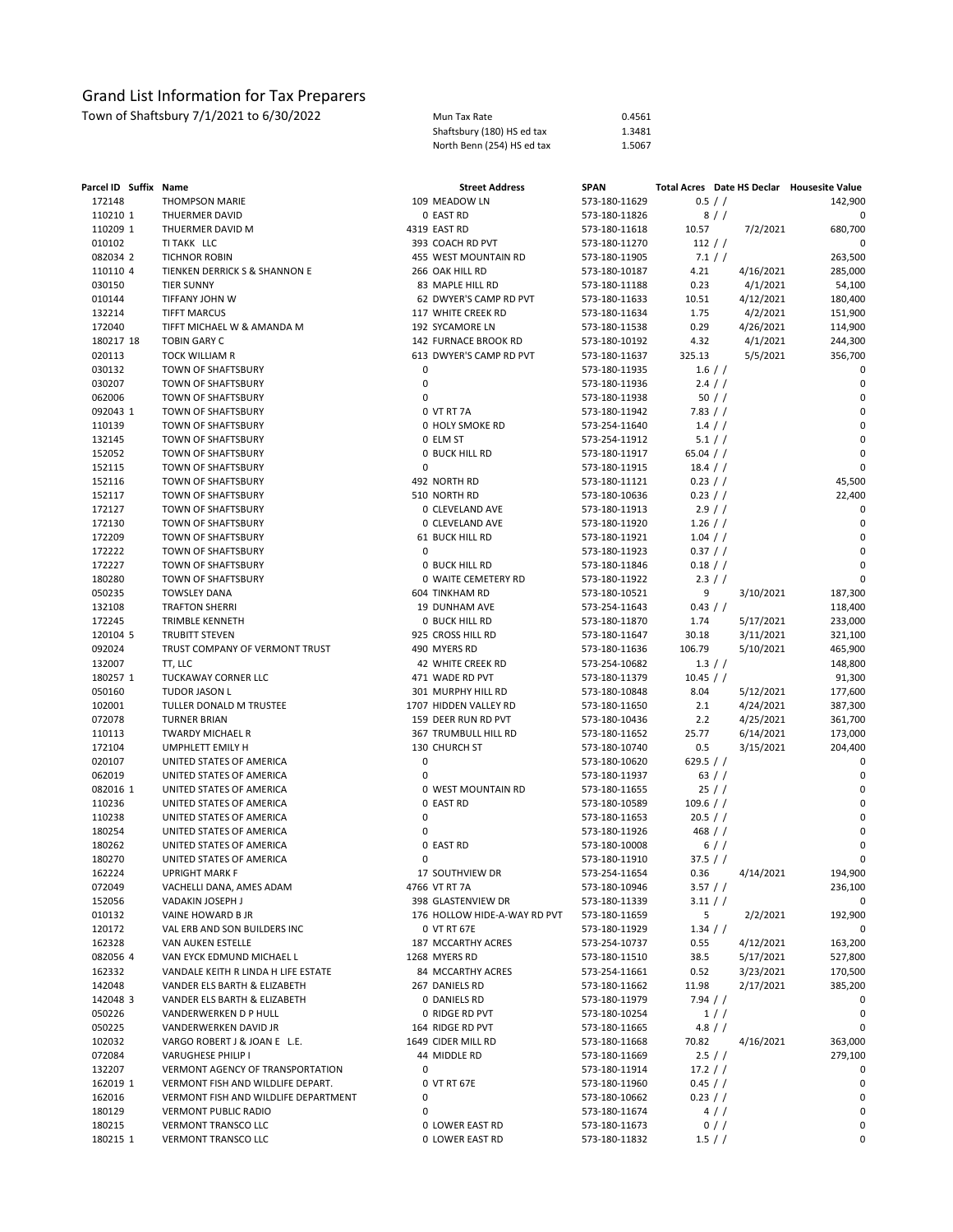| Parcel ID Suffix Name |                                            | <b>Street Address</b>            | <b>SPAN</b>                    |                      |            | Total Acres Date HS Declar Housesite Value |
|-----------------------|--------------------------------------------|----------------------------------|--------------------------------|----------------------|------------|--------------------------------------------|
| 120132                | VICARIO DAVID S                            | 0 HORTON HILL RD                 | 573-180-11675                  | 17/                  |            | 0                                          |
| 120122                | <b>VIERECK PHILLIP</b>                     | 2 COLD SPRING RD                 | 573-180-11677                  | 50.6                 | 4/2/2021   | 290,100                                    |
| 180268                | VILLAGE OF NORTH BENNINGTON                | 0 RESERVOIR RD                   | 573-180-11381                  | 35//                 |            | 0                                          |
| 132066                | VINCENT JAMES C LIFE ESTATE                | 20 HARVEST HILLS DR              | 573-254-11679                  | 0.81                 | 4/6/2021   | 245,100                                    |
| 172272                | VISWANATH, DEV B                           | 404 KRAUSE RD PVT                | 573-180-10004                  | 10.01 / /            |            | 241,700                                    |
| 180217 10             | VOLPI JASON A                              | 152 FURNACE BROOK RD             | 573-180-11681                  | 1.41                 | 3/23/2021  | 290,800                                    |
| 102012                | VOLPI, ADAM                                | 1525 HIDDEN VALLEY RD            | 573-180-11680                  | $\overline{2}$       | 5/8/2021   | 301,700                                    |
| 132137                | <b>VOSBURGH DENNIS E</b>                   | 57 GRANT ST                      | 573-254-10629                  | 0.66                 | 3/16/2021  | 151,000                                    |
| 030126                | VOZZELLA MATTHEW R                         | 781 OLD DEPOT RD                 | 573-180-10774                  | 10.28                | 4/10/2021  | 188,400                                    |
| 152021                | WADE BRIAN D                               | 197 DANIELS RD                   | 573-180-11682                  | 3.25                 | 4/12/2021  | 195,000                                    |
| 180258 2              | WADE BRIAN D SR ET AL                      | 0 EAST RD                        | 573-180-11842                  | 142 / /              |            | 0                                          |
| 180282                | WADE BRIAN D SR ET AL                      | 0 EAST RD                        | 573-180-11685                  | $2.15$ / /           |            | $\mathbf 0$                                |
| 180258                | WADE BRIAN D, WADE JOANN                   | 1012 LOWER EAST RD               | 573-180-11684                  | 41.55 / /            |            | 92,300                                     |
| 180214                | WADE II BRIAN D                            | 0 LOWER EAST RD                  | 573-180-11683                  | 5.4 / /              |            | 0                                          |
| 152011<br>172239 MH   | WADE LOIS                                  | 1261 VT RT 7A<br>17 LEDGELY DR   | 573-180-11686                  | 1.9                  | 4/7/2021   | 188,300                                    |
| 050213                | <b>WALKER JEFF</b><br><b>WALL BERIAH</b>   | 728 LACLAIR RD                   | 573-180-11453<br>573-180-11663 | 9.18 / /             | $0$ / /    | 25,500<br>237,400                          |
| 142033                | <b>WALLETT GREGORY T</b>                   | 477 GLASTENVIEW DR               | 573-180-10547                  | 3.12                 | 3/11/2021  | 365,200                                    |
| 120159                | WANDREI JOHN                               | 1094 VT RT 67W                   | 573-180-11689                  |                      | 1//        | 108,600                                    |
| 082062                | <b>WARD CLIFFORD</b>                       | 557 BENNETT HILL RD              | 573-180-11760                  | 17.83                | 4/30/2021  | 529,400                                    |
| 010108                | WARE MICHAEL R SR                          | 1284 GRANGER HOLLOW RD           | 573-180-11691                  | 4                    | 5/9/2021   | 168,100                                    |
| 050205 1              | <b>WARNER SEAN R</b>                       | 672 ELEANORS WAY                 | 573-180-10738                  | 12.75                | 2/4/2021   | 304,100                                    |
| 180231                | WARREN MATTHEW O                           | 14 EAST RD                       | 573-180-11693                  | $\mathbf{1}$         | 9/29/2021  | 241,600                                    |
| 102026                | WARREN MICHAEL P                           | 1019 HIDDEN VALLEY RD            | 573-180-11746                  | 2.1                  | 4/28/2021  | 350,400                                    |
| 010101                | WASHBURN STEPHEN F                         | 1679 GRANGER HOLLOW RD           | 573-180-11696                  | 170.55               | 3/29/2021  | 179,900                                    |
| 162034                | WASHBURN SUZANNE M                         | 631 VT RT 67E                    | 573-180-11698                  | $0.17$ / /           |            | 41,000                                     |
| 010104                | WASHBURN, SUZANNE M                        | 1675 GRANGER HOLLOW RD           | 573-180-11697                  | 14.45                | 5/10/2021  | 50,800                                     |
| 180225                | WATERMAN BYRON C                           | 144 LOWER EAST RD                | 573-180-11699                  | $\overline{2}$       | 2/5/2021   | 174,300                                    |
| 172207                | <b>WATSON GABRIELLE</b>                    | 21 BUCK HILL RD                  | 573-180-11546                  | 0.25                 | 6/16/2021  | 105,100                                    |
| 152107                | WATSON ALAN D SR                           | 325 BAHAN RD                     | 573-180-11706                  | 14.8                 | 4/12/2021  | 163,000                                    |
| 172233                | WATSON ALAN D SR                           | 866 VT RT 7A                     | 573-180-11707                  | 0.33 / /             |            | 221,200                                    |
| 110210                | WATSON CEIN J & ROTONDO ALLISON M          | 4322 EAST RD                     | 573-180-10498                  | 63.1 / $/$           |            | 140,100                                    |
| 120128                | WATSON JOANN M                             | 897 MATTISON RD                  | 573-254-11704                  | 3.8                  | 4/11/2021  | 182,800                                    |
| 120124 1              | <b>WATSON JOYCE (LIFE ESTATE)</b>          | 1011 MATTISON RD                 | 573-254-11891                  | 1.43                 | 3/7/2021   | 182,200                                    |
| 120125                | <b>WATSON MICHAEL</b>                      | 601 HORTON HILL RD               | 573-254-11700                  | 3.74                 | 3/2/2021   | 212,400                                    |
| 180275                | <b>WATSON MICHAEL</b>                      | 271 RESERVOIR RD                 | 573-180-10147                  | 1.5                  | 5/5/2021   | 87,400                                     |
| 172212                | WATSON MICHAEL J                           | 71 BUCK HILL RD                  | 573-180-11701                  | 0.23                 | 4/12/2021  | 129,800                                    |
| 152111                | <b>WEAVER CRAIG J</b>                      | 333 BAHAN RD                     | 573-180-11708                  | 6.09                 | 5/16/2021  | 261,500                                    |
| 180132<br>142011      | WEBB PERLE SR<br>WEBBER KEITH A & PATRICIA | 887 EAST RD<br>1017 MYERS RD     | 573-180-11709<br>573-180-10369 | 5.09 / /<br>4.22 / / |            | 67,100<br>219,900                          |
| 132220                | WEBER KENNETH J                            | 273 BANK ST                      | 573-254-11710                  | 0.98                 | 4/5/2021   | 195,200                                    |
| 162213                | WELCH ANDREW N                             | 246 LAKE DR                      | 573-254-10834                  | 0.68                 | 5/7/2021   | 186,100                                    |
| 180230 1              | <b>WELCH MICHAEL</b>                       | 43 SPUR RD PVT                   | 573-180-11489                  | 3.54                 | 4/14/2021  | 246,000                                    |
| 162014                | WELCH ROBERT J III                         | 518 VT RT 67E                    | 573-180-11714                  | 0.23                 | 4/5/2021   | 133,100                                    |
| 172265                | <b>WELLS MILDRED R</b>                     | 319 TOWN LINE RD                 | 573-180-10157                  | 11.67                | 5/11/2021  | 183,100                                    |
| 162245                | <b>WELLS RHODA D</b>                       | 549 LAKE DR                      | 573-254-10243                  | 0.47                 | 3/21/2021  | 146,600                                    |
| 050125                | WELLS RUSSELL W SR                         | 330 SHAFTSBURY HOLLOW RD         | 573-180-11718                  | 3.1 / /              |            | 310,700                                    |
| 172208                | WELLSPEAK JERRY D                          | 31 BUCK HILL RD                  | 573-180-10706                  | 0.06                 | 5/17/2021  | 122,100                                    |
| 072065                | WENSLEY WILLIAM J                          | 143 CEDAR CIRCLE                 | 573-180-11720                  | 2.1                  | 4/16/2021  | 366,900                                    |
| 082061 1              | <b>WESIX TRUST (THE)</b>                   | 0 BENNETT HILL RD                | 573-180-11721                  | 5.03 / /             |            |                                            |
| 172307                | WETHERELL DARYL & BARBARA RES.LIFE EST     | 153 CLEVELAND AVE                | 573-180-11722                  | 11.99                | 3/17/2021  | 157,700                                    |
| 132131                | WHALEN MARGARET A-LIFE ESTATE              | 139 GRANDVIEW ST                 | 573-254-10466                  | 0.25                 | 3/5/2021   | 151,300                                    |
| 030203                | WHEELER GIFT TRUSTS                        | 2640 MAPLE HILL RD               | 573-180-10453                  | 56.41 / /            |            | 551,000                                    |
| 030223 1              | WHEELER LANGDON B                          | 0 EAST RD                        | 573-180-11894                  | 9.73 / /             |            | 0                                          |
| 030229                | WHEELER LANGDON B                          | 2425 MAPLE HILL RD               | 573-180-11724                  | $25.97$ / /          |            | 357,300                                    |
| 050126                | WHITE DARLEEN E                            | 72 GRANGER HOLLOW RD             | 573-180-10127                  | 4                    | 2/15/2021  | 241,800                                    |
| 030202                | WHITE JAMES                                | 2720 MAPLE HILL RD               | 573-180-11726                  | 10.36                | 2/18/2021  | 183,400                                    |
| 142010                | WHITE TAMARA E                             | 983 MYERS RD                     | 573-180-11727                  | 20.11                | 10/11/2021 | 449,400                                    |
| 172313                | WHITE TYLER JAMES                          | 75 CLEVELAND AVE                 | 573-180-11351                  | 0.21                 | 5/5/2021   | 139,700                                    |
| 142013                | WHITE, TIMOTHY M                           | 1163 MYERS RD                    | 573-180-10756                  | 11.05                | 2/24/2021  | 393,300                                    |
| 120121                | WHITMAN ARTHUR<br>WHITMAN JEFFREY          | 40 COLD SPRING RD                | 573-180-11731<br>573-254-11736 | 89.43                | 5/17/2021  | 261,800                                    |
| 132071 2<br>120120    | WHITMAN KATHY M LIVING TRUST FEB. 2,2012   | 617 MATTISON RD<br>67 COULTER RD | 573-180-10799                  | 10.03<br>1.5 / /     | 5/16/2021  | 315,200<br>179,200                         |
| 132071                | WHITMAN LEAH A                             | 367 MATTISON RD                  | 573-254-11735                  | $15.16$ / /          |            | 295,700                                    |
| 132008                | WHITMIRE JR LAWRENCE E                     | 12 WHITE CREEK RD                | 573-254-10176                  | 0.75                 | 5/10/2021  | 217,900                                    |
| 062016                | WHITTEN EDWARD PHILIP                      | 598 WEST MOUNTAIN RD             | 573-180-10009                  | 4                    | 5/13/2021  | 200,500                                    |
| 092034                | <b>WICKS JASON</b>                         | 84 MARSHALL DR PVT               | 573-180-11739                  | 3.6                  | 4/23/2021  | 217,500                                    |
| 132057                | WILCOX JONATHAN & MALLORY                  | 344 HARVEST HILLS DR             | 573-254-10558                  | 0.67                 | 5/15/2021  | 173,300                                    |